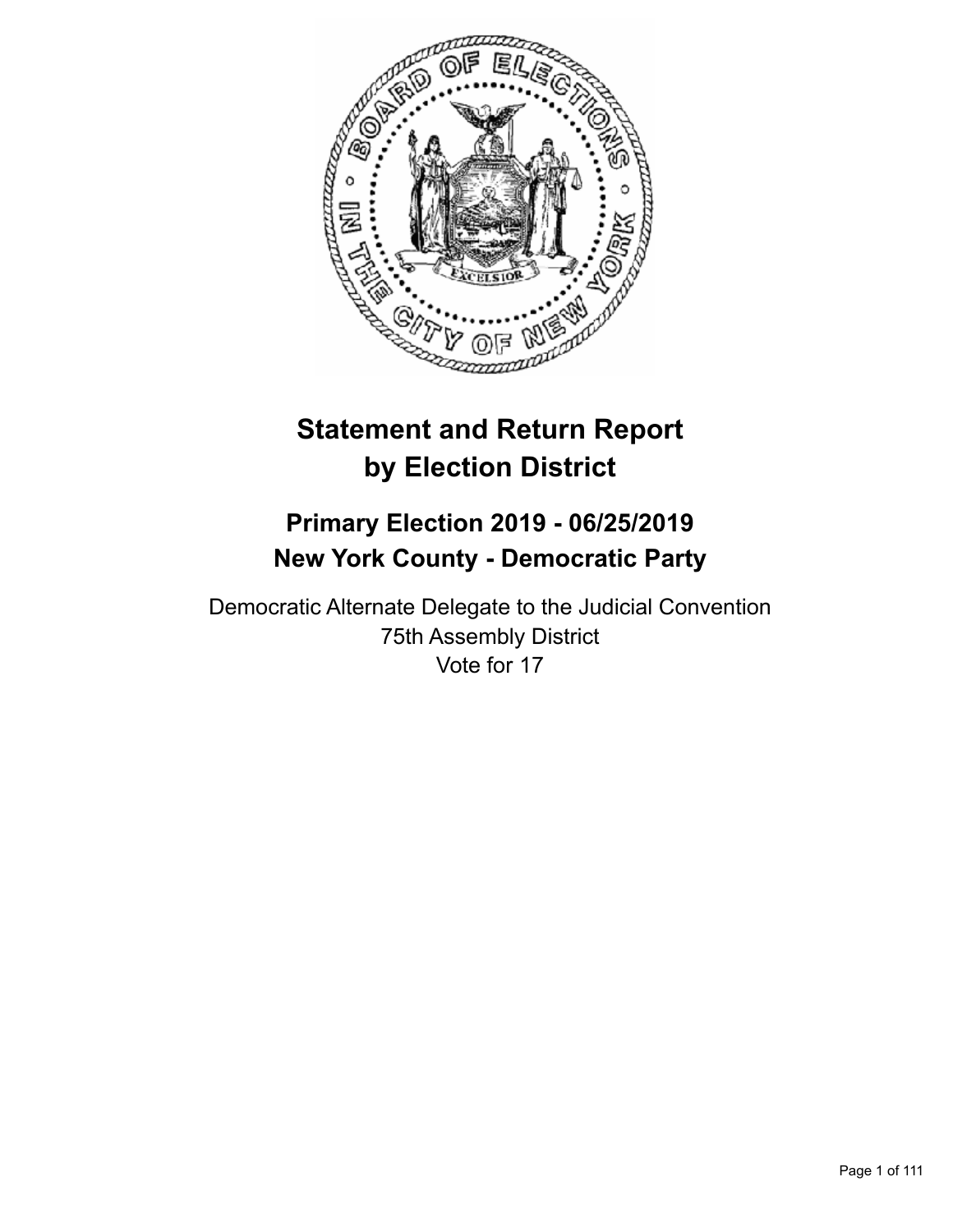

| PUBLIC COUNTER                                           | 38             |
|----------------------------------------------------------|----------------|
| MANUALLY COUNTED EMERGENCY                               | 0              |
| <b>ABSENTEE / MILITARY</b>                               | $\overline{c}$ |
| <b>AFFIDAVIT</b>                                         | $\mathbf 0$    |
| <b>Total Ballots</b>                                     | 40             |
| Less - Inapplicable Federal/Special Presidential Ballots | 0              |
| <b>Total Applicable Ballots</b>                          | 40             |
| ALETA A. LAFARGUE                                        | 27             |
| PAUL J. GRONCKI                                          | 21             |
| ALEC R. HENSON                                           | 22             |
| <b>CARL SCHMEHL</b>                                      | 20             |
| KATHY NIZZARI                                            | 26             |
| <b>CHLOE URBAN</b>                                       | 28             |
| <b>CHARLES BAYOR</b>                                     | 21             |
| <b>CHRISTOPHER LEBRON</b>                                | 19             |
| <b>STUART BECKERMAN</b>                                  | 20             |
| DEBORAH J. GAFFANEY                                      | 29             |
| <b>WYATT FRANK</b>                                       | 21             |
| <b>LAURA B. MCGILL</b>                                   | 27             |
| <b>FRANK FRAIOLI</b>                                     | 23             |
| MICHAEL SCARNA                                           | 22             |
| <b>LOWELL D. KERN</b>                                    | 23             |
| <b>STEVEN D. NOWICKI</b>                                 | 21             |
| PABLO RAIMONDI                                           | 15             |
| PAUL BRENDAN SMITH-LEONARD                               | 10             |
| <b>BJORN A. THORSTAD</b>                                 | 14             |
| CHRIS J. MARCHITELLO                                     | 11             |
| WAYNE L. SUNDAY                                          | 10             |
| <b>GEORGE WEISGERBER III</b>                             | 8              |
| <b>SCOTT GOLDSHINE</b>                                   | 8              |
| ALLAN M. COHEN                                           | 11             |
| <b>GUS CHRISTENSEN</b>                                   | 9              |
| PHILIP P. MCCARTHY                                       | 12             |
| <b>MARTIN J. SIGAL</b>                                   | 12             |
| JAY A. MARCUS                                            | 12             |
| <b>ICHIRO SASAKI</b>                                     | 16             |
| <b>Total Votes</b>                                       | 518            |
| Unrecorded                                               | 162            |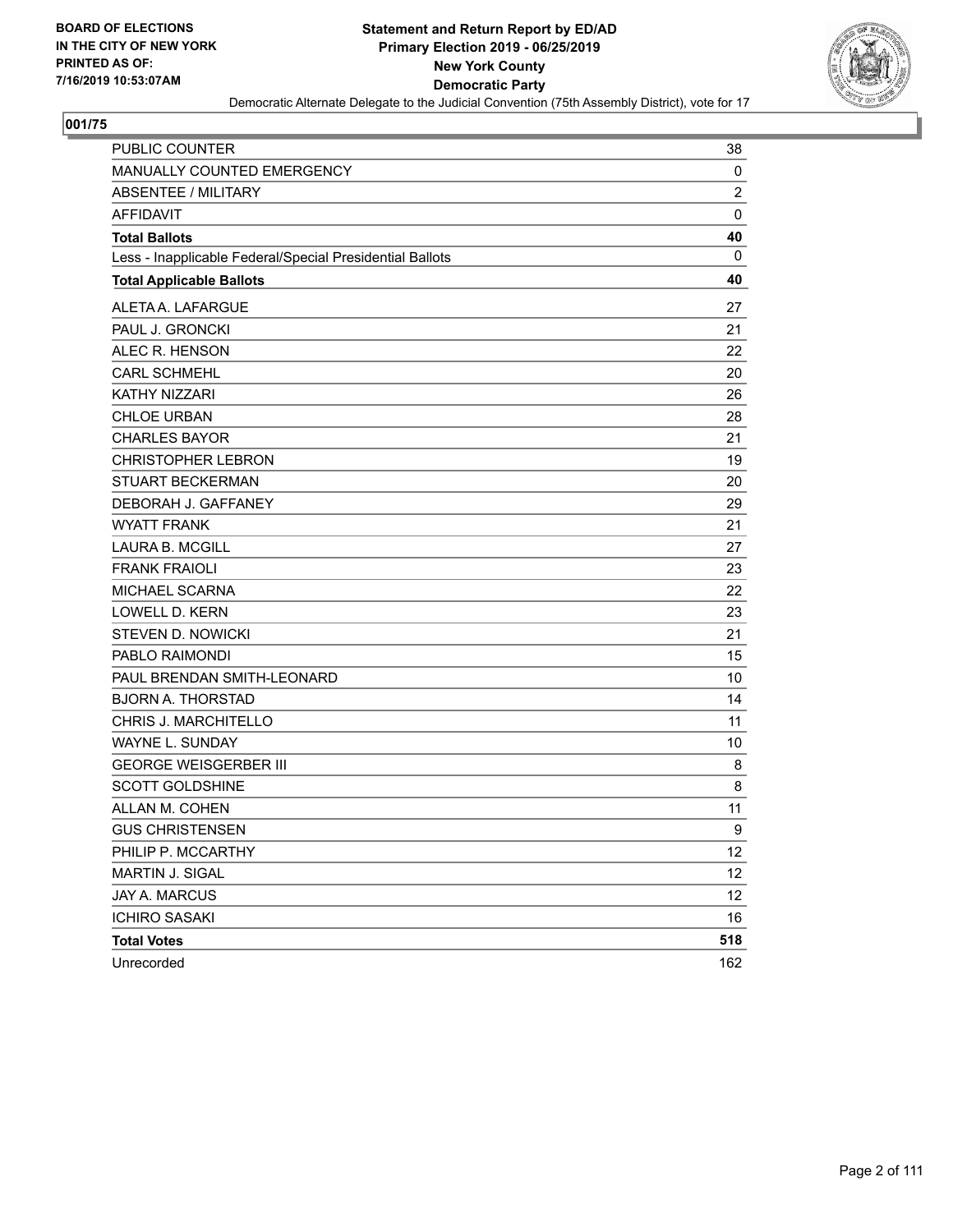

| <b>PUBLIC COUNTER</b>                                    | 86          |
|----------------------------------------------------------|-------------|
| MANUALLY COUNTED EMERGENCY                               | 0           |
| <b>ABSENTEE / MILITARY</b>                               | 5           |
| <b>AFFIDAVIT</b>                                         | $\mathbf 0$ |
| <b>Total Ballots</b>                                     | 91          |
| Less - Inapplicable Federal/Special Presidential Ballots | 0           |
| <b>Total Applicable Ballots</b>                          | 91          |
| ALETA A. LAFARGUE                                        | 59          |
| PAUL J. GRONCKI                                          | 51          |
| ALEC R. HENSON                                           | 54          |
| <b>CARL SCHMEHL</b>                                      | 52          |
| KATHY NIZZARI                                            | 59          |
| <b>CHLOE URBAN</b>                                       | 57          |
| <b>CHARLES BAYOR</b>                                     | 53          |
| <b>CHRISTOPHER LEBRON</b>                                | 56          |
| <b>STUART BECKERMAN</b>                                  | 52          |
| DEBORAH J. GAFFANEY                                      | 56          |
| <b>WYATT FRANK</b>                                       | 47          |
| <b>LAURA B. MCGILL</b>                                   | 59          |
| <b>FRANK FRAIOLI</b>                                     | 52          |
| MICHAEL SCARNA                                           | 55          |
| <b>LOWELL D. KERN</b>                                    | 54          |
| <b>STEVEN D. NOWICKI</b>                                 | 60          |
| PABLO RAIMONDI                                           | 23          |
| PAUL BRENDAN SMITH-LEONARD                               | 12          |
| <b>BJORN A. THORSTAD</b>                                 | 17          |
| CHRIS J. MARCHITELLO                                     | 20          |
| WAYNE L. SUNDAY                                          | 10          |
| <b>GEORGE WEISGERBER III</b>                             | 13          |
| <b>SCOTT GOLDSHINE</b>                                   | 16          |
| ALLAN M. COHEN                                           | 16          |
| <b>GUS CHRISTENSEN</b>                                   | 12          |
| PHILIP P. MCCARTHY                                       | 16          |
| MARTIN J. SIGAL                                          | 15          |
| JAY A. MARCUS                                            | 16          |
| <b>ICHIRO SASAKI</b>                                     | 24          |
| DIANA P. VICTOR (WRITE-IN)                               | 1           |
| <b>Total Votes</b>                                       | 1,087       |
| Unrecorded                                               | 460         |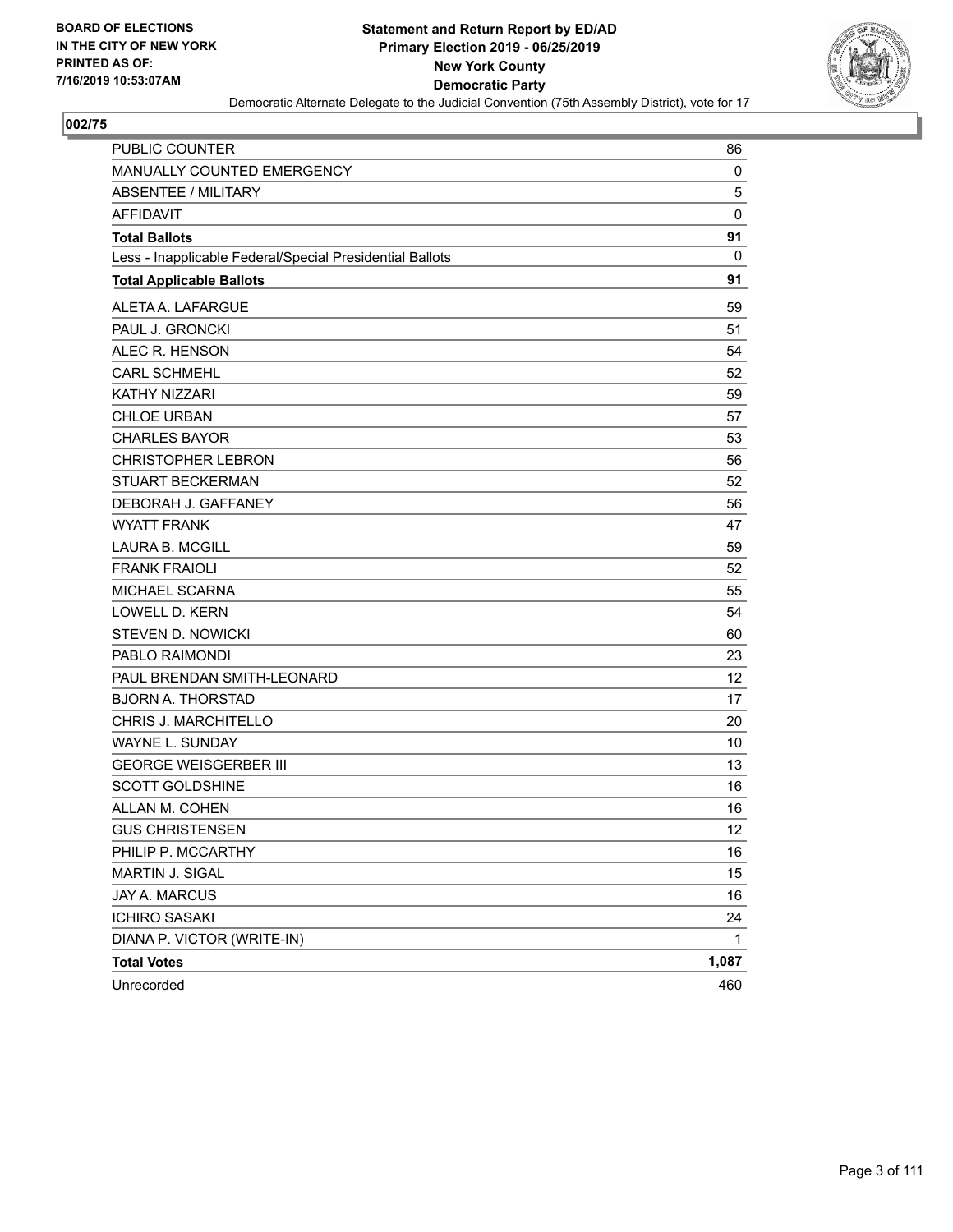

| PUBLIC COUNTER                                           | 31               |
|----------------------------------------------------------|------------------|
| MANUALLY COUNTED EMERGENCY                               | 0                |
| <b>ABSENTEE / MILITARY</b>                               | 2                |
| <b>AFFIDAVIT</b>                                         | $\mathbf 0$      |
| <b>Total Ballots</b>                                     | 33               |
| Less - Inapplicable Federal/Special Presidential Ballots | 0                |
| <b>Total Applicable Ballots</b>                          | 33               |
| ALETA A. LAFARGUE                                        | 19               |
| PAUL J. GRONCKI                                          | 17               |
| ALEC R. HENSON                                           | 17               |
| <b>CARL SCHMEHL</b>                                      | 17               |
| <b>KATHY NIZZARI</b>                                     | 18               |
| <b>CHLOE URBAN</b>                                       | 17               |
| <b>CHARLES BAYOR</b>                                     | 19               |
| <b>CHRISTOPHER LEBRON</b>                                | 16               |
| <b>STUART BECKERMAN</b>                                  | 14               |
| DEBORAH J. GAFFANEY                                      | 16               |
| <b>WYATT FRANK</b>                                       | 18               |
| <b>LAURA B. MCGILL</b>                                   | 18               |
| <b>FRANK FRAIOLI</b>                                     | 18               |
| MICHAEL SCARNA                                           | 17               |
| <b>LOWELL D. KERN</b>                                    | 17               |
| <b>STEVEN D. NOWICKI</b>                                 | 17               |
| PABLO RAIMONDI                                           | 6                |
| PAUL BRENDAN SMITH-LEONARD                               | $\boldsymbol{2}$ |
| <b>BJORN A. THORSTAD</b>                                 | $\overline{7}$   |
| CHRIS J. MARCHITELLO                                     | 3                |
| WAYNE L. SUNDAY                                          | 6                |
| <b>GEORGE WEISGERBER III</b>                             | 4                |
| <b>SCOTT GOLDSHINE</b>                                   | 4                |
| ALLAN M. COHEN                                           | 6                |
| <b>GUS CHRISTENSEN</b>                                   | 5                |
| PHILIP P. MCCARTHY                                       | 4                |
| MARTIN J. SIGAL                                          | 6                |
| JAY A. MARCUS                                            | $\,$ 5 $\,$      |
| <b>ICHIRO SASAKI</b>                                     | 6                |
| <b>Total Votes</b>                                       | 339              |
| Unrecorded                                               | 222              |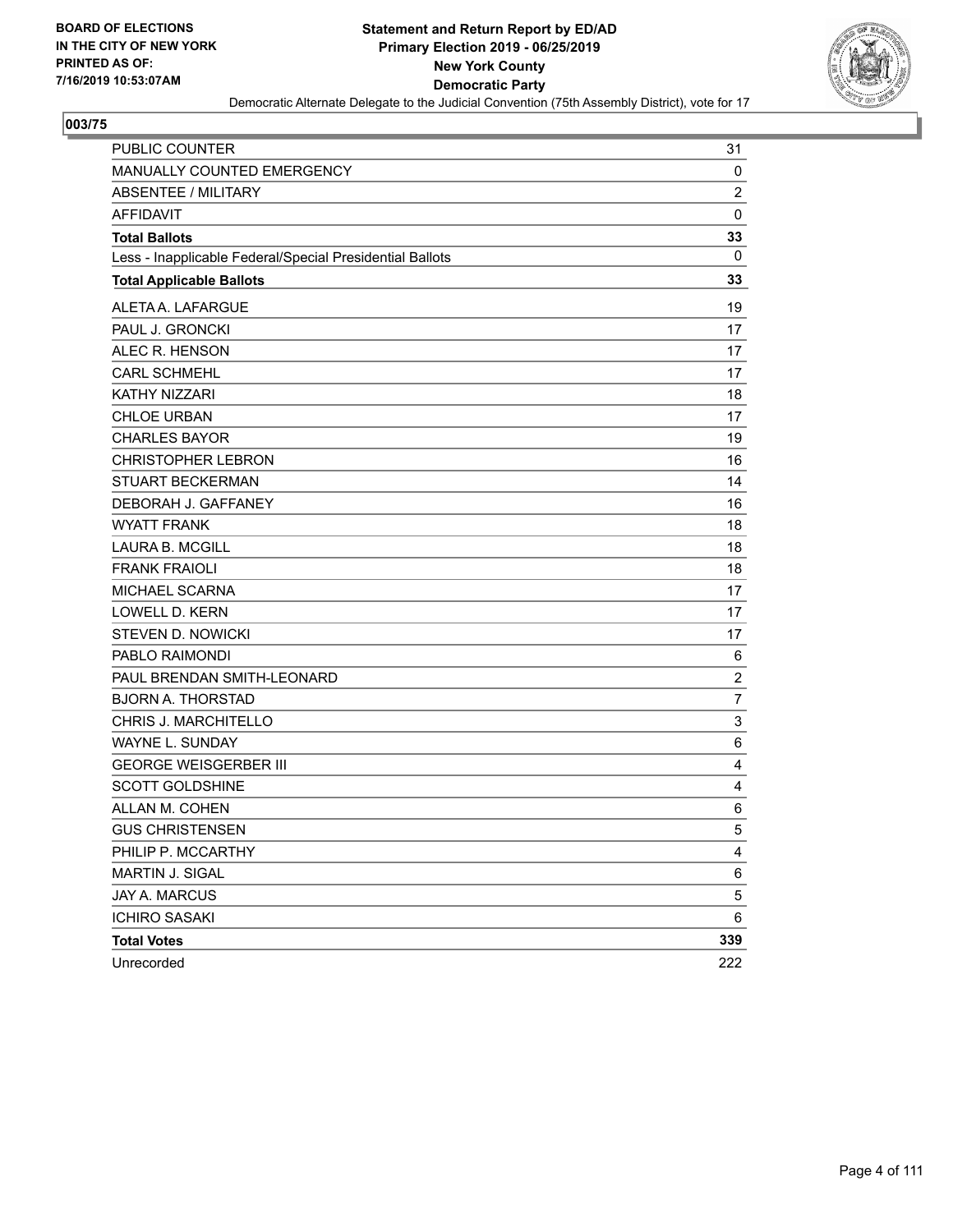

| <b>PUBLIC COUNTER</b>                                    | 31             |
|----------------------------------------------------------|----------------|
| MANUALLY COUNTED EMERGENCY                               | 0              |
| <b>ABSENTEE / MILITARY</b>                               | 3              |
| <b>AFFIDAVIT</b>                                         | $\mathbf 0$    |
| <b>Total Ballots</b>                                     | 34             |
| Less - Inapplicable Federal/Special Presidential Ballots | 0              |
| <b>Total Applicable Ballots</b>                          | 34             |
| ALETA A. LAFARGUE                                        | 15             |
| PAUL J. GRONCKI                                          | 14             |
| ALEC R. HENSON                                           | 13             |
| <b>CARL SCHMEHL</b>                                      | 13             |
| KATHY NIZZARI                                            | 14             |
| <b>CHLOE URBAN</b>                                       | 13             |
| <b>CHARLES BAYOR</b>                                     | 14             |
| <b>CHRISTOPHER LEBRON</b>                                | 13             |
| <b>STUART BECKERMAN</b>                                  | 12             |
| DEBORAH J. GAFFANEY                                      | 15             |
| <b>WYATT FRANK</b>                                       | 13             |
| <b>LAURA B. MCGILL</b>                                   | 16             |
| <b>FRANK FRAIOLI</b>                                     | 15             |
| MICHAEL SCARNA                                           | 13             |
| <b>LOWELL D. KERN</b>                                    | 12             |
| <b>STEVEN D. NOWICKI</b>                                 | 13             |
| PABLO RAIMONDI                                           | 13             |
| PAUL BRENDAN SMITH-LEONARD                               | $\overline{7}$ |
| <b>BJORN A. THORSTAD</b>                                 | 11             |
| CHRIS J. MARCHITELLO                                     | 13             |
| WAYNE L. SUNDAY                                          | 11             |
| <b>GEORGE WEISGERBER III</b>                             | 11             |
| <b>SCOTT GOLDSHINE</b>                                   | 12             |
| ALLAN M. COHEN                                           | 11             |
| <b>GUS CHRISTENSEN</b>                                   | 8              |
| PHILIP P. MCCARTHY                                       | 11             |
| MARTIN J. SIGAL                                          | 11             |
| JAY A. MARCUS                                            | 12             |
| <b>ICHIRO SASAKI</b>                                     | 11             |
| <b>Total Votes</b>                                       | 360            |
| Unrecorded                                               | 218            |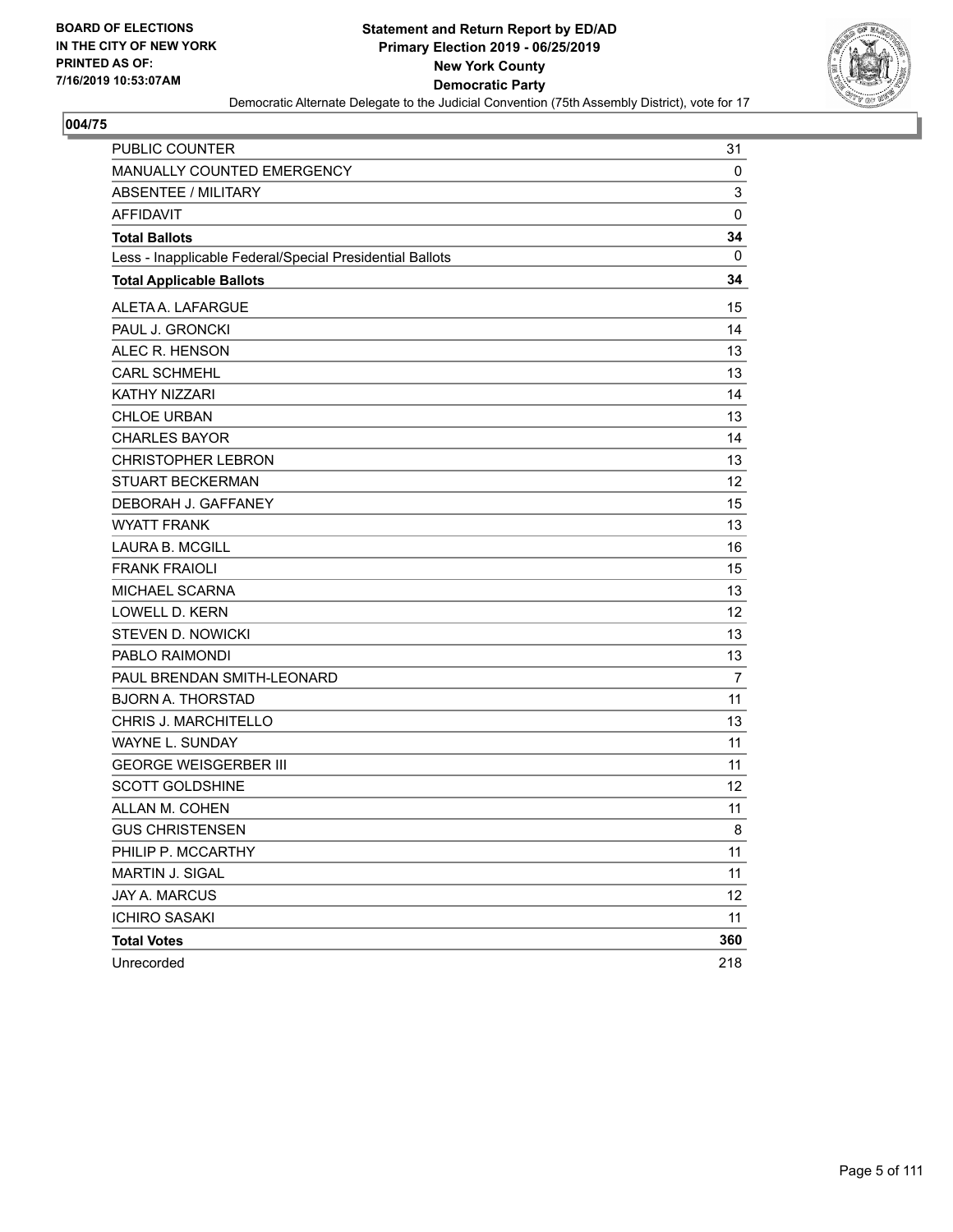

| PUBLIC COUNTER                                           | 22             |
|----------------------------------------------------------|----------------|
| MANUALLY COUNTED EMERGENCY                               | 0              |
| ABSENTEE / MILITARY                                      | 0              |
| <b>AFFIDAVIT</b>                                         | $\mathbf 0$    |
| <b>Total Ballots</b>                                     | 22             |
| Less - Inapplicable Federal/Special Presidential Ballots | 0              |
| <b>Total Applicable Ballots</b>                          | 22             |
| ALETA A. LAFARGUE                                        | 17             |
| PAUL J. GRONCKI                                          | 14             |
| ALEC R. HENSON                                           | 15             |
| <b>CARL SCHMEHL</b>                                      | 12             |
| <b>KATHY NIZZARI</b>                                     | 15             |
| <b>CHLOE URBAN</b>                                       | 15             |
| <b>CHARLES BAYOR</b>                                     | 13             |
| <b>CHRISTOPHER LEBRON</b>                                | 15             |
| <b>STUART BECKERMAN</b>                                  | 12             |
| DEBORAH J. GAFFANEY                                      | 12             |
| <b>WYATT FRANK</b>                                       | 12             |
| <b>LAURA B. MCGILL</b>                                   | 15             |
| <b>FRANK FRAIOLI</b>                                     | 14             |
| <b>MICHAEL SCARNA</b>                                    | 12             |
| LOWELL D. KERN                                           | 13             |
| <b>STEVEN D. NOWICKI</b>                                 | 13             |
| PABLO RAIMONDI                                           | 4              |
| PAUL BRENDAN SMITH-LEONARD                               | $\overline{c}$ |
| <b>BJORN A. THORSTAD</b>                                 | $\mathbf{1}$   |
| CHRIS J. MARCHITELLO                                     | $\overline{c}$ |
| WAYNE L. SUNDAY                                          | 1              |
| <b>GEORGE WEISGERBER III</b>                             | $\mathbf 1$    |
| <b>SCOTT GOLDSHINE</b>                                   | 1              |
| ALLAN M. COHEN                                           | 1              |
| <b>GUS CHRISTENSEN</b>                                   | $\overline{2}$ |
| PHILIP P. MCCARTHY                                       | 2              |
| MARTIN J. SIGAL                                          | $\mathbf{1}$   |
| <b>JAY A. MARCUS</b>                                     | $\mathbf 1$    |
| <b>ICHIRO SASAKI</b>                                     | 6              |
| <b>Total Votes</b>                                       | 244            |
| Unrecorded                                               | 130            |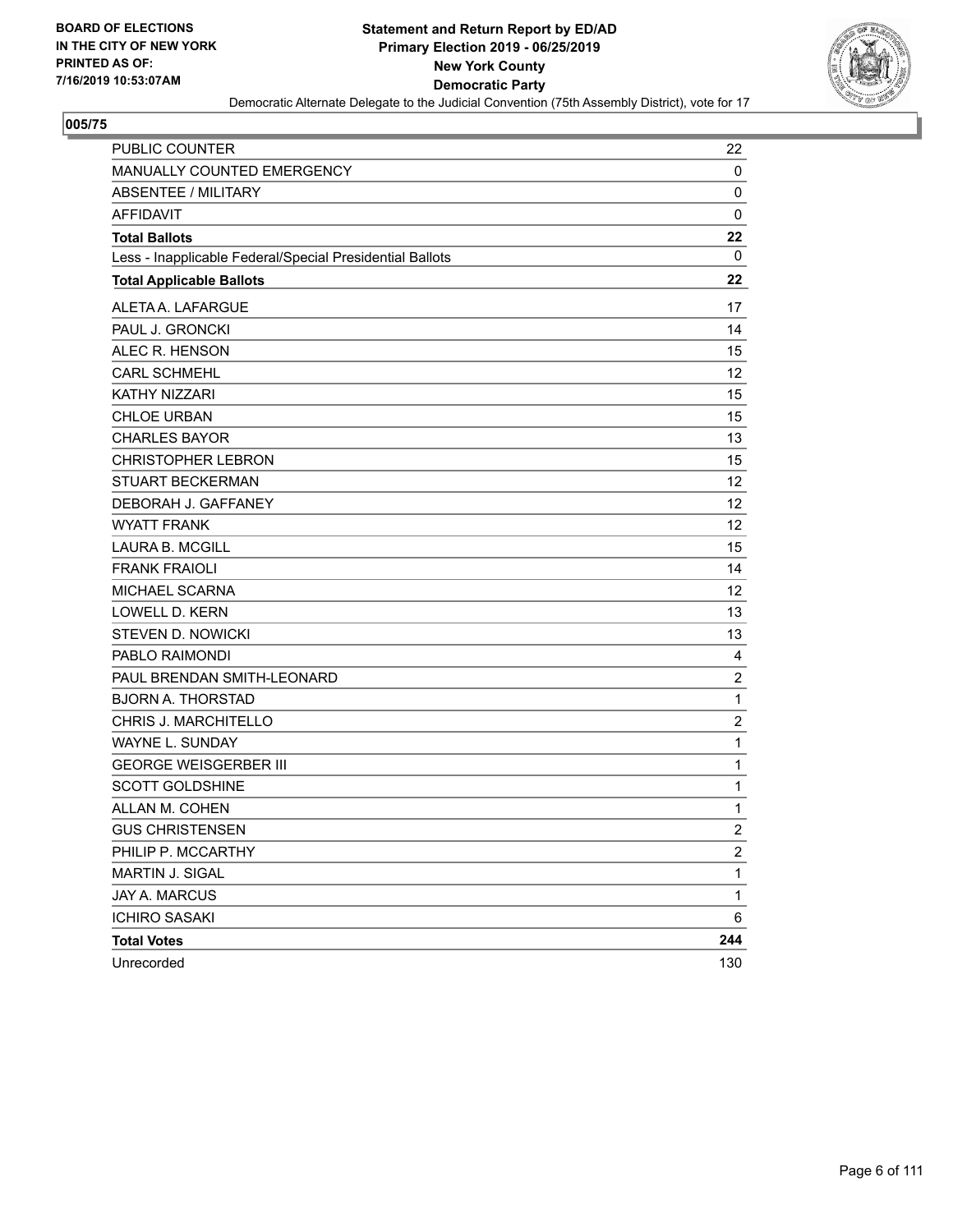

| <b>PUBLIC COUNTER</b>                                    | 43             |
|----------------------------------------------------------|----------------|
| MANUALLY COUNTED EMERGENCY                               | 0              |
| <b>ABSENTEE / MILITARY</b>                               | 3              |
| <b>AFFIDAVIT</b>                                         | $\pmb{0}$      |
| <b>Total Ballots</b>                                     | 46             |
| Less - Inapplicable Federal/Special Presidential Ballots | 0              |
| <b>Total Applicable Ballots</b>                          | 46             |
| ALETA A. LAFARGUE                                        | 26             |
| PAUL J. GRONCKI                                          | 23             |
| ALEC R. HENSON                                           | 19             |
| <b>CARL SCHMEHL</b>                                      | 20             |
| <b>KATHY NIZZARI</b>                                     | 27             |
| <b>CHLOE URBAN</b>                                       | 24             |
| <b>CHARLES BAYOR</b>                                     | 19             |
| <b>CHRISTOPHER LEBRON</b>                                | 20             |
| <b>STUART BECKERMAN</b>                                  | 19             |
| DEBORAH J. GAFFANEY                                      | 28             |
| <b>WYATT FRANK</b>                                       | 17             |
| <b>LAURA B. MCGILL</b>                                   | 29             |
| <b>FRANK FRAIOLI</b>                                     | 20             |
| MICHAEL SCARNA                                           | 21             |
| LOWELL D. KERN                                           | 21             |
| <b>STEVEN D. NOWICKI</b>                                 | 24             |
| PABLO RAIMONDI                                           | 13             |
| PAUL BRENDAN SMITH-LEONARD                               | 10             |
| <b>BJORN A. THORSTAD</b>                                 | 10             |
| CHRIS J. MARCHITELLO                                     | $\overline{7}$ |
| WAYNE L. SUNDAY                                          | 8              |
| <b>GEORGE WEISGERBER III</b>                             | 7              |
| <b>SCOTT GOLDSHINE</b>                                   | $\overline{7}$ |
| ALLAN M. COHEN                                           | 10             |
| <b>GUS CHRISTENSEN</b>                                   | 8              |
| PHILIP P. MCCARTHY                                       | 9              |
| MARTIN J. SIGAL                                          | 9              |
| <b>JAY A. MARCUS</b>                                     | 8              |
| <b>ICHIRO SASAKI</b>                                     | 16             |
| MARCIA MAYER (WRITE-IN)                                  | $\overline{2}$ |
| <b>Total Votes</b>                                       | 481            |
| Unrecorded                                               | 301            |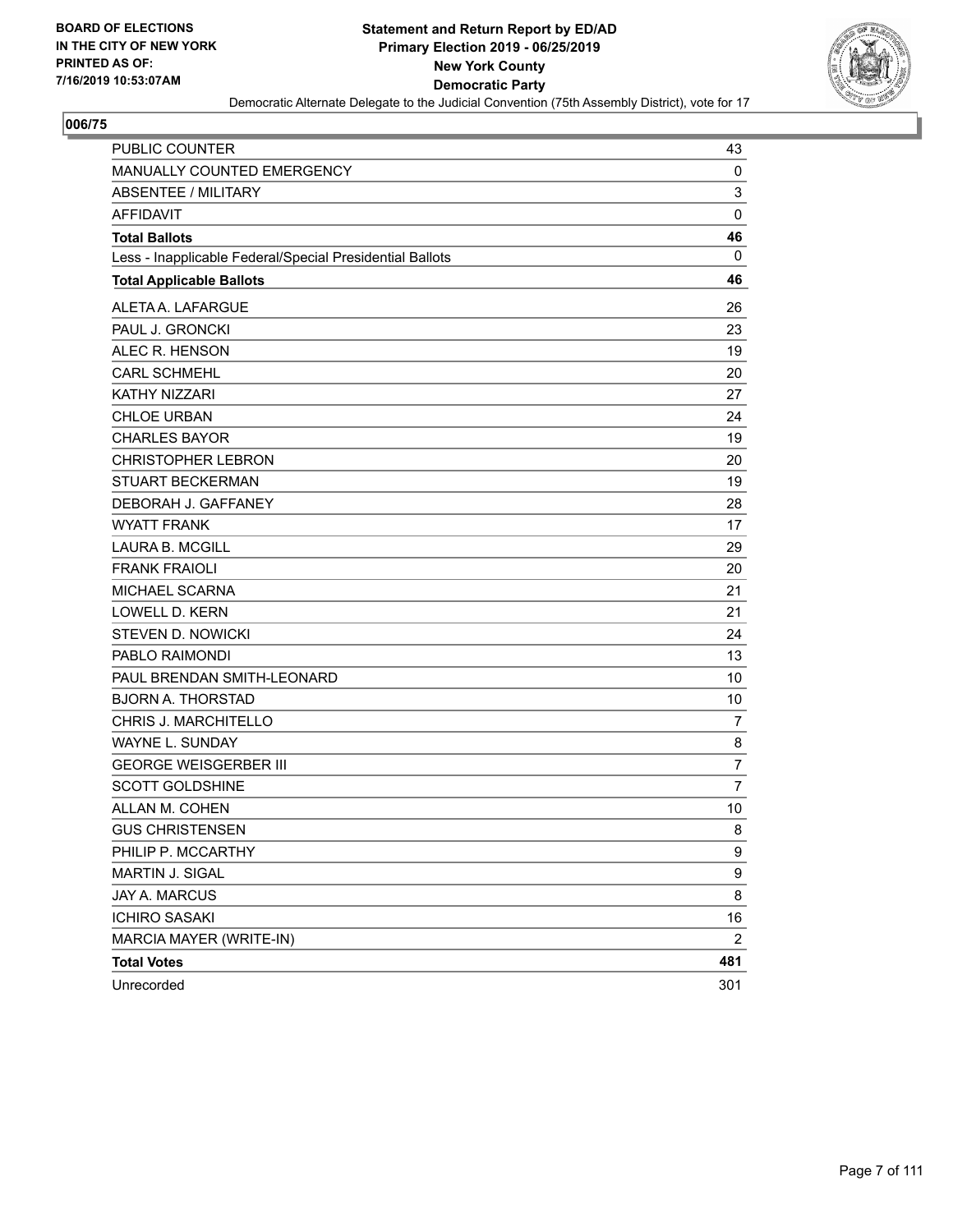

| PUBLIC COUNTER                                           | 33              |
|----------------------------------------------------------|-----------------|
| MANUALLY COUNTED EMERGENCY                               | 0               |
| ABSENTEE / MILITARY                                      | $\overline{2}$  |
| <b>AFFIDAVIT</b>                                         | $\mathbf 0$     |
| <b>Total Ballots</b>                                     | 35              |
| Less - Inapplicable Federal/Special Presidential Ballots | $\mathbf{0}$    |
| <b>Total Applicable Ballots</b>                          | 35              |
| ALETA A. LAFARGUE                                        | 20              |
| PAUL J. GRONCKI                                          | 25              |
| ALEC R. HENSON                                           | 18              |
| <b>CARL SCHMEHL</b>                                      | 19              |
| <b>KATHY NIZZARI</b>                                     | 21              |
| <b>CHLOE URBAN</b>                                       | 19              |
| <b>CHARLES BAYOR</b>                                     | 18              |
| <b>CHRISTOPHER LEBRON</b>                                | 19              |
| <b>STUART BECKERMAN</b>                                  | 17              |
| DEBORAH J. GAFFANEY                                      | 21              |
| <b>WYATT FRANK</b>                                       | 19              |
| <b>LAURA B. MCGILL</b>                                   | 20              |
| <b>FRANK FRAIOLI</b>                                     | 19              |
| MICHAEL SCARNA                                           | 17              |
| <b>LOWELL D. KERN</b>                                    | 20              |
| <b>STEVEN D. NOWICKI</b>                                 | 18              |
| PABLO RAIMONDI                                           | 6               |
| PAUL BRENDAN SMITH-LEONARD                               | 5               |
| <b>BJORN A. THORSTAD</b>                                 | 6               |
| CHRIS J. MARCHITELLO                                     | 5               |
| <b>WAYNE L. SUNDAY</b>                                   | 5               |
| <b>GEORGE WEISGERBER III</b>                             | 3               |
| <b>SCOTT GOLDSHINE</b>                                   | 5               |
| ALLAN M. COHEN                                           | 5               |
| <b>GUS CHRISTENSEN</b>                                   | $\mathbf 5$     |
| PHILIP P. MCCARTHY                                       | 6               |
| MARTIN J. SIGAL                                          | 5               |
| JAY A. MARCUS                                            | 6               |
| <b>ICHIRO SASAKI</b>                                     | $6\phantom{.}6$ |
| UNATTRIBUTABLE WRITE-IN (WRITE-IN)                       | 16              |
| <b>Total Votes</b>                                       | 394             |
| Unrecorded                                               | 201             |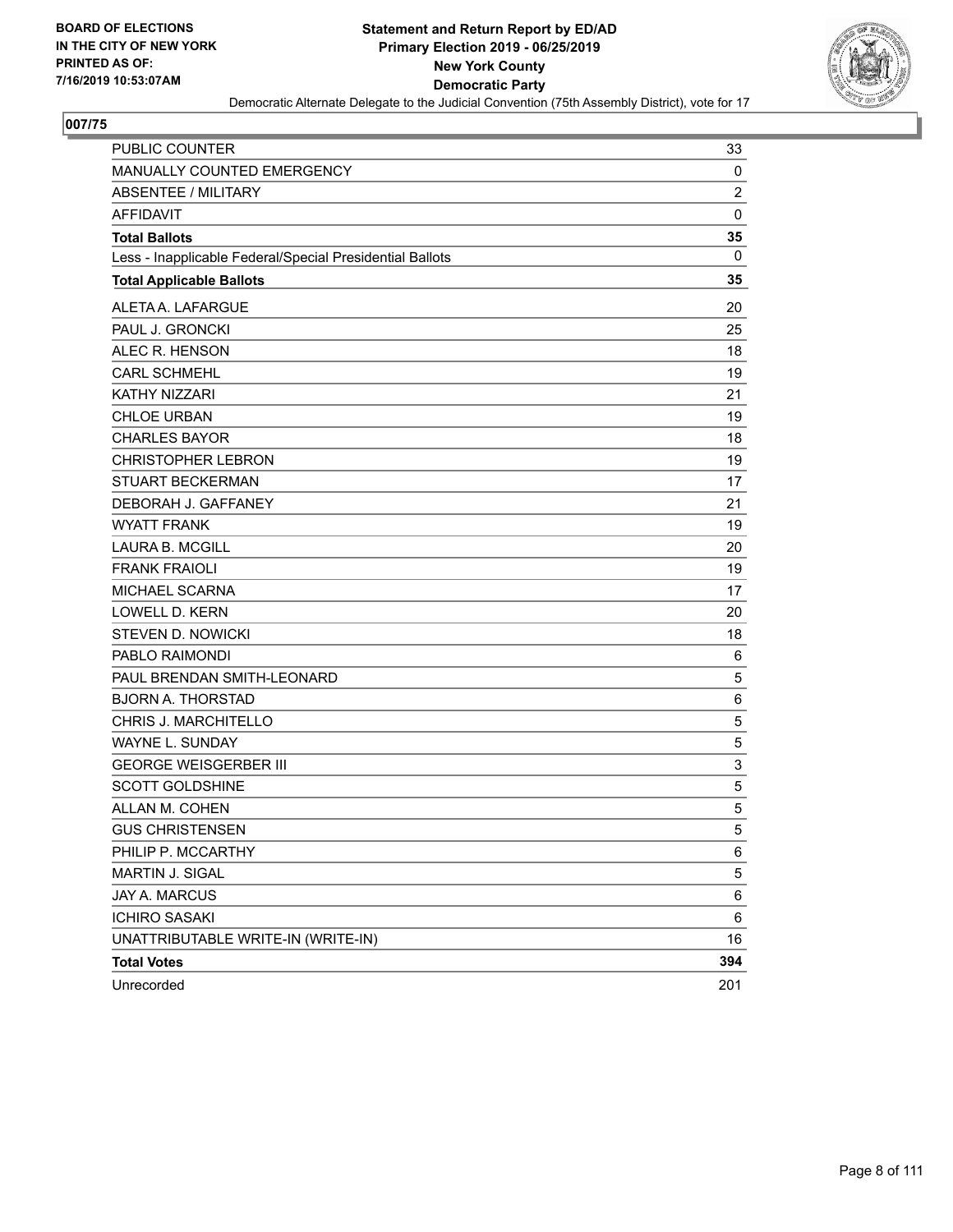

| <b>PUBLIC COUNTER</b>                                    | 13                        |
|----------------------------------------------------------|---------------------------|
| MANUALLY COUNTED EMERGENCY                               | 0                         |
| <b>ABSENTEE / MILITARY</b>                               | 0                         |
| <b>AFFIDAVIT</b>                                         | $\mathbf 0$               |
| <b>Total Ballots</b>                                     | 13                        |
| Less - Inapplicable Federal/Special Presidential Ballots | 0                         |
| <b>Total Applicable Ballots</b>                          | 13                        |
| ALETA A. LAFARGUE                                        | 2                         |
| PAUL J. GRONCKI                                          | $\overline{c}$            |
| ALEC R. HENSON                                           | 3                         |
| <b>CARL SCHMEHL</b>                                      | $\boldsymbol{2}$          |
| <b>KATHY NIZZARI</b>                                     | 4                         |
| <b>CHLOE URBAN</b>                                       | 4                         |
| <b>CHARLES BAYOR</b>                                     | $\boldsymbol{2}$          |
| <b>CHRISTOPHER LEBRON</b>                                | $\overline{c}$            |
| <b>STUART BECKERMAN</b>                                  | $\overline{c}$            |
| DEBORAH J. GAFFANEY                                      | 4                         |
| <b>WYATT FRANK</b>                                       | $\overline{c}$            |
| <b>LAURA B. MCGILL</b>                                   | $\ensuremath{\mathsf{3}}$ |
| <b>FRANK FRAIOLI</b>                                     | $\boldsymbol{2}$          |
| MICHAEL SCARNA                                           | $\overline{c}$            |
| LOWELL D. KERN                                           | $\overline{c}$            |
| <b>STEVEN D. NOWICKI</b>                                 | $\overline{c}$            |
| PABLO RAIMONDI                                           | 5                         |
| PAUL BRENDAN SMITH-LEONARD                               | 4                         |
| <b>BJORN A. THORSTAD</b>                                 | 3                         |
| CHRIS J. MARCHITELLO                                     | 4                         |
| WAYNE L. SUNDAY                                          | 4                         |
| <b>GEORGE WEISGERBER III</b>                             | 4                         |
| <b>SCOTT GOLDSHINE</b>                                   | 3                         |
| ALLAN M. COHEN                                           | 4                         |
| <b>GUS CHRISTENSEN</b>                                   | 3                         |
| PHILIP P. MCCARTHY                                       | 4                         |
| MARTIN J. SIGAL                                          | 3                         |
| JAY A. MARCUS                                            | 4                         |
| <b>ICHIRO SASAKI</b>                                     | 6                         |
| <b>Total Votes</b>                                       | 91                        |
| Unrecorded                                               | 130                       |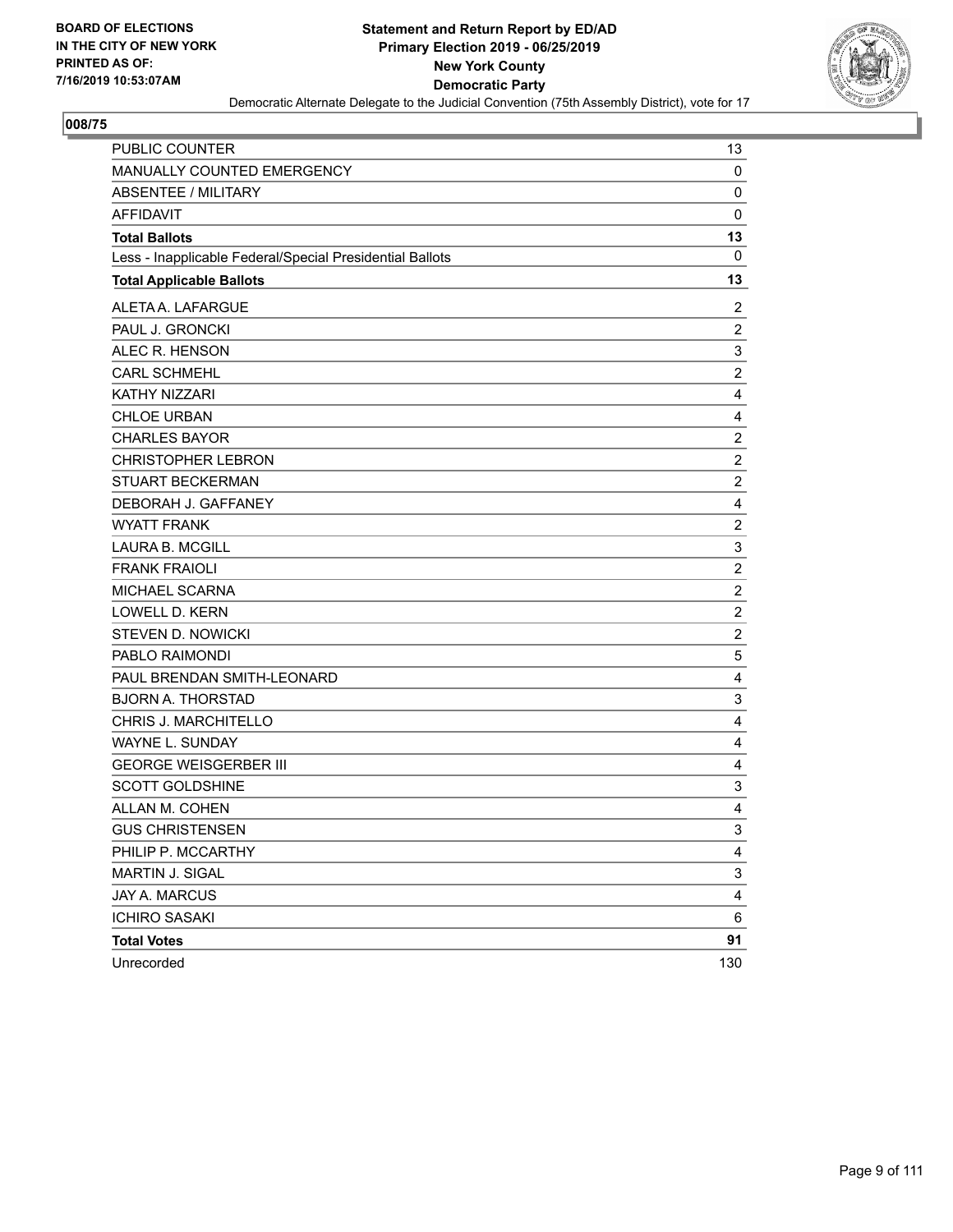

| PUBLIC COUNTER                                           | 16               |
|----------------------------------------------------------|------------------|
| MANUALLY COUNTED EMERGENCY                               | 0                |
| ABSENTEE / MILITARY                                      | $\overline{c}$   |
| <b>AFFIDAVIT</b>                                         | $\mathbf 0$      |
| <b>Total Ballots</b>                                     | 18               |
| Less - Inapplicable Federal/Special Presidential Ballots | 0                |
| <b>Total Applicable Ballots</b>                          | 18               |
| ALETA A. LAFARGUE                                        | 10               |
| PAUL J. GRONCKI                                          | 4                |
| ALEC R. HENSON                                           | 4                |
| <b>CARL SCHMEHL</b>                                      | $\mathbf 5$      |
| <b>KATHY NIZZARI</b>                                     | $\overline{7}$   |
| <b>CHLOE URBAN</b>                                       | $\overline{7}$   |
| <b>CHARLES BAYOR</b>                                     | $\overline{7}$   |
| <b>CHRISTOPHER LEBRON</b>                                | 9                |
| <b>STUART BECKERMAN</b>                                  | 4                |
| DEBORAH J. GAFFANEY                                      | 8                |
| <b>WYATT FRANK</b>                                       | 6                |
| <b>LAURA B. MCGILL</b>                                   | 10               |
| <b>FRANK FRAIOLI</b>                                     | 6                |
| MICHAEL SCARNA                                           | 6                |
| <b>LOWELL D. KERN</b>                                    | 4                |
| <b>STEVEN D. NOWICKI</b>                                 | $\overline{7}$   |
| PABLO RAIMONDI                                           | 10               |
| PAUL BRENDAN SMITH-LEONARD                               | 7                |
| <b>BJORN A. THORSTAD</b>                                 | 9                |
| CHRIS J. MARCHITELLO                                     | 9                |
| WAYNE L. SUNDAY                                          | $\boldsymbol{9}$ |
| <b>GEORGE WEISGERBER III</b>                             | 5                |
| <b>SCOTT GOLDSHINE</b>                                   | 10               |
| ALLAN M. COHEN                                           | 6                |
| <b>GUS CHRISTENSEN</b>                                   | q                |
| PHILIP P. MCCARTHY                                       | 8                |
| MARTIN J. SIGAL                                          | 6                |
| JAY A. MARCUS                                            | 10               |
| <b>ICHIRO SASAKI</b>                                     | 9                |
| EDWARD ZATORSKI (WRITE-IN)                               | 1                |
| <b>Total Votes</b>                                       | 212              |
| Unrecorded                                               | 94               |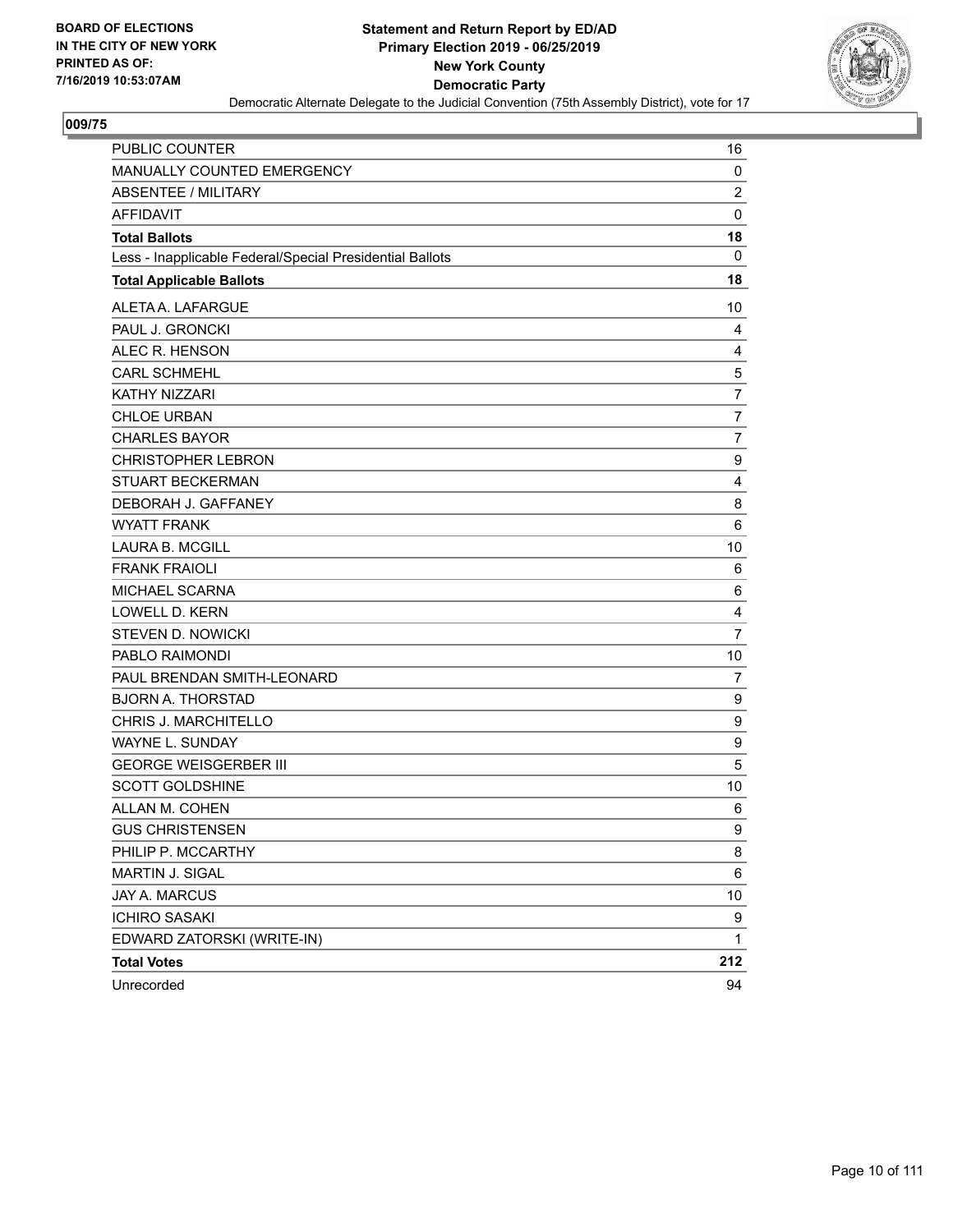

| PUBLIC COUNTER                                           | 17             |
|----------------------------------------------------------|----------------|
| MANUALLY COUNTED EMERGENCY                               | $\mathbf 0$    |
| <b>ABSENTEE / MILITARY</b>                               | 0              |
| <b>AFFIDAVIT</b>                                         | 0              |
| <b>Total Ballots</b>                                     | 17             |
| Less - Inapplicable Federal/Special Presidential Ballots | 0              |
| <b>Total Applicable Ballots</b>                          | 17             |
| ALETA A. LAFARGUE                                        | 7              |
| PAUL J. GRONCKI                                          | 6              |
| ALEC R. HENSON                                           | 6              |
| <b>CARL SCHMEHL</b>                                      | 6              |
| KATHY NIZZARI                                            | $\overline{7}$ |
| <b>CHLOE URBAN</b>                                       | 8              |
| <b>CHARLES BAYOR</b>                                     | 5              |
| <b>CHRISTOPHER LEBRON</b>                                | 4              |
| <b>STUART BECKERMAN</b>                                  | 5              |
| DEBORAH J. GAFFANEY                                      | 6              |
| <b>WYATT FRANK</b>                                       | 6              |
| <b>LAURA B. MCGILL</b>                                   | 6              |
| <b>FRANK FRAIOLI</b>                                     | 5              |
| MICHAEL SCARNA                                           | 5              |
| <b>LOWELL D. KERN</b>                                    | 6              |
| <b>STEVEN D. NOWICKI</b>                                 | 6              |
| PABLO RAIMONDI                                           | 4              |
| PAUL BRENDAN SMITH-LEONARD                               | $\mathsf 3$    |
| <b>BJORN A. THORSTAD</b>                                 | $\overline{c}$ |
| CHRIS J. MARCHITELLO                                     | 4              |
| <b>WAYNE L. SUNDAY</b>                                   | $\overline{2}$ |
| <b>GEORGE WEISGERBER III</b>                             | 4              |
| <b>SCOTT GOLDSHINE</b>                                   | 3              |
| ALLAN M. COHEN                                           | 4              |
| <b>GUS CHRISTENSEN</b>                                   | $\overline{c}$ |
| PHILIP P. MCCARTHY                                       | $\overline{4}$ |
| MARTIN J. SIGAL                                          | 3              |
| JAY A. MARCUS                                            | 4              |
| <b>ICHIRO SASAKI</b>                                     | 4              |
| <b>Total Votes</b>                                       | 137            |
| Unrecorded                                               | 152            |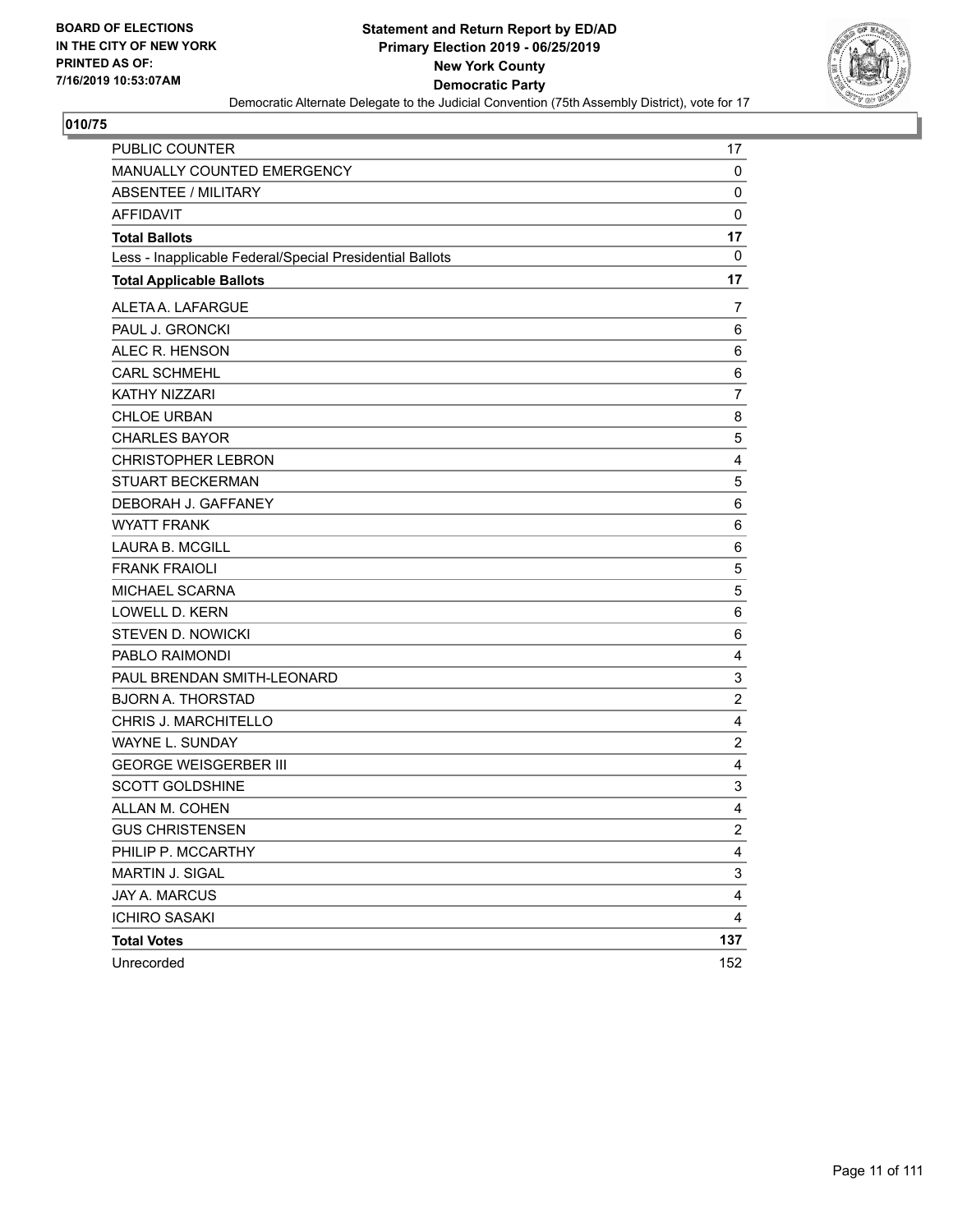

| <b>PUBLIC COUNTER</b>                                    | 23             |
|----------------------------------------------------------|----------------|
| MANUALLY COUNTED EMERGENCY                               | 0              |
| <b>ABSENTEE / MILITARY</b>                               | 0              |
| <b>AFFIDAVIT</b>                                         | 1              |
| <b>Total Ballots</b>                                     | 24             |
| Less - Inapplicable Federal/Special Presidential Ballots | 0              |
| <b>Total Applicable Ballots</b>                          | 24             |
| ALETA A. LAFARGUE                                        | 11             |
| PAUL J. GRONCKI                                          | 10             |
| ALEC R. HENSON                                           | 9              |
| <b>CARL SCHMEHL</b>                                      | 11             |
| <b>KATHY NIZZARI</b>                                     | 8              |
| <b>CHLOE URBAN</b>                                       | 11             |
| <b>CHARLES BAYOR</b>                                     | 11             |
| <b>CHRISTOPHER LEBRON</b>                                | 9              |
| <b>STUART BECKERMAN</b>                                  | 12             |
| DEBORAH J. GAFFANEY                                      | 10             |
| <b>WYATT FRANK</b>                                       | 8              |
| <b>LAURA B. MCGILL</b>                                   | 12             |
| <b>FRANK FRAIOLI</b>                                     | $\overline{7}$ |
| MICHAEL SCARNA                                           | 10             |
| <b>LOWELL D. KERN</b>                                    | 10             |
| <b>STEVEN D. NOWICKI</b>                                 | 10             |
| PABLO RAIMONDI                                           | 5              |
| PAUL BRENDAN SMITH-LEONARD                               | 4              |
| <b>BJORN A. THORSTAD</b>                                 | 5              |
| CHRIS J. MARCHITELLO                                     | 3              |
| WAYNE L. SUNDAY                                          | 4              |
| <b>GEORGE WEISGERBER III</b>                             | 4              |
| <b>SCOTT GOLDSHINE</b>                                   | 5              |
| ALLAN M. COHEN                                           | 4              |
| <b>GUS CHRISTENSEN</b>                                   | 3              |
| PHILIP P. MCCARTHY                                       | 3              |
| MARTIN J. SIGAL                                          | 6              |
| <b>JAY A. MARCUS</b>                                     | 4              |
| <b>ICHIRO SASAKI</b>                                     | 3              |
| <b>Total Votes</b>                                       | 212            |
| Unrecorded                                               | 196            |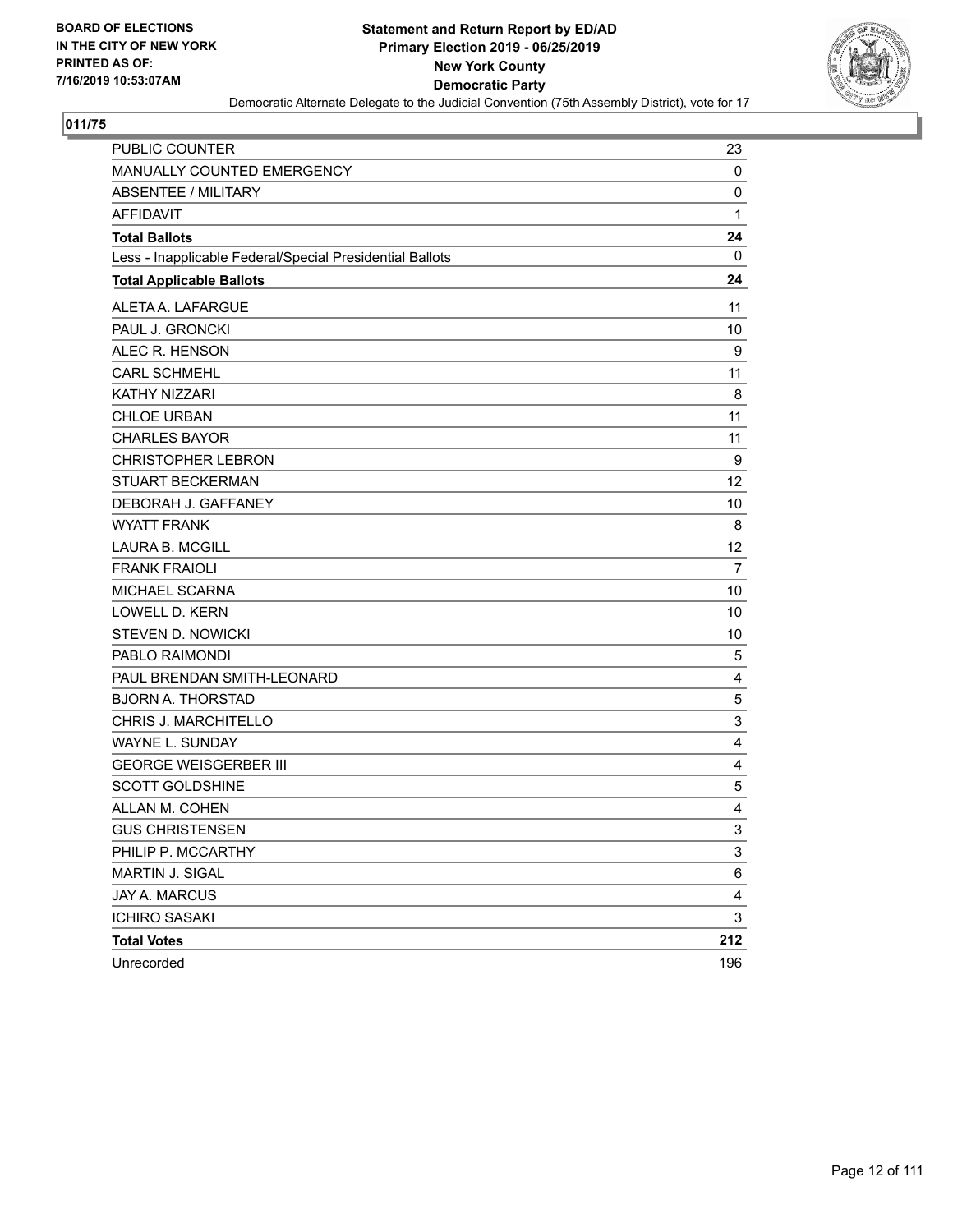

| PUBLIC COUNTER                                           | 11                      |
|----------------------------------------------------------|-------------------------|
| MANUALLY COUNTED EMERGENCY                               | $\mathbf 0$             |
| <b>ABSENTEE / MILITARY</b>                               | $\overline{2}$          |
| <b>AFFIDAVIT</b>                                         | $\pmb{0}$               |
| <b>Total Ballots</b>                                     | 13                      |
| Less - Inapplicable Federal/Special Presidential Ballots | 0                       |
| <b>Total Applicable Ballots</b>                          | 13                      |
| ALETA A. LAFARGUE                                        | 3                       |
| PAUL J. GRONCKI                                          | $\mathbf{1}$            |
| ALEC R. HENSON                                           | $\overline{2}$          |
| <b>CARL SCHMEHL</b>                                      | 0                       |
| KATHY NIZZARI                                            | $\mathbf 1$             |
| <b>CHLOE URBAN</b>                                       | 3                       |
| <b>CHARLES BAYOR</b>                                     | 1                       |
| <b>CHRISTOPHER LEBRON</b>                                | $\boldsymbol{2}$        |
| <b>STUART BECKERMAN</b>                                  | $\mathbf{1}$            |
| DEBORAH J. GAFFANEY                                      | 0                       |
| <b>WYATT FRANK</b>                                       | $\overline{2}$          |
| <b>LAURA B. MCGILL</b>                                   | 0                       |
| <b>FRANK FRAIOLI</b>                                     | 1                       |
| MICHAEL SCARNA                                           | $\mathbf 1$             |
| <b>LOWELL D. KERN</b>                                    | $\mathbf{1}$            |
| <b>STEVEN D. NOWICKI</b>                                 | $\overline{\mathbf{c}}$ |
| PABLO RAIMONDI                                           | $\boldsymbol{2}$        |
| PAUL BRENDAN SMITH-LEONARD                               | $\overline{c}$          |
| <b>BJORN A. THORSTAD</b>                                 | 3                       |
| CHRIS J. MARCHITELLO                                     | 3                       |
| <b>WAYNE L. SUNDAY</b>                                   | 6                       |
| <b>GEORGE WEISGERBER III</b>                             | $\overline{\mathbf{c}}$ |
| <b>SCOTT GOLDSHINE</b>                                   | 4                       |
| ALLAN M. COHEN                                           | 3                       |
| <b>GUS CHRISTENSEN</b>                                   | 3                       |
| PHILIP P. MCCARTHY                                       | $\overline{c}$          |
| MARTIN J. SIGAL                                          | $\overline{\mathbf{4}}$ |
| <b>JAY A. MARCUS</b>                                     | 4                       |
| <b>ICHIRO SASAKI</b>                                     | $\mathbf{3}$            |
| <b>Total Votes</b>                                       | 62                      |
| Unrecorded                                               | 159                     |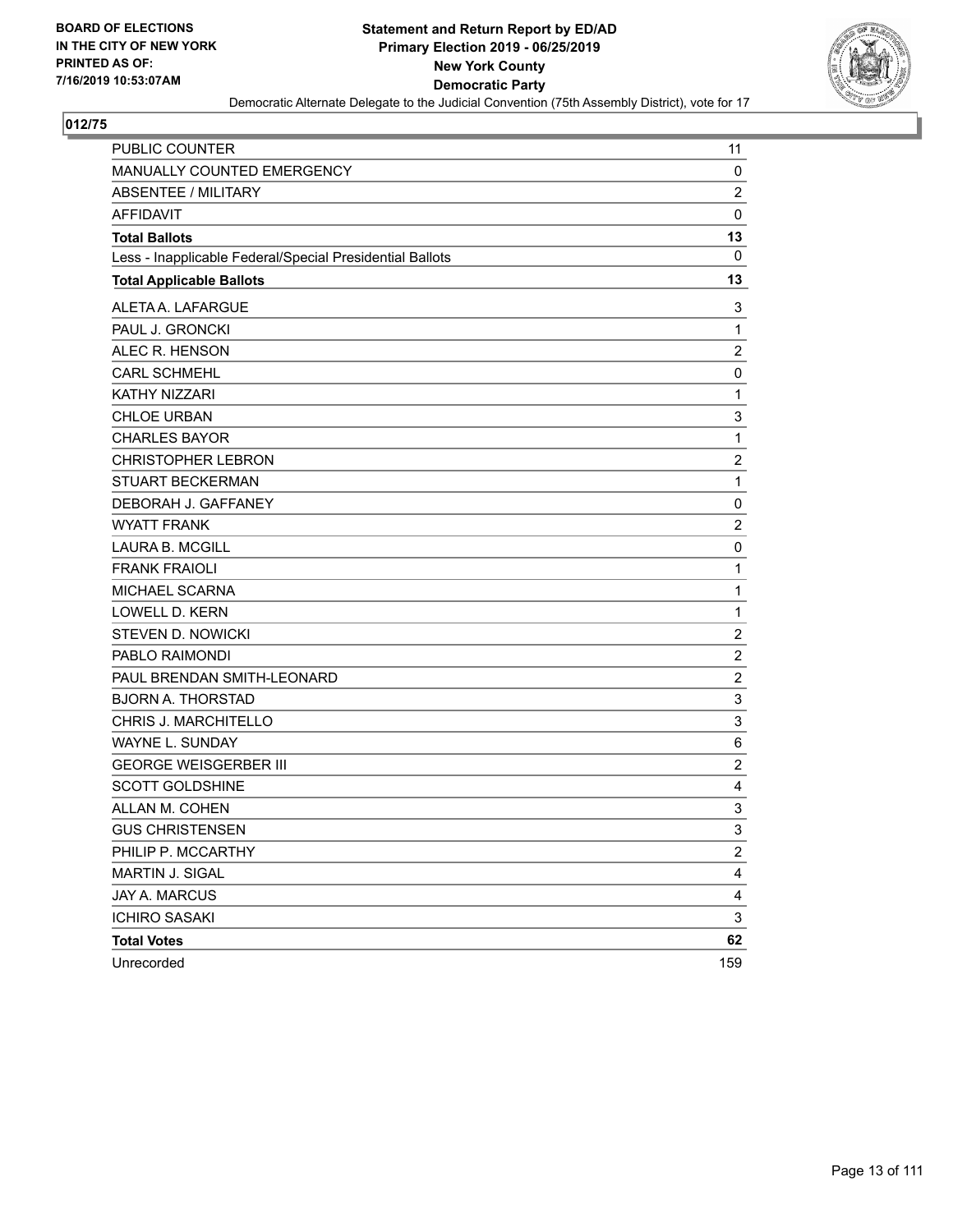

| <b>PUBLIC COUNTER</b>                                    | 32                      |
|----------------------------------------------------------|-------------------------|
| MANUALLY COUNTED EMERGENCY                               | 0                       |
| <b>ABSENTEE / MILITARY</b>                               | 4                       |
| <b>AFFIDAVIT</b>                                         | 0                       |
| <b>Total Ballots</b>                                     | 36                      |
| Less - Inapplicable Federal/Special Presidential Ballots | 0                       |
| <b>Total Applicable Ballots</b>                          | 36                      |
| ALETA A. LAFARGUE                                        | 19                      |
| PAUL J. GRONCKI                                          | 19                      |
| ALEC R. HENSON                                           | 14                      |
| <b>CARL SCHMEHL</b>                                      | 12                      |
| <b>KATHY NIZZARI</b>                                     | 17                      |
| <b>CHLOE URBAN</b>                                       | 18                      |
| <b>CHARLES BAYOR</b>                                     | 17                      |
| <b>CHRISTOPHER LEBRON</b>                                | 15                      |
| <b>STUART BECKERMAN</b>                                  | 15                      |
| DEBORAH J. GAFFANEY                                      | 18                      |
| <b>WYATT FRANK</b>                                       | 13                      |
| <b>LAURA B. MCGILL</b>                                   | 19                      |
| <b>FRANK FRAIOLI</b>                                     | 16                      |
| MICHAEL SCARNA                                           | 15                      |
| <b>LOWELL D. KERN</b>                                    | 15                      |
| <b>STEVEN D. NOWICKI</b>                                 | 15                      |
| PABLO RAIMONDI                                           | 10                      |
| PAUL BRENDAN SMITH-LEONARD                               | 7                       |
| <b>BJORN A. THORSTAD</b>                                 | $\overline{7}$          |
| CHRIS J. MARCHITELLO                                     | 6                       |
| WAYNE L. SUNDAY                                          | 5                       |
| <b>GEORGE WEISGERBER III</b>                             | 3                       |
| <b>SCOTT GOLDSHINE</b>                                   | 5                       |
| ALLAN M. COHEN                                           | 3                       |
| <b>GUS CHRISTENSEN</b>                                   | 5                       |
| PHILIP P. MCCARTHY                                       | 4                       |
| MARTIN J. SIGAL                                          | $\overline{\mathbf{c}}$ |
| JAY A. MARCUS                                            | 6                       |
| <b>ICHIRO SASAKI</b>                                     | 6                       |
| <b>Total Votes</b>                                       | 326                     |
| Unrecorded                                               | 286                     |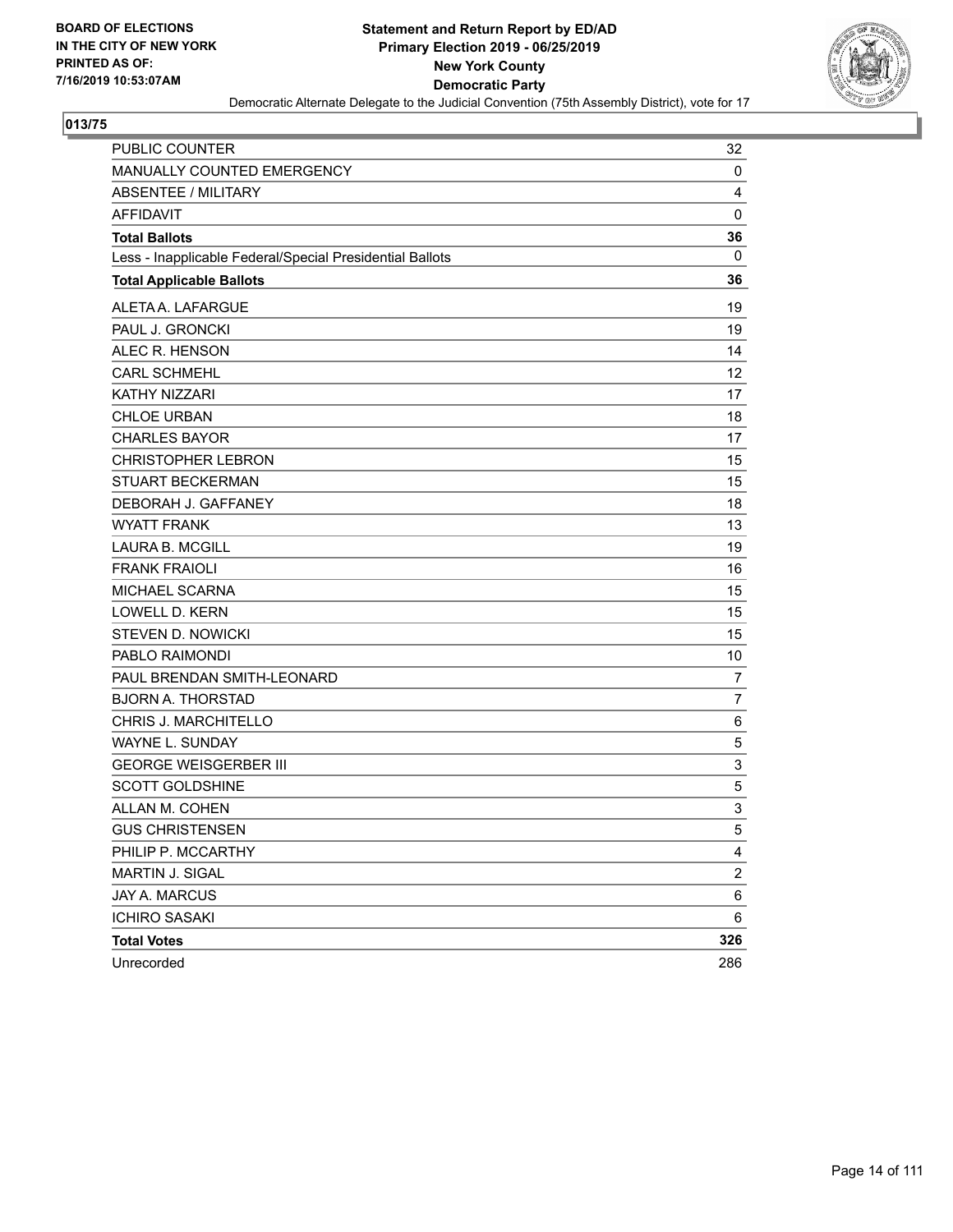

| <b>PUBLIC COUNTER</b>                                    | 13             |
|----------------------------------------------------------|----------------|
| MANUALLY COUNTED EMERGENCY                               | 0              |
| <b>ABSENTEE / MILITARY</b>                               | $\mathbf{1}$   |
| <b>AFFIDAVIT</b>                                         | $\mathbf 0$    |
| <b>Total Ballots</b>                                     | 14             |
| Less - Inapplicable Federal/Special Presidential Ballots | $\mathbf 0$    |
| <b>Total Applicable Ballots</b>                          | 14             |
| ALETA A. LAFARGUE                                        | 3              |
| PAUL J. GRONCKI                                          | $\overline{2}$ |
| ALEC R. HENSON                                           | 3              |
| <b>CARL SCHMEHL</b>                                      | $\overline{c}$ |
| KATHY NIZZARI                                            | $\overline{2}$ |
| <b>CHLOE URBAN</b>                                       | $\overline{2}$ |
| <b>CHARLES BAYOR</b>                                     | 3              |
| <b>CHRISTOPHER LEBRON</b>                                | $\mathbf{3}$   |
| STUART BECKERMAN                                         | $\mathbf 1$    |
| DEBORAH J. GAFFANEY                                      | 3              |
| <b>WYATT FRANK</b>                                       | $\mathbf{1}$   |
| <b>LAURA B. MCGILL</b>                                   | $\overline{2}$ |
| <b>FRANK FRAIOLI</b>                                     | $\overline{c}$ |
| MICHAEL SCARNA                                           | $\mathbf{1}$   |
| <b>LOWELL D. KERN</b>                                    | $\mathbf 1$    |
| <b>STEVEN D. NOWICKI</b>                                 | $\mathbf{1}$   |
| PABLO RAIMONDI                                           | 4              |
| PAUL BRENDAN SMITH-LEONARD                               | $\mathbf 1$    |
| <b>BJORN A. THORSTAD</b>                                 | 3              |
| CHRIS J. MARCHITELLO                                     | $\mathbf{1}$   |
| WAYNE L. SUNDAY                                          | 3              |
| <b>GEORGE WEISGERBER III</b>                             | $\mathbf{1}$   |
| <b>SCOTT GOLDSHINE</b>                                   | 1              |
| ALLAN M. COHEN                                           | $\mathbf 1$    |
| <b>GUS CHRISTENSEN</b>                                   | $\overline{c}$ |
| PHILIP P. MCCARTHY                                       | $\overline{c}$ |
| MARTIN J. SIGAL                                          | $\mathbf{1}$   |
| <b>JAY A. MARCUS</b>                                     | $\mathbf 1$    |
| <b>ICHIRO SASAKI</b>                                     | $\overline{2}$ |
| <b>Total Votes</b>                                       | 55             |
| Unrecorded                                               | 183            |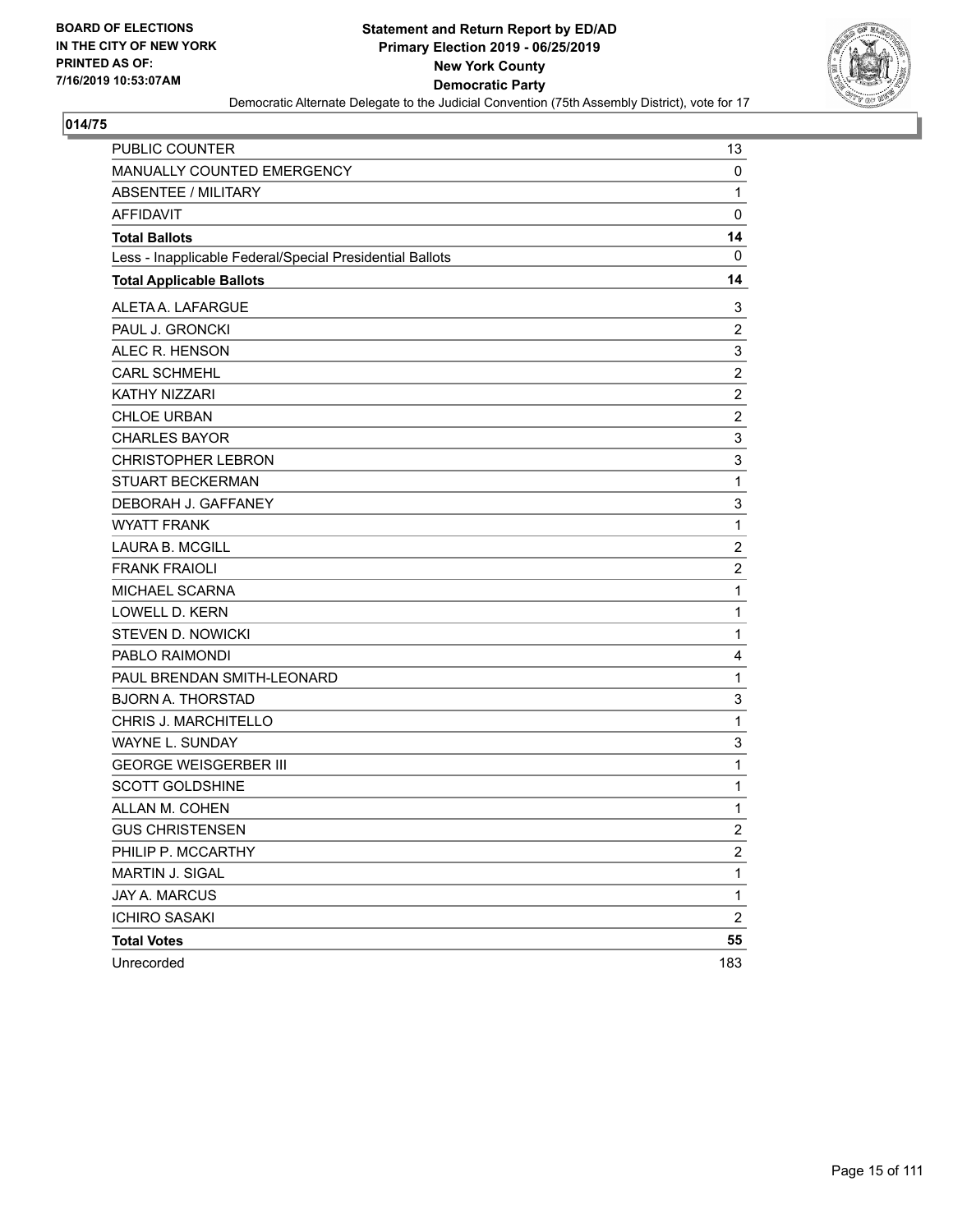

| PUBLIC COUNTER                                           | 37               |
|----------------------------------------------------------|------------------|
| MANUALLY COUNTED EMERGENCY                               | 0                |
| <b>ABSENTEE / MILITARY</b>                               | $\mathbf{1}$     |
| <b>AFFIDAVIT</b>                                         | $\mathbf 0$      |
| <b>Total Ballots</b>                                     | 38               |
| Less - Inapplicable Federal/Special Presidential Ballots | 0                |
| <b>Total Applicable Ballots</b>                          | 38               |
| ALETA A. LAFARGUE                                        | 24               |
| PAUL J. GRONCKI                                          | 21               |
| ALEC R. HENSON                                           | 22               |
| <b>CARL SCHMEHL</b>                                      | 21               |
| <b>KATHY NIZZARI</b>                                     | 26               |
| <b>CHLOE URBAN</b>                                       | 23               |
| <b>CHARLES BAYOR</b>                                     | 21               |
| <b>CHRISTOPHER LEBRON</b>                                | 23               |
| <b>STUART BECKERMAN</b>                                  | 21               |
| DEBORAH J. GAFFANEY                                      | 25               |
| <b>WYATT FRANK</b>                                       | 23               |
| <b>LAURA B. MCGILL</b>                                   | 26               |
| <b>FRANK FRAIOLI</b>                                     | 23               |
| MICHAEL SCARNA                                           | 23               |
| <b>LOWELL D. KERN</b>                                    | 20               |
| <b>STEVEN D. NOWICKI</b>                                 | 22               |
| PABLO RAIMONDI                                           | 6                |
| PAUL BRENDAN SMITH-LEONARD                               | 3                |
| <b>BJORN A. THORSTAD</b>                                 | 4                |
| CHRIS J. MARCHITELLO                                     | $\boldsymbol{2}$ |
| WAYNE L. SUNDAY                                          | 4                |
| <b>GEORGE WEISGERBER III</b>                             | 3                |
| <b>SCOTT GOLDSHINE</b>                                   | 4                |
| ALLAN M. COHEN                                           | 7                |
| <b>GUS CHRISTENSEN</b>                                   | 4                |
| PHILIP P. MCCARTHY                                       | 5                |
| MARTIN J. SIGAL                                          | 3                |
| JAY A. MARCUS                                            | 5                |
| <b>ICHIRO SASAKI</b>                                     | 9                |
| <b>Total Votes</b>                                       | 423              |
| Unrecorded                                               | 223              |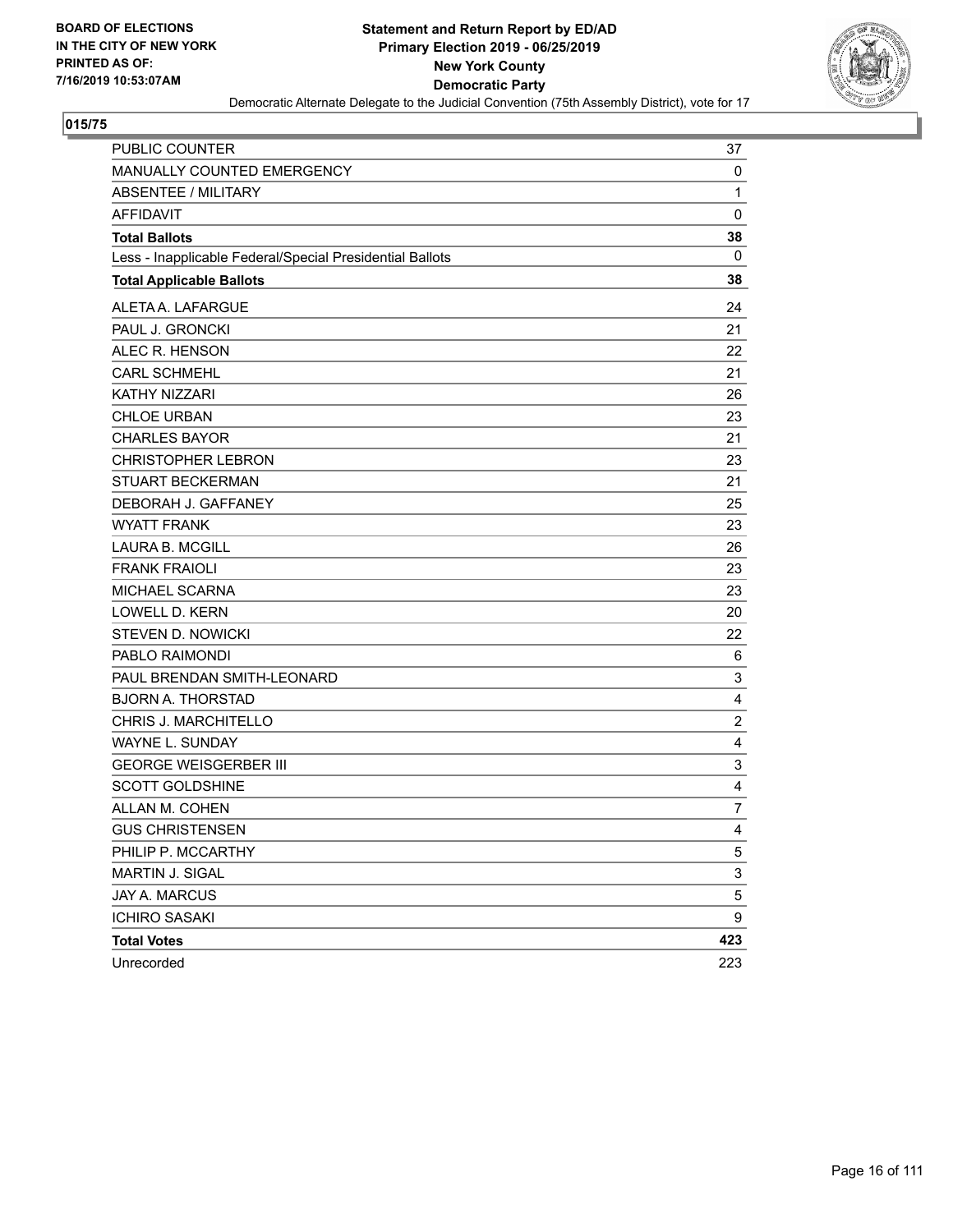

| <b>PUBLIC COUNTER</b>                                    | 10                      |
|----------------------------------------------------------|-------------------------|
| MANUALLY COUNTED EMERGENCY                               | $\mathbf 0$             |
| <b>ABSENTEE / MILITARY</b>                               | 0                       |
| <b>AFFIDAVIT</b>                                         | 0                       |
| <b>Total Ballots</b>                                     | 10                      |
| Less - Inapplicable Federal/Special Presidential Ballots | 0                       |
| <b>Total Applicable Ballots</b>                          | 10                      |
| ALETA A. LAFARGUE                                        | 9                       |
| PAUL J. GRONCKI                                          | 9                       |
| ALEC R. HENSON                                           | 10                      |
| <b>CARL SCHMEHL</b>                                      | 9                       |
| KATHY NIZZARI                                            | 9                       |
| <b>CHLOE URBAN</b>                                       | $\boldsymbol{9}$        |
| <b>CHARLES BAYOR</b>                                     | 9                       |
| <b>CHRISTOPHER LEBRON</b>                                | 10                      |
| <b>STUART BECKERMAN</b>                                  | 10                      |
| DEBORAH J. GAFFANEY                                      | 8                       |
| <b>WYATT FRANK</b>                                       | 10                      |
| <b>LAURA B. MCGILL</b>                                   | 9                       |
| <b>FRANK FRAIOLI</b>                                     | 9                       |
| MICHAEL SCARNA                                           | 10                      |
| <b>LOWELL D. KERN</b>                                    | 9                       |
| <b>STEVEN D. NOWICKI</b>                                 | 9                       |
| PABLO RAIMONDI                                           | $\overline{c}$          |
| PAUL BRENDAN SMITH-LEONARD                               | $\mathbf{1}$            |
| <b>BJORN A. THORSTAD</b>                                 | $\mathbf 1$             |
| CHRIS J. MARCHITELLO                                     | $\mathbf 1$             |
| <b>WAYNE L. SUNDAY</b>                                   | $\overline{c}$          |
| <b>GEORGE WEISGERBER III</b>                             | $\overline{\mathbf{c}}$ |
| <b>SCOTT GOLDSHINE</b>                                   | 0                       |
| ALLAN M. COHEN                                           | 1                       |
| <b>GUS CHRISTENSEN</b>                                   | 1                       |
| PHILIP P. MCCARTHY                                       | 0                       |
| MARTIN J. SIGAL                                          | 1                       |
| JAY A. MARCUS                                            | 1                       |
| <b>ICHIRO SASAKI</b>                                     | 3                       |
| <b>Total Votes</b>                                       | 164                     |
| Unrecorded                                               | 6                       |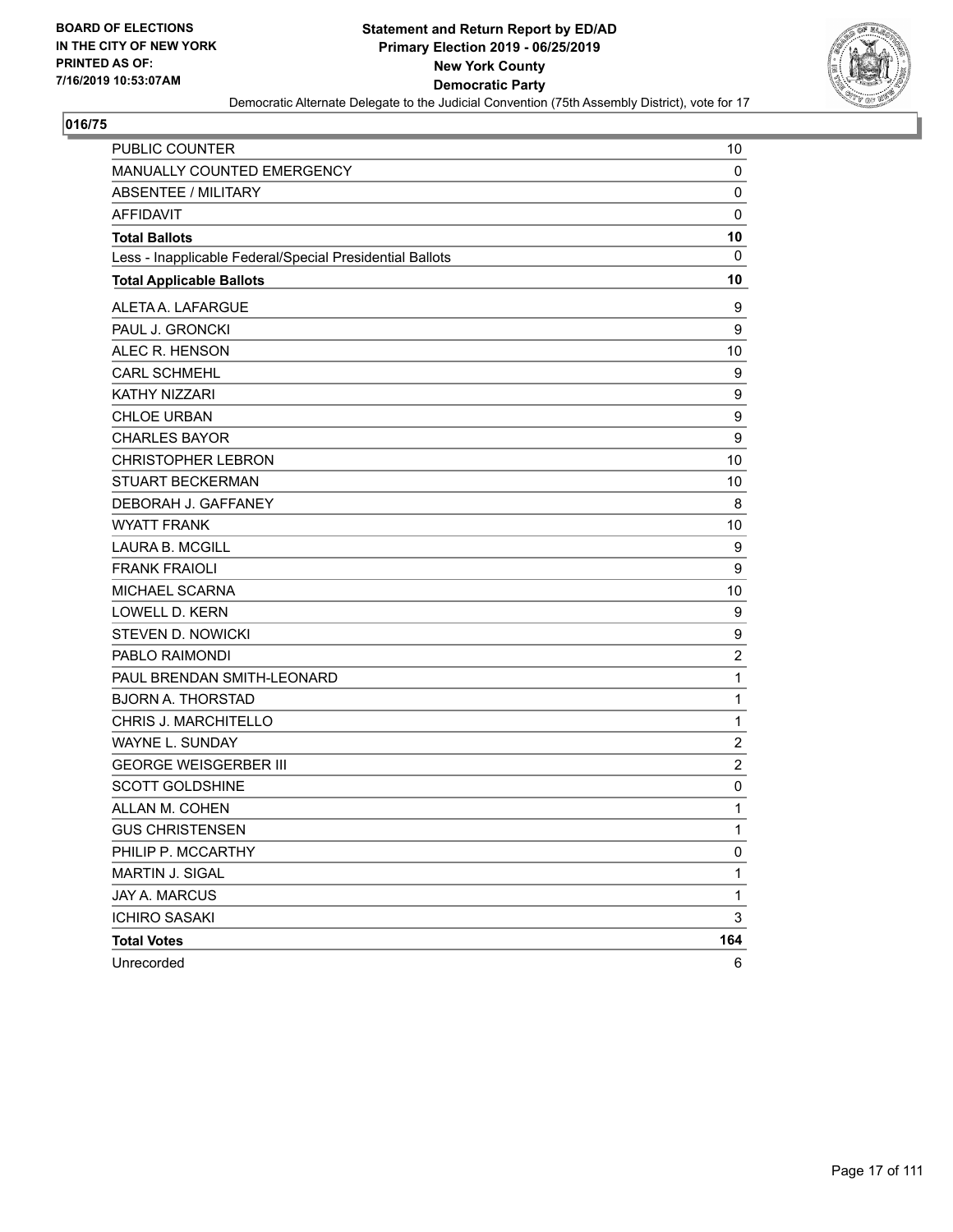

| <b>PUBLIC COUNTER</b>                                    | 13                      |
|----------------------------------------------------------|-------------------------|
| MANUALLY COUNTED EMERGENCY                               | $\mathbf 0$             |
| ABSENTEE / MILITARY                                      | $\mathbf{1}$            |
| <b>AFFIDAVIT</b>                                         | $\mathbf 0$             |
| <b>Total Ballots</b>                                     | 14                      |
| Less - Inapplicable Federal/Special Presidential Ballots | 0                       |
| <b>Total Applicable Ballots</b>                          | 14                      |
| ALETA A. LAFARGUE                                        | 9                       |
| PAUL J. GRONCKI                                          | 8                       |
| ALEC R. HENSON                                           | $\overline{7}$          |
| <b>CARL SCHMEHL</b>                                      | $\overline{7}$          |
| <b>KATHY NIZZARI</b>                                     | 9                       |
| <b>CHLOE URBAN</b>                                       | 9                       |
| <b>CHARLES BAYOR</b>                                     | $\overline{7}$          |
| <b>CHRISTOPHER LEBRON</b>                                | $\overline{7}$          |
| <b>STUART BECKERMAN</b>                                  | 6                       |
| DEBORAH J. GAFFANEY                                      | 9                       |
| <b>WYATT FRANK</b>                                       | 5                       |
| <b>LAURA B. MCGILL</b>                                   | 9                       |
| <b>FRANK FRAIOLI</b>                                     | 5                       |
| MICHAEL SCARNA                                           | $\overline{7}$          |
| <b>LOWELL D. KERN</b>                                    | $\overline{7}$          |
| <b>STEVEN D. NOWICKI</b>                                 | 8                       |
| PABLO RAIMONDI                                           | 5                       |
| PAUL BRENDAN SMITH-LEONARD                               | $\mathsf 3$             |
| <b>BJORN A. THORSTAD</b>                                 | 4                       |
| CHRIS J. MARCHITELLO                                     | 3                       |
| WAYNE L. SUNDAY                                          | $\overline{2}$          |
| <b>GEORGE WEISGERBER III</b>                             | 4                       |
| <b>SCOTT GOLDSHINE</b>                                   | 3                       |
| ALLAN M. COHEN                                           | $\sqrt{5}$              |
| <b>GUS CHRISTENSEN</b>                                   | 4                       |
| PHILIP P. MCCARTHY                                       | 4                       |
| MARTIN J. SIGAL                                          | 3                       |
| JAY A. MARCUS                                            | $\overline{\mathbf{4}}$ |
| <b>ICHIRO SASAKI</b>                                     | 4                       |
| <b>Total Votes</b>                                       | 167                     |
| Unrecorded                                               | 71                      |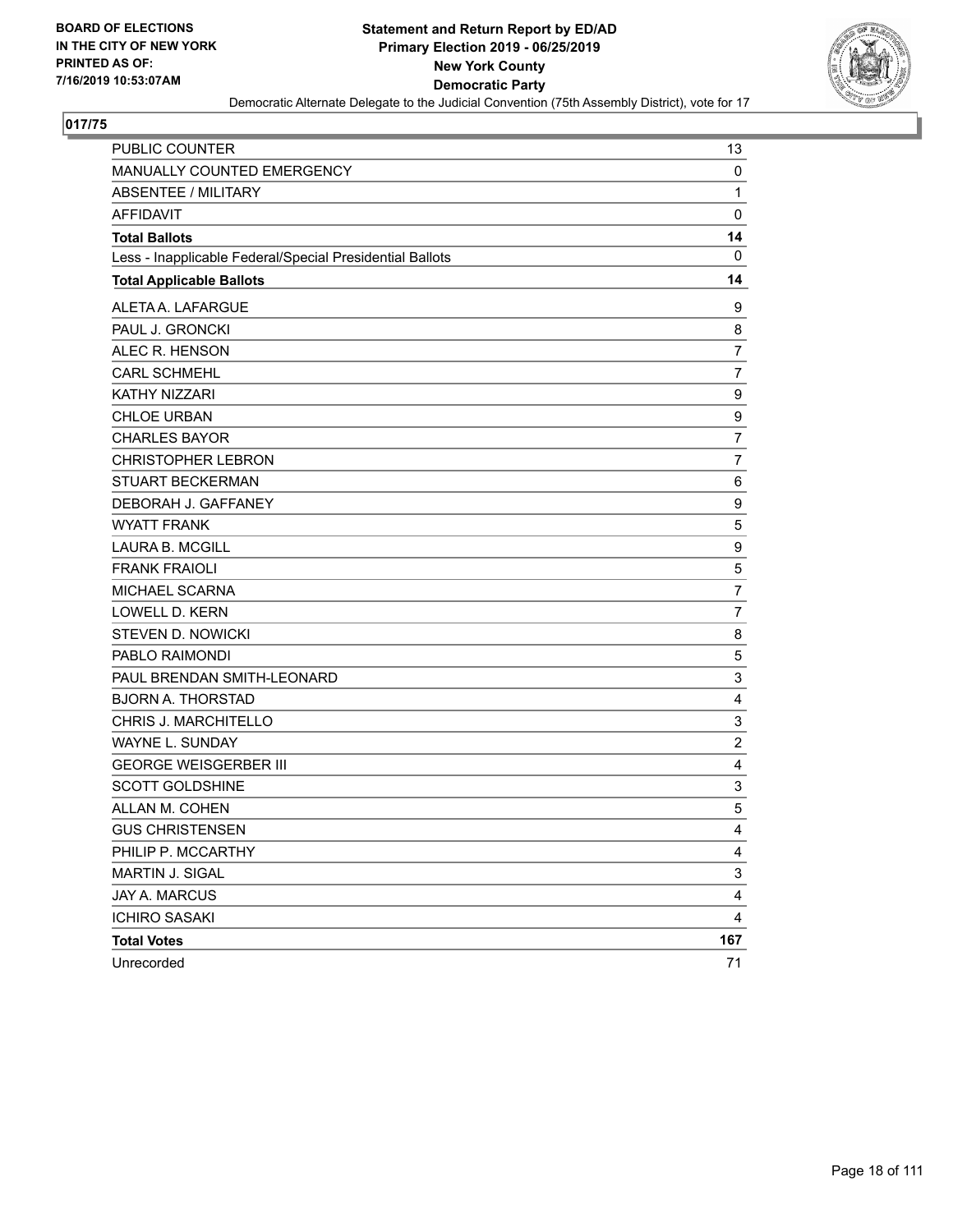

| PUBLIC COUNTER                                           | 16                      |
|----------------------------------------------------------|-------------------------|
| MANUALLY COUNTED EMERGENCY                               | $\mathbf 0$             |
| <b>ABSENTEE / MILITARY</b>                               | $\mathbf{1}$            |
| <b>AFFIDAVIT</b>                                         | $\mathbf 0$             |
| <b>Total Ballots</b>                                     | 17                      |
| Less - Inapplicable Federal/Special Presidential Ballots | 0                       |
| <b>Total Applicable Ballots</b>                          | 17                      |
| ALETA A. LAFARGUE                                        | 8                       |
| PAUL J. GRONCKI                                          | 8                       |
| ALEC R. HENSON                                           | $\overline{7}$          |
| <b>CARL SCHMEHL</b>                                      | $\overline{7}$          |
| <b>KATHY NIZZARI</b>                                     | 10                      |
| <b>CHLOE URBAN</b>                                       | 8                       |
| <b>CHARLES BAYOR</b>                                     | 10                      |
| <b>CHRISTOPHER LEBRON</b>                                | 7                       |
| <b>STUART BECKERMAN</b>                                  | $\overline{7}$          |
| DEBORAH J. GAFFANEY                                      | 9                       |
| <b>WYATT FRANK</b>                                       | $\overline{7}$          |
| <b>LAURA B. MCGILL</b>                                   | 9                       |
| <b>FRANK FRAIOLI</b>                                     | 8                       |
| MICHAEL SCARNA                                           | 8                       |
| <b>LOWELL D. KERN</b>                                    | $\overline{7}$          |
| <b>STEVEN D. NOWICKI</b>                                 | 8                       |
| PABLO RAIMONDI                                           | 3                       |
| PAUL BRENDAN SMITH-LEONARD                               | $\mathbf{1}$            |
| <b>BJORN A. THORSTAD</b>                                 | $\overline{c}$          |
| CHRIS J. MARCHITELLO                                     | $\overline{c}$          |
| WAYNE L. SUNDAY                                          | $\overline{2}$          |
| <b>GEORGE WEISGERBER III</b>                             | $\mathbf{1}$            |
| <b>SCOTT GOLDSHINE</b>                                   | 3                       |
| ALLAN M. COHEN                                           | $\mathbf{1}$            |
| <b>GUS CHRISTENSEN</b>                                   | $\overline{2}$          |
| PHILIP P. MCCARTHY                                       | 3                       |
| MARTIN J. SIGAL                                          | $\overline{\mathbf{c}}$ |
| JAY A. MARCUS                                            | $\mathbf 1$             |
| <b>ICHIRO SASAKI</b>                                     | 3                       |
| <b>Total Votes</b>                                       | 154                     |
| Unrecorded                                               | 135                     |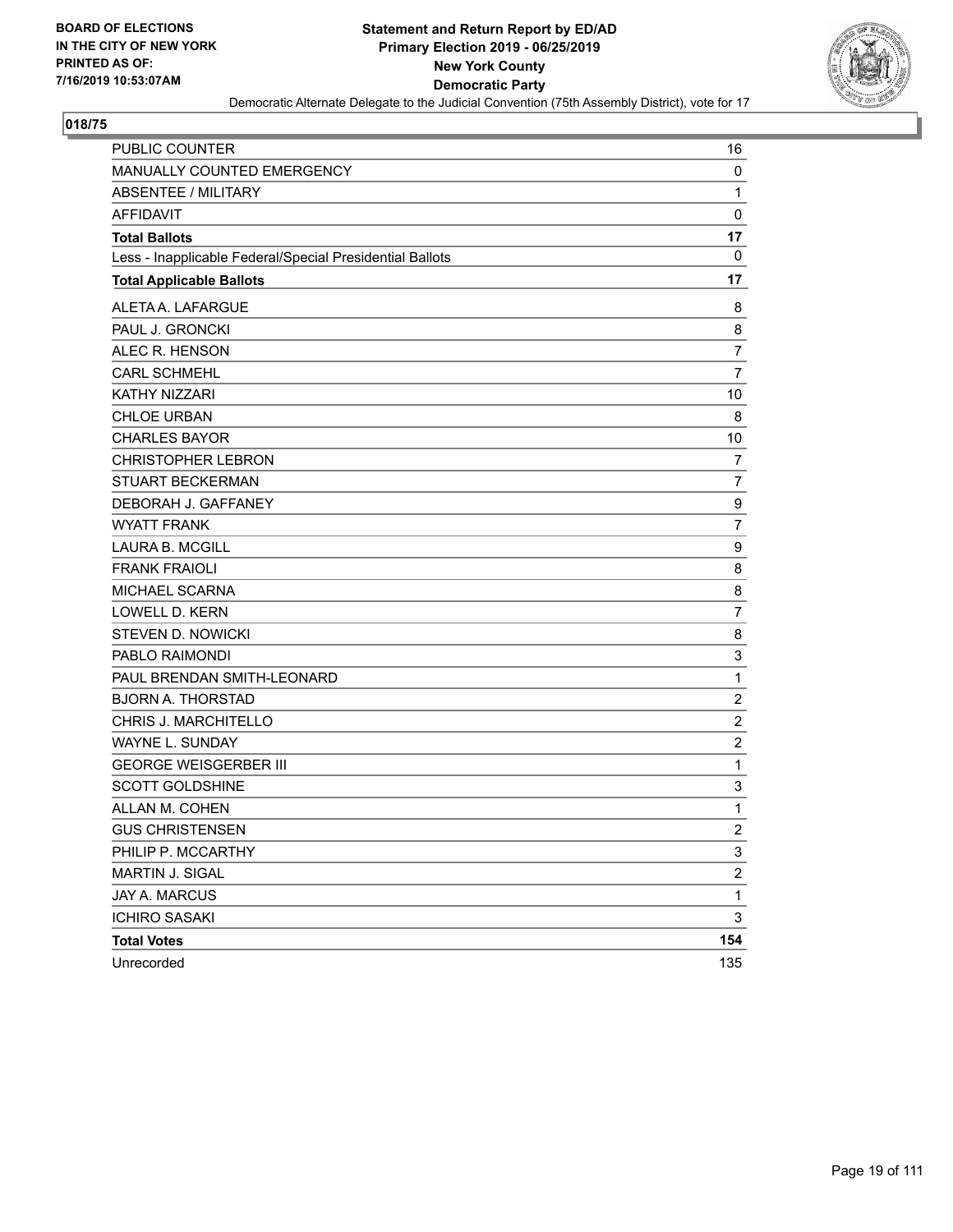

| PUBLIC COUNTER                                           | 23                        |
|----------------------------------------------------------|---------------------------|
| MANUALLY COUNTED EMERGENCY                               | $\mathbf 0$               |
| <b>ABSENTEE / MILITARY</b>                               | 0                         |
| <b>AFFIDAVIT</b>                                         | 0                         |
| <b>Total Ballots</b>                                     | 23                        |
| Less - Inapplicable Federal/Special Presidential Ballots | 0                         |
| <b>Total Applicable Ballots</b>                          | 23                        |
| ALETA A. LAFARGUE                                        | 16                        |
| PAUL J. GRONCKI                                          | 12                        |
| ALEC R. HENSON                                           | 14                        |
| <b>CARL SCHMEHL</b>                                      | 13                        |
| KATHY NIZZARI                                            | 16                        |
| <b>CHLOE URBAN</b>                                       | 16                        |
| <b>CHARLES BAYOR</b>                                     | 12                        |
| <b>CHRISTOPHER LEBRON</b>                                | 13                        |
| <b>STUART BECKERMAN</b>                                  | 12                        |
| DEBORAH J. GAFFANEY                                      | 16                        |
| <b>WYATT FRANK</b>                                       | 12                        |
| <b>LAURA B. MCGILL</b>                                   | 16                        |
| <b>FRANK FRAIOLI</b>                                     | 10                        |
| MICHAEL SCARNA                                           | 13                        |
| <b>LOWELL D. KERN</b>                                    | 11                        |
| <b>STEVEN D. NOWICKI</b>                                 | 13                        |
| PABLO RAIMONDI                                           | 5                         |
| PAUL BRENDAN SMITH-LEONARD                               | 5                         |
| <b>BJORN A. THORSTAD</b>                                 | 4                         |
| CHRIS J. MARCHITELLO                                     | 4                         |
| WAYNE L. SUNDAY                                          | $\mathsf 3$               |
| <b>GEORGE WEISGERBER III</b>                             | 4                         |
| <b>SCOTT GOLDSHINE</b>                                   | 5                         |
| ALLAN M. COHEN                                           | 5                         |
| <b>GUS CHRISTENSEN</b>                                   | 3                         |
| PHILIP P. MCCARTHY                                       | $\mathbf{1}$              |
| MARTIN J. SIGAL                                          | $\ensuremath{\mathsf{3}}$ |
| JAY A. MARCUS                                            | $\overline{\mathbf{c}}$   |
| <b>ICHIRO SASAKI</b>                                     | 5                         |
| <b>Total Votes</b>                                       | 264                       |
| Unrecorded                                               | 127                       |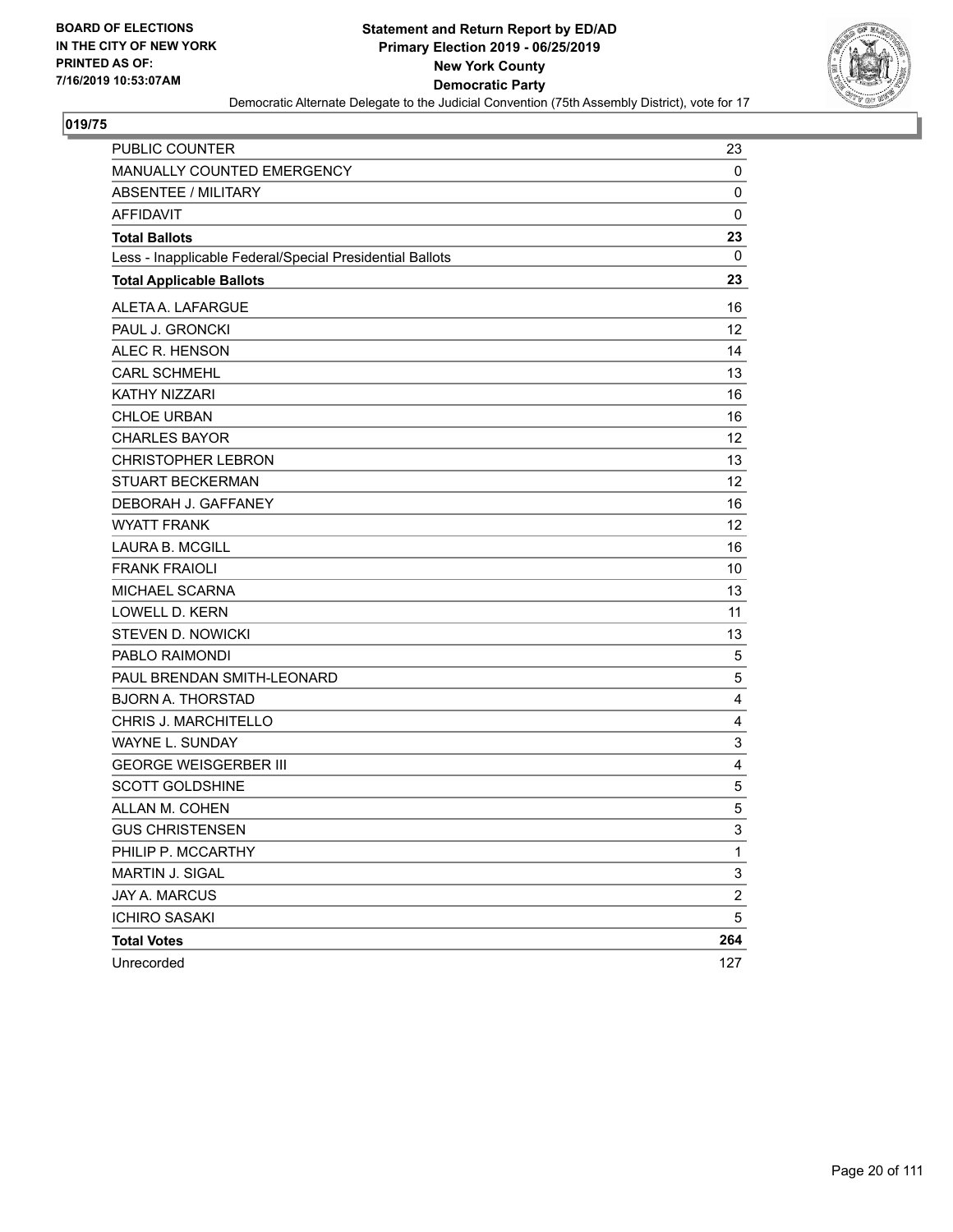

| PUBLIC COUNTER                                           | 25                        |
|----------------------------------------------------------|---------------------------|
| MANUALLY COUNTED EMERGENCY                               | 0                         |
| ABSENTEE / MILITARY                                      | $\overline{2}$            |
| <b>AFFIDAVIT</b>                                         | $\mathbf 0$               |
| <b>Total Ballots</b>                                     | 27                        |
| Less - Inapplicable Federal/Special Presidential Ballots | 0                         |
| <b>Total Applicable Ballots</b>                          | 27                        |
| ALETA A. LAFARGUE                                        | 16                        |
| PAUL J. GRONCKI                                          | 16                        |
| ALEC R. HENSON                                           | 17                        |
| <b>CARL SCHMEHL</b>                                      | 14                        |
| <b>KATHY NIZZARI</b>                                     | 18                        |
| <b>CHLOE URBAN</b>                                       | 16                        |
| <b>CHARLES BAYOR</b>                                     | 16                        |
| <b>CHRISTOPHER LEBRON</b>                                | 17                        |
| <b>STUART BECKERMAN</b>                                  | 13                        |
| DEBORAH J. GAFFANEY                                      | 18                        |
| <b>WYATT FRANK</b>                                       | 15                        |
| <b>LAURA B. MCGILL</b>                                   | 17                        |
| <b>FRANK FRAIOLI</b>                                     | 16                        |
| MICHAEL SCARNA                                           | 16                        |
| <b>LOWELL D. KERN</b>                                    | 15                        |
| <b>STEVEN D. NOWICKI</b>                                 | 15                        |
| PABLO RAIMONDI                                           | 7                         |
| PAUL BRENDAN SMITH-LEONARD                               | $\ensuremath{\mathsf{3}}$ |
| <b>BJORN A. THORSTAD</b>                                 | $\,$ 5 $\,$               |
| CHRIS J. MARCHITELLO                                     | 3                         |
| <b>WAYNE L. SUNDAY</b>                                   | $\ensuremath{\mathsf{3}}$ |
| <b>GEORGE WEISGERBER III</b>                             | 4                         |
| <b>SCOTT GOLDSHINE</b>                                   | $\mathsf 3$               |
| ALLAN M. COHEN                                           | 3                         |
| <b>GUS CHRISTENSEN</b>                                   | 3                         |
| PHILIP P. MCCARTHY                                       | 5                         |
| MARTIN J. SIGAL                                          | $\overline{c}$            |
| <b>JAY A. MARCUS</b>                                     | $\ensuremath{\mathsf{3}}$ |
| <b>ICHIRO SASAKI</b>                                     | $\overline{7}$            |
| <b>Total Votes</b>                                       | 306                       |
| Unrecorded                                               | 153                       |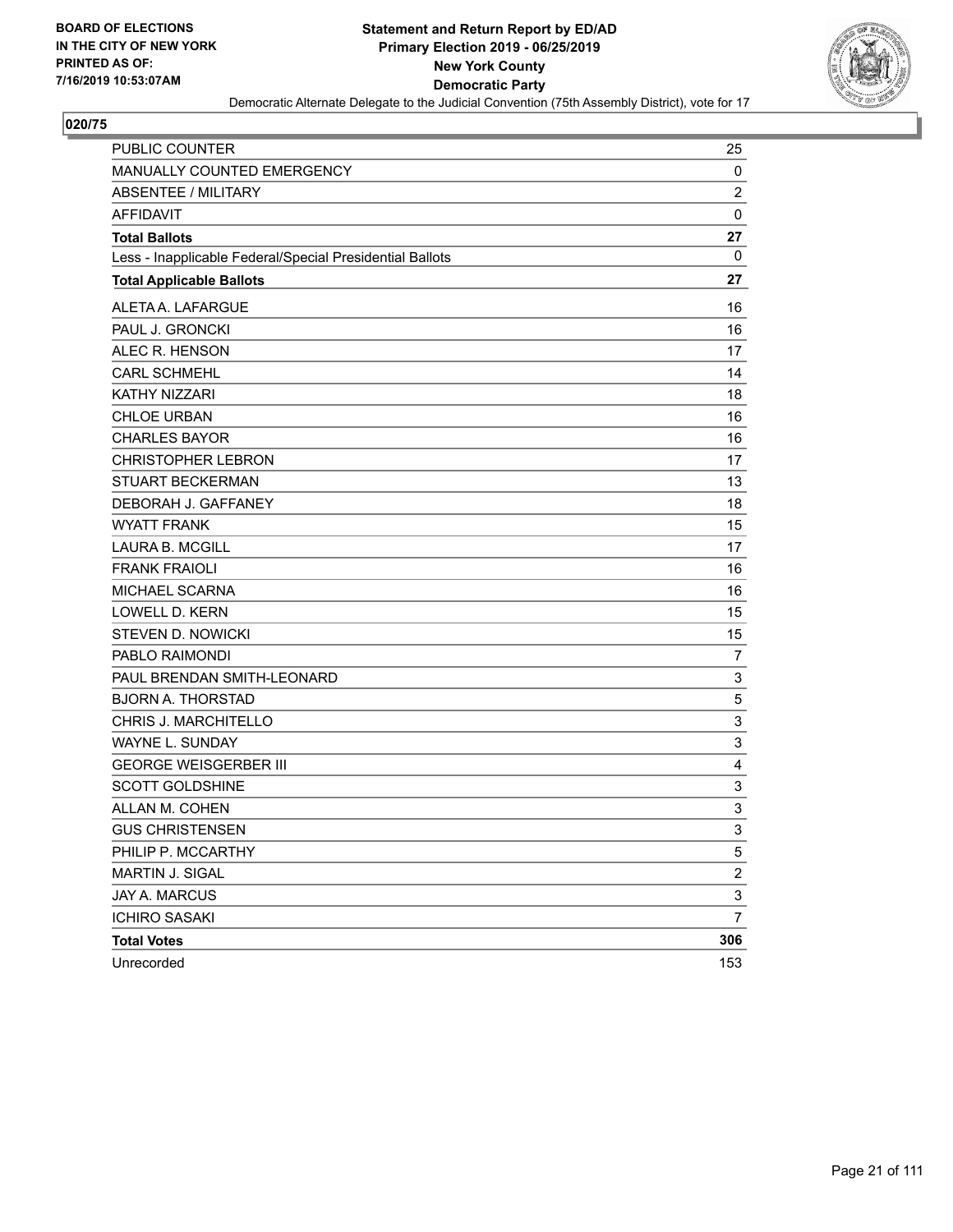

| <b>PUBLIC COUNTER</b>                                    | 25                      |
|----------------------------------------------------------|-------------------------|
| MANUALLY COUNTED EMERGENCY                               | 0                       |
| <b>ABSENTEE / MILITARY</b>                               | 1                       |
| <b>AFFIDAVIT</b>                                         | $\mathbf 0$             |
| <b>Total Ballots</b>                                     | 26                      |
| Less - Inapplicable Federal/Special Presidential Ballots | 0                       |
| <b>Total Applicable Ballots</b>                          | 26                      |
| ALETA A. LAFARGUE                                        | 9                       |
| PAUL J. GRONCKI                                          | 10                      |
| ALEC R. HENSON                                           | 8                       |
| <b>CARL SCHMEHL</b>                                      | 8                       |
| KATHY NIZZARI                                            | 11                      |
| <b>CHLOE URBAN</b>                                       | 10                      |
| <b>CHARLES BAYOR</b>                                     | 8                       |
| <b>CHRISTOPHER LEBRON</b>                                | 10                      |
| <b>STUART BECKERMAN</b>                                  | 9                       |
| DEBORAH J. GAFFANEY                                      | 9                       |
| <b>WYATT FRANK</b>                                       | 10                      |
| <b>LAURA B. MCGILL</b>                                   | 9                       |
| <b>FRANK FRAIOLI</b>                                     | 10                      |
| MICHAEL SCARNA                                           | 9                       |
| <b>LOWELL D. KERN</b>                                    | 10                      |
| <b>STEVEN D. NOWICKI</b>                                 | 8                       |
| PABLO RAIMONDI                                           | 4                       |
| PAUL BRENDAN SMITH-LEONARD                               | $\mathbf{1}$            |
| <b>BJORN A. THORSTAD</b>                                 | $\overline{c}$          |
| CHRIS J. MARCHITELLO                                     | 1                       |
| WAYNE L. SUNDAY                                          | $\boldsymbol{2}$        |
| <b>GEORGE WEISGERBER III</b>                             | $\overline{c}$          |
| <b>SCOTT GOLDSHINE</b>                                   | $\overline{\mathbf{c}}$ |
| ALLAN M. COHEN                                           | 3                       |
| <b>GUS CHRISTENSEN</b>                                   | 1                       |
| PHILIP P. MCCARTHY                                       | $\mathbf{1}$            |
| MARTIN J. SIGAL                                          | $\overline{\mathbf{c}}$ |
| <b>JAY A. MARCUS</b>                                     | 4                       |
| <b>ICHIRO SASAKI</b>                                     | $\overline{c}$          |
| <b>Total Votes</b>                                       | 175                     |
| Unrecorded                                               | 267                     |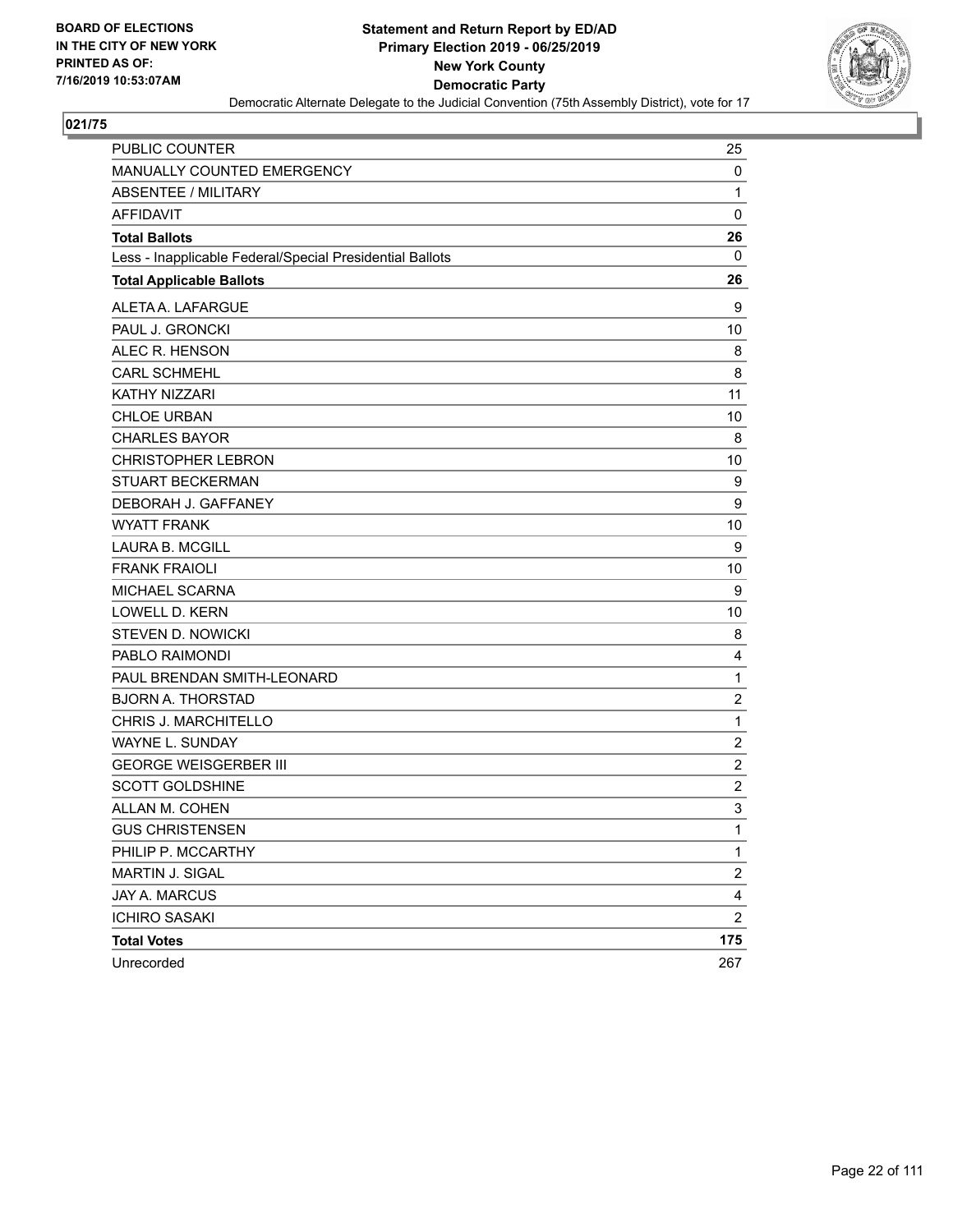

| <b>PUBLIC COUNTER</b>                                    | 21             |
|----------------------------------------------------------|----------------|
| MANUALLY COUNTED EMERGENCY                               | 0              |
| <b>ABSENTEE / MILITARY</b>                               | $\overline{c}$ |
| <b>AFFIDAVIT</b>                                         | $\mathbf 0$    |
| <b>Total Ballots</b>                                     | 23             |
| Less - Inapplicable Federal/Special Presidential Ballots | 0              |
| <b>Total Applicable Ballots</b>                          | 23             |
| ALETA A. LAFARGUE                                        | 7              |
| PAUL J. GRONCKI                                          | 6              |
| ALEC R. HENSON                                           | 8              |
| <b>CARL SCHMEHL</b>                                      | 6              |
| KATHY NIZZARI                                            | 6              |
| <b>CHLOE URBAN</b>                                       | 8              |
| <b>CHARLES BAYOR</b>                                     | 6              |
| <b>CHRISTOPHER LEBRON</b>                                | 8              |
| <b>STUART BECKERMAN</b>                                  | 8              |
| DEBORAH J. GAFFANEY                                      | 5              |
| <b>WYATT FRANK</b>                                       | 7              |
| <b>LAURA B. MCGILL</b>                                   | $\overline{7}$ |
| <b>FRANK FRAIOLI</b>                                     | 5              |
| MICHAEL SCARNA                                           | 6              |
| <b>LOWELL D. KERN</b>                                    | 6              |
| <b>STEVEN D. NOWICKI</b>                                 | 6              |
| PABLO RAIMONDI                                           | 8              |
| PAUL BRENDAN SMITH-LEONARD                               | 8              |
| <b>BJORN A. THORSTAD</b>                                 | 9              |
| CHRIS J. MARCHITELLO                                     | 8              |
| WAYNE L. SUNDAY                                          | 8              |
| <b>GEORGE WEISGERBER III</b>                             | 6              |
| <b>SCOTT GOLDSHINE</b>                                   | 6              |
| ALLAN M. COHEN                                           | 8              |
| <b>GUS CHRISTENSEN</b>                                   | 7              |
| PHILIP P. MCCARTHY                                       | 7              |
| MARTIN J. SIGAL                                          | 5              |
| JAY A. MARCUS                                            | 8              |
| <b>ICHIRO SASAKI</b>                                     | 12             |
| <b>Total Votes</b>                                       | 205            |
| Unrecorded                                               | 186            |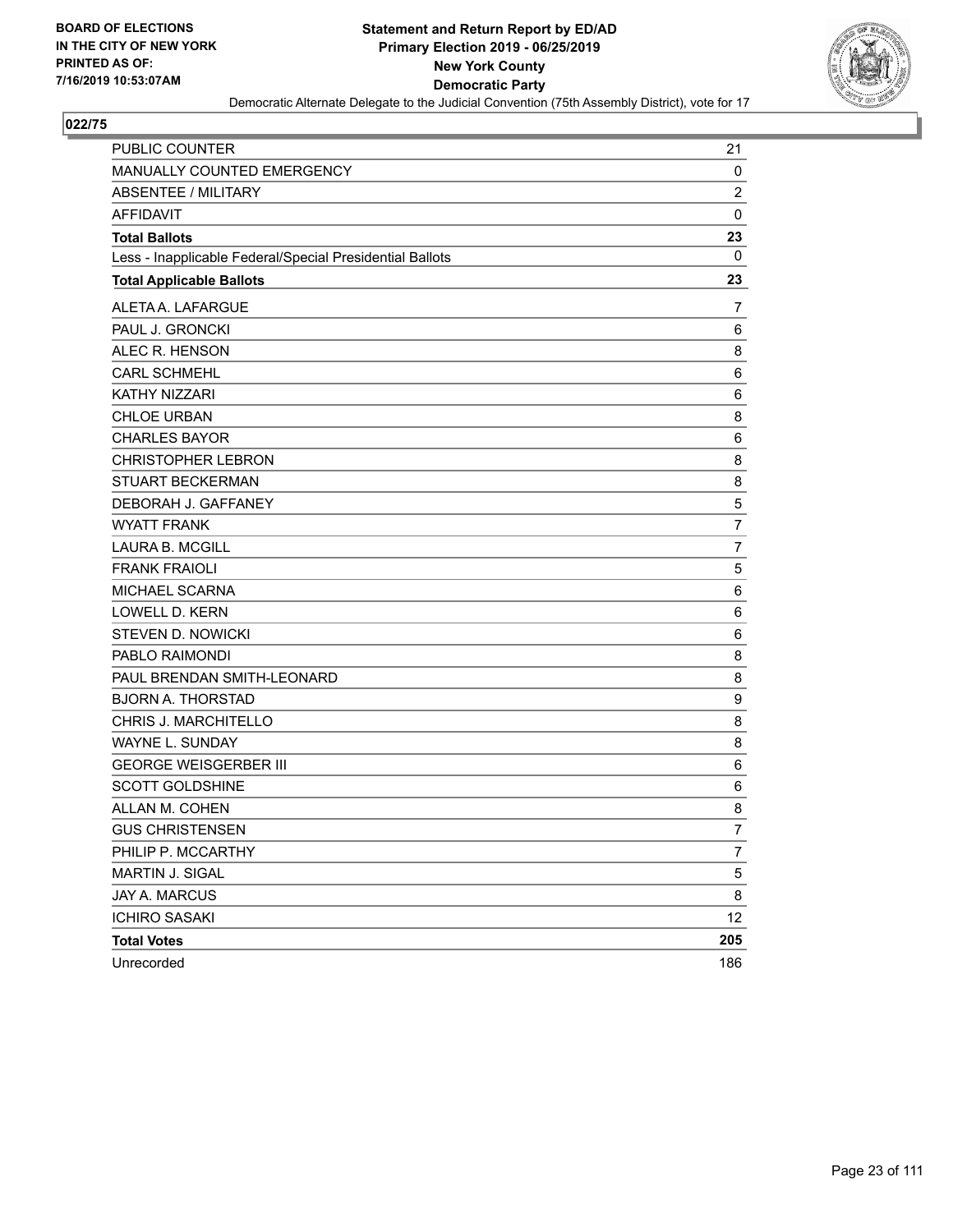

| PUBLIC COUNTER                                           | 36          |
|----------------------------------------------------------|-------------|
| MANUALLY COUNTED EMERGENCY                               | 0           |
| <b>ABSENTEE / MILITARY</b>                               | 8           |
| <b>AFFIDAVIT</b>                                         | $\mathbf 0$ |
| <b>Total Ballots</b>                                     | 44          |
| Less - Inapplicable Federal/Special Presidential Ballots | 0           |
| <b>Total Applicable Ballots</b>                          | 44          |
| ALETA A. LAFARGUE                                        | 26          |
| PAUL J. GRONCKI                                          | 26          |
| ALEC R. HENSON                                           | 25          |
| <b>CARL SCHMEHL</b>                                      | 23          |
| KATHY NIZZARI                                            | 27          |
| <b>CHLOE URBAN</b>                                       | 24          |
| <b>CHARLES BAYOR</b>                                     | 24          |
| <b>CHRISTOPHER LEBRON</b>                                | 23          |
| <b>STUART BECKERMAN</b>                                  | 26          |
| DEBORAH J. GAFFANEY                                      | 23          |
| <b>WYATT FRANK</b>                                       | 21          |
| <b>LAURA B. MCGILL</b>                                   | 22          |
| <b>FRANK FRAIOLI</b>                                     | 23          |
| MICHAEL SCARNA                                           | 21          |
| <b>LOWELL D. KERN</b>                                    | 24          |
| <b>STEVEN D. NOWICKI</b>                                 | 22          |
| PABLO RAIMONDI                                           | 13          |
| PAUL BRENDAN SMITH-LEONARD                               | 9           |
| <b>BJORN A. THORSTAD</b>                                 | 10          |
| CHRIS J. MARCHITELLO                                     | 11          |
| WAYNE L. SUNDAY                                          | 10          |
| <b>GEORGE WEISGERBER III</b>                             | 9           |
| <b>SCOTT GOLDSHINE</b>                                   | 12          |
| ALLAN M. COHEN                                           | 12          |
| <b>GUS CHRISTENSEN</b>                                   | 10          |
| PHILIP P. MCCARTHY                                       | 9           |
| <b>MARTIN J. SIGAL</b>                                   | 8           |
| JAY A. MARCUS                                            | 11          |
| <b>ICHIRO SASAKI</b>                                     | 10          |
| <b>Total Votes</b>                                       | 514         |
| Unrecorded                                               | 234         |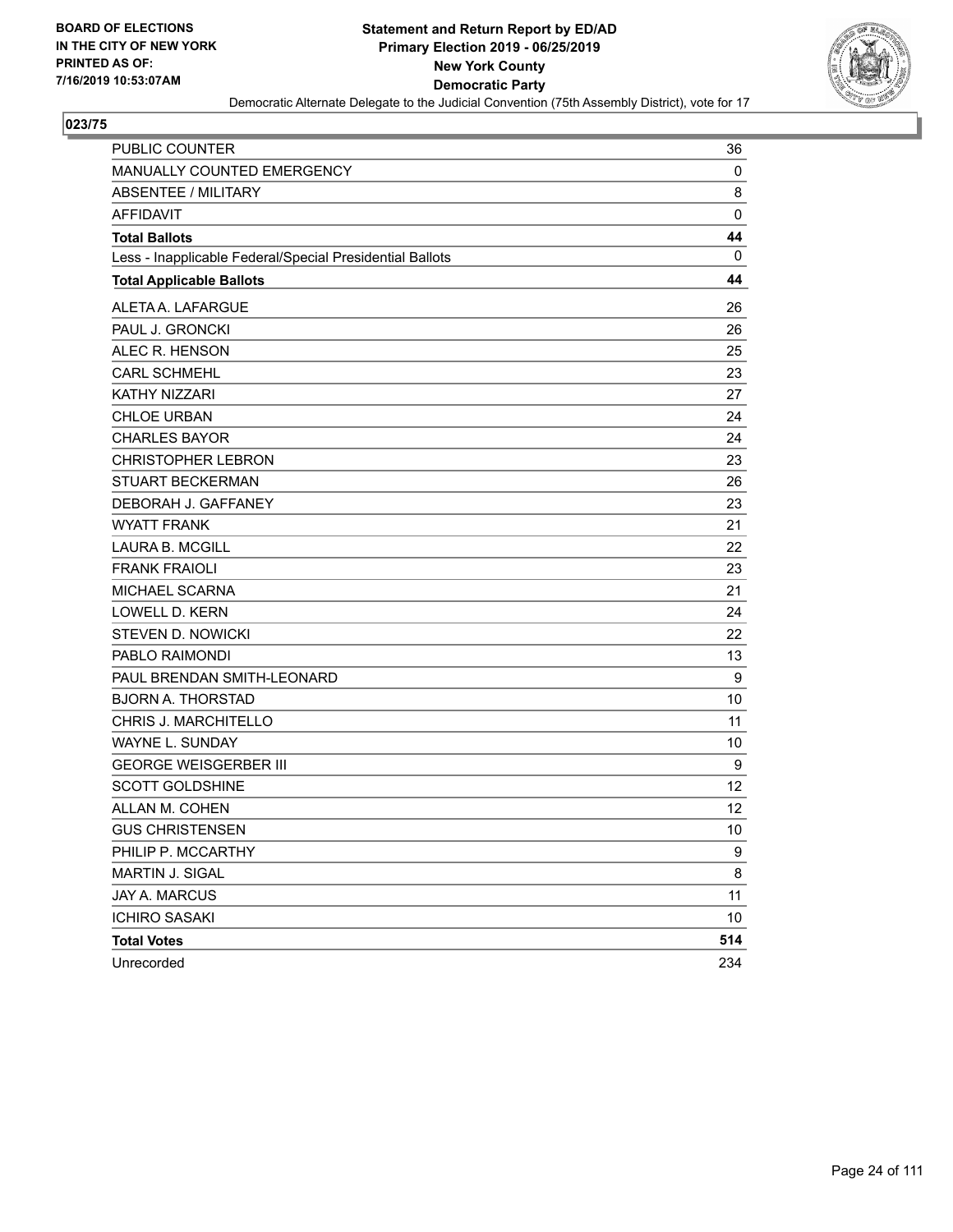

| <b>PUBLIC COUNTER</b>                                    | 7                         |
|----------------------------------------------------------|---------------------------|
| MANUALLY COUNTED EMERGENCY                               | 0                         |
| <b>ABSENTEE / MILITARY</b>                               | $\mathsf 3$               |
| <b>AFFIDAVIT</b>                                         | $\mathbf 0$               |
| <b>Total Ballots</b>                                     | 10                        |
| Less - Inapplicable Federal/Special Presidential Ballots | 0                         |
| <b>Total Applicable Ballots</b>                          | 10                        |
| ALETA A. LAFARGUE                                        | 3                         |
| PAUL J. GRONCKI                                          | 3                         |
| ALEC R. HENSON                                           | 3                         |
| <b>CARL SCHMEHL</b>                                      | 4                         |
| KATHY NIZZARI                                            | 3                         |
| <b>CHLOE URBAN</b>                                       | 3                         |
| <b>CHARLES BAYOR</b>                                     | 4                         |
| <b>CHRISTOPHER LEBRON</b>                                | 4                         |
| <b>STUART BECKERMAN</b>                                  | 3                         |
| DEBORAH J. GAFFANEY                                      | $\ensuremath{\mathsf{3}}$ |
| <b>WYATT FRANK</b>                                       | $\,$ 5 $\,$               |
| <b>LAURA B. MCGILL</b>                                   | 3                         |
| <b>FRANK FRAIOLI</b>                                     | $\mathsf 3$               |
| MICHAEL SCARNA                                           | 4                         |
| <b>LOWELL D. KERN</b>                                    | 5                         |
| <b>STEVEN D. NOWICKI</b>                                 | $\ensuremath{\mathsf{3}}$ |
| PABLO RAIMONDI                                           | 4                         |
| PAUL BRENDAN SMITH-LEONARD                               | $\overline{\mathbf{4}}$   |
| <b>BJORN A. THORSTAD</b>                                 | 1                         |
| CHRIS J. MARCHITELLO                                     | $\overline{2}$            |
| WAYNE L. SUNDAY                                          | $\overline{c}$            |
| <b>GEORGE WEISGERBER III</b>                             | $\overline{c}$            |
| <b>SCOTT GOLDSHINE</b>                                   | 0                         |
| ALLAN M. COHEN                                           | $\mathbf{1}$              |
| <b>GUS CHRISTENSEN</b>                                   | 0                         |
| PHILIP P. MCCARTHY                                       | 0                         |
| MARTIN J. SIGAL                                          | $\overline{\mathbf{c}}$   |
| <b>JAY A. MARCUS</b>                                     | $\boldsymbol{2}$          |
| <b>ICHIRO SASAKI</b>                                     | $\sqrt{3}$                |
| <b>Total Votes</b>                                       | 79                        |
| Unrecorded                                               | 91                        |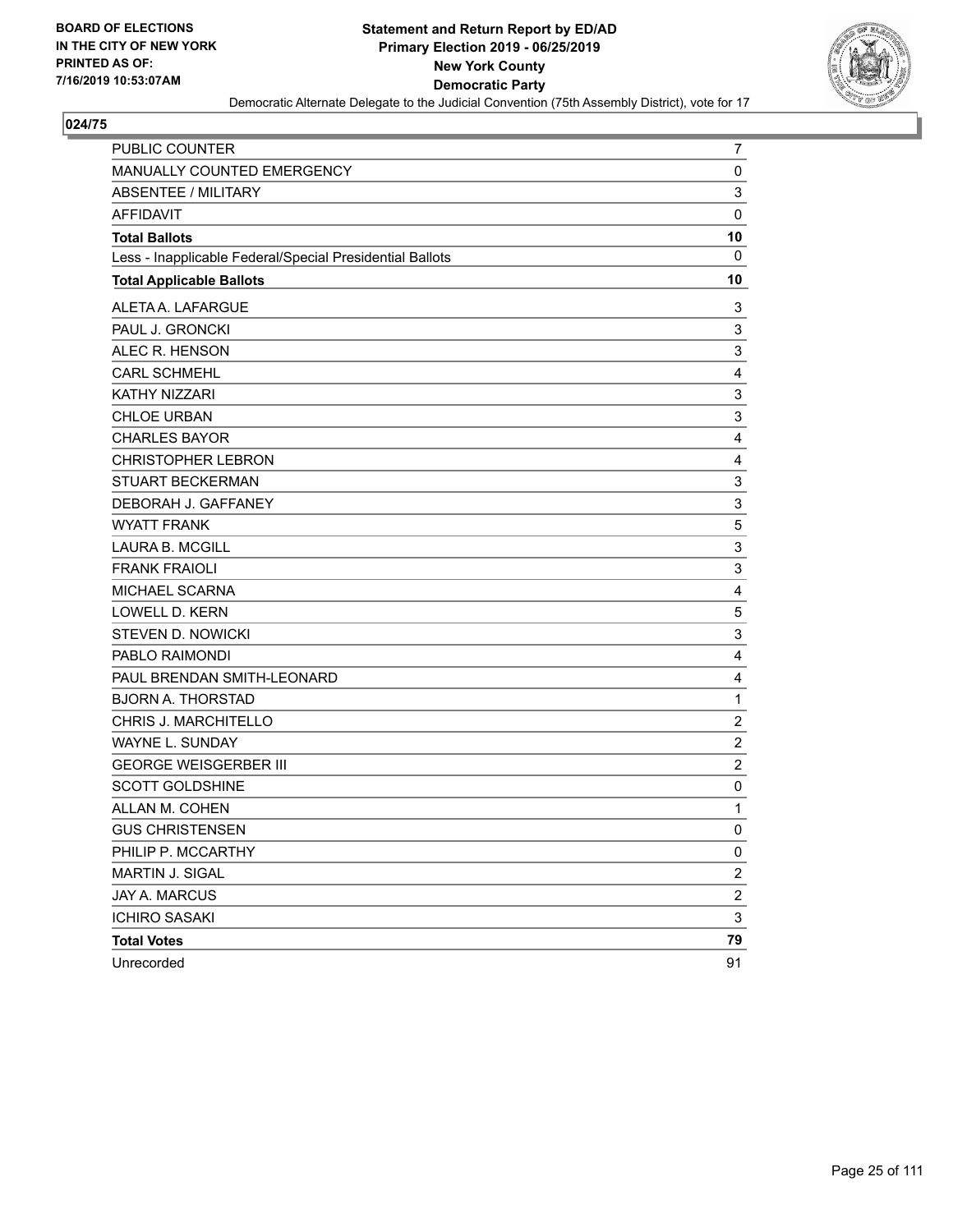

| PUBLIC COUNTER                                           | 26                      |
|----------------------------------------------------------|-------------------------|
| MANUALLY COUNTED EMERGENCY                               | 0                       |
| ABSENTEE / MILITARY                                      | 0                       |
| <b>AFFIDAVIT</b>                                         | $\mathbf 0$             |
| <b>Total Ballots</b>                                     | 26                      |
| Less - Inapplicable Federal/Special Presidential Ballots | 0                       |
| <b>Total Applicable Ballots</b>                          | 26                      |
| ALETA A. LAFARGUE                                        | 15                      |
| PAUL J. GRONCKI                                          | 16                      |
| ALEC R. HENSON                                           | 14                      |
| <b>CARL SCHMEHL</b>                                      | 14                      |
| <b>KATHY NIZZARI</b>                                     | 16                      |
| <b>CHLOE URBAN</b>                                       | 17                      |
| <b>CHARLES BAYOR</b>                                     | 15                      |
| <b>CHRISTOPHER LEBRON</b>                                | 14                      |
| <b>STUART BECKERMAN</b>                                  | 14                      |
| DEBORAH J. GAFFANEY                                      | 16                      |
| WYATT FRANK                                              | 14                      |
| <b>LAURA B. MCGILL</b>                                   | 16                      |
| <b>FRANK FRAIOLI</b>                                     | 15                      |
| MICHAEL SCARNA                                           | 14                      |
| <b>LOWELL D. KERN</b>                                    | 15                      |
| STEVEN D. NOWICKI                                        | 15                      |
| PABLO RAIMONDI                                           | 3                       |
| PAUL BRENDAN SMITH-LEONARD                               | 1                       |
| <b>BJORN A. THORSTAD</b>                                 | $\overline{\mathbf{c}}$ |
| CHRIS J. MARCHITELLO                                     | $\mathbf{1}$            |
| WAYNE L. SUNDAY                                          | $\overline{\mathbf{c}}$ |
| <b>GEORGE WEISGERBER III</b>                             | $\mathbf 1$             |
| <b>SCOTT GOLDSHINE</b>                                   | 3                       |
| ALLAN M. COHEN                                           | 4                       |
| <b>GUS CHRISTENSEN</b>                                   | $\overline{\mathbf{c}}$ |
| PHILIP P. MCCARTHY                                       | $\overline{a}$          |
| MARTIN J. SIGAL                                          | 3                       |
| JAY A. MARCUS                                            | 3                       |
| <b>ICHIRO SASAKI</b>                                     | 3                       |
| ANDY HUMM (WRITE-IN)                                     | 1                       |
| ANN NATHROP (WRITE-IN)                                   | 1                       |
| BARBARA RAAB (WRITE-IN)                                  | 1                       |
| <b>Total Votes</b>                                       | 273                     |
| Unrecorded                                               | 169                     |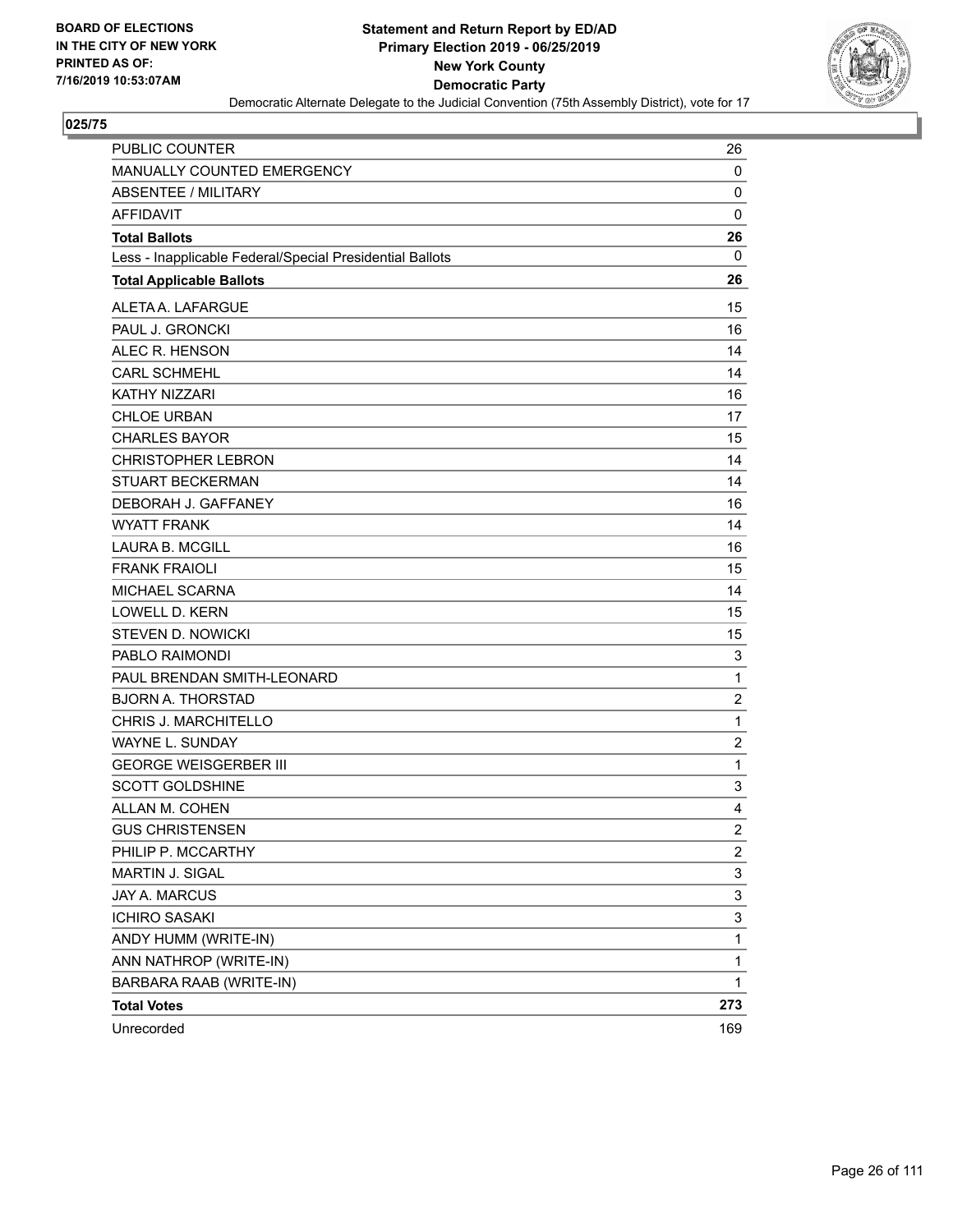

| <b>PUBLIC COUNTER</b>                                    | 19                      |
|----------------------------------------------------------|-------------------------|
| MANUALLY COUNTED EMERGENCY                               | 0                       |
| <b>ABSENTEE / MILITARY</b>                               | $\mathbf{1}$            |
| <b>AFFIDAVIT</b>                                         | $\mathbf 0$             |
| <b>Total Ballots</b>                                     | 20                      |
| Less - Inapplicable Federal/Special Presidential Ballots | 0                       |
| <b>Total Applicable Ballots</b>                          | 20                      |
| ALETA A. LAFARGUE                                        | 9                       |
| PAUL J. GRONCKI                                          | 10                      |
| ALEC R. HENSON                                           | 8                       |
| <b>CARL SCHMEHL</b>                                      | 8                       |
| KATHY NIZZARI                                            | 9                       |
| <b>CHLOE URBAN</b>                                       | 9                       |
| <b>CHARLES BAYOR</b>                                     | 8                       |
| <b>CHRISTOPHER LEBRON</b>                                | 8                       |
| <b>STUART BECKERMAN</b>                                  | 8                       |
| DEBORAH J. GAFFANEY                                      | 9                       |
| <b>WYATT FRANK</b>                                       | 8                       |
| <b>LAURA B. MCGILL</b>                                   | 8                       |
| <b>FRANK FRAIOLI</b>                                     | 8                       |
| MICHAEL SCARNA                                           | 8                       |
| <b>LOWELL D. KERN</b>                                    | 9                       |
| <b>STEVEN D. NOWICKI</b>                                 | 8                       |
| PABLO RAIMONDI                                           | 4                       |
| PAUL BRENDAN SMITH-LEONARD                               | $\boldsymbol{2}$        |
| <b>BJORN A. THORSTAD</b>                                 | $\overline{c}$          |
| CHRIS J. MARCHITELLO                                     | 3                       |
| WAYNE L. SUNDAY                                          | $\overline{c}$          |
| <b>GEORGE WEISGERBER III</b>                             | $\overline{c}$          |
| <b>SCOTT GOLDSHINE</b>                                   | $\overline{c}$          |
| ALLAN M. COHEN                                           | 3                       |
| <b>GUS CHRISTENSEN</b>                                   | $\mathfrak{p}$          |
| PHILIP P. MCCARTHY                                       | $\overline{\mathbf{c}}$ |
| MARTIN J. SIGAL                                          | $\overline{\mathbf{c}}$ |
| <b>JAY A. MARCUS</b>                                     | $\boldsymbol{2}$        |
| <b>ICHIRO SASAKI</b>                                     | 3                       |
| <b>Total Votes</b>                                       | 166                     |
| Unrecorded                                               | 174                     |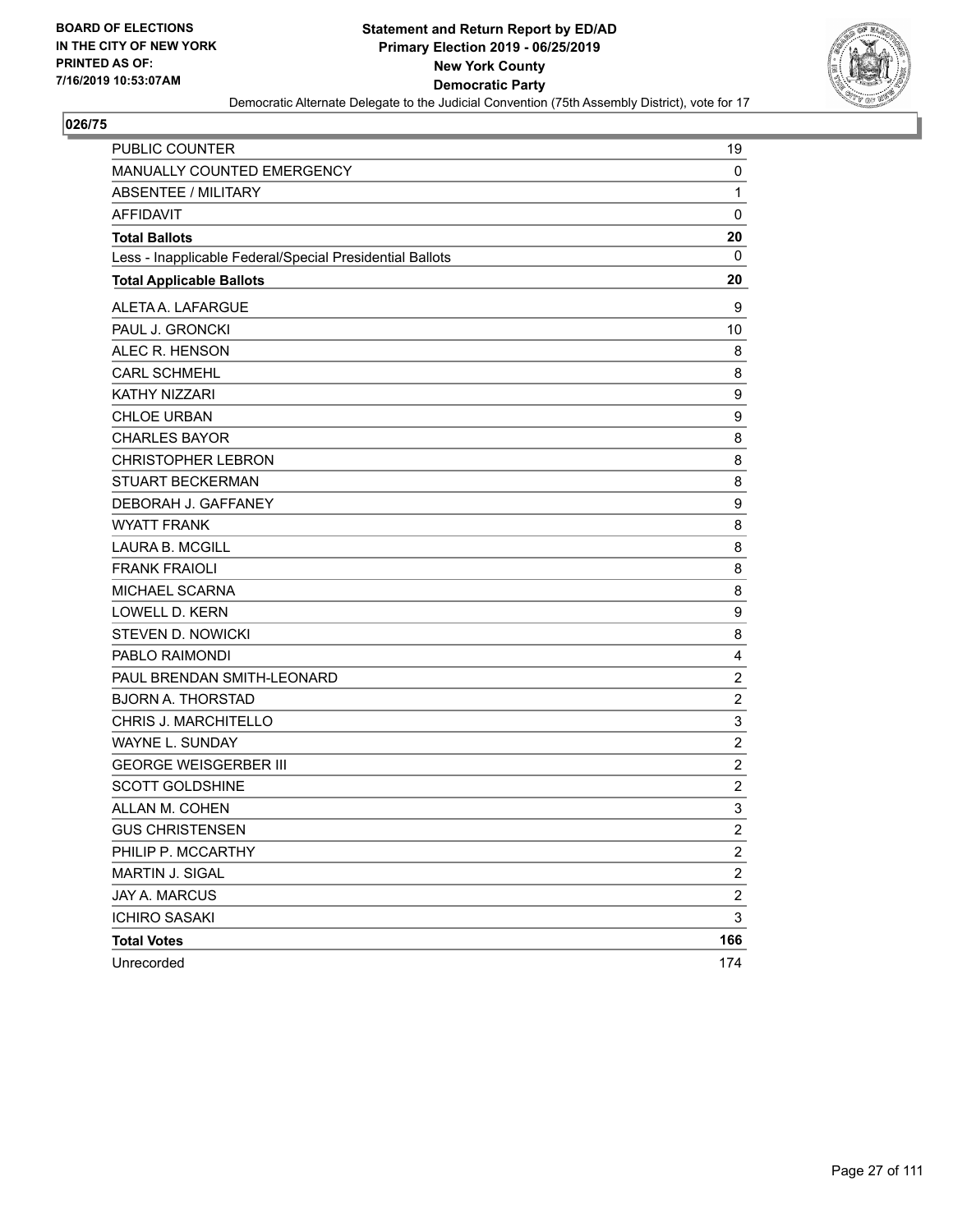

| PUBLIC COUNTER                                           | 19             |
|----------------------------------------------------------|----------------|
| MANUALLY COUNTED EMERGENCY                               | 0              |
| <b>ABSENTEE / MILITARY</b>                               | 4              |
| <b>AFFIDAVIT</b>                                         | $\mathbf 0$    |
| <b>Total Ballots</b>                                     | 23<br>0        |
| Less - Inapplicable Federal/Special Presidential Ballots |                |
| <b>Total Applicable Ballots</b>                          | 23             |
| ALETA A. LAFARGUE                                        | 12             |
| PAUL J. GRONCKI                                          | 13             |
| ALEC R. HENSON                                           | 14             |
| <b>CARL SCHMEHL</b>                                      | 12             |
| <b>KATHY NIZZARI</b>                                     | 12             |
| <b>CHLOE URBAN</b>                                       | 12             |
| <b>CHARLES BAYOR</b>                                     | 14             |
| <b>CHRISTOPHER LEBRON</b>                                | 13             |
| <b>STUART BECKERMAN</b>                                  | 11             |
| DEBORAH J. GAFFANEY                                      | 11             |
| <b>WYATT FRANK</b>                                       | 14             |
| <b>LAURA B. MCGILL</b>                                   | 13             |
| <b>FRANK FRAIOLI</b>                                     | 12             |
| MICHAEL SCARNA                                           | 10             |
| <b>LOWELL D. KERN</b>                                    | 13             |
| <b>STEVEN D. NOWICKI</b>                                 | 11             |
| PABLO RAIMONDI                                           | 4              |
| PAUL BRENDAN SMITH-LEONARD                               | $\overline{c}$ |
| <b>BJORN A. THORSTAD</b>                                 | 5              |
| CHRIS J. MARCHITELLO                                     | 4              |
| <b>WAYNE L. SUNDAY</b>                                   | 4              |
| <b>GEORGE WEISGERBER III</b>                             | 6              |
| <b>SCOTT GOLDSHINE</b>                                   | 4              |
| ALLAN M. COHEN                                           | 5              |
| <b>GUS CHRISTENSEN</b>                                   | 5              |
| PHILIP P. MCCARTHY                                       | 5              |
| MARTIN J. SIGAL                                          | 5              |
| <b>JAY A. MARCUS</b>                                     | 4              |
| <b>ICHIRO SASAKI</b>                                     | 5              |
| <b>Total Votes</b>                                       | 255            |
| Unrecorded                                               | 136            |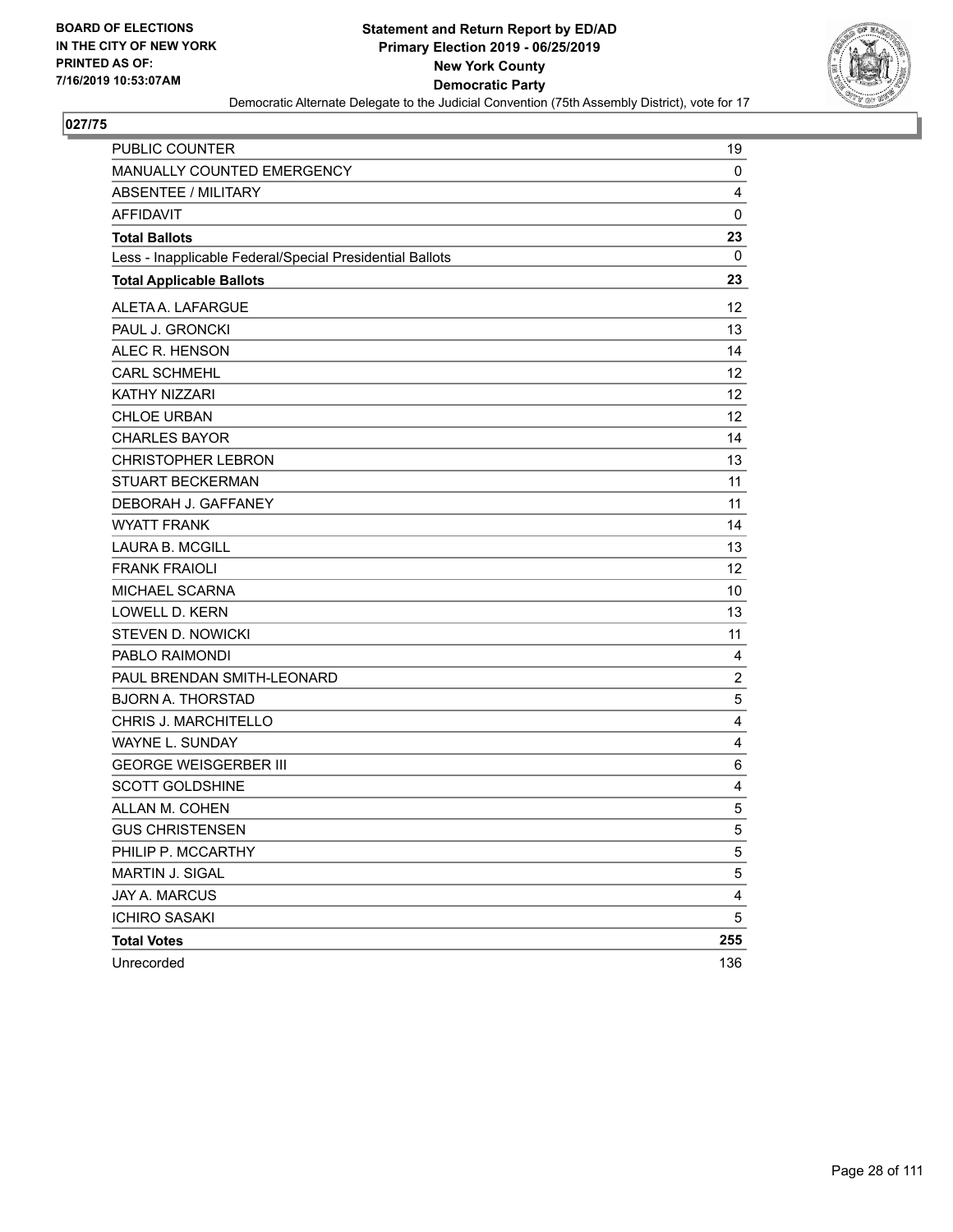

| PUBLIC COUNTER                                           | 50             |
|----------------------------------------------------------|----------------|
| MANUALLY COUNTED EMERGENCY                               | 0              |
| <b>ABSENTEE / MILITARY</b>                               | 1              |
| <b>AFFIDAVIT</b>                                         | $\mathbf 0$    |
| <b>Total Ballots</b>                                     | 51             |
| Less - Inapplicable Federal/Special Presidential Ballots | 0              |
| <b>Total Applicable Ballots</b>                          | 51             |
| ALETA A. LAFARGUE                                        | 28             |
| PAUL J. GRONCKI                                          | 22             |
| ALEC R. HENSON                                           | 22             |
| <b>CARL SCHMEHL</b>                                      | 20             |
| <b>KATHY NIZZARI</b>                                     | 26             |
| <b>CHLOE URBAN</b>                                       | 25             |
| <b>CHARLES BAYOR</b>                                     | 26             |
| <b>CHRISTOPHER LEBRON</b>                                | 24             |
| <b>STUART BECKERMAN</b>                                  | 24             |
| DEBORAH J. GAFFANEY                                      | 29             |
| <b>WYATT FRANK</b>                                       | 22             |
| <b>LAURA B. MCGILL</b>                                   | 28             |
| <b>FRANK FRAIOLI</b>                                     | 22             |
| MICHAEL SCARNA                                           | 19             |
| <b>LOWELL D. KERN</b>                                    | 20             |
| <b>STEVEN D. NOWICKI</b>                                 | 23             |
| PABLO RAIMONDI                                           | 10             |
| PAUL BRENDAN SMITH-LEONARD                               | $\overline{7}$ |
| <b>BJORN A. THORSTAD</b>                                 | 7              |
| CHRIS J. MARCHITELLO                                     | 9              |
| <b>WAYNE L. SUNDAY</b>                                   | $\mathbf 5$    |
| <b>GEORGE WEISGERBER III</b>                             | 1              |
| <b>SCOTT GOLDSHINE</b>                                   | 6              |
| ALLAN M. COHEN                                           | 10             |
| <b>GUS CHRISTENSEN</b>                                   | 7              |
| PHILIP P. MCCARTHY                                       | 9              |
| MARTIN J. SIGAL                                          | 5              |
| JAY A. MARCUS                                            | 6              |
| <b>ICHIRO SASAKI</b>                                     | 9              |
| UNATTRIBUTABLE WRITE-IN (WRITE-IN)                       | $\mathbf{1}$   |
| <b>Total Votes</b>                                       | 472            |
| Unrecorded                                               | 395            |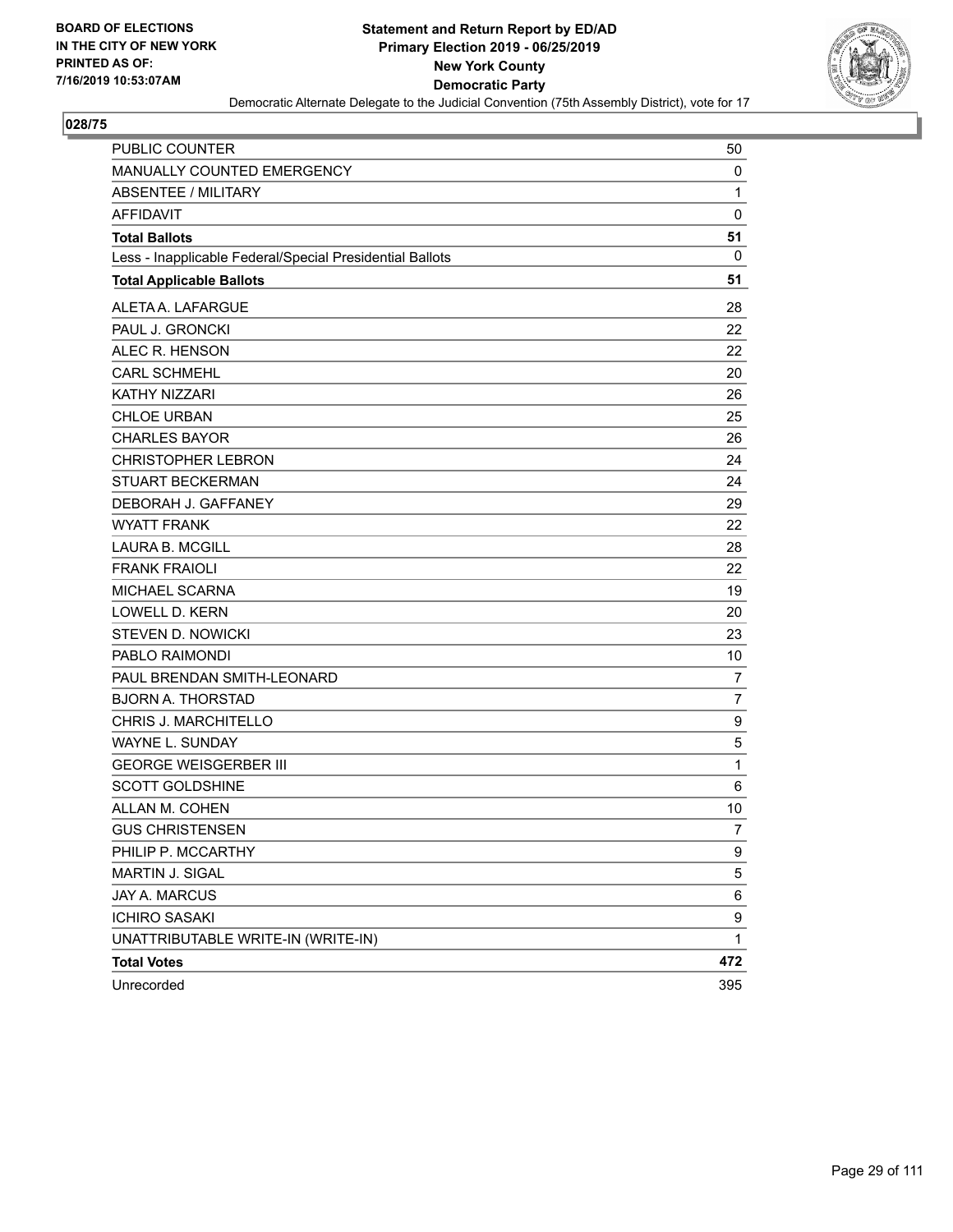

| PUBLIC COUNTER                                           | 9                |
|----------------------------------------------------------|------------------|
| MANUALLY COUNTED EMERGENCY                               | 0                |
| <b>ABSENTEE / MILITARY</b>                               | 1                |
| <b>AFFIDAVIT</b>                                         | $\mathbf 0$      |
| <b>Total Ballots</b>                                     | 10               |
| Less - Inapplicable Federal/Special Presidential Ballots | 0                |
| <b>Total Applicable Ballots</b>                          | 10               |
| ALETA A. LAFARGUE                                        | 6                |
| PAUL J. GRONCKI                                          | 6                |
| ALEC R. HENSON                                           | 5                |
| <b>CARL SCHMEHL</b>                                      | 6                |
| KATHY NIZZARI                                            | 6                |
| <b>CHLOE URBAN</b>                                       | $\boldsymbol{9}$ |
| <b>CHARLES BAYOR</b>                                     | 6                |
| <b>CHRISTOPHER LEBRON</b>                                | 5                |
| <b>STUART BECKERMAN</b>                                  | 5                |
| DEBORAH J. GAFFANEY                                      | 7                |
| <b>WYATT FRANK</b>                                       | 5                |
| <b>LAURA B. MCGILL</b>                                   | $\overline{7}$   |
| <b>FRANK FRAIOLI</b>                                     | 4                |
| MICHAEL SCARNA                                           | 5                |
| LOWELL D. KERN                                           | 5                |
| STEVEN D. NOWICKI                                        | 5                |
| PABLO RAIMONDI                                           | 4                |
| PAUL BRENDAN SMITH-LEONARD                               | $\mathsf 3$      |
| <b>BJORN A. THORSTAD</b>                                 | $\mathsf 3$      |
| CHRIS J. MARCHITELLO                                     | 4                |
| WAYNE L. SUNDAY                                          | 3                |
| <b>GEORGE WEISGERBER III</b>                             | $\mathsf 3$      |
| <b>SCOTT GOLDSHINE</b>                                   | $\overline{c}$   |
| ALLAN M. COHEN                                           | 3                |
| <b>GUS CHRISTENSEN</b>                                   | $\overline{2}$   |
| PHILIP P. MCCARTHY                                       | 5                |
| MARTIN J. SIGAL                                          | 4                |
| JAY A. MARCUS                                            | 4                |
| <b>ICHIRO SASAKI</b>                                     | 5                |
| <b>Total Votes</b>                                       | 137              |
| Unrecorded                                               | 33               |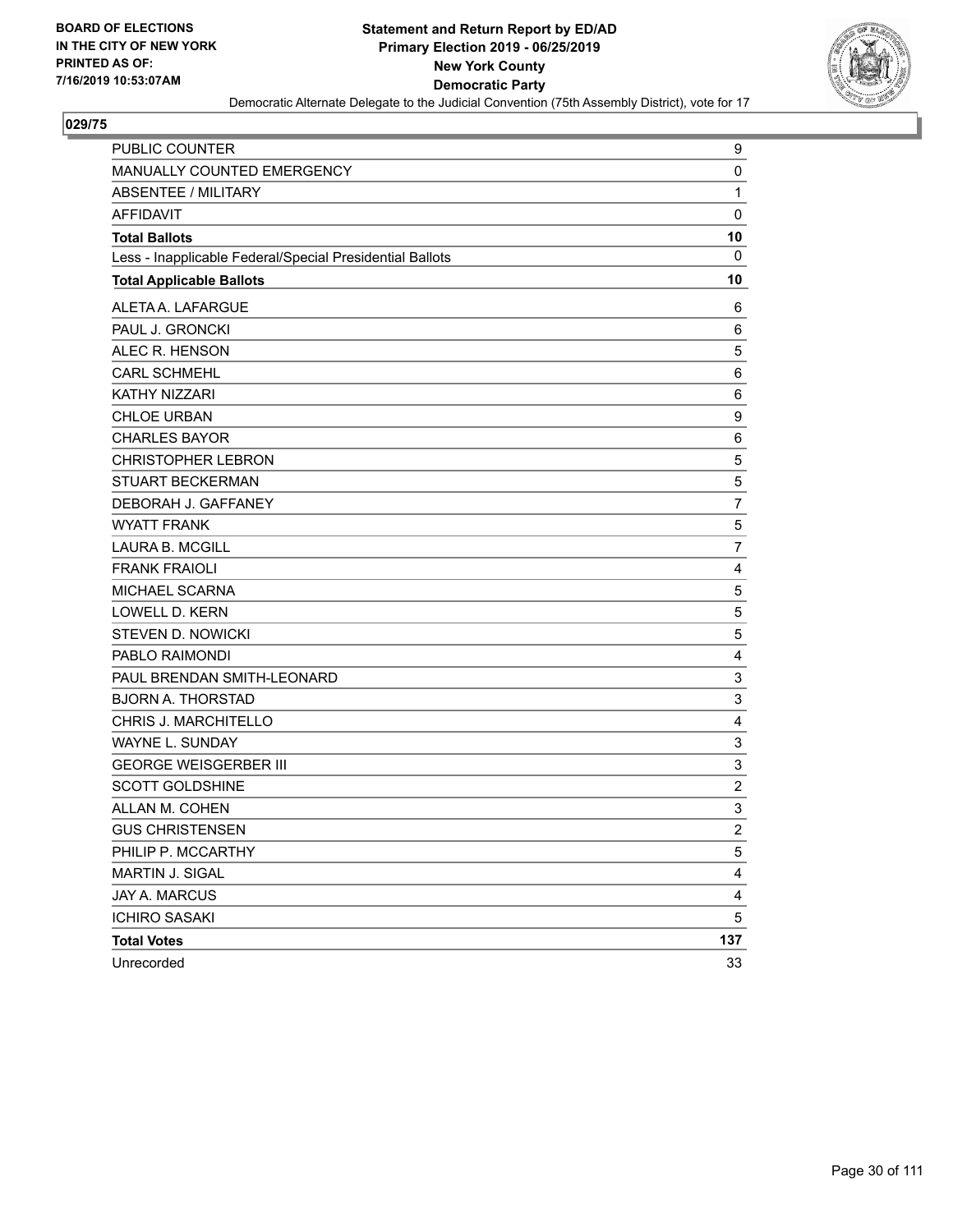

| PUBLIC COUNTER                                           | 14             |
|----------------------------------------------------------|----------------|
| MANUALLY COUNTED EMERGENCY                               | $\mathbf 0$    |
| <b>ABSENTEE / MILITARY</b>                               | 0              |
| <b>AFFIDAVIT</b>                                         | $\mathbf 0$    |
| <b>Total Ballots</b>                                     | 14             |
| Less - Inapplicable Federal/Special Presidential Ballots | 0              |
| <b>Total Applicable Ballots</b>                          | 14             |
| ALETA A. LAFARGUE                                        | 10             |
| PAUL J. GRONCKI                                          | 7              |
| ALEC R. HENSON                                           | 8              |
| <b>CARL SCHMEHL</b>                                      | 8              |
| <b>KATHY NIZZARI</b>                                     | 10             |
| <b>CHLOE URBAN</b>                                       | 11             |
| <b>CHARLES BAYOR</b>                                     | 8              |
| <b>CHRISTOPHER LEBRON</b>                                | $\overline{7}$ |
| <b>STUART BECKERMAN</b>                                  | 9              |
| DEBORAH J. GAFFANEY                                      | 10             |
| <b>WYATT FRANK</b>                                       | 8              |
| <b>LAURA B. MCGILL</b>                                   | 10             |
| <b>FRANK FRAIOLI</b>                                     | $\overline{7}$ |
| MICHAEL SCARNA                                           | $\overline{7}$ |
| <b>LOWELL D. KERN</b>                                    | 8              |
| <b>STEVEN D. NOWICKI</b>                                 | 8              |
| PABLO RAIMONDI                                           | 3              |
| PAUL BRENDAN SMITH-LEONARD                               | 1              |
| <b>BJORN A. THORSTAD</b>                                 | 3              |
| CHRIS J. MARCHITELLO                                     | 1              |
| <b>WAYNE L. SUNDAY</b>                                   | 1              |
| <b>GEORGE WEISGERBER III</b>                             | 3              |
| <b>SCOTT GOLDSHINE</b>                                   | 3              |
| ALLAN M. COHEN                                           | 3              |
| <b>GUS CHRISTENSEN</b>                                   | 1              |
| PHILIP P. MCCARTHY                                       | $\overline{c}$ |
| MARTIN J. SIGAL                                          | $\overline{c}$ |
| JAY A. MARCUS                                            | $\overline{c}$ |
| <b>ICHIRO SASAKI</b>                                     | 5              |
| JANE B. JACOBS (WRITE-IN)                                | $\mathbf{1}$   |
| <b>Total Votes</b>                                       | 167            |
| Unrecorded                                               | 71             |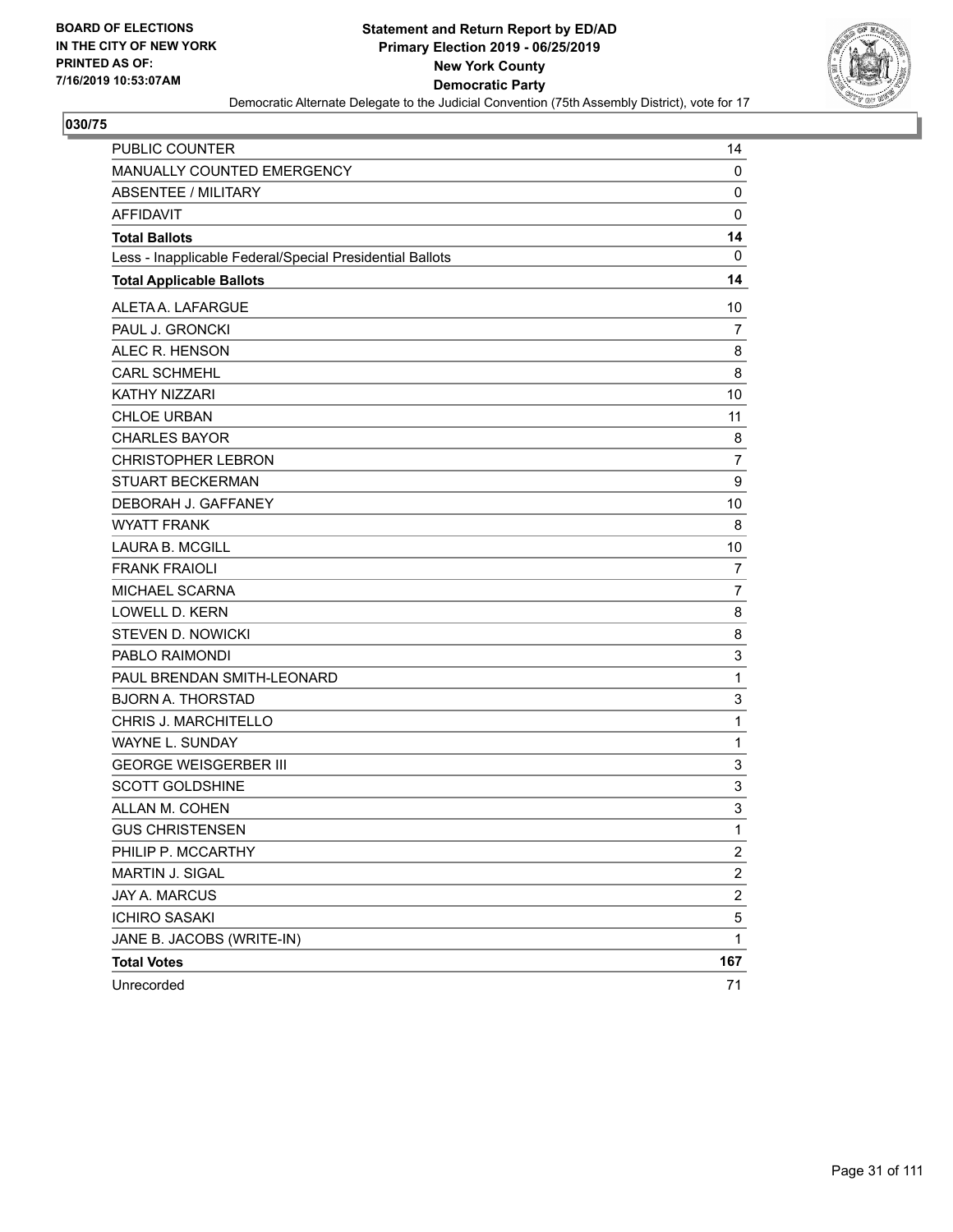

| PUBLIC COUNTER                                           | 39             |
|----------------------------------------------------------|----------------|
| MANUALLY COUNTED EMERGENCY                               | 0              |
| <b>ABSENTEE / MILITARY</b>                               | 1              |
| <b>AFFIDAVIT</b>                                         | $\mathbf 0$    |
| <b>Total Ballots</b>                                     | 40             |
| Less - Inapplicable Federal/Special Presidential Ballots | 0              |
| <b>Total Applicable Ballots</b>                          | 40             |
| ALETA A. LAFARGUE                                        | 11             |
| PAUL J. GRONCKI                                          | 7              |
| ALEC R. HENSON                                           | 9              |
| <b>CARL SCHMEHL</b>                                      | 9              |
| KATHY NIZZARI                                            | 12             |
| <b>CHLOE URBAN</b>                                       | 12             |
| <b>CHARLES BAYOR</b>                                     | 9              |
| <b>CHRISTOPHER LEBRON</b>                                | 11             |
| <b>STUART BECKERMAN</b>                                  | 7              |
| DEBORAH J. GAFFANEY                                      | 15             |
| <b>WYATT FRANK</b>                                       | $\overline{7}$ |
| <b>LAURA B. MCGILL</b>                                   | 13             |
| <b>FRANK FRAIOLI</b>                                     | 6              |
| MICHAEL SCARNA                                           | 6              |
| <b>LOWELL D. KERN</b>                                    | $\overline{7}$ |
| <b>STEVEN D. NOWICKI</b>                                 | 11             |
| PABLO RAIMONDI                                           | 11             |
| PAUL BRENDAN SMITH-LEONARD                               | 6              |
| <b>BJORN A. THORSTAD</b>                                 | $\overline{7}$ |
| CHRIS J. MARCHITELLO                                     | 9              |
| WAYNE L. SUNDAY                                          | $\,6$          |
| <b>GEORGE WEISGERBER III</b>                             | $\overline{7}$ |
| <b>SCOTT GOLDSHINE</b>                                   | 8              |
| ALLAN M. COHEN                                           | 10             |
| <b>GUS CHRISTENSEN</b>                                   | 8              |
| PHILIP P. MCCARTHY                                       | 9              |
| MARTIN J. SIGAL                                          | 8              |
| JAY A. MARCUS                                            | 12             |
| <b>ICHIRO SASAKI</b>                                     | 9              |
| <b>Total Votes</b>                                       | 262            |
| Unrecorded                                               | 418            |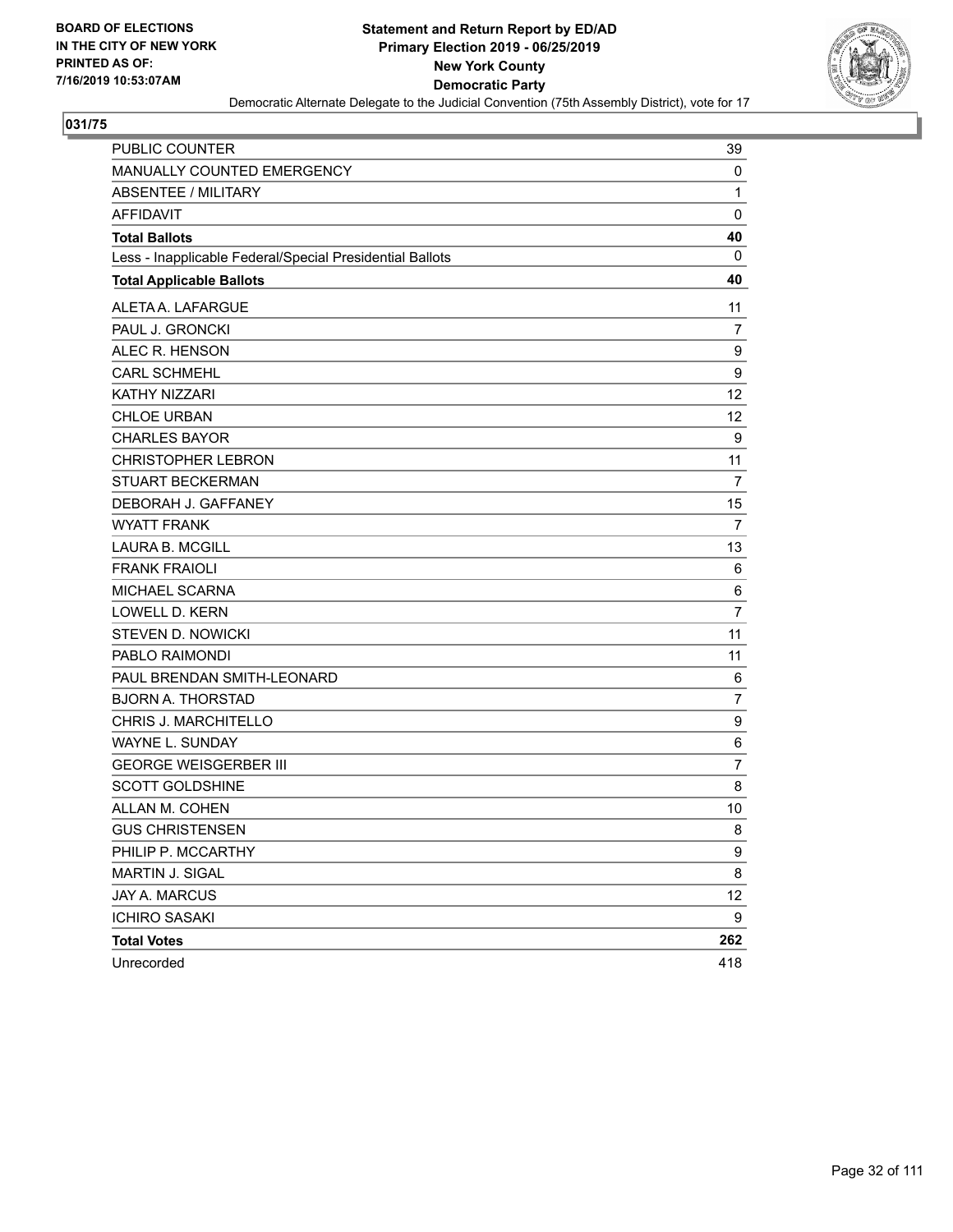

| PUBLIC COUNTER                                           | 39             |
|----------------------------------------------------------|----------------|
| MANUALLY COUNTED EMERGENCY                               | 0              |
| <b>ABSENTEE / MILITARY</b>                               | 3              |
| <b>AFFIDAVIT</b>                                         | $\pmb{0}$      |
| <b>Total Ballots</b>                                     | 42             |
| Less - Inapplicable Federal/Special Presidential Ballots | 0              |
| <b>Total Applicable Ballots</b>                          | 42             |
| ALETA A. LAFARGUE                                        | 15             |
| PAUL J. GRONCKI                                          | 9              |
| ALEC R. HENSON                                           | 12             |
| <b>CARL SCHMEHL</b>                                      | 9              |
| <b>KATHY NIZZARI</b>                                     | 17             |
| <b>CHLOE URBAN</b>                                       | 18             |
| <b>CHARLES BAYOR</b>                                     | 9              |
| <b>CHRISTOPHER LEBRON</b>                                | 9              |
| <b>STUART BECKERMAN</b>                                  | 11             |
| DEBORAH J. GAFFANEY                                      | 18             |
| <b>WYATT FRANK</b>                                       | 10             |
| <b>LAURA B. MCGILL</b>                                   | 17             |
| <b>FRANK FRAIOLI</b>                                     | 8              |
| MICHAEL SCARNA                                           | 8              |
| LOWELL D. KERN                                           | 13             |
| <b>STEVEN D. NOWICKI</b>                                 | 10             |
| PABLO RAIMONDI                                           | 15             |
| PAUL BRENDAN SMITH-LEONARD                               | 8              |
| <b>BJORN A. THORSTAD</b>                                 | 13             |
| CHRIS J. MARCHITELLO                                     | $\overline{7}$ |
| WAYNE L. SUNDAY                                          | 13             |
| <b>GEORGE WEISGERBER III</b>                             | 6              |
| <b>SCOTT GOLDSHINE</b>                                   | 10             |
| ALLAN M. COHEN                                           | 8              |
| <b>GUS CHRISTENSEN</b>                                   | 10             |
| PHILIP P. MCCARTHY                                       | 9              |
| MARTIN J. SIGAL                                          | 11             |
| JAY A. MARCUS                                            | 11             |
| <b>ICHIRO SASAKI</b>                                     | 16             |
| <b>Total Votes</b>                                       | 330            |
| Unrecorded                                               | 384            |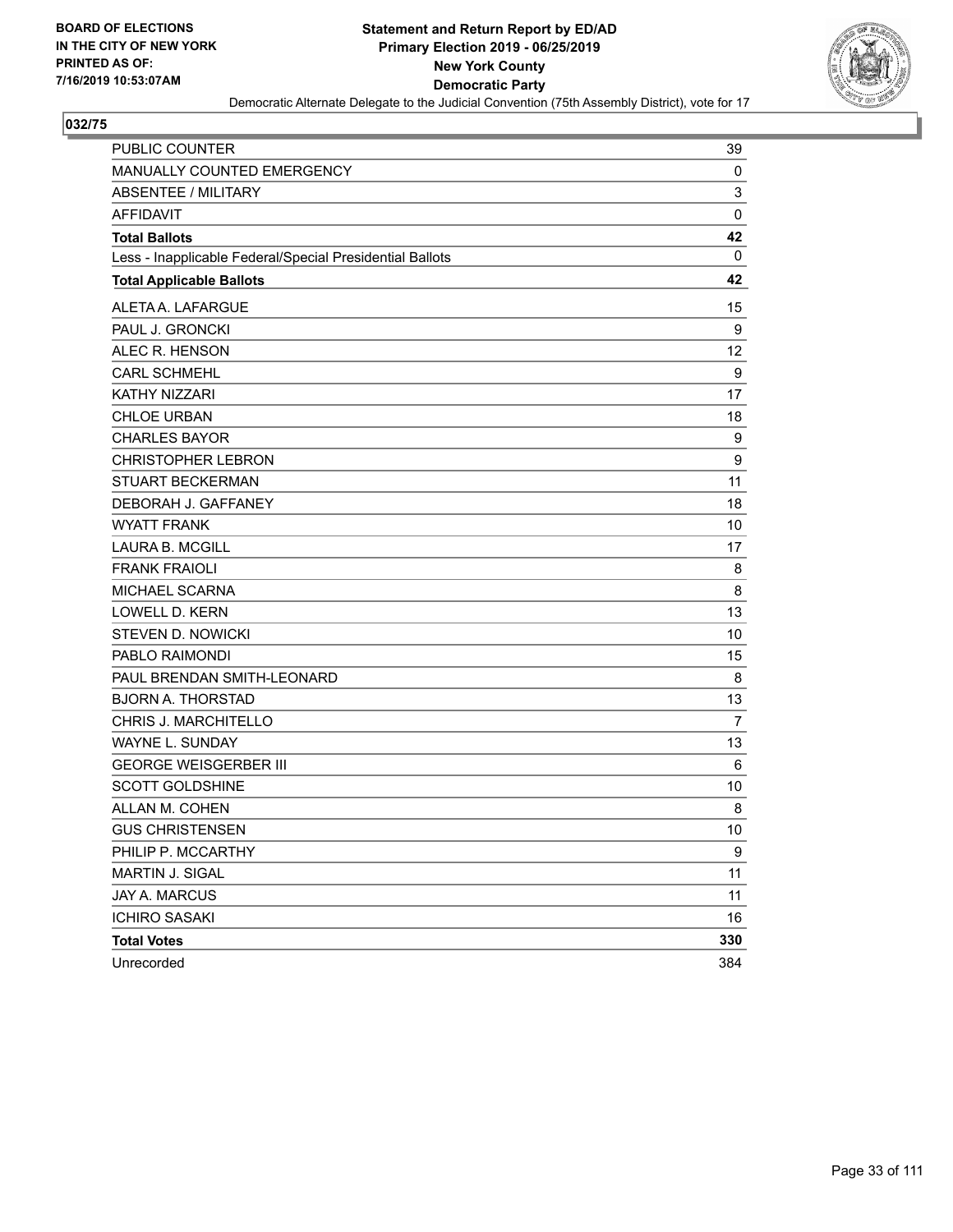

| PUBLIC COUNTER                                           | 9                         |
|----------------------------------------------------------|---------------------------|
| MANUALLY COUNTED EMERGENCY                               | 0                         |
| <b>ABSENTEE / MILITARY</b>                               | $\overline{2}$            |
| <b>AFFIDAVIT</b>                                         | $\pmb{0}$                 |
| <b>Total Ballots</b>                                     | 11                        |
| Less - Inapplicable Federal/Special Presidential Ballots | 0                         |
| <b>Total Applicable Ballots</b>                          | 11                        |
| ALETA A. LAFARGUE                                        | 5                         |
| PAUL J. GRONCKI                                          | $\mathbf{1}$              |
| ALEC R. HENSON                                           | $\ensuremath{\mathsf{3}}$ |
| <b>CARL SCHMEHL</b>                                      | $\overline{c}$            |
| <b>KATHY NIZZARI</b>                                     | $\overline{7}$            |
| <b>CHLOE URBAN</b>                                       | 4                         |
| <b>CHARLES BAYOR</b>                                     | 4                         |
| <b>CHRISTOPHER LEBRON</b>                                | 3                         |
| <b>STUART BECKERMAN</b>                                  | $\overline{2}$            |
| DEBORAH J. GAFFANEY                                      | 6                         |
| <b>WYATT FRANK</b>                                       | $\overline{c}$            |
| <b>LAURA B. MCGILL</b>                                   | 4                         |
| <b>FRANK FRAIOLI</b>                                     | 4                         |
| MICHAEL SCARNA                                           | $\mathbf{1}$              |
| <b>LOWELL D. KERN</b>                                    | 4                         |
| <b>STEVEN D. NOWICKI</b>                                 | $\overline{\mathbf{c}}$   |
| PABLO RAIMONDI                                           | 4                         |
| PAUL BRENDAN SMITH-LEONARD                               | $\mathbf{1}$              |
| <b>BJORN A. THORSTAD</b>                                 | 3                         |
| CHRIS J. MARCHITELLO                                     | $\overline{c}$            |
| WAYNE L. SUNDAY                                          | $\mathsf 3$               |
| <b>GEORGE WEISGERBER III</b>                             | $\overline{\mathbf{c}}$   |
| <b>SCOTT GOLDSHINE</b>                                   | $\mathbf 1$               |
| ALLAN M. COHEN                                           | 4                         |
| <b>GUS CHRISTENSEN</b>                                   | 3                         |
| PHILIP P. MCCARTHY                                       | 3                         |
| MARTIN J. SIGAL                                          | $\overline{c}$            |
| JAY A. MARCUS                                            | $\overline{c}$            |
| <b>ICHIRO SASAKI</b>                                     | $\overline{4}$            |
| <b>Total Votes</b>                                       | 88                        |
| Unrecorded                                               | 99                        |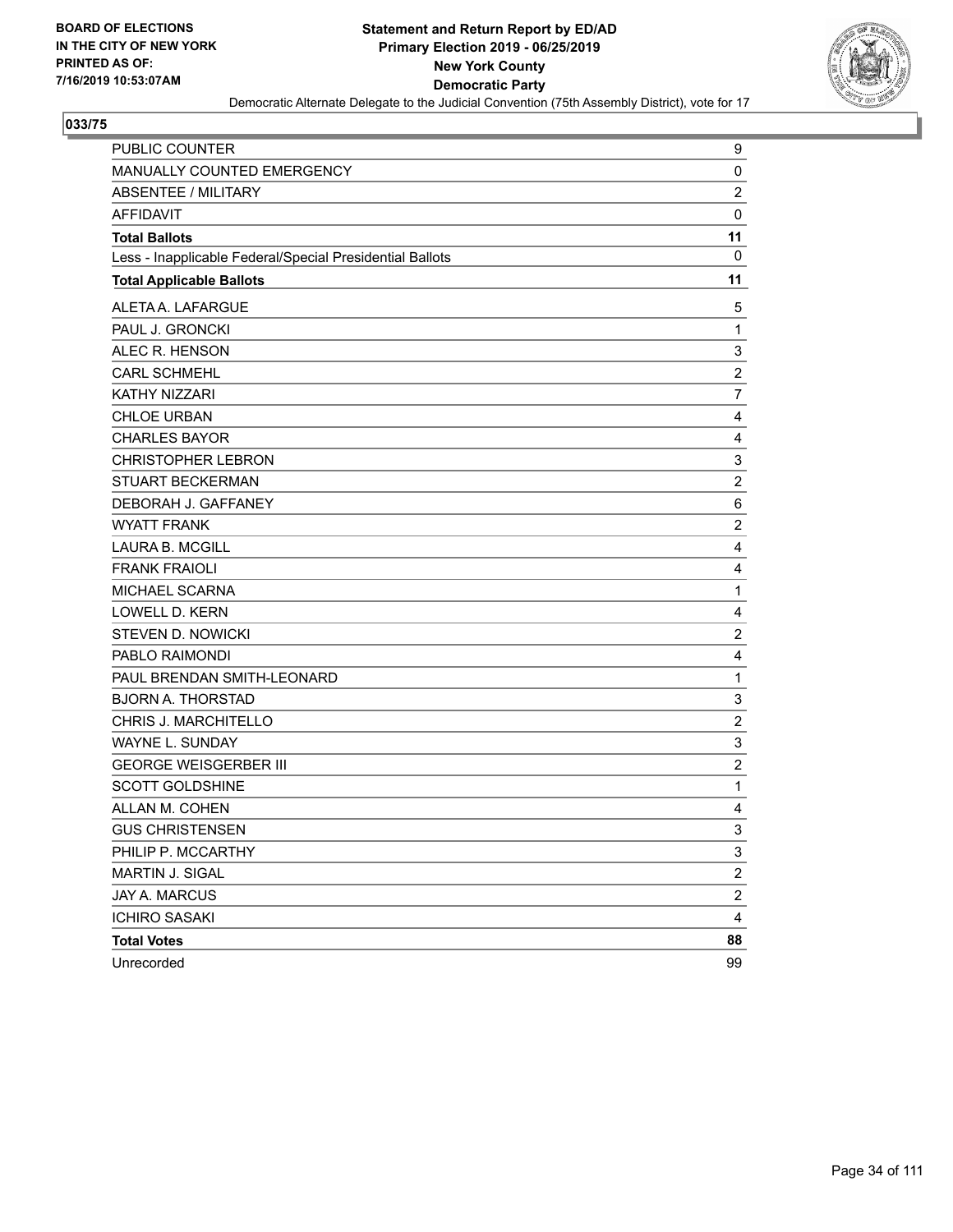

| <b>PUBLIC COUNTER</b>                                    | 20             |
|----------------------------------------------------------|----------------|
| MANUALLY COUNTED EMERGENCY                               | 0              |
| <b>ABSENTEE / MILITARY</b>                               | 3              |
| <b>AFFIDAVIT</b>                                         | $\mathbf 0$    |
| <b>Total Ballots</b>                                     | 23             |
| Less - Inapplicable Federal/Special Presidential Ballots | 0              |
| <b>Total Applicable Ballots</b>                          | 23             |
| ALETA A. LAFARGUE                                        | 7              |
| PAUL J. GRONCKI                                          | 6              |
| ALEC R. HENSON                                           | 7              |
| <b>CARL SCHMEHL</b>                                      | 6              |
| KATHY NIZZARI                                            | 7              |
| <b>CHLOE URBAN</b>                                       | 8              |
| <b>CHARLES BAYOR</b>                                     | 8              |
| <b>CHRISTOPHER LEBRON</b>                                | 8              |
| <b>STUART BECKERMAN</b>                                  | $\overline{4}$ |
| DEBORAH J. GAFFANEY                                      | 9              |
| <b>WYATT FRANK</b>                                       | 5              |
| <b>LAURA B. MCGILL</b>                                   | 10             |
| <b>FRANK FRAIOLI</b>                                     | 5              |
| MICHAEL SCARNA                                           | 6              |
| <b>LOWELL D. KERN</b>                                    | 6              |
| <b>STEVEN D. NOWICKI</b>                                 | 8              |
| PABLO RAIMONDI                                           | 6              |
| PAUL BRENDAN SMITH-LEONARD                               | $\overline{4}$ |
| <b>BJORN A. THORSTAD</b>                                 | 4              |
| CHRIS J. MARCHITELLO                                     | 4              |
| WAYNE L. SUNDAY                                          | 5              |
| <b>GEORGE WEISGERBER III</b>                             | $\overline{2}$ |
| <b>SCOTT GOLDSHINE</b>                                   | $\,$ 5 $\,$    |
| ALLAN M. COHEN                                           | 5              |
| <b>GUS CHRISTENSEN</b>                                   | 6              |
| PHILIP P. MCCARTHY                                       | 7              |
| MARTIN J. SIGAL                                          | 5              |
| <b>JAY A. MARCUS</b>                                     | 5              |
| <b>ICHIRO SASAKI</b>                                     | 6              |
| <b>Total Votes</b>                                       | 174            |
| Unrecorded                                               | 217            |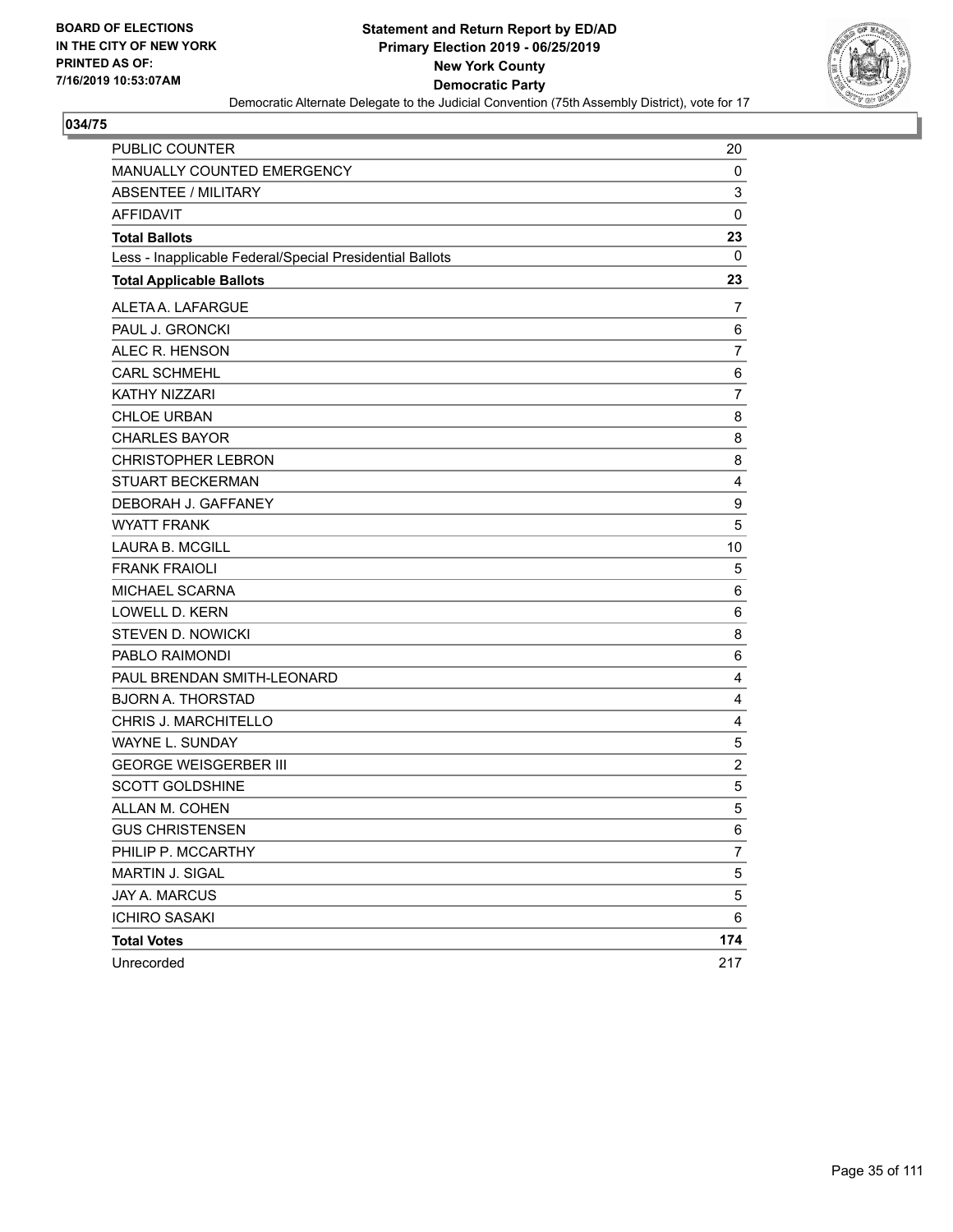

| PUBLIC COUNTER                                           | 4                         |
|----------------------------------------------------------|---------------------------|
| MANUALLY COUNTED EMERGENCY                               | 0                         |
| <b>ABSENTEE / MILITARY</b>                               | $\overline{2}$            |
| <b>AFFIDAVIT</b>                                         | 0                         |
| <b>Total Ballots</b>                                     | 6                         |
| Less - Inapplicable Federal/Special Presidential Ballots | 0                         |
| <b>Total Applicable Ballots</b>                          | 6                         |
| ALETA A. LAFARGUE                                        | 2                         |
| PAUL J. GRONCKI                                          | 4                         |
| ALEC R. HENSON                                           | $\ensuremath{\mathsf{3}}$ |
| <b>CARL SCHMEHL</b>                                      | 4                         |
| KATHY NIZZARI                                            | $\boldsymbol{2}$          |
| <b>CHLOE URBAN</b>                                       | $\overline{2}$            |
| <b>CHARLES BAYOR</b>                                     | 4                         |
| <b>CHRISTOPHER LEBRON</b>                                | 3                         |
| <b>STUART BECKERMAN</b>                                  | 4                         |
| DEBORAH J. GAFFANEY                                      | $\overline{\mathbf{c}}$   |
| <b>WYATT FRANK</b>                                       | 3                         |
| <b>LAURA B. MCGILL</b>                                   | $\overline{c}$            |
| <b>FRANK FRAIOLI</b>                                     | 3                         |
| MICHAEL SCARNA                                           | 4                         |
| <b>LOWELL D. KERN</b>                                    | $\overline{2}$            |
| <b>STEVEN D. NOWICKI</b>                                 | $\overline{c}$            |
| PABLO RAIMONDI                                           | $\pmb{0}$                 |
| PAUL BRENDAN SMITH-LEONARD                               | $\pmb{0}$                 |
| <b>BJORN A. THORSTAD</b>                                 | 0                         |
| CHRIS J. MARCHITELLO                                     | $\mathbf 0$               |
| <b>WAYNE L. SUNDAY</b>                                   | $\mathbf 0$               |
| <b>GEORGE WEISGERBER III</b>                             | 0                         |
| <b>SCOTT GOLDSHINE</b>                                   | $\mathbf{1}$              |
| ALLAN M. COHEN                                           | 0                         |
| <b>GUS CHRISTENSEN</b>                                   | 0                         |
| PHILIP P. MCCARTHY                                       | 0                         |
| MARTIN J. SIGAL                                          | 1                         |
| JAY A. MARCUS                                            | 1                         |
| <b>ICHIRO SASAKI</b>                                     | $\mathbf 0$               |
| <b>Total Votes</b>                                       | 49                        |
| Unrecorded                                               | 53                        |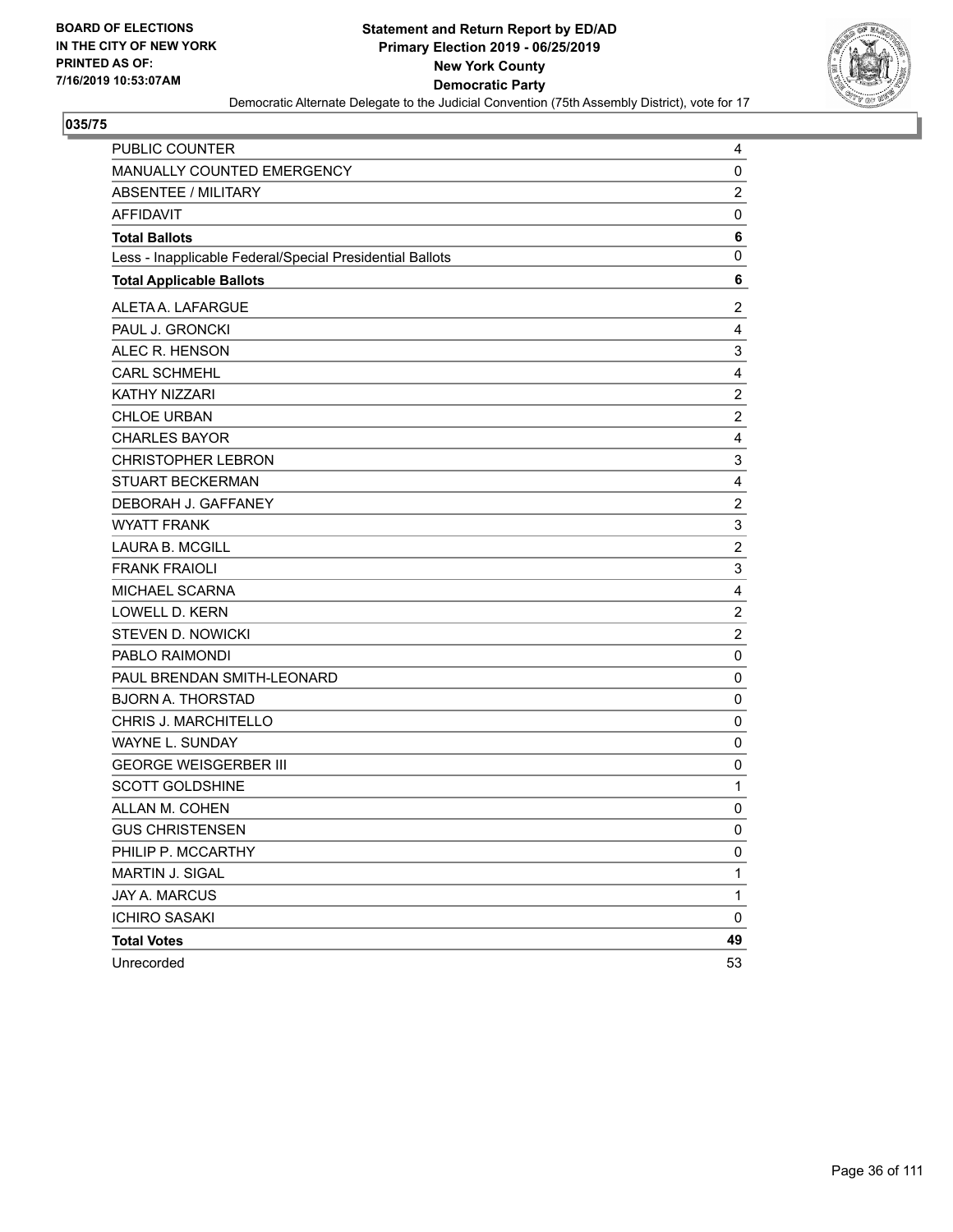

| PUBLIC COUNTER                                           | 16                        |
|----------------------------------------------------------|---------------------------|
| MANUALLY COUNTED EMERGENCY                               | 0                         |
| <b>ABSENTEE / MILITARY</b>                               | $\overline{c}$            |
| <b>AFFIDAVIT</b>                                         | $\mathbf 0$               |
| <b>Total Ballots</b>                                     | 18                        |
| Less - Inapplicable Federal/Special Presidential Ballots | 0                         |
| <b>Total Applicable Ballots</b>                          | 18                        |
| ALETA A. LAFARGUE                                        | 10                        |
| PAUL J. GRONCKI                                          | 8                         |
| ALEC R. HENSON                                           | 8                         |
| <b>CARL SCHMEHL</b>                                      | 8                         |
| KATHY NIZZARI                                            | 10                        |
| <b>CHLOE URBAN</b>                                       | 9                         |
| <b>CHARLES BAYOR</b>                                     | $\overline{7}$            |
| <b>CHRISTOPHER LEBRON</b>                                | 8                         |
| <b>STUART BECKERMAN</b>                                  | 8                         |
| DEBORAH J. GAFFANEY                                      | 9                         |
| <b>WYATT FRANK</b>                                       | 9                         |
| <b>LAURA B. MCGILL</b>                                   | 10                        |
| <b>FRANK FRAIOLI</b>                                     | $\overline{7}$            |
| MICHAEL SCARNA                                           | 7                         |
| <b>LOWELL D. KERN</b>                                    | $\overline{7}$            |
| <b>STEVEN D. NOWICKI</b>                                 | 8                         |
| PABLO RAIMONDI                                           | 4                         |
| PAUL BRENDAN SMITH-LEONARD                               | $\overline{c}$            |
| <b>BJORN A. THORSTAD</b>                                 | $\mathsf 3$               |
| CHRIS J. MARCHITELLO                                     | 4                         |
| WAYNE L. SUNDAY                                          | $\mathbf{1}$              |
| <b>GEORGE WEISGERBER III</b>                             | 4                         |
| <b>SCOTT GOLDSHINE</b>                                   | 4                         |
| ALLAN M. COHEN                                           | 6                         |
| <b>GUS CHRISTENSEN</b>                                   | $\mathfrak{p}$            |
| PHILIP P. MCCARTHY                                       | 3                         |
| MARTIN J. SIGAL                                          | $\boldsymbol{2}$          |
| JAY A. MARCUS                                            | $\ensuremath{\mathsf{3}}$ |
| <b>ICHIRO SASAKI</b>                                     | 5                         |
| <b>Total Votes</b>                                       | 176                       |
| Unrecorded                                               | 130                       |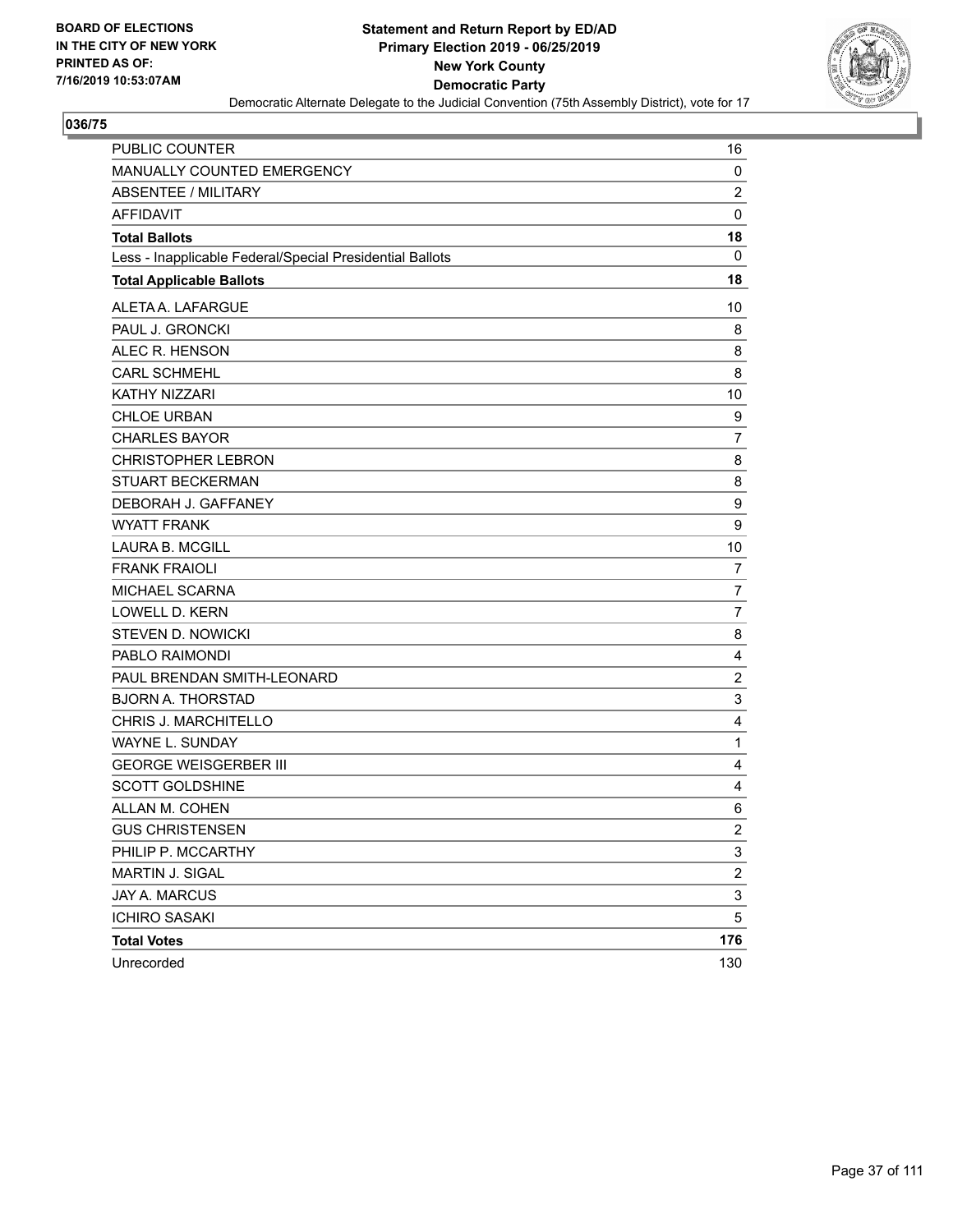

| <b>PUBLIC COUNTER</b>                                    | 43             |
|----------------------------------------------------------|----------------|
| MANUALLY COUNTED EMERGENCY                               | 0              |
| <b>ABSENTEE / MILITARY</b>                               | $\overline{c}$ |
| <b>AFFIDAVIT</b>                                         | $\mathbf 0$    |
| <b>Total Ballots</b>                                     | 45             |
| Less - Inapplicable Federal/Special Presidential Ballots | 0              |
| <b>Total Applicable Ballots</b>                          | 45             |
| ALETA A. LAFARGUE                                        | 19             |
| PAUL J. GRONCKI                                          | 16             |
| ALEC R. HENSON                                           | 16             |
| <b>CARL SCHMEHL</b>                                      | 16             |
| KATHY NIZZARI                                            | 20             |
| <b>CHLOE URBAN</b>                                       | 19             |
| <b>CHARLES BAYOR</b>                                     | 14             |
| <b>CHRISTOPHER LEBRON</b>                                | 21             |
| <b>STUART BECKERMAN</b>                                  | 15             |
| DEBORAH J. GAFFANEY                                      | 17             |
| <b>WYATT FRANK</b>                                       | 13             |
| <b>LAURA B. MCGILL</b>                                   | 21             |
| <b>FRANK FRAIOLI</b>                                     | 16             |
| MICHAEL SCARNA                                           | 17             |
| LOWELL D. KERN                                           | 15             |
| <b>STEVEN D. NOWICKI</b>                                 | 17             |
| PABLO RAIMONDI                                           | 12             |
| PAUL BRENDAN SMITH-LEONARD                               | 10             |
| <b>BJORN A. THORSTAD</b>                                 | 8              |
| CHRIS J. MARCHITELLO                                     | 10             |
| WAYNE L. SUNDAY                                          | 9              |
| <b>GEORGE WEISGERBER III</b>                             | 8              |
| <b>SCOTT GOLDSHINE</b>                                   | 7              |
| ALLAN M. COHEN                                           | 8              |
| <b>GUS CHRISTENSEN</b>                                   | 8              |
| PHILIP P. MCCARTHY                                       | 9              |
| MARTIN J. SIGAL                                          | 9              |
| JAY A. MARCUS                                            | 5              |
| <b>ICHIRO SASAKI</b>                                     | 13             |
| <b>Total Votes</b>                                       | 388            |
| Unrecorded                                               | 377            |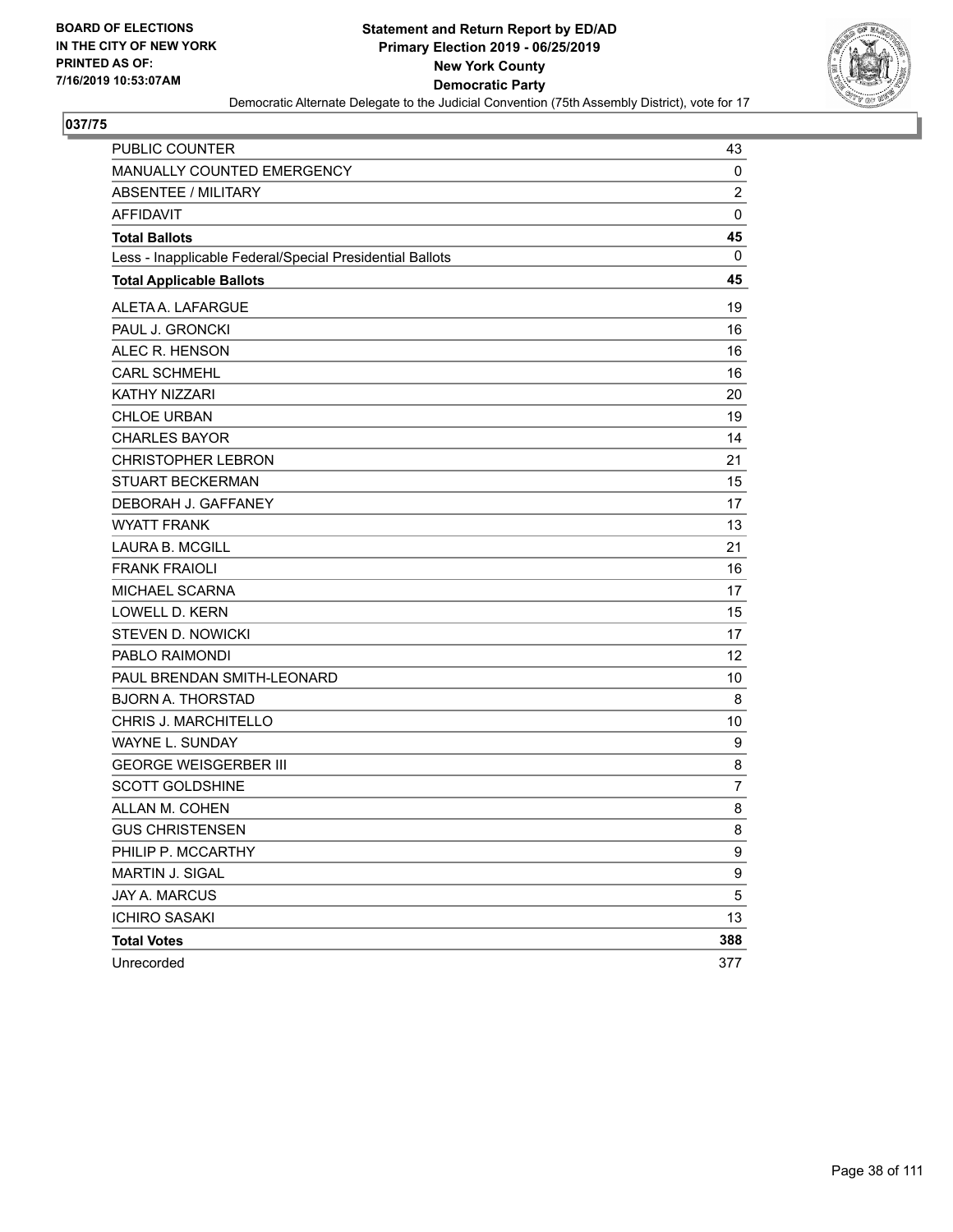

| PUBLIC COUNTER                                           | 63               |
|----------------------------------------------------------|------------------|
| MANUALLY COUNTED EMERGENCY                               | 0                |
| ABSENTEE / MILITARY                                      | 3                |
| <b>AFFIDAVIT</b>                                         | $\mathbf 0$      |
| <b>Total Ballots</b>                                     | 66               |
| Less - Inapplicable Federal/Special Presidential Ballots | 0                |
| <b>Total Applicable Ballots</b>                          | 66               |
| ALETA A. LAFARGUE                                        | 35               |
| PAUL J. GRONCKI                                          | 24               |
| ALEC R. HENSON                                           | 28               |
| <b>CARL SCHMEHL</b>                                      | 25               |
| <b>KATHY NIZZARI</b>                                     | 31               |
| <b>CHLOE URBAN</b>                                       | 31               |
| <b>CHARLES BAYOR</b>                                     | 28               |
| <b>CHRISTOPHER LEBRON</b>                                | 31               |
| <b>STUART BECKERMAN</b>                                  | 29               |
| DEBORAH J. GAFFANEY                                      | 32               |
| <b>WYATT FRANK</b>                                       | 27               |
| <b>LAURA B. MCGILL</b>                                   | 30               |
| <b>FRANK FRAIOLI</b>                                     | 25               |
| MICHAEL SCARNA                                           | 26               |
| LOWELL D. KERN                                           | 26               |
| <b>STEVEN D. NOWICKI</b>                                 | 24               |
| PABLO RAIMONDI                                           | 3                |
| PAUL BRENDAN SMITH-LEONARD                               | $\mathbf 5$      |
| <b>BJORN A. THORSTAD</b>                                 | $\boldsymbol{9}$ |
| CHRIS J. MARCHITELLO                                     | 5                |
| <b>WAYNE L. SUNDAY</b>                                   | $\overline{7}$   |
| <b>GEORGE WEISGERBER III</b>                             | 5                |
| <b>SCOTT GOLDSHINE</b>                                   | 4                |
| ALLAN M. COHEN                                           | 5                |
| <b>GUS CHRISTENSEN</b>                                   | $\boldsymbol{2}$ |
| PHILIP P. MCCARTHY                                       | 5                |
| MARTIN J. SIGAL                                          | $\overline{c}$   |
| <b>JAY A. MARCUS</b>                                     | 8                |
| <b>ICHIRO SASAKI</b>                                     | 11               |
| ARYEH KAHN (WRITE-IN)                                    | 1                |
| <b>Total Votes</b>                                       | 524              |
| Unrecorded                                               | 598              |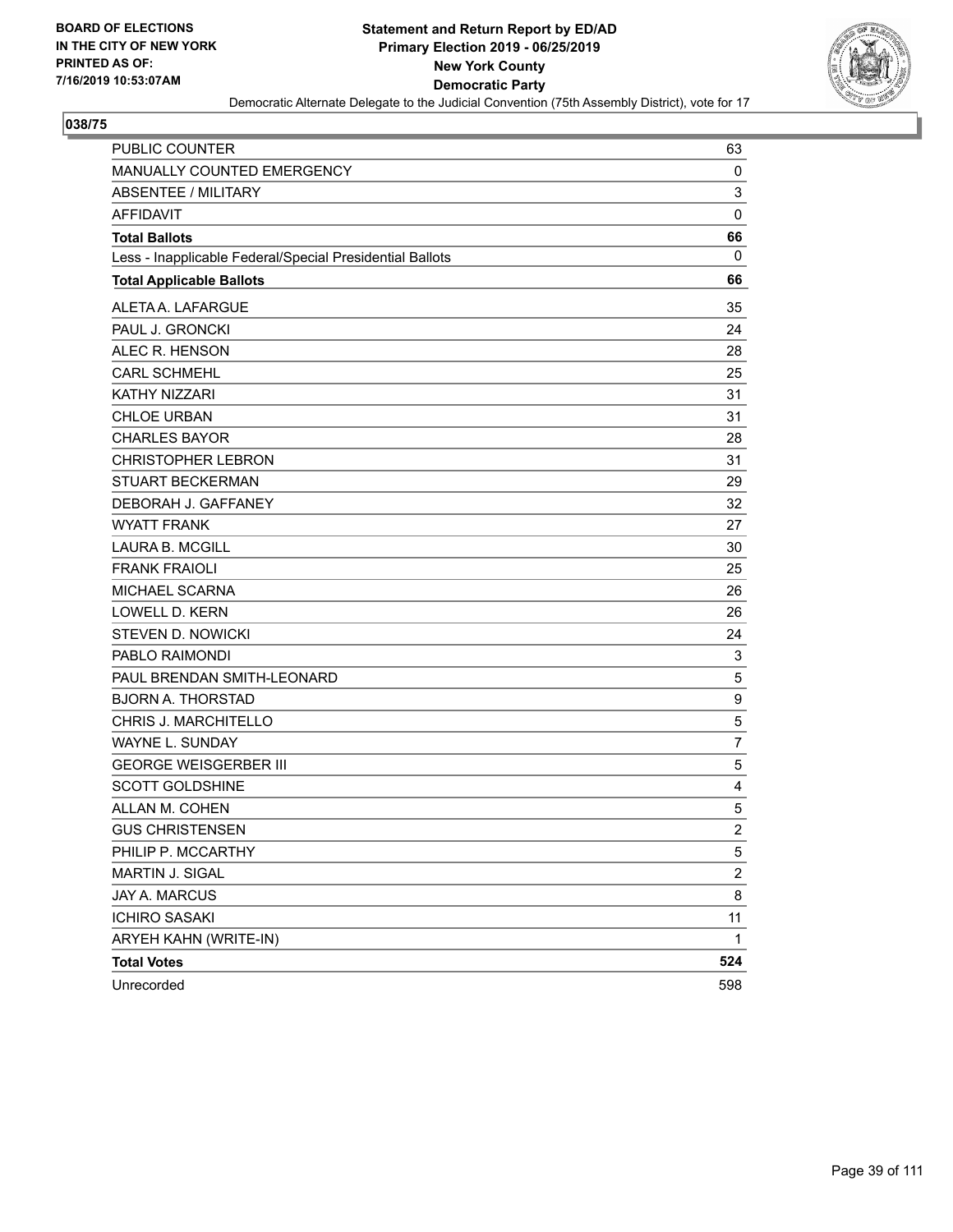

| PUBLIC COUNTER<br>MANUALLY COUNTED EMERGENCY             | 20<br>0          |
|----------------------------------------------------------|------------------|
| ABSENTEE / MILITARY                                      | 4                |
| <b>AFFIDAVIT</b>                                         | $\mathbf 0$      |
| <b>Total Ballots</b>                                     | 24               |
| Less - Inapplicable Federal/Special Presidential Ballots | 0                |
| <b>Total Applicable Ballots</b>                          | 24               |
|                                                          |                  |
| ALETA A. LAFARGUE                                        | 12               |
| PAUL J. GRONCKI                                          | $\overline{7}$   |
| ALEC R. HENSON                                           | 11               |
| <b>CARL SCHMEHL</b>                                      | $\boldsymbol{9}$ |
| <b>KATHY NIZZARI</b>                                     | 12               |
| <b>CHLOE URBAN</b>                                       | 11               |
| <b>CHARLES BAYOR</b>                                     | 9                |
| <b>CHRISTOPHER LEBRON</b>                                | 8                |
| <b>STUART BECKERMAN</b>                                  | 9                |
| DEBORAH J. GAFFANEY                                      | 14               |
| <b>WYATT FRANK</b>                                       | 12               |
| <b>LAURA B. MCGILL</b>                                   | 12               |
| <b>FRANK FRAIOLI</b>                                     | 10               |
| MICHAEL SCARNA                                           | 8                |
| <b>LOWELL D. KERN</b>                                    | 10               |
| <b>STEVEN D. NOWICKI</b>                                 | 11               |
| PABLO RAIMONDI                                           | 9                |
| PAUL BRENDAN SMITH-LEONARD                               | $\overline{7}$   |
| <b>BJORN A. THORSTAD</b>                                 | 10               |
| CHRIS J. MARCHITELLO                                     | 6                |
| <b>WAYNE L. SUNDAY</b>                                   | 8                |
| <b>GEORGE WEISGERBER III</b>                             | 6                |
| <b>SCOTT GOLDSHINE</b>                                   | 9                |
| ALLAN M. COHEN                                           | 6                |
| <b>GUS CHRISTENSEN</b>                                   | 9                |
| PHILIP P. MCCARTHY                                       | 8                |
| MARTIN J. SIGAL                                          | $\overline{7}$   |
| JAY A. MARCUS                                            | 10               |
| <b>ICHIRO SASAKI</b>                                     | 9                |
| <b>Total Votes</b>                                       | 269              |
| Unrecorded                                               | 139              |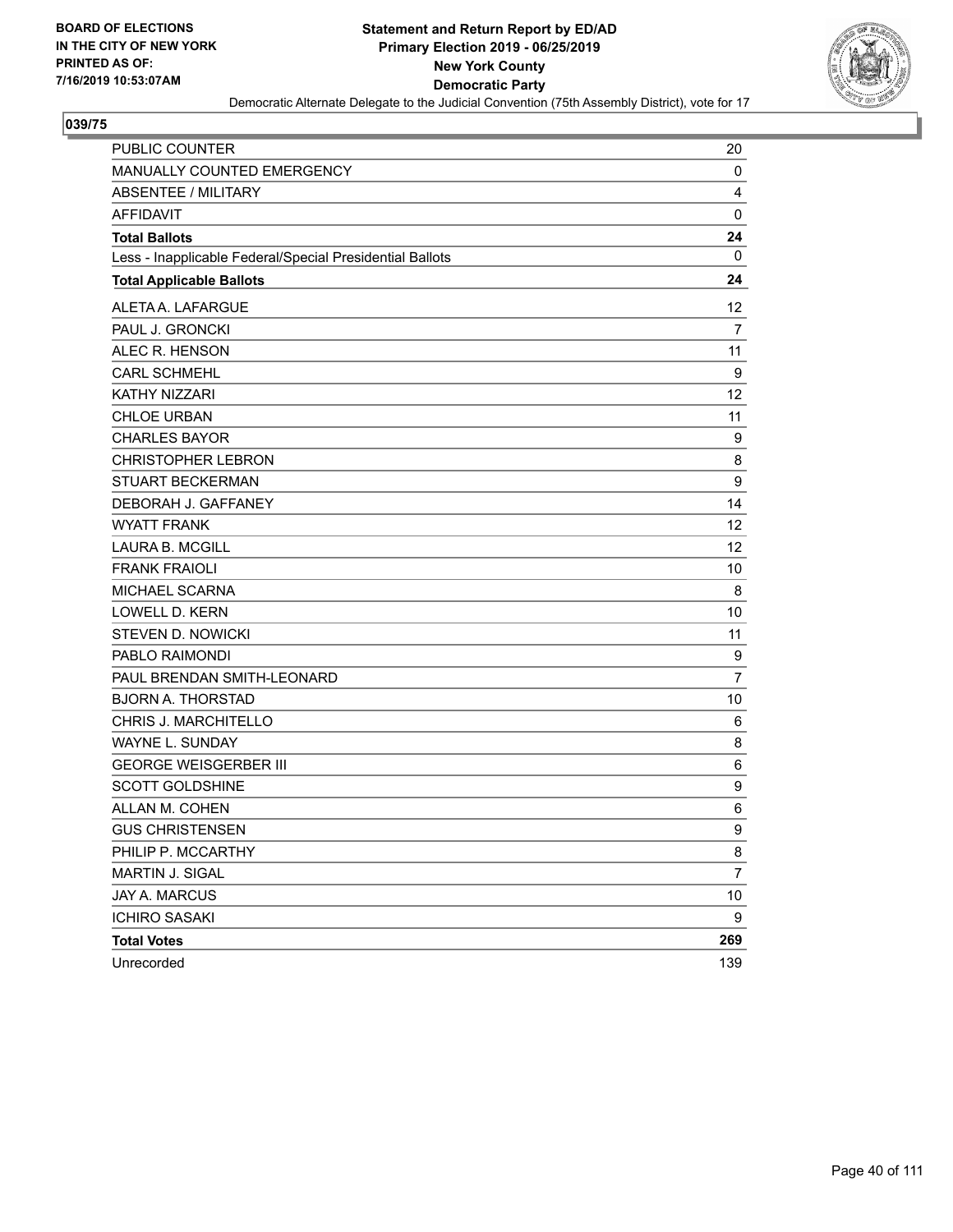

| PUBLIC COUNTER                                           | 29                        |
|----------------------------------------------------------|---------------------------|
| MANUALLY COUNTED EMERGENCY                               | 0                         |
| ABSENTEE / MILITARY                                      | $\ensuremath{\mathsf{3}}$ |
| <b>AFFIDAVIT</b>                                         | 1                         |
| <b>Total Ballots</b>                                     | 33                        |
| Less - Inapplicable Federal/Special Presidential Ballots | 0                         |
| <b>Total Applicable Ballots</b>                          | 33                        |
| ALETA A. LAFARGUE                                        | 16                        |
| PAUL J. GRONCKI                                          | 18                        |
| ALEC R. HENSON                                           | 15                        |
| <b>CARL SCHMEHL</b>                                      | 18                        |
| <b>KATHY NIZZARI</b>                                     | 16                        |
| <b>CHLOE URBAN</b>                                       | 18                        |
| <b>CHARLES BAYOR</b>                                     | 14                        |
| <b>CHRISTOPHER LEBRON</b>                                | 20                        |
| <b>STUART BECKERMAN</b>                                  | 13                        |
| DEBORAH J. GAFFANEY                                      | 17                        |
| <b>WYATT FRANK</b>                                       | 15                        |
| <b>LAURA B. MCGILL</b>                                   | 19                        |
| <b>FRANK FRAIOLI</b>                                     | 13                        |
| MICHAEL SCARNA                                           | 19                        |
| <b>LOWELL D. KERN</b>                                    | 15                        |
| <b>STEVEN D. NOWICKI</b>                                 | 16                        |
| PABLO RAIMONDI                                           | 10                        |
| PAUL BRENDAN SMITH-LEONARD                               | 8                         |
| <b>BJORN A. THORSTAD</b>                                 | 5                         |
| CHRIS J. MARCHITELLO                                     | 8                         |
| <b>WAYNE L. SUNDAY</b>                                   | $\boldsymbol{9}$          |
| <b>GEORGE WEISGERBER III</b>                             | 11                        |
| <b>SCOTT GOLDSHINE</b>                                   | 7                         |
| ALLAN M. COHEN                                           | 10                        |
| <b>GUS CHRISTENSEN</b>                                   | 6                         |
| PHILIP P. MCCARTHY                                       | 7                         |
| MARTIN J. SIGAL                                          | 9                         |
| JAY A. MARCUS                                            | 9                         |
| <b>ICHIRO SASAKI</b>                                     | 11                        |
| JAMES F. MCPARTLIN (WRITE-IN)                            | 1                         |
| <b>Total Votes</b>                                       | 373                       |
| Unrecorded                                               | 188                       |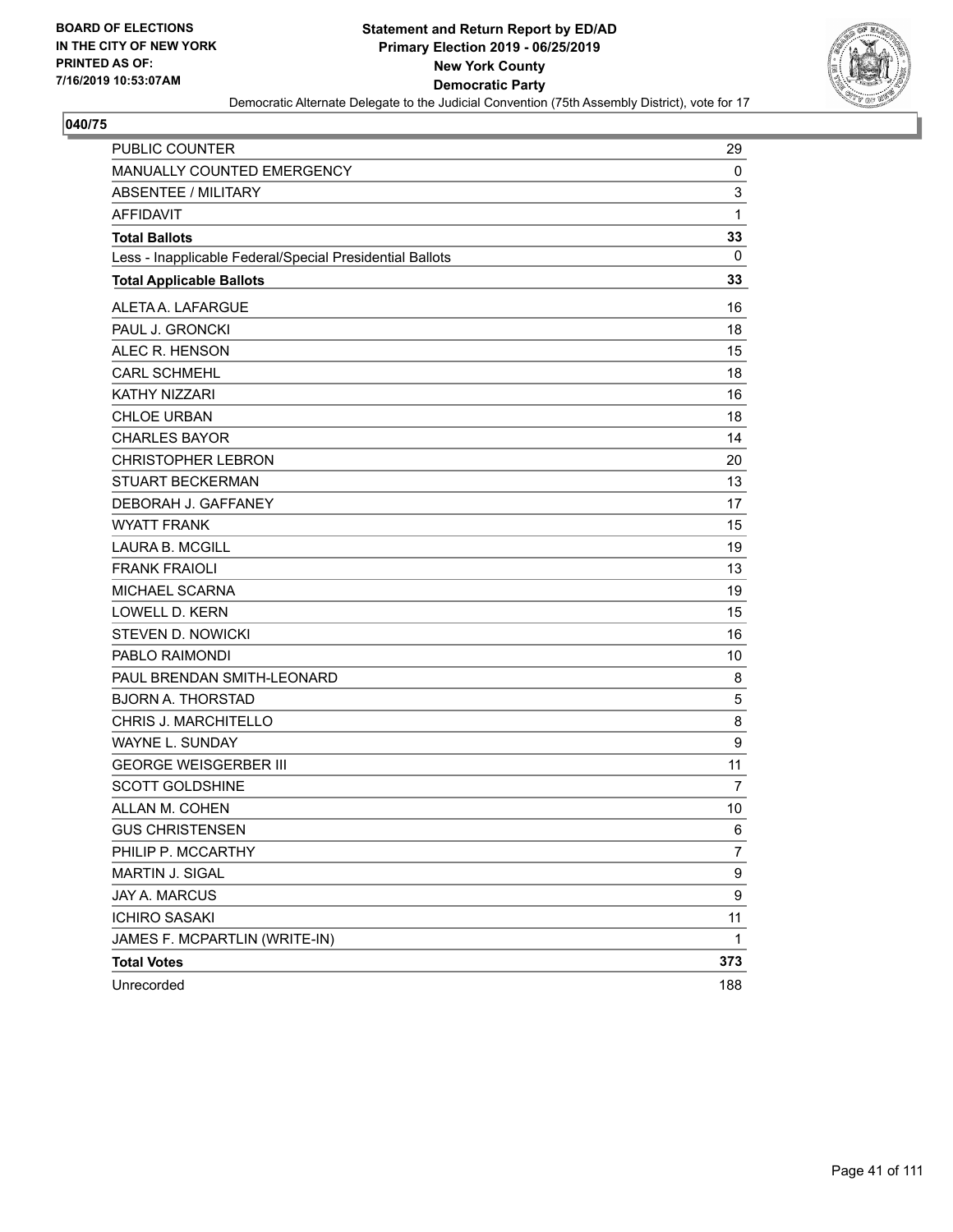

| <b>PUBLIC COUNTER</b>                                    | 29                        |
|----------------------------------------------------------|---------------------------|
| MANUALLY COUNTED EMERGENCY                               | 0                         |
| <b>ABSENTEE / MILITARY</b>                               | 0                         |
| <b>AFFIDAVIT</b>                                         | $\mathbf 0$               |
| <b>Total Ballots</b>                                     | 29                        |
| Less - Inapplicable Federal/Special Presidential Ballots | 0                         |
| <b>Total Applicable Ballots</b>                          | 29                        |
| ALETA A. LAFARGUE                                        | 9                         |
| PAUL J. GRONCKI                                          | 10                        |
| ALEC R. HENSON                                           | 8                         |
| <b>CARL SCHMEHL</b>                                      | 11                        |
| KATHY NIZZARI                                            | 10                        |
| <b>CHLOE URBAN</b>                                       | 7                         |
| <b>CHARLES BAYOR</b>                                     | 9                         |
| <b>CHRISTOPHER LEBRON</b>                                | 10                        |
| <b>STUART BECKERMAN</b>                                  | 7                         |
| DEBORAH J. GAFFANEY                                      | 10                        |
| <b>WYATT FRANK</b>                                       | 9                         |
| <b>LAURA B. MCGILL</b>                                   | 11                        |
| <b>FRANK FRAIOLI</b>                                     | 6                         |
| MICHAEL SCARNA                                           | 9                         |
| <b>LOWELL D. KERN</b>                                    | $\overline{7}$            |
| <b>STEVEN D. NOWICKI</b>                                 | 6                         |
| PABLO RAIMONDI                                           | 11                        |
| PAUL BRENDAN SMITH-LEONARD                               | 6                         |
| <b>BJORN A. THORSTAD</b>                                 | 5                         |
| CHRIS J. MARCHITELLO                                     | 9                         |
| WAYNE L. SUNDAY                                          | $\mathbf 5$               |
| <b>GEORGE WEISGERBER III</b>                             | 5                         |
| <b>SCOTT GOLDSHINE</b>                                   | 6                         |
| ALLAN M. COHEN                                           | 5                         |
| <b>GUS CHRISTENSEN</b>                                   | 5                         |
| PHILIP P. MCCARTHY                                       | $\sqrt{5}$                |
| MARTIN J. SIGAL                                          | 8                         |
| JAY A. MARCUS                                            | $\ensuremath{\mathsf{3}}$ |
| <b>ICHIRO SASAKI</b>                                     | 6                         |
| <b>Total Votes</b>                                       | 218                       |
| Unrecorded                                               | 275                       |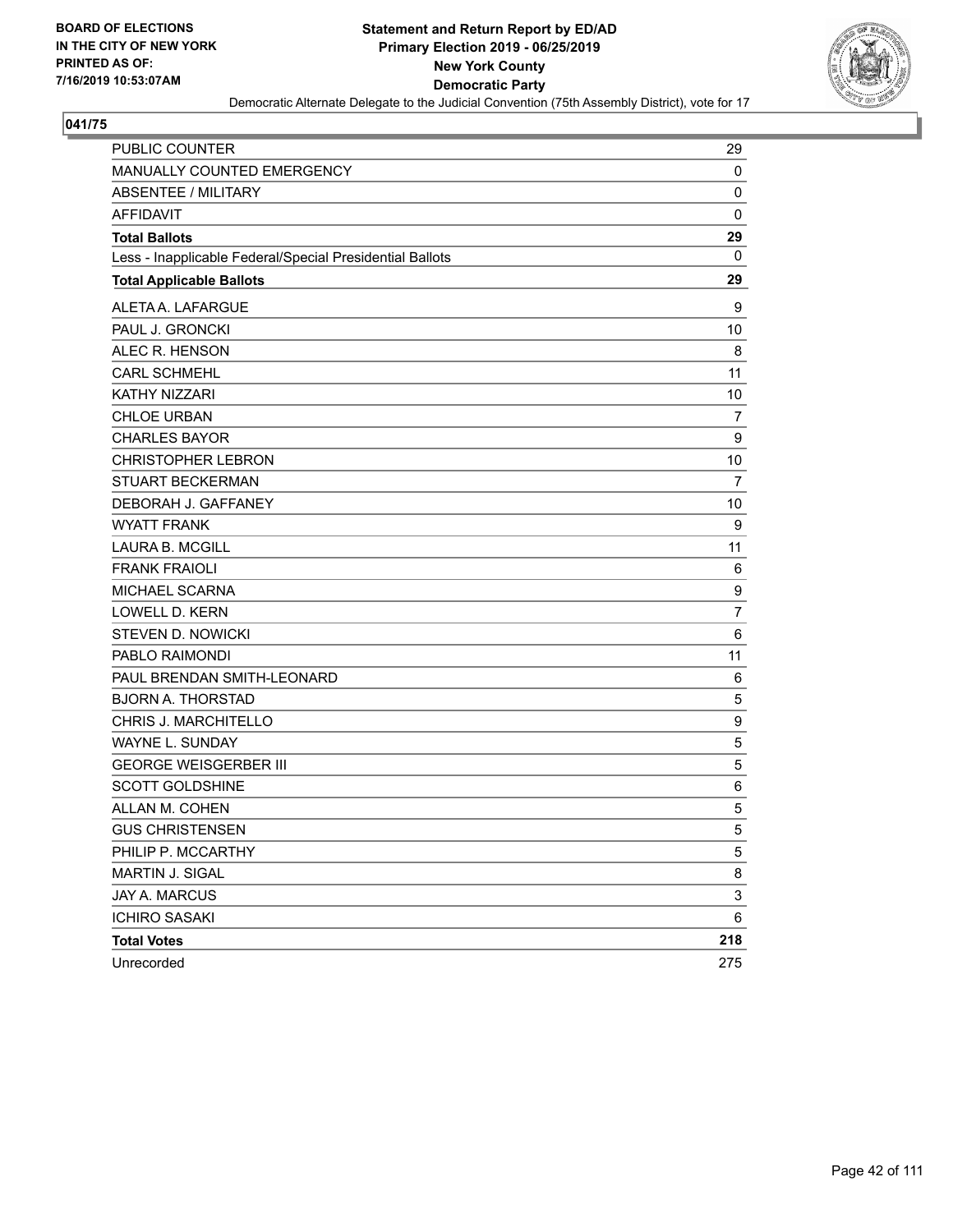

| PUBLIC COUNTER                                           | 17               |
|----------------------------------------------------------|------------------|
| MANUALLY COUNTED EMERGENCY                               | $\mathbf 0$      |
| <b>ABSENTEE / MILITARY</b>                               | $\mathbf{1}$     |
| <b>AFFIDAVIT</b>                                         | $\mathbf 0$      |
| <b>Total Ballots</b>                                     | 18               |
| Less - Inapplicable Federal/Special Presidential Ballots | 0                |
| <b>Total Applicable Ballots</b>                          | 18               |
| ALETA A. LAFARGUE                                        | 9                |
| PAUL J. GRONCKI                                          | 8                |
| ALEC R. HENSON                                           | 9                |
| <b>CARL SCHMEHL</b>                                      | 5                |
| <b>KATHY NIZZARI</b>                                     | $\boldsymbol{9}$ |
| <b>CHLOE URBAN</b>                                       | 8                |
| <b>CHARLES BAYOR</b>                                     | $\overline{7}$   |
| <b>CHRISTOPHER LEBRON</b>                                | $\overline{7}$   |
| <b>STUART BECKERMAN</b>                                  | 5                |
| DEBORAH J. GAFFANEY                                      | 8                |
| <b>WYATT FRANK</b>                                       | $\overline{7}$   |
| <b>LAURA B. MCGILL</b>                                   | $\overline{7}$   |
| <b>FRANK FRAIOLI</b>                                     | 6                |
| MICHAEL SCARNA                                           | 6                |
| <b>LOWELL D. KERN</b>                                    | 8                |
| <b>STEVEN D. NOWICKI</b>                                 | 5                |
| PABLO RAIMONDI                                           | 8                |
| PAUL BRENDAN SMITH-LEONARD                               | $\overline{7}$   |
| <b>BJORN A. THORSTAD</b>                                 | 10               |
| CHRIS J. MARCHITELLO                                     | $\overline{7}$   |
| WAYNE L. SUNDAY                                          | 9                |
| <b>GEORGE WEISGERBER III</b>                             | 5                |
| <b>SCOTT GOLDSHINE</b>                                   | $\overline{7}$   |
| ALLAN M. COHEN                                           | 7                |
| <b>GUS CHRISTENSEN</b>                                   | 6                |
| PHILIP P. MCCARTHY                                       | 8                |
| MARTIN J. SIGAL                                          | 7                |
| JAY A. MARCUS                                            | $\boldsymbol{7}$ |
| <b>ICHIRO SASAKI</b>                                     | 8                |
| <b>Total Votes</b>                                       | 210              |
| Unrecorded                                               | 96               |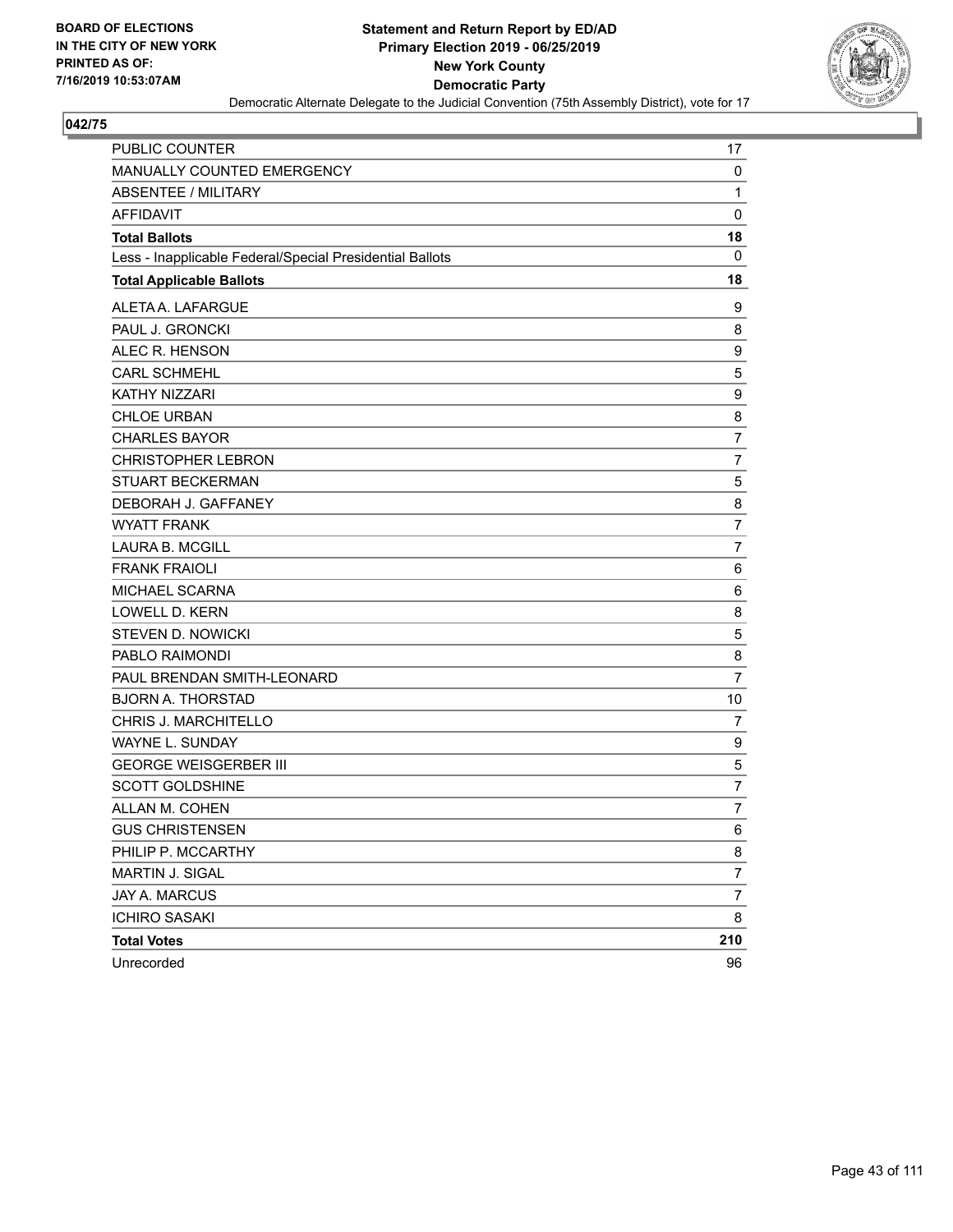

| PUBLIC COUNTER                                           | 158          |
|----------------------------------------------------------|--------------|
| MANUALLY COUNTED EMERGENCY                               | 0            |
| ABSENTEE / MILITARY                                      | 8            |
| <b>AFFIDAVIT</b>                                         | $\mathbf 0$  |
| <b>Total Ballots</b>                                     | 166          |
| Less - Inapplicable Federal/Special Presidential Ballots | 0            |
| <b>Total Applicable Ballots</b>                          | 166          |
| ALETA A. LAFARGUE                                        | 69           |
| PAUL J. GRONCKI                                          | 68           |
| ALEC R. HENSON                                           | 63           |
| <b>CARL SCHMEHL</b>                                      | 67           |
| <b>KATHY NIZZARI</b>                                     | 69           |
| <b>CHLOE URBAN</b>                                       | 75           |
| <b>CHARLES BAYOR</b>                                     | 84           |
| <b>CHRISTOPHER LEBRON</b>                                | 63           |
| <b>STUART BECKERMAN</b>                                  | 62           |
| DEBORAH J. GAFFANEY                                      | 70           |
| <b>WYATT FRANK</b>                                       | 63           |
| <b>LAURA B. MCGILL</b>                                   | 70           |
| <b>FRANK FRAIOLI</b>                                     | 59           |
| MICHAEL SCARNA                                           | 58           |
| LOWELL D. KERN                                           | 58           |
| <b>STEVEN D. NOWICKI</b>                                 | 60           |
| PABLO RAIMONDI                                           | 19           |
| PAUL BRENDAN SMITH-LEONARD                               | 19           |
| <b>BJORN A. THORSTAD</b>                                 | 17           |
| <b>CHRIS J. MARCHITELLO</b>                              | 17           |
| <b>WAYNE L. SUNDAY</b>                                   | 15           |
| <b>GEORGE WEISGERBER III</b>                             | 20           |
| <b>SCOTT GOLDSHINE</b>                                   | 16           |
| ALLAN M. COHEN                                           | 23           |
| <b>GUS CHRISTENSEN</b>                                   | $15\,$       |
| PHILIP P. MCCARTHY                                       | 18           |
| MARTIN J. SIGAL                                          | 22           |
| JAY A. MARCUS                                            | 18           |
| <b>ICHIRO SASAKI</b>                                     | 26           |
| ALEXANDRA POMERANTZ (WRITE-IN)                           | 1            |
| NATHAN KAPLAN (WRITE-IN)                                 | $\mathbf{1}$ |
| <b>Total Votes</b>                                       | 1,305        |
| Unrecorded                                               | 1,517        |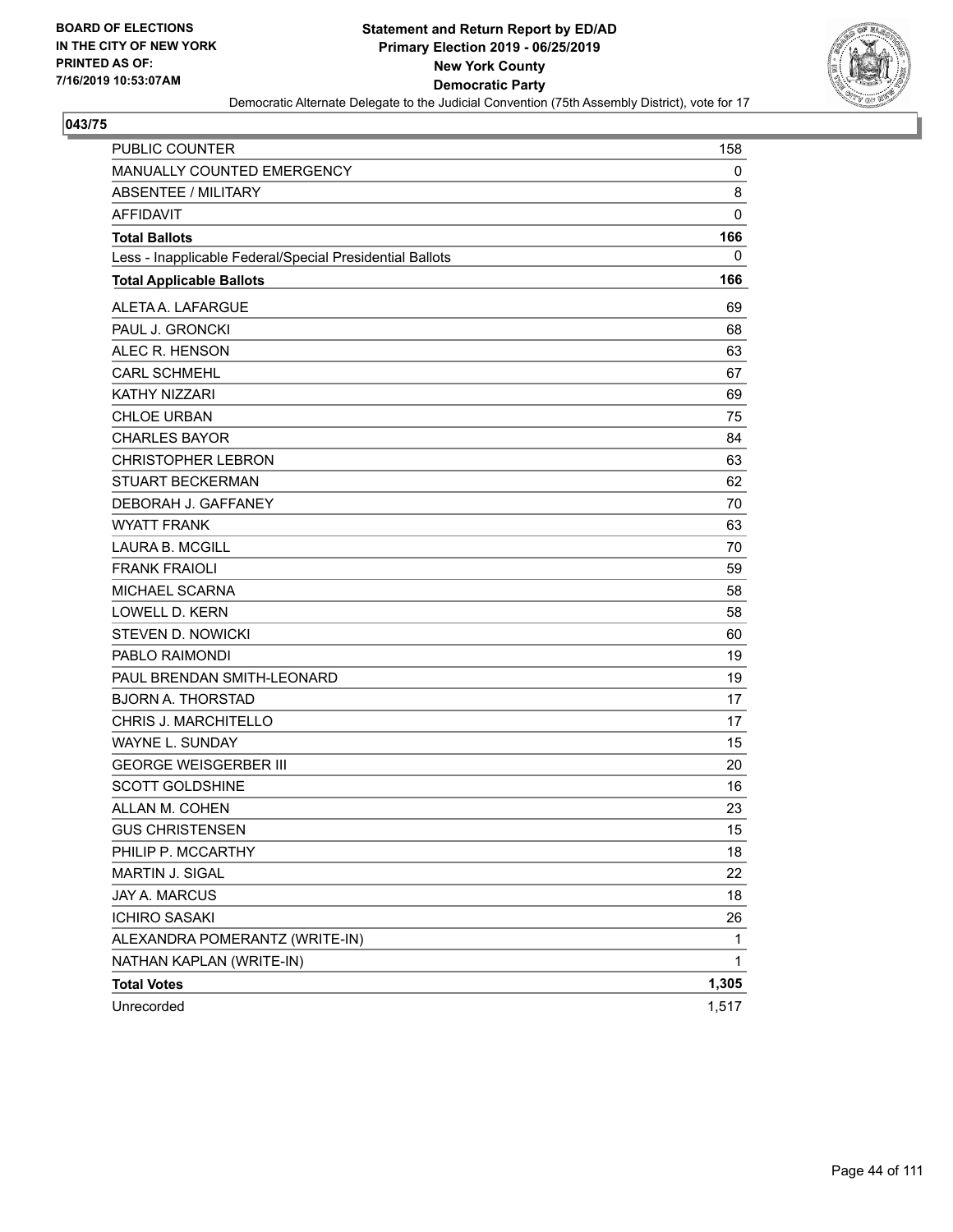

| PUBLIC COUNTER                                           | 75  |
|----------------------------------------------------------|-----|
| MANUALLY COUNTED EMERGENCY                               | 0   |
| <b>ABSENTEE / MILITARY</b>                               | 4   |
| <b>AFFIDAVIT</b>                                         | 0   |
| <b>Total Ballots</b>                                     | 79  |
| Less - Inapplicable Federal/Special Presidential Ballots | 0   |
| <b>Total Applicable Ballots</b>                          | 79  |
| ALETA A. LAFARGUE                                        | 37  |
| PAUL J. GRONCKI                                          | 35  |
| ALEC R. HENSON                                           | 37  |
| <b>CARL SCHMEHL</b>                                      | 32  |
| <b>KATHY NIZZARI</b>                                     | 40  |
| <b>CHLOE URBAN</b>                                       | 38  |
| <b>CHARLES BAYOR</b>                                     | 42  |
| <b>CHRISTOPHER LEBRON</b>                                | 42  |
| <b>STUART BECKERMAN</b>                                  | 36  |
| DEBORAH J. GAFFANEY                                      | 40  |
| <b>WYATT FRANK</b>                                       | 35  |
| <b>LAURA B. MCGILL</b>                                   | 39  |
| <b>FRANK FRAIOLI</b>                                     | 32  |
| <b>MICHAEL SCARNA</b>                                    | 33  |
| LOWELL D. KERN                                           | 37  |
| <b>STEVEN D. NOWICKI</b>                                 | 38  |
| PABLO RAIMONDI                                           | 14  |
| PAUL BRENDAN SMITH-LEONARD                               | 15  |
| <b>BJORN A. THORSTAD</b>                                 | 15  |
| CHRIS J. MARCHITELLO                                     | 15  |
| WAYNE L. SUNDAY                                          | 13  |
| <b>GEORGE WEISGERBER III</b>                             | 10  |
| <b>SCOTT GOLDSHINE</b>                                   | 12  |
| ALLAN M. COHEN                                           | 13  |
| <b>GUS CHRISTENSEN</b>                                   | 16  |
| PHILIP P. MCCARTHY                                       | 16  |
| MARTIN J. SIGAL                                          | 12  |
| JAY A. MARCUS                                            | 19  |
| <b>ICHIRO SASAKI</b>                                     | 17  |
| <b>Total Votes</b>                                       | 780 |
| Unrecorded                                               | 563 |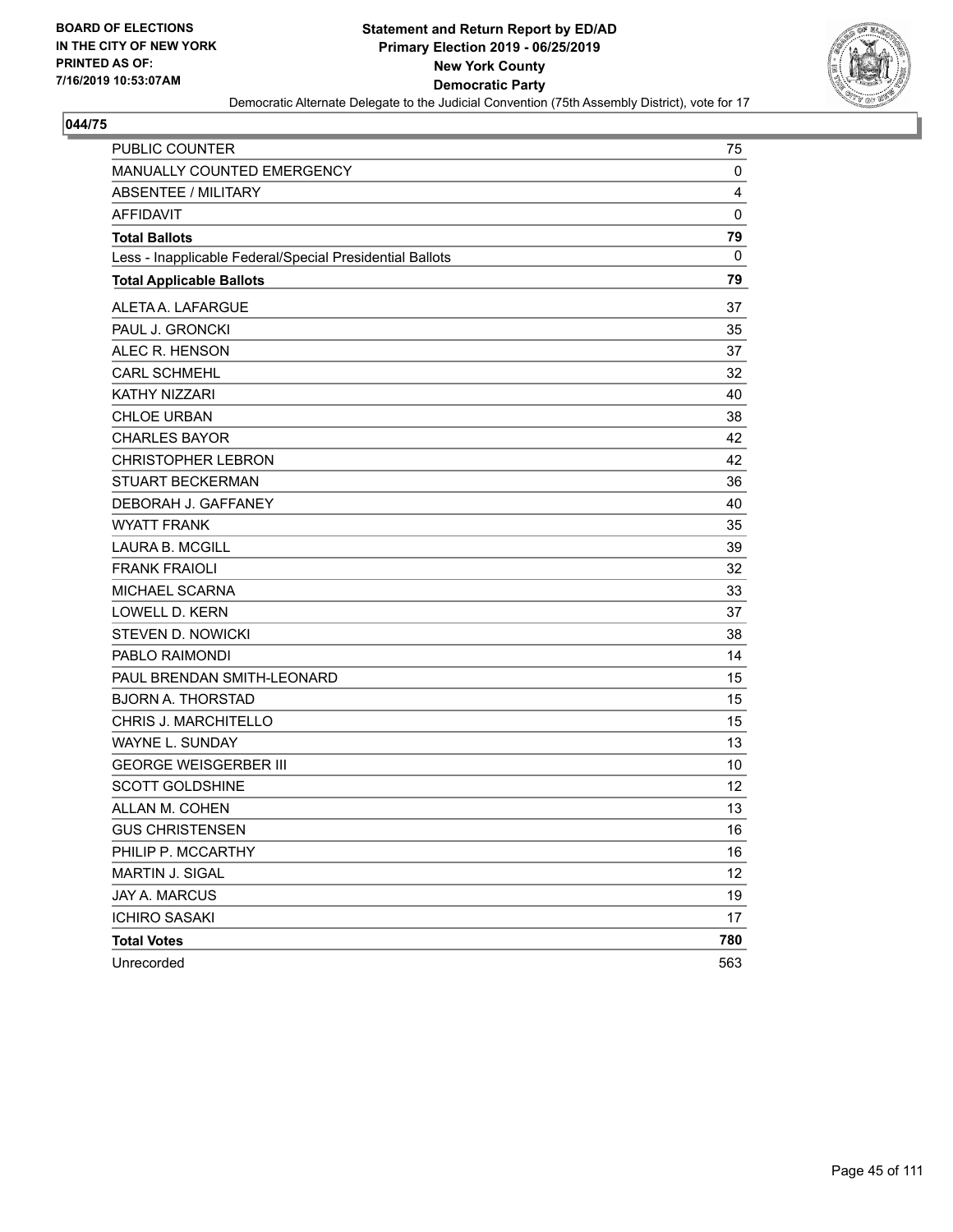

| <b>PUBLIC COUNTER</b>                                    | 29                        |
|----------------------------------------------------------|---------------------------|
| MANUALLY COUNTED EMERGENCY                               | 0                         |
| <b>ABSENTEE / MILITARY</b>                               | 0                         |
| <b>AFFIDAVIT</b>                                         | 0                         |
| <b>Total Ballots</b>                                     | 29                        |
| Less - Inapplicable Federal/Special Presidential Ballots | 0                         |
| <b>Total Applicable Ballots</b>                          | 29                        |
| ALETA A. LAFARGUE                                        | 6                         |
| PAUL J. GRONCKI                                          | $\,$ 5 $\,$               |
| ALEC R. HENSON                                           | $\mathbf{1}$              |
| <b>CARL SCHMEHL</b>                                      | 1                         |
| KATHY NIZZARI                                            | 4                         |
| <b>CHLOE URBAN</b>                                       | 3                         |
| <b>CHARLES BAYOR</b>                                     | $\mathsf 3$               |
| <b>CHRISTOPHER LEBRON</b>                                | 5                         |
| <b>STUART BECKERMAN</b>                                  | $\overline{c}$            |
| DEBORAH J. GAFFANEY                                      | 4                         |
| <b>WYATT FRANK</b>                                       | 0                         |
| <b>LAURA B. MCGILL</b>                                   | $\overline{7}$            |
| <b>FRANK FRAIOLI</b>                                     | $\ensuremath{\mathsf{3}}$ |
| MICHAEL SCARNA                                           | 1                         |
| <b>LOWELL D. KERN</b>                                    | $\overline{c}$            |
| <b>STEVEN D. NOWICKI</b>                                 | $\overline{c}$            |
| PABLO RAIMONDI                                           | 7                         |
| PAUL BRENDAN SMITH-LEONARD                               | $\overline{c}$            |
| <b>BJORN A. THORSTAD</b>                                 | $\ensuremath{\mathsf{3}}$ |
| CHRIS J. MARCHITELLO                                     | 3                         |
| WAYNE L. SUNDAY                                          | 6                         |
| <b>GEORGE WEISGERBER III</b>                             | $\overline{2}$            |
| <b>SCOTT GOLDSHINE</b>                                   | 3                         |
| ALLAN M. COHEN                                           | 6                         |
| <b>GUS CHRISTENSEN</b>                                   | 4                         |
| PHILIP P. MCCARTHY                                       | 4                         |
| <b>MARTIN J. SIGAL</b>                                   | $\overline{\mathbf{c}}$   |
| JAY A. MARCUS                                            | 5                         |
| <b>ICHIRO SASAKI</b>                                     | 4                         |
| <b>Total Votes</b>                                       | 100                       |
| Unrecorded                                               | 393                       |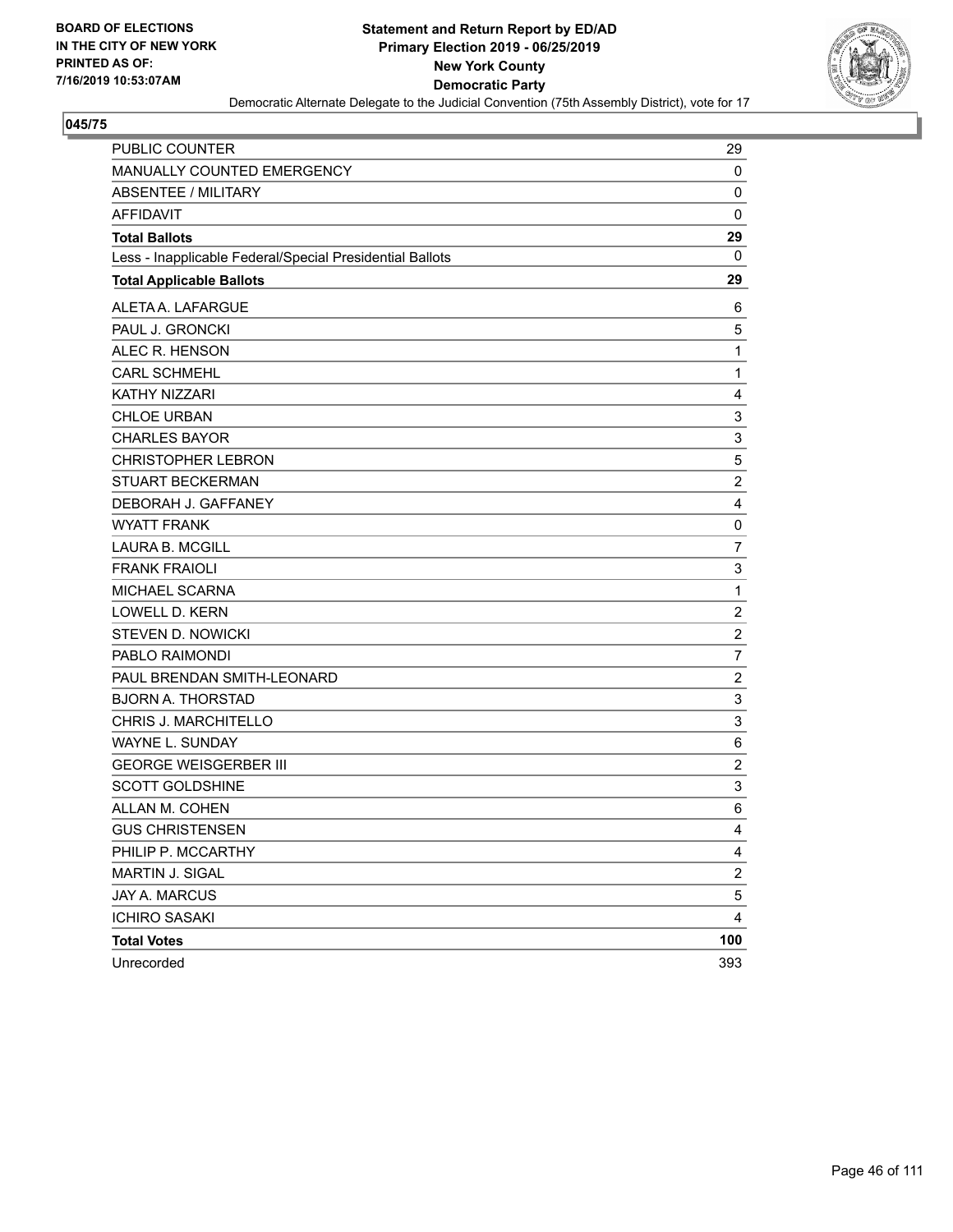

| <b>PUBLIC COUNTER</b>                                    | 7              |
|----------------------------------------------------------|----------------|
| MANUALLY COUNTED EMERGENCY                               | $\mathbf 0$    |
| <b>ABSENTEE / MILITARY</b>                               | $\overline{2}$ |
| <b>AFFIDAVIT</b>                                         | 0              |
| <b>Total Ballots</b>                                     | 9              |
| Less - Inapplicable Federal/Special Presidential Ballots | $\mathbf 0$    |
| <b>Total Applicable Ballots</b>                          | 9              |
| ALETA A. LAFARGUE                                        | 4              |
| PAUL J. GRONCKI                                          | $\overline{2}$ |
| ALEC R. HENSON                                           | 3              |
| <b>CARL SCHMEHL</b>                                      | $\overline{c}$ |
| KATHY NIZZARI                                            | 4              |
| <b>CHLOE URBAN</b>                                       | 4              |
| <b>CHARLES BAYOR</b>                                     | $\mathbf{1}$   |
| <b>CHRISTOPHER LEBRON</b>                                | 6              |
| STUART BECKERMAN                                         | $\overline{2}$ |
| DEBORAH J. GAFFANEY                                      | 5              |
| <b>WYATT FRANK</b>                                       | $\overline{c}$ |
| <b>LAURA B. MCGILL</b>                                   | 4              |
| <b>FRANK FRAIOLI</b>                                     | $\overline{c}$ |
| MICHAEL SCARNA                                           | $\overline{c}$ |
| <b>LOWELL D. KERN</b>                                    | 4              |
| STEVEN D. NOWICKI                                        | $\overline{c}$ |
| PABLO RAIMONDI                                           | $\mathbf 5$    |
| PAUL BRENDAN SMITH-LEONARD                               | 4              |
| <b>BJORN A. THORSTAD</b>                                 | 5              |
| CHRIS J. MARCHITELLO                                     | $\mathsf 3$    |
| WAYNE L. SUNDAY                                          | 7              |
| <b>GEORGE WEISGERBER III</b>                             | 3              |
| <b>SCOTT GOLDSHINE</b>                                   | 4              |
| ALLAN M. COHEN                                           | 3              |
| <b>GUS CHRISTENSEN</b>                                   | 4              |
| PHILIP P. MCCARTHY                                       | 4              |
| MARTIN J. SIGAL                                          | 6              |
| <b>JAY A. MARCUS</b>                                     | $\overline{4}$ |
| <b>ICHIRO SASAKI</b>                                     | 6              |
| <b>Total Votes</b>                                       | 107            |
| Unrecorded                                               | 46             |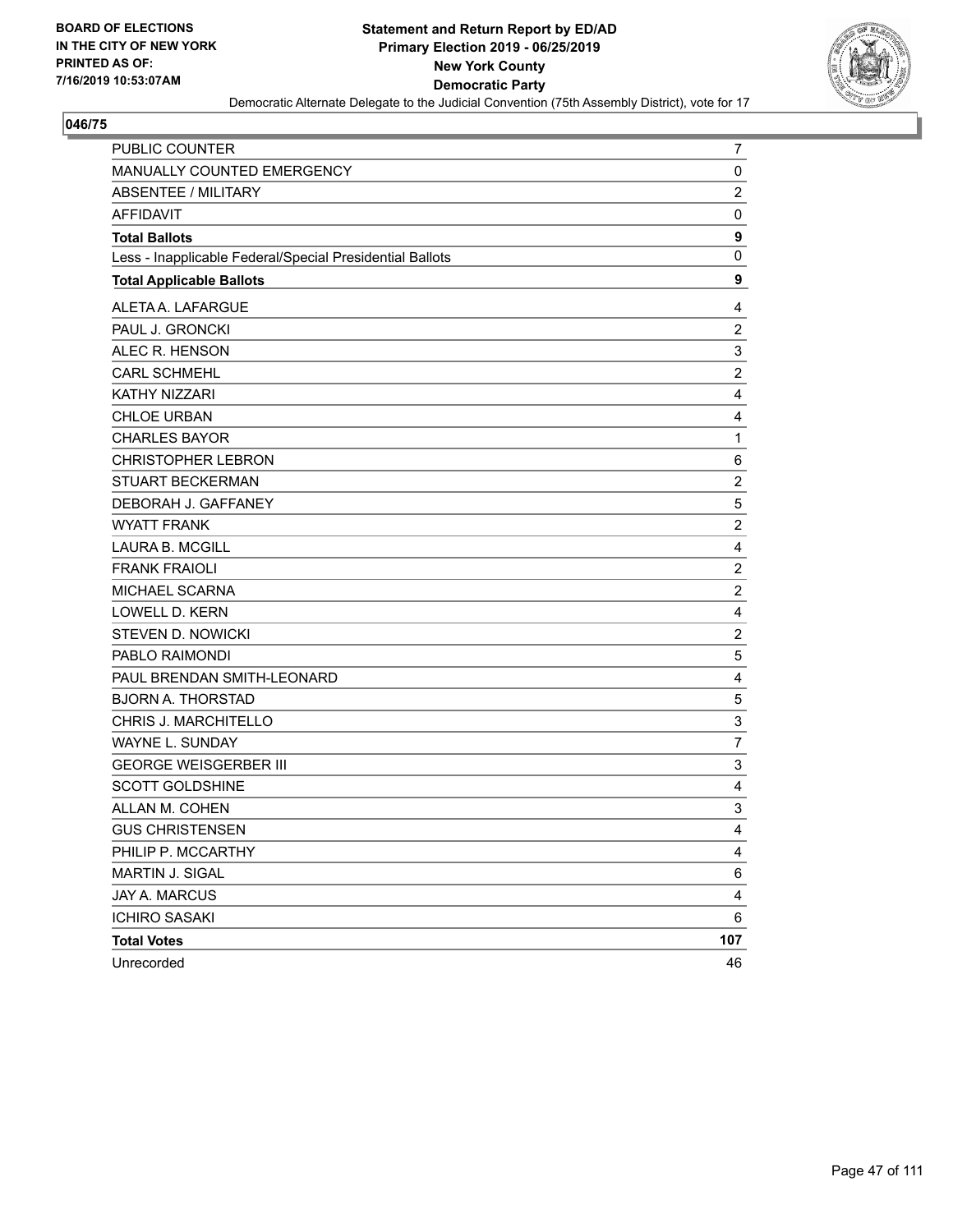

| <b>PUBLIC COUNTER</b>                                    | 29  |
|----------------------------------------------------------|-----|
| MANUALLY COUNTED EMERGENCY                               | 0   |
| <b>ABSENTEE / MILITARY</b>                               | 0   |
| <b>AFFIDAVIT</b>                                         | 0   |
| <b>Total Ballots</b>                                     | 29  |
| Less - Inapplicable Federal/Special Presidential Ballots | 0   |
| <b>Total Applicable Ballots</b>                          | 29  |
| ALETA A. LAFARGUE                                        | 16  |
| PAUL J. GRONCKI                                          | 16  |
| ALEC R. HENSON                                           | 13  |
| <b>CARL SCHMEHL</b>                                      | 13  |
| <b>KATHY NIZZARI</b>                                     | 16  |
| <b>CHLOE URBAN</b>                                       | 15  |
| <b>CHARLES BAYOR</b>                                     | 13  |
| <b>CHRISTOPHER LEBRON</b>                                | 17  |
| <b>STUART BECKERMAN</b>                                  | 15  |
| DEBORAH J. GAFFANEY                                      | 13  |
| <b>WYATT FRANK</b>                                       | 13  |
| <b>LAURA B. MCGILL</b>                                   | 17  |
| <b>FRANK FRAIOLI</b>                                     | 18  |
| <b>MICHAEL SCARNA</b>                                    | 12  |
| LOWELL D. KERN                                           | 14  |
| <b>STEVEN D. NOWICKI</b>                                 | 14  |
| PABLO RAIMONDI                                           | 10  |
| PAUL BRENDAN SMITH-LEONARD                               | 8   |
| <b>BJORN A. THORSTAD</b>                                 | 10  |
| CHRIS J. MARCHITELLO                                     | 11  |
| WAYNE L. SUNDAY                                          | 11  |
| <b>GEORGE WEISGERBER III</b>                             | 8   |
| <b>SCOTT GOLDSHINE</b>                                   | 9   |
| ALLAN M. COHEN                                           | 10  |
| <b>GUS CHRISTENSEN</b>                                   | 10  |
| PHILIP P. MCCARTHY                                       | 8   |
| MARTIN J. SIGAL                                          | 11  |
| JAY A. MARCUS                                            | 13  |
| <b>ICHIRO SASAKI</b>                                     | 13  |
| PATRICK MARSHALL (WRITE-IN)                              | 1   |
| <b>Total Votes</b>                                       | 368 |
| Unrecorded                                               | 125 |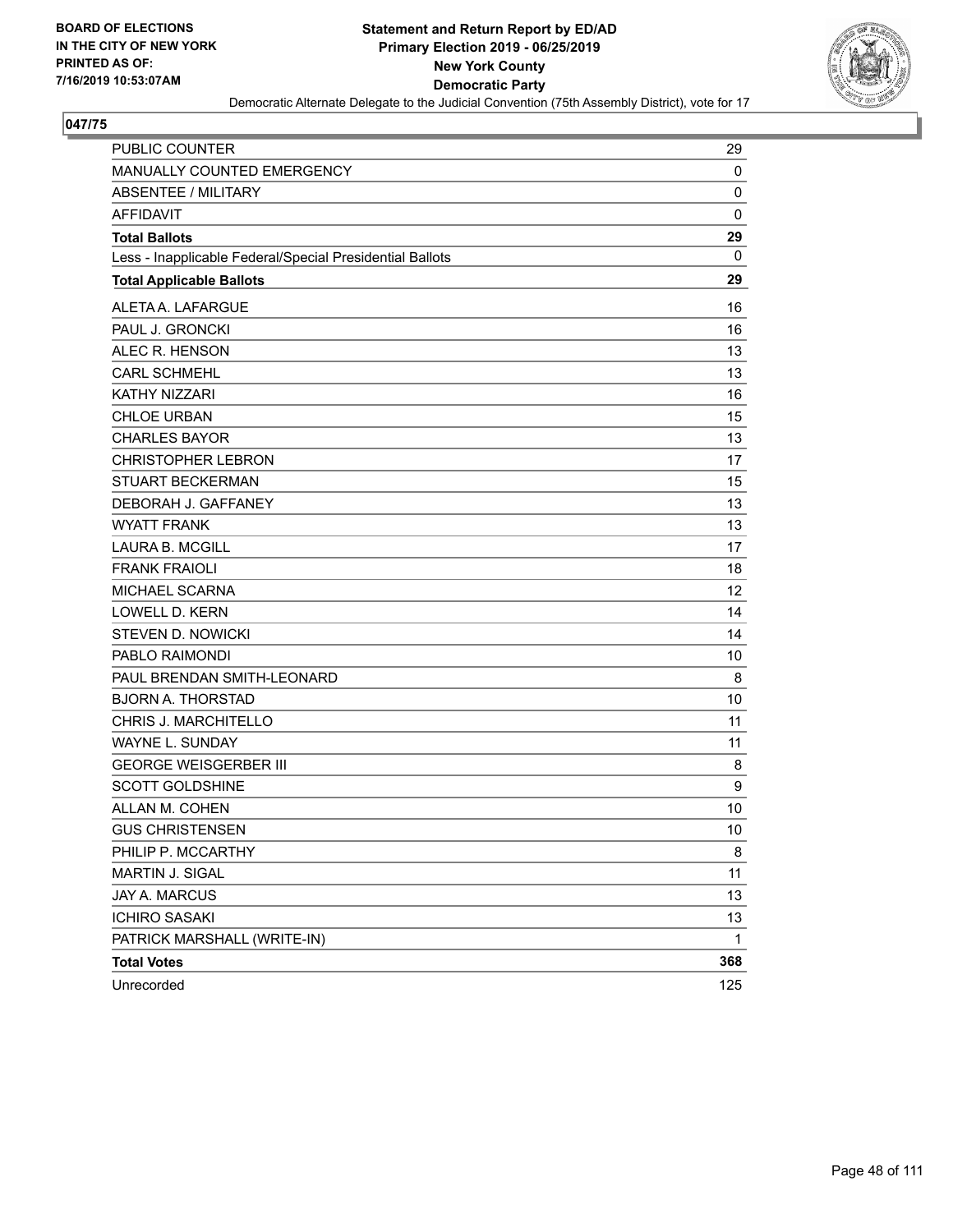

| <b>PUBLIC COUNTER</b>                                    | 20                        |
|----------------------------------------------------------|---------------------------|
| MANUALLY COUNTED EMERGENCY                               | 0                         |
| <b>ABSENTEE / MILITARY</b>                               | 0                         |
| <b>AFFIDAVIT</b>                                         | $\mathbf 0$               |
| <b>Total Ballots</b>                                     | 20                        |
| Less - Inapplicable Federal/Special Presidential Ballots | 0                         |
| <b>Total Applicable Ballots</b>                          | 20                        |
| ALETA A. LAFARGUE                                        | 9                         |
| PAUL J. GRONCKI                                          | 6                         |
| ALEC R. HENSON                                           | 7                         |
| <b>CARL SCHMEHL</b>                                      | 8                         |
| KATHY NIZZARI                                            | 8                         |
| <b>CHLOE URBAN</b>                                       | 6                         |
| <b>CHARLES BAYOR</b>                                     | $\overline{7}$            |
| <b>CHRISTOPHER LEBRON</b>                                | 7                         |
| <b>STUART BECKERMAN</b>                                  | $\overline{7}$            |
| DEBORAH J. GAFFANEY                                      | $\overline{7}$            |
| <b>WYATT FRANK</b>                                       | 7                         |
| <b>LAURA B. MCGILL</b>                                   | 8                         |
| <b>FRANK FRAIOLI</b>                                     | $\overline{7}$            |
| MICHAEL SCARNA                                           | 7                         |
| <b>LOWELL D. KERN</b>                                    | $\overline{7}$            |
| <b>STEVEN D. NOWICKI</b>                                 | $\overline{7}$            |
| PABLO RAIMONDI                                           | 6                         |
| PAUL BRENDAN SMITH-LEONARD                               | $\boldsymbol{2}$          |
| <b>BJORN A. THORSTAD</b>                                 | $\overline{c}$            |
| CHRIS J. MARCHITELLO                                     | 3                         |
| WAYNE L. SUNDAY                                          | 3                         |
| <b>GEORGE WEISGERBER III</b>                             | $\overline{2}$            |
| <b>SCOTT GOLDSHINE</b>                                   | 4                         |
| ALLAN M. COHEN                                           | 3                         |
| <b>GUS CHRISTENSEN</b>                                   | 3                         |
| PHILIP P. MCCARTHY                                       | 4                         |
| MARTIN J. SIGAL                                          | $\ensuremath{\mathsf{3}}$ |
| JAY A. MARCUS                                            | $\overline{c}$            |
| <b>ICHIRO SASAKI</b>                                     | 6                         |
| <b>Total Votes</b>                                       | 158                       |
| Unrecorded                                               | 182                       |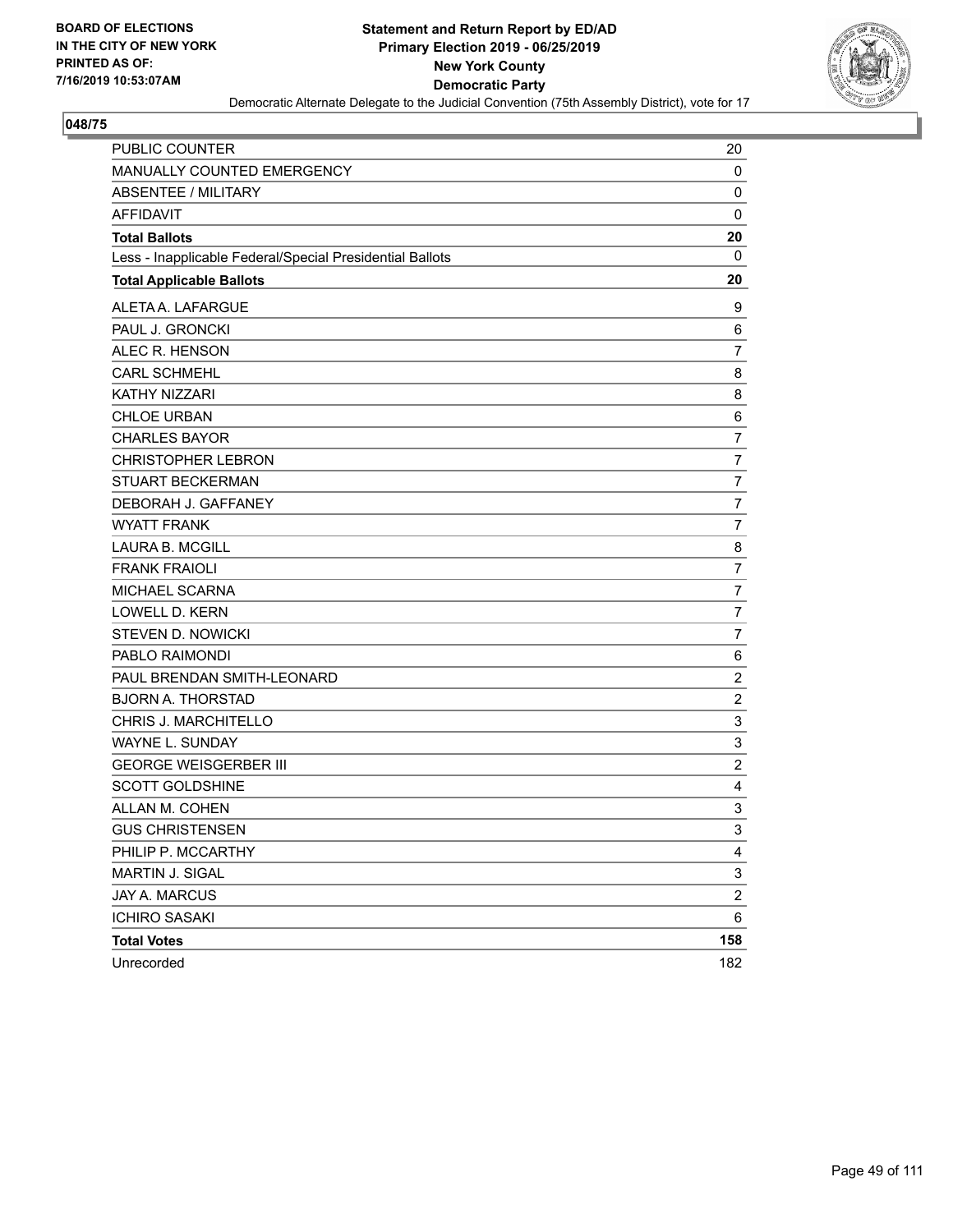

| <b>PUBLIC COUNTER</b>                                    | 11             |
|----------------------------------------------------------|----------------|
| MANUALLY COUNTED EMERGENCY                               | 0              |
| <b>ABSENTEE / MILITARY</b>                               | 0              |
| <b>AFFIDAVIT</b>                                         | $\mathbf 0$    |
| <b>Total Ballots</b>                                     | 11             |
| Less - Inapplicable Federal/Special Presidential Ballots | 0              |
| <b>Total Applicable Ballots</b>                          | 11             |
| ALETA A. LAFARGUE                                        | 7              |
| PAUL J. GRONCKI                                          | 5              |
| ALEC R. HENSON                                           | $\overline{c}$ |
| <b>CARL SCHMEHL</b>                                      | 4              |
| KATHY NIZZARI                                            | 6              |
| <b>CHLOE URBAN</b>                                       | $\overline{7}$ |
| <b>CHARLES BAYOR</b>                                     | $\overline{c}$ |
| <b>CHRISTOPHER LEBRON</b>                                | 4              |
| <b>STUART BECKERMAN</b>                                  | 3              |
| DEBORAH J. GAFFANEY                                      | 6              |
| <b>WYATT FRANK</b>                                       | 3              |
| <b>LAURA B. MCGILL</b>                                   | 8              |
| <b>FRANK FRAIOLI</b>                                     | 4              |
| MICHAEL SCARNA                                           | 4              |
| <b>LOWELL D. KERN</b>                                    | $\overline{c}$ |
| <b>STEVEN D. NOWICKI</b>                                 | 5              |
| PABLO RAIMONDI                                           | 4              |
| PAUL BRENDAN SMITH-LEONARD                               | 3              |
| <b>BJORN A. THORSTAD</b>                                 | $\overline{c}$ |
| CHRIS J. MARCHITELLO                                     | 3              |
| WAYNE L. SUNDAY                                          | 3              |
| <b>GEORGE WEISGERBER III</b>                             | 4              |
| <b>SCOTT GOLDSHINE</b>                                   | 4              |
| ALLAN M. COHEN                                           | $\overline{4}$ |
| <b>GUS CHRISTENSEN</b>                                   | $\mathfrak{p}$ |
| PHILIP P. MCCARTHY                                       | 3              |
| MARTIN J. SIGAL                                          | 3              |
| <b>JAY A. MARCUS</b>                                     | 4              |
| <b>ICHIRO SASAKI</b>                                     | 4              |
| <b>Total Votes</b>                                       | 115            |
| Unrecorded                                               | 72             |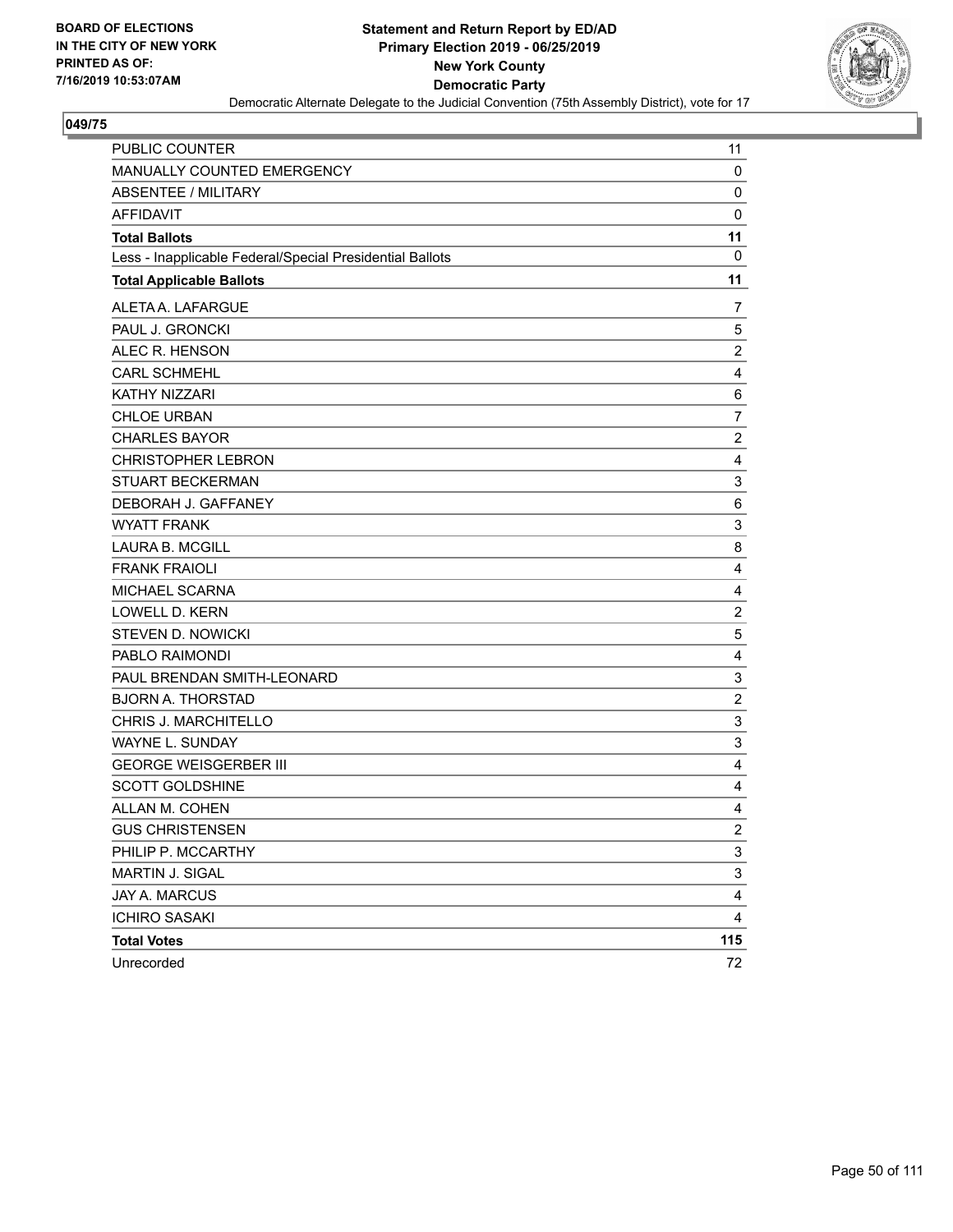

| PUBLIC COUNTER                                           | 12                        |
|----------------------------------------------------------|---------------------------|
| MANUALLY COUNTED EMERGENCY                               | 0                         |
| <b>ABSENTEE / MILITARY</b>                               | 1                         |
| <b>AFFIDAVIT</b>                                         | $\mathbf 0$               |
| <b>Total Ballots</b>                                     | 13                        |
| Less - Inapplicable Federal/Special Presidential Ballots | 0                         |
| <b>Total Applicable Ballots</b>                          | 13                        |
| ALETA A. LAFARGUE                                        | 5                         |
| PAUL J. GRONCKI                                          | 4                         |
| ALEC R. HENSON                                           | $\boldsymbol{2}$          |
| <b>CARL SCHMEHL</b>                                      | $\overline{c}$            |
| <b>KATHY NIZZARI</b>                                     | 6                         |
| <b>CHLOE URBAN</b>                                       | 5                         |
| <b>CHARLES BAYOR</b>                                     | $\boldsymbol{2}$          |
| <b>CHRISTOPHER LEBRON</b>                                | 5                         |
| <b>STUART BECKERMAN</b>                                  | $\ensuremath{\mathsf{3}}$ |
| DEBORAH J. GAFFANEY                                      | 6                         |
| <b>WYATT FRANK</b>                                       | $\overline{c}$            |
| <b>LAURA B. MCGILL</b>                                   | 4                         |
| <b>FRANK FRAIOLI</b>                                     | 1                         |
| MICHAEL SCARNA                                           | 4                         |
| <b>LOWELL D. KERN</b>                                    | 5                         |
| <b>STEVEN D. NOWICKI</b>                                 | 4                         |
| PABLO RAIMONDI                                           | 6                         |
| PAUL BRENDAN SMITH-LEONARD                               | 5                         |
| <b>BJORN A. THORSTAD</b>                                 | 6                         |
| CHRIS J. MARCHITELLO                                     | 7                         |
| <b>WAYNE L. SUNDAY</b>                                   | $\ensuremath{\mathsf{3}}$ |
| <b>GEORGE WEISGERBER III</b>                             | 5                         |
| <b>SCOTT GOLDSHINE</b>                                   | 4                         |
| ALLAN M. COHEN                                           | $\overline{7}$            |
| <b>GUS CHRISTENSEN</b>                                   | 6                         |
| PHILIP P. MCCARTHY                                       | 4                         |
| MARTIN J. SIGAL                                          | 5                         |
| JAY A. MARCUS                                            | 4                         |
| <b>ICHIRO SASAKI</b>                                     | $\overline{7}$            |
| <b>BRIAN LEWIS (WRITE-IN)</b>                            | 1                         |
| MARNI HALASA (WRITE-IN)                                  | 1                         |
| MATTHEW BOND (WRITE-IN)                                  | $\mathbf{1}$              |
| <b>Total Votes</b>                                       | 132                       |
| Unrecorded                                               | 89                        |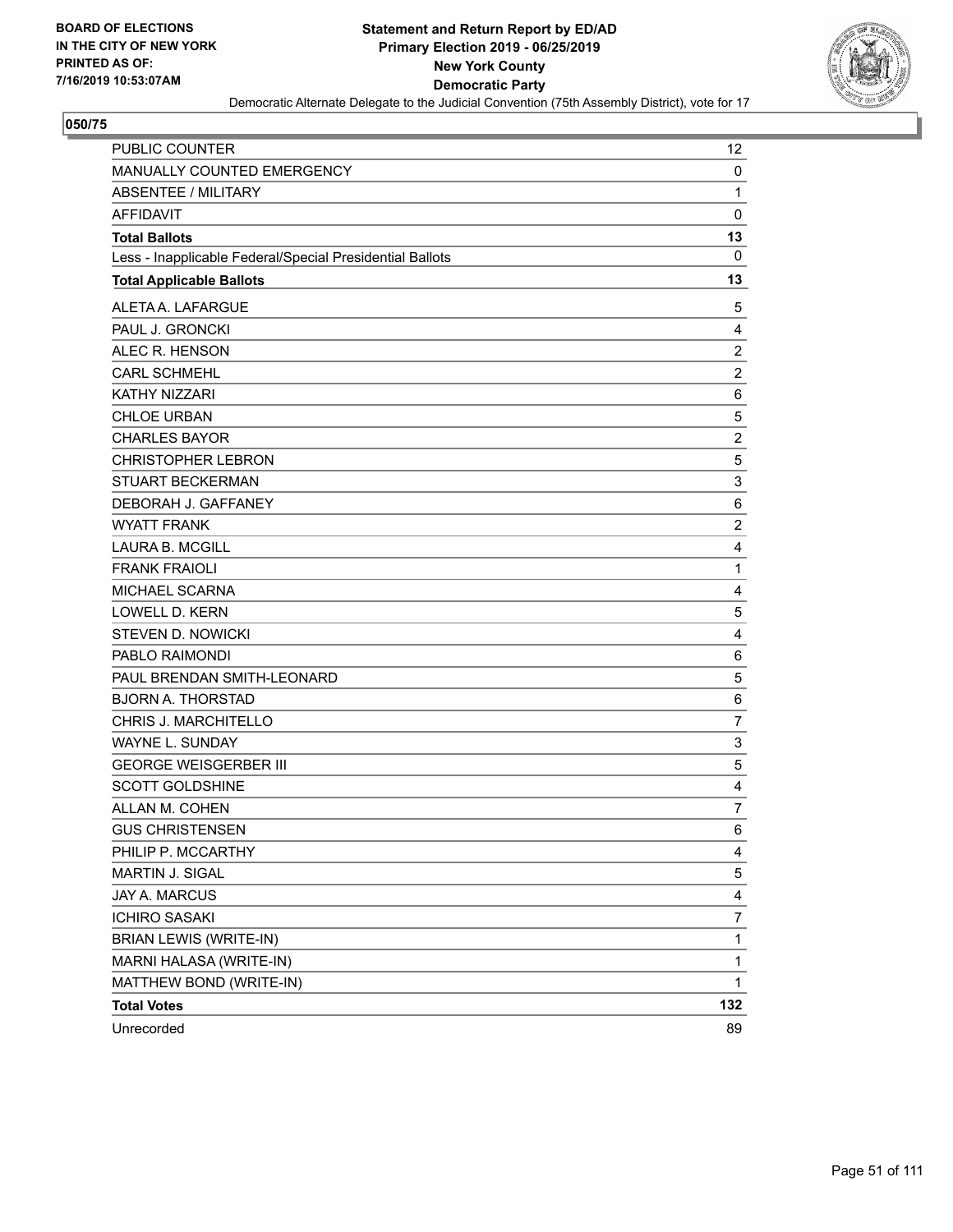

| PUBLIC COUNTER                                           | 2                |
|----------------------------------------------------------|------------------|
| MANUALLY COUNTED EMERGENCY                               | 0                |
| <b>ABSENTEE / MILITARY</b>                               | $\overline{c}$   |
| <b>AFFIDAVIT</b>                                         | 0                |
| <b>Total Ballots</b>                                     | 4                |
| Less - Inapplicable Federal/Special Presidential Ballots | 0                |
| <b>Total Applicable Ballots</b>                          | 4                |
| ALETA A. LAFARGUE                                        | $\overline{c}$   |
| PAUL J. GRONCKI                                          | $\mathbf{1}$     |
| ALEC R. HENSON                                           | $\mathbf 1$      |
| <b>CARL SCHMEHL</b>                                      | $\boldsymbol{2}$ |
| KATHY NIZZARI                                            | $\overline{2}$   |
| <b>CHLOE URBAN</b>                                       | $\overline{c}$   |
| <b>CHARLES BAYOR</b>                                     | $\mathbf{1}$     |
| <b>CHRISTOPHER LEBRON</b>                                | $\mathbf{1}$     |
| <b>STUART BECKERMAN</b>                                  | $\overline{c}$   |
| DEBORAH J. GAFFANEY                                      | $\overline{c}$   |
| <b>WYATT FRANK</b>                                       | $\mathbf{1}$     |
| <b>LAURA B. MCGILL</b>                                   | $\mathbf{1}$     |
| <b>FRANK FRAIOLI</b>                                     | $\mathbf{1}$     |
| MICHAEL SCARNA                                           | $\overline{2}$   |
| <b>LOWELL D. KERN</b>                                    | $\mathbf{1}$     |
| <b>STEVEN D. NOWICKI</b>                                 | $\mathbf{1}$     |
| PABLO RAIMONDI                                           | 0                |
| PAUL BRENDAN SMITH-LEONARD                               | $\mathbf{1}$     |
| <b>BJORN A. THORSTAD</b>                                 | 0                |
| CHRIS J. MARCHITELLO                                     | 0                |
| WAYNE L. SUNDAY                                          | $\mathbf{1}$     |
| <b>GEORGE WEISGERBER III</b>                             | $\mathbf{1}$     |
| <b>SCOTT GOLDSHINE</b>                                   | $\mathbf{1}$     |
| ALLAN M. COHEN                                           | 0                |
| <b>GUS CHRISTENSEN</b>                                   | 0                |
| PHILIP P. MCCARTHY                                       | 1                |
| MARTIN J. SIGAL                                          | 1                |
| <b>JAY A. MARCUS</b>                                     | 0                |
| <b>ICHIRO SASAKI</b>                                     | $\mathbf{1}$     |
| <b>Total Votes</b>                                       | 30               |
| Unrecorded                                               | 38               |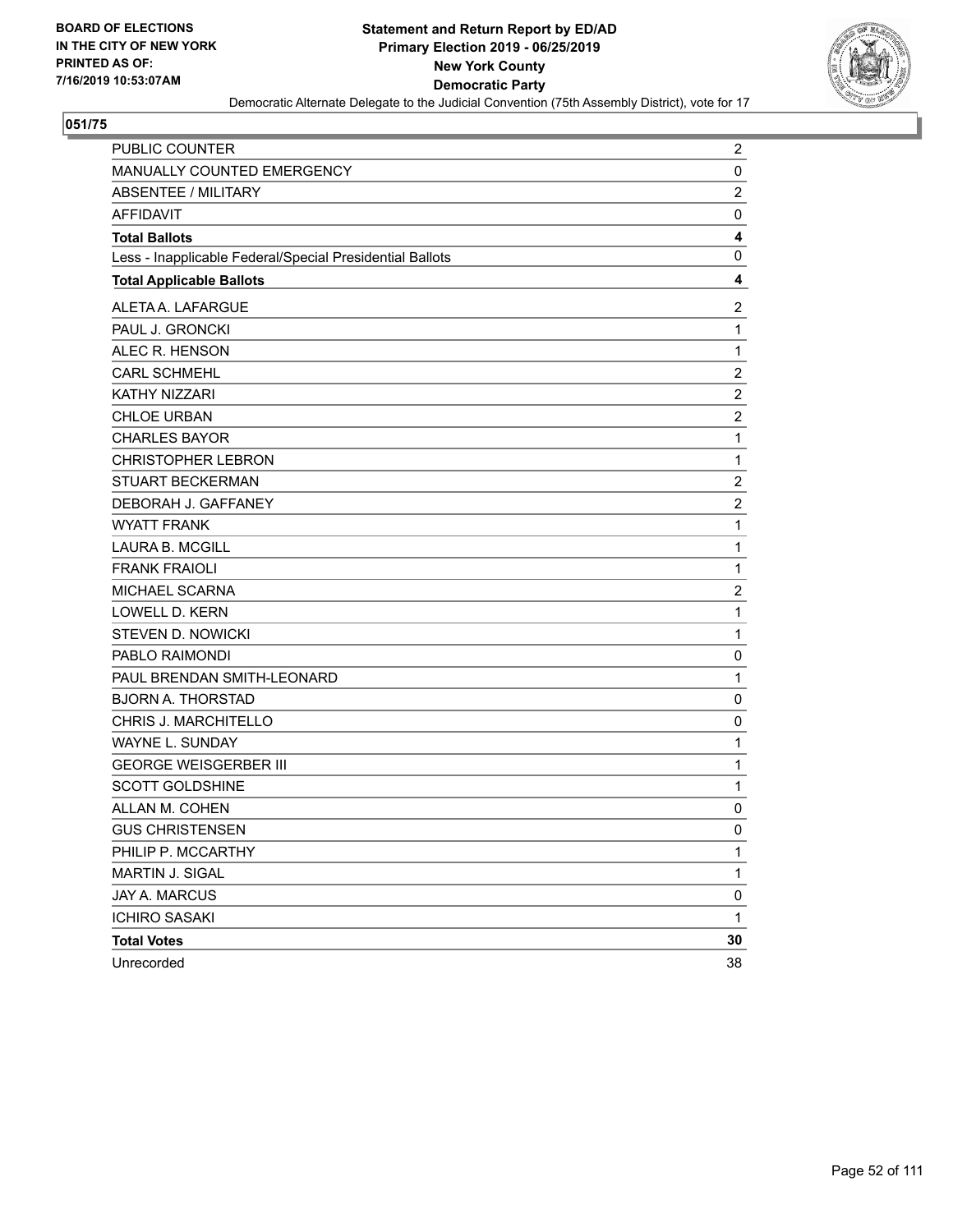

| PUBLIC COUNTER                                           | 21               |
|----------------------------------------------------------|------------------|
| MANUALLY COUNTED EMERGENCY                               | $\mathbf 0$      |
| ABSENTEE / MILITARY                                      | 0                |
| <b>AFFIDAVIT</b>                                         | 0                |
| <b>Total Ballots</b>                                     | 21               |
| Less - Inapplicable Federal/Special Presidential Ballots | 0                |
| <b>Total Applicable Ballots</b>                          | 21               |
| ALETA A. LAFARGUE                                        | 9                |
| PAUL J. GRONCKI                                          | $\boldsymbol{9}$ |
| ALEC R. HENSON                                           | 8                |
| <b>CARL SCHMEHL</b>                                      | $\overline{7}$   |
| KATHY NIZZARI                                            | 10               |
| <b>CHLOE URBAN</b>                                       | 9                |
| <b>CHARLES BAYOR</b>                                     | 7                |
| <b>CHRISTOPHER LEBRON</b>                                | 6                |
| <b>STUART BECKERMAN</b>                                  | 8                |
| DEBORAH J. GAFFANEY                                      | 10               |
| <b>WYATT FRANK</b>                                       | 6                |
| <b>LAURA B. MCGILL</b>                                   | 10               |
| <b>FRANK FRAIOLI</b>                                     | 10               |
| MICHAEL SCARNA                                           | 8                |
| <b>LOWELL D. KERN</b>                                    | 6                |
| <b>STEVEN D. NOWICKI</b>                                 | 8                |
| PABLO RAIMONDI                                           | $\boldsymbol{9}$ |
| PAUL BRENDAN SMITH-LEONARD                               | $\overline{7}$   |
| <b>BJORN A. THORSTAD</b>                                 | 10               |
| CHRIS J. MARCHITELLO                                     | 8                |
| <b>WAYNE L. SUNDAY</b>                                   | $\overline{7}$   |
| <b>GEORGE WEISGERBER III</b>                             | 8                |
| <b>SCOTT GOLDSHINE</b>                                   | $\overline{7}$   |
| ALLAN M. COHEN                                           | 9                |
| <b>GUS CHRISTENSEN</b>                                   | 8                |
| PHILIP P. MCCARTHY                                       | 9                |
| MARTIN J. SIGAL                                          | $\overline{7}$   |
| JAY A. MARCUS                                            | 8                |
| <b>ICHIRO SASAKI</b>                                     | 11               |
| <b>Total Votes</b>                                       | 239              |
| Unrecorded                                               | 118              |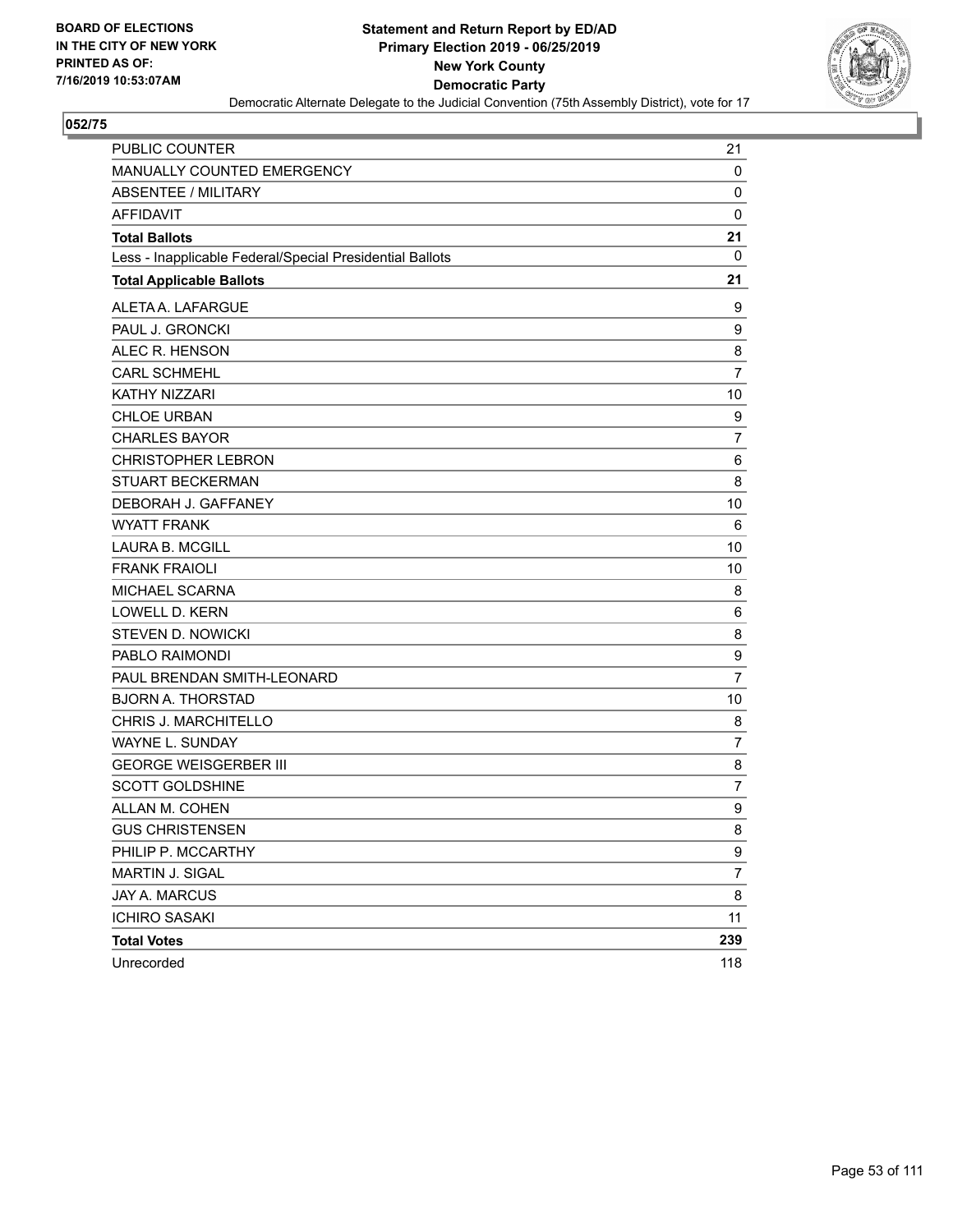

| PUBLIC COUNTER                                           | 26             |
|----------------------------------------------------------|----------------|
| MANUALLY COUNTED EMERGENCY                               | 0              |
| ABSENTEE / MILITARY                                      | $\overline{c}$ |
| <b>AFFIDAVIT</b>                                         | $\mathbf 0$    |
| <b>Total Ballots</b>                                     | 28             |
| Less - Inapplicable Federal/Special Presidential Ballots | 0              |
| <b>Total Applicable Ballots</b>                          | 28             |
| ALETA A. LAFARGUE                                        | 9              |
| PAUL J. GRONCKI                                          | 6              |
| ALEC R. HENSON                                           | 5              |
| <b>CARL SCHMEHL</b>                                      | 6              |
| <b>KATHY NIZZARI</b>                                     | 13             |
| <b>CHLOE URBAN</b>                                       | 9              |
| <b>CHARLES BAYOR</b>                                     | 5              |
| <b>CHRISTOPHER LEBRON</b>                                | 8              |
| <b>STUART BECKERMAN</b>                                  | 6              |
| DEBORAH J. GAFFANEY                                      | 11             |
| <b>WYATT FRANK</b>                                       | 6              |
| <b>LAURA B. MCGILL</b>                                   | 10             |
| <b>FRANK FRAIOLI</b>                                     | 6              |
| MICHAEL SCARNA                                           | 7              |
| <b>LOWELL D. KERN</b>                                    | $\overline{7}$ |
| <b>STEVEN D. NOWICKI</b>                                 | 8              |
| PABLO RAIMONDI                                           | 11             |
| PAUL BRENDAN SMITH-LEONARD                               | 6              |
| <b>BJORN A. THORSTAD</b>                                 | 8              |
| CHRIS J. MARCHITELLO                                     | 5              |
| WAYNE L. SUNDAY                                          | 6              |
| <b>GEORGE WEISGERBER III</b>                             | 6              |
| <b>SCOTT GOLDSHINE</b>                                   | 6              |
| ALLAN M. COHEN                                           | 6              |
| <b>GUS CHRISTENSEN</b>                                   | 6              |
| PHILIP P. MCCARTHY                                       | 5              |
| MARTIN J. SIGAL                                          | 8              |
| JAY A. MARCUS                                            | 4              |
| <b>ICHIRO SASAKI</b>                                     | 12             |
| <b>Total Votes</b>                                       | 211            |
| Unrecorded                                               | 265            |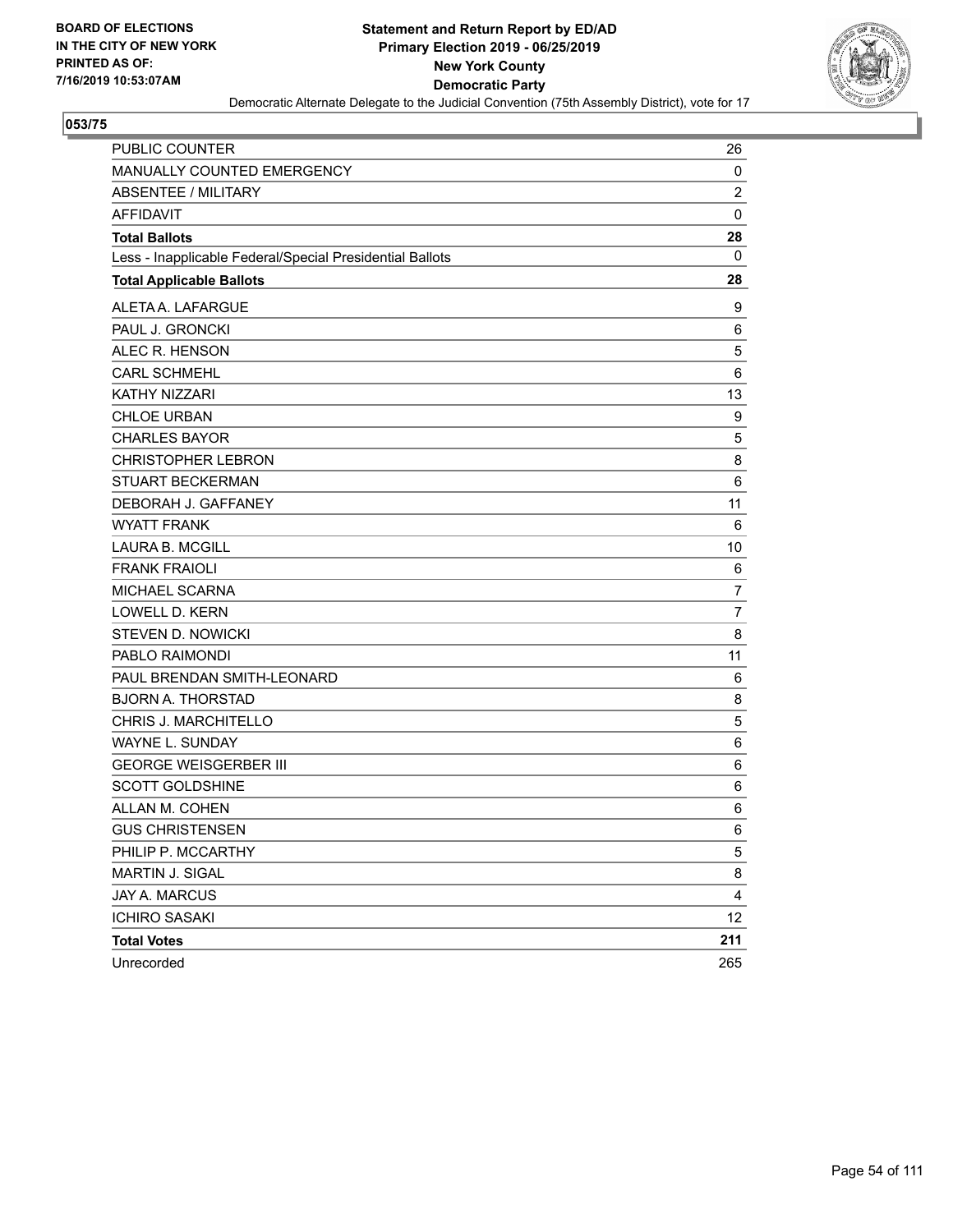

| <b>PUBLIC COUNTER</b>                                    | 24                        |
|----------------------------------------------------------|---------------------------|
| MANUALLY COUNTED EMERGENCY                               | 0                         |
| <b>ABSENTEE / MILITARY</b>                               | 0                         |
| <b>AFFIDAVIT</b>                                         | $\mathbf 0$               |
| <b>Total Ballots</b>                                     | 24                        |
| Less - Inapplicable Federal/Special Presidential Ballots | 0                         |
| <b>Total Applicable Ballots</b>                          | 24                        |
| ALETA A. LAFARGUE                                        | 10                        |
| PAUL J. GRONCKI                                          | 4                         |
| ALEC R. HENSON                                           | 6                         |
| <b>CARL SCHMEHL</b>                                      | 5                         |
| KATHY NIZZARI                                            | 11                        |
| <b>CHLOE URBAN</b>                                       | 11                        |
| <b>CHARLES BAYOR</b>                                     | 6                         |
| <b>CHRISTOPHER LEBRON</b>                                | 7                         |
| <b>STUART BECKERMAN</b>                                  | 6                         |
| DEBORAH J. GAFFANEY                                      | 9                         |
| <b>WYATT FRANK</b>                                       | 6                         |
| <b>LAURA B. MCGILL</b>                                   | 10                        |
| <b>FRANK FRAIOLI</b>                                     | 6                         |
| MICHAEL SCARNA                                           | 5                         |
| <b>LOWELL D. KERN</b>                                    | $\overline{4}$            |
| <b>STEVEN D. NOWICKI</b>                                 | 8                         |
| PABLO RAIMONDI                                           | 7                         |
| PAUL BRENDAN SMITH-LEONARD                               | $\overline{c}$            |
| <b>BJORN A. THORSTAD</b>                                 | 8                         |
| CHRIS J. MARCHITELLO                                     | 6                         |
| WAYNE L. SUNDAY                                          | 6                         |
| <b>GEORGE WEISGERBER III</b>                             | 4                         |
| <b>SCOTT GOLDSHINE</b>                                   | $\,$ 5 $\,$               |
| ALLAN M. COHEN                                           | $\overline{7}$            |
| <b>GUS CHRISTENSEN</b>                                   | $\overline{7}$            |
| PHILIP P. MCCARTHY                                       | 5                         |
| MARTIN J. SIGAL                                          | $\overline{4}$            |
| <b>JAY A. MARCUS</b>                                     | $\ensuremath{\mathsf{3}}$ |
| <b>ICHIRO SASAKI</b>                                     | 9                         |
| <b>Total Votes</b>                                       | 187                       |
| Unrecorded                                               | 221                       |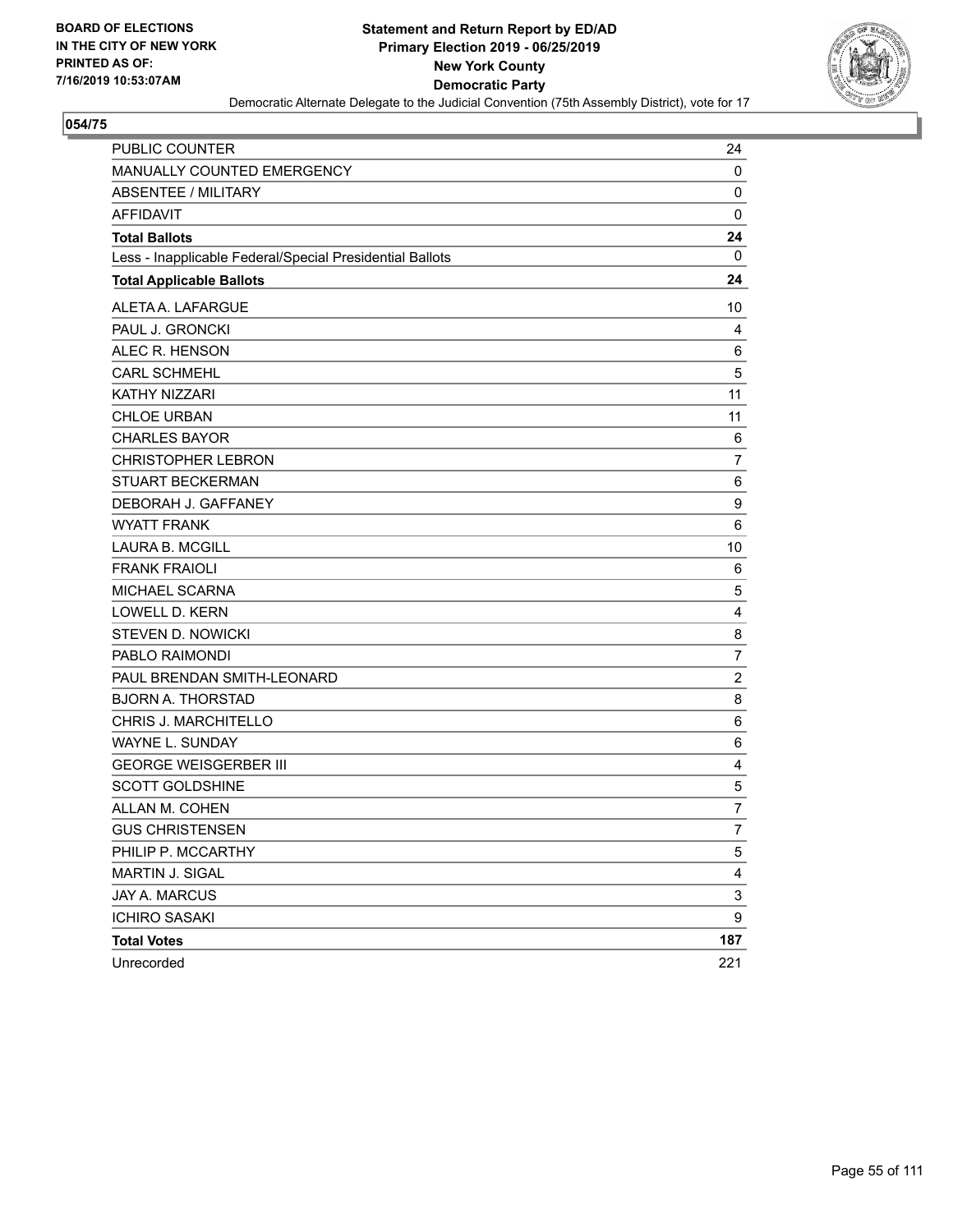

| PUBLIC COUNTER                                           | 13             |
|----------------------------------------------------------|----------------|
| MANUALLY COUNTED EMERGENCY                               | $\mathbf 0$    |
| ABSENTEE / MILITARY                                      | 0              |
| <b>AFFIDAVIT</b>                                         | 0              |
| <b>Total Ballots</b>                                     | 13             |
| Less - Inapplicable Federal/Special Presidential Ballots | 0              |
| <b>Total Applicable Ballots</b>                          | 13             |
| ALETA A. LAFARGUE                                        | 6              |
| PAUL J. GRONCKI                                          | 5              |
| ALEC R. HENSON                                           | 5              |
| <b>CARL SCHMEHL</b>                                      | 6              |
| <b>KATHY NIZZARI</b>                                     | 6              |
| <b>CHLOE URBAN</b>                                       | 8              |
| <b>CHARLES BAYOR</b>                                     | 8              |
| <b>CHRISTOPHER LEBRON</b>                                | 7              |
| <b>STUART BECKERMAN</b>                                  | 5              |
| DEBORAH J. GAFFANEY                                      | $\overline{7}$ |
| <b>WYATT FRANK</b>                                       | 6              |
| <b>LAURA B. MCGILL</b>                                   | 8              |
| <b>FRANK FRAIOLI</b>                                     | 6              |
| MICHAEL SCARNA                                           | 5              |
| <b>LOWELL D. KERN</b>                                    | 6              |
| <b>STEVEN D. NOWICKI</b>                                 | 6              |
| PABLO RAIMONDI                                           | 6              |
| PAUL BRENDAN SMITH-LEONARD                               | 5              |
| <b>BJORN A. THORSTAD</b>                                 | 4              |
| CHRIS J. MARCHITELLO                                     | 4              |
| WAYNE L. SUNDAY                                          | 4              |
| <b>GEORGE WEISGERBER III</b>                             | 4              |
| <b>SCOTT GOLDSHINE</b>                                   | 4              |
| ALLAN M. COHEN                                           | $\overline{c}$ |
| <b>GUS CHRISTENSEN</b>                                   | 4              |
| PHILIP P. MCCARTHY                                       | 5              |
| MARTIN J. SIGAL                                          | 5              |
| JAY A. MARCUS                                            | 3              |
| <b>ICHIRO SASAKI</b>                                     | $\overline{7}$ |
| <b>Total Votes</b>                                       | 157            |
| Unrecorded                                               | 64             |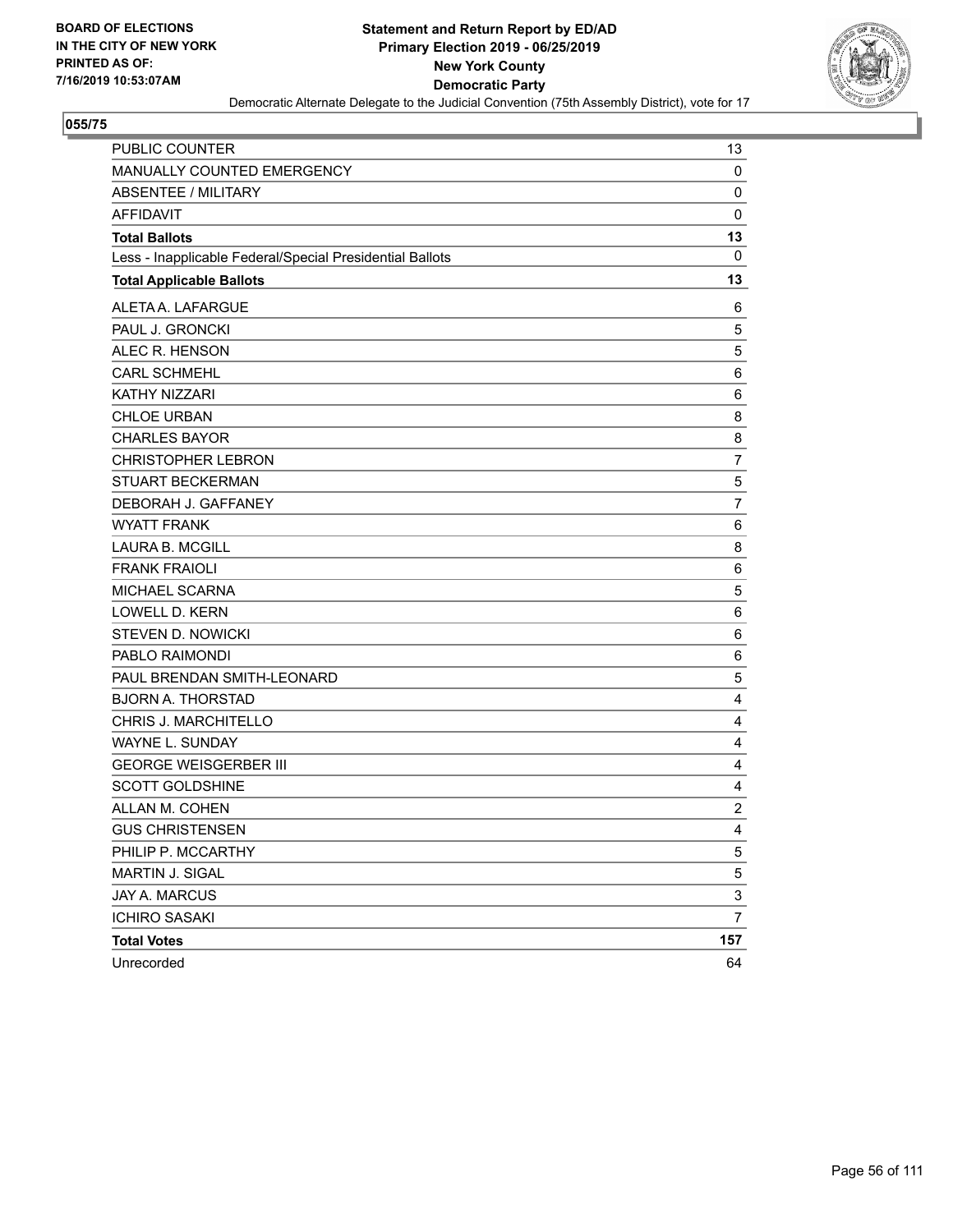

| <b>PUBLIC COUNTER</b>                                    | 15                        |
|----------------------------------------------------------|---------------------------|
| MANUALLY COUNTED EMERGENCY                               | 0                         |
| <b>ABSENTEE / MILITARY</b>                               | $\mathbf{1}$              |
| <b>AFFIDAVIT</b>                                         | $\mathbf 0$               |
| <b>Total Ballots</b>                                     | 16                        |
| Less - Inapplicable Federal/Special Presidential Ballots | 0                         |
| <b>Total Applicable Ballots</b>                          | 16                        |
| ALETA A. LAFARGUE                                        | 4                         |
| PAUL J. GRONCKI                                          | 4                         |
| ALEC R. HENSON                                           | $\overline{\mathbf{c}}$   |
| <b>CARL SCHMEHL</b>                                      | $\ensuremath{\mathsf{3}}$ |
| KATHY NIZZARI                                            | 7                         |
| <b>CHLOE URBAN</b>                                       | $\overline{\mathbf{4}}$   |
| <b>CHARLES BAYOR</b>                                     | $\overline{c}$            |
| <b>CHRISTOPHER LEBRON</b>                                | 4                         |
| <b>STUART BECKERMAN</b>                                  | $\overline{c}$            |
| DEBORAH J. GAFFANEY                                      | 8                         |
| <b>WYATT FRANK</b>                                       | $\overline{\mathbf{c}}$   |
| <b>LAURA B. MCGILL</b>                                   | $\overline{7}$            |
| <b>FRANK FRAIOLI</b>                                     | 1                         |
| MICHAEL SCARNA                                           | 1                         |
| <b>LOWELL D. KERN</b>                                    | 4                         |
| <b>STEVEN D. NOWICKI</b>                                 | $\overline{c}$            |
| PABLO RAIMONDI                                           | $\,$ 5 $\,$               |
| PAUL BRENDAN SMITH-LEONARD                               | 5                         |
| <b>BJORN A. THORSTAD</b>                                 | 5                         |
| CHRIS J. MARCHITELLO                                     | 4                         |
| <b>WAYNE L. SUNDAY</b>                                   | 5                         |
| <b>GEORGE WEISGERBER III</b>                             | $\,$ 5 $\,$               |
| <b>SCOTT GOLDSHINE</b>                                   | $\,$ 5 $\,$               |
| ALLAN M. COHEN                                           | 8                         |
| <b>GUS CHRISTENSEN</b>                                   | 6                         |
| PHILIP P. MCCARTHY                                       | 3                         |
| MARTIN J. SIGAL                                          | 5                         |
| <b>JAY A. MARCUS</b>                                     | 5                         |
| <b>ICHIRO SASAKI</b>                                     | 7                         |
| <b>Total Votes</b>                                       | 125                       |
| Unrecorded                                               | 147                       |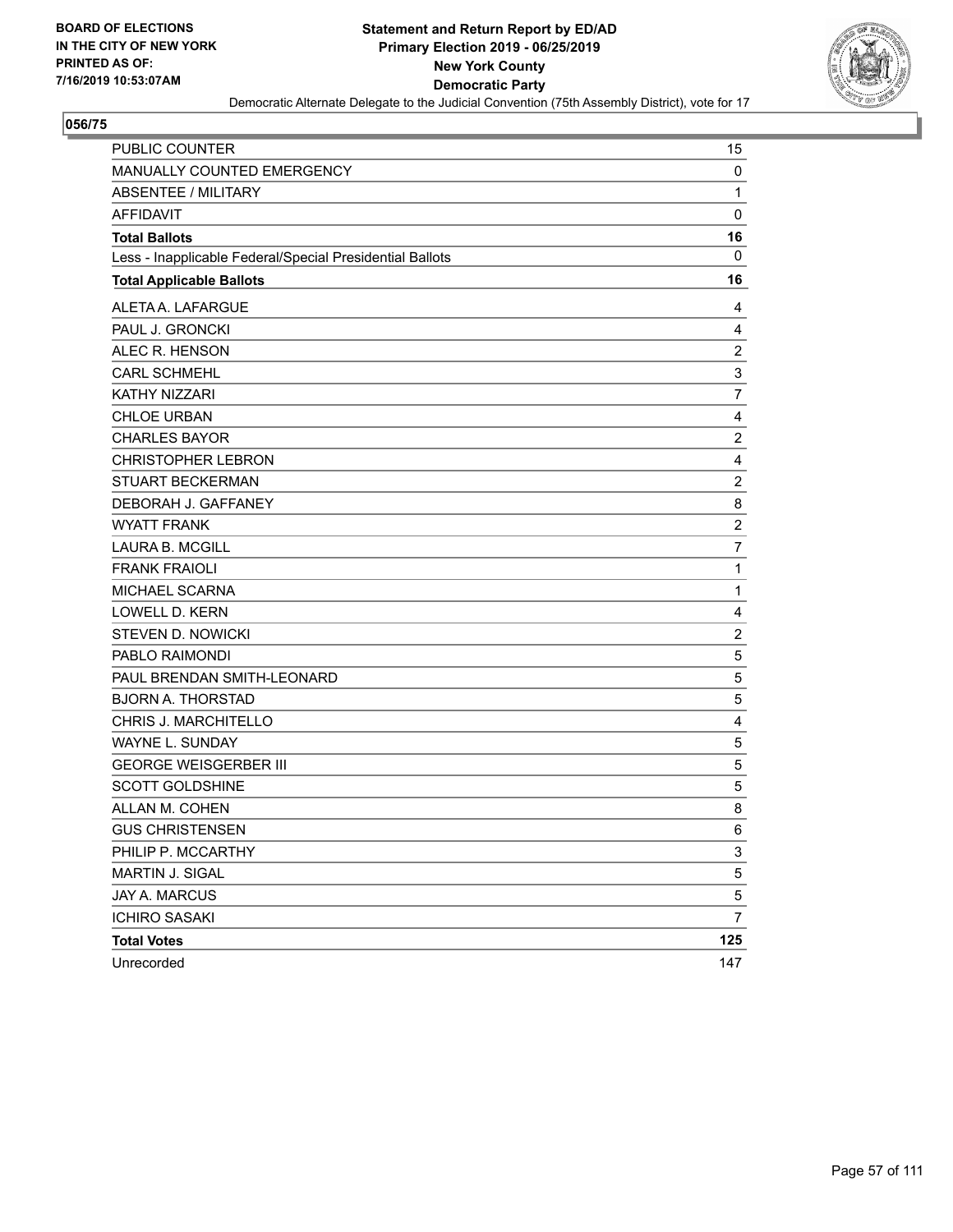

| PUBLIC COUNTER                                           | 7                       |
|----------------------------------------------------------|-------------------------|
| MANUALLY COUNTED EMERGENCY                               | $\pmb{0}$               |
| <b>ABSENTEE / MILITARY</b>                               | $\mathbf 0$             |
| <b>AFFIDAVIT</b>                                         | 0                       |
| <b>Total Ballots</b>                                     | $\overline{7}$          |
| Less - Inapplicable Federal/Special Presidential Ballots | 0                       |
| <b>Total Applicable Ballots</b>                          | 7                       |
| ALETA A. LAFARGUE                                        | 4                       |
| PAUL J. GRONCKI                                          | 3                       |
| ALEC R. HENSON                                           | $\mathbf{3}$            |
| <b>CARL SCHMEHL</b>                                      | 4                       |
| <b>KATHY NIZZARI</b>                                     | 4                       |
| <b>CHLOE URBAN</b>                                       | 4                       |
| <b>CHARLES BAYOR</b>                                     | 4                       |
| <b>CHRISTOPHER LEBRON</b>                                | 4                       |
| <b>STUART BECKERMAN</b>                                  | 3                       |
| DEBORAH J. GAFFANEY                                      | 3                       |
| <b>WYATT FRANK</b>                                       | $\mathsf 3$             |
| <b>LAURA B. MCGILL</b>                                   | 4                       |
| <b>FRANK FRAIOLI</b>                                     | 4                       |
| MICHAEL SCARNA                                           | 4                       |
| <b>LOWELL D. KERN</b>                                    | 3                       |
| <b>STEVEN D. NOWICKI</b>                                 | 4                       |
| PABLO RAIMONDI                                           | 4                       |
| PAUL BRENDAN SMITH-LEONARD                               | $\mathsf 3$             |
| <b>BJORN A. THORSTAD</b>                                 | 4                       |
| CHRIS J. MARCHITELLO                                     | 3                       |
| WAYNE L. SUNDAY                                          | 4                       |
| <b>GEORGE WEISGERBER III</b>                             | 3                       |
| <b>SCOTT GOLDSHINE</b>                                   | 4                       |
| ALLAN M. COHEN                                           | $\overline{c}$          |
| <b>GUS CHRISTENSEN</b>                                   | $\overline{2}$          |
| PHILIP P. MCCARTHY                                       | 3                       |
| MARTIN J. SIGAL                                          | $\overline{\mathbf{c}}$ |
| JAY A. MARCUS                                            | $\overline{2}$          |
| <b>ICHIRO SASAKI</b>                                     | 3                       |
| <b>Total Votes</b>                                       | 97                      |
| Unrecorded                                               | 22                      |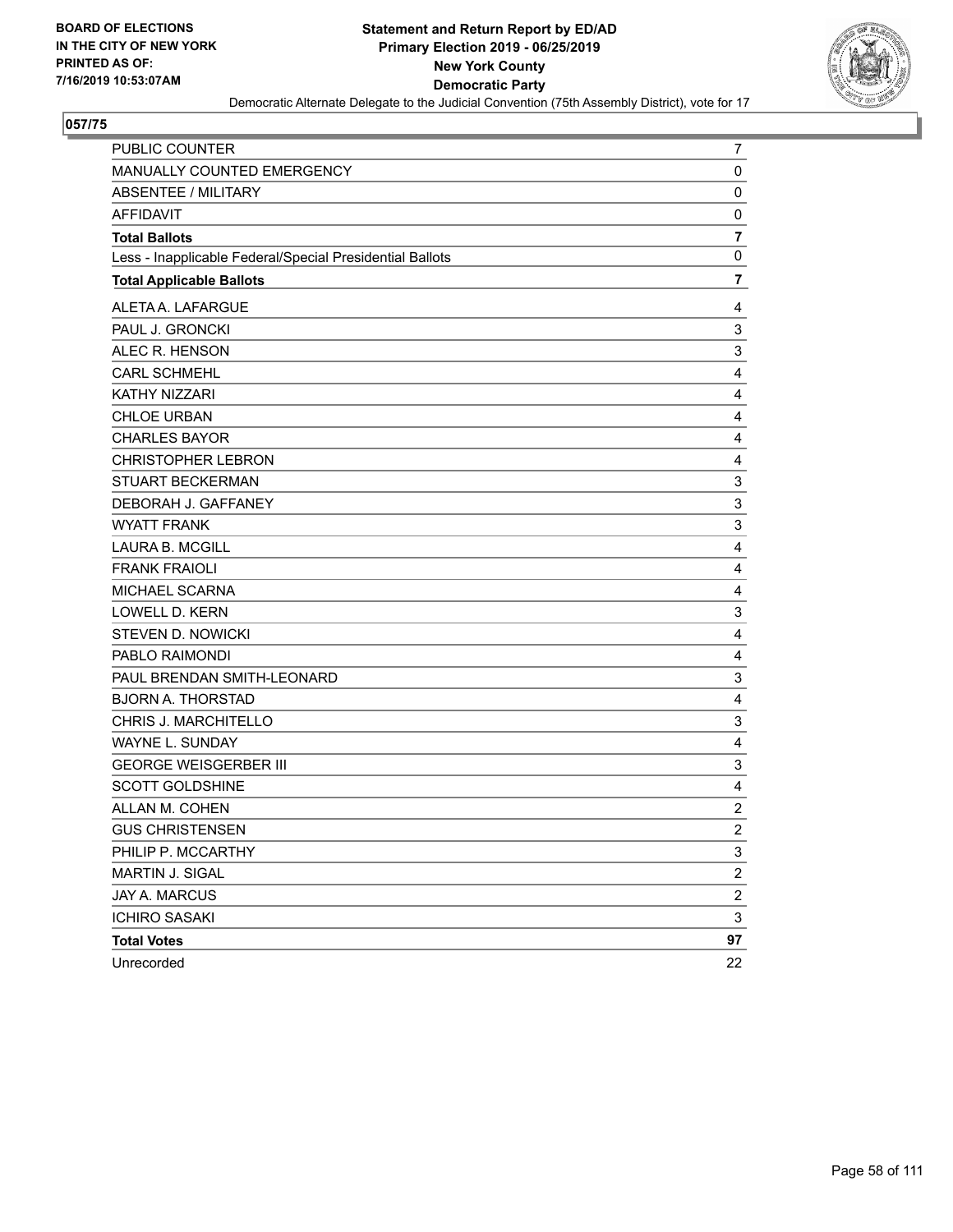

| PUBLIC COUNTER                                           | 7                       |
|----------------------------------------------------------|-------------------------|
| MANUALLY COUNTED EMERGENCY                               | 0                       |
| <b>ABSENTEE / MILITARY</b>                               | 0                       |
| <b>AFFIDAVIT</b>                                         | 0                       |
| <b>Total Ballots</b>                                     | $\overline{\mathbf{r}}$ |
| Less - Inapplicable Federal/Special Presidential Ballots | 0                       |
| <b>Total Applicable Ballots</b>                          | $\overline{7}$          |
| ALETA A. LAFARGUE                                        | 1                       |
| PAUL J. GRONCKI                                          | 0                       |
| ALEC R. HENSON                                           | 0                       |
| <b>CARL SCHMEHL</b>                                      | 0                       |
| KATHY NIZZARI                                            | $\boldsymbol{2}$        |
| <b>CHLOE URBAN</b>                                       | 1                       |
| <b>CHARLES BAYOR</b>                                     | 1                       |
| <b>CHRISTOPHER LEBRON</b>                                | $\mathbf{1}$            |
| <b>STUART BECKERMAN</b>                                  | $\mathbf{1}$            |
| DEBORAH J. GAFFANEY                                      | $\mathbf{1}$            |
| <b>WYATT FRANK</b>                                       | 0                       |
| <b>LAURA B. MCGILL</b>                                   | $\overline{c}$          |
| <b>FRANK FRAIOLI</b>                                     | $\mathbf 1$             |
| MICHAEL SCARNA                                           | 0                       |
| LOWELL D. KERN                                           | 0                       |
| STEVEN D. NOWICKI                                        | 0                       |
| PABLO RAIMONDI                                           | $\mathbf{1}$            |
| PAUL BRENDAN SMITH-LEONARD                               | 0                       |
| <b>BJORN A. THORSTAD</b>                                 | 0                       |
| CHRIS J. MARCHITELLO                                     | $\mathbf{1}$            |
| WAYNE L. SUNDAY                                          | $\mathbf{1}$            |
| <b>GEORGE WEISGERBER III</b>                             | 1                       |
| <b>SCOTT GOLDSHINE</b>                                   | 1                       |
| ALLAN M. COHEN                                           | 1                       |
| <b>GUS CHRISTENSEN</b>                                   | 0                       |
| PHILIP P. MCCARTHY                                       | 0                       |
| MARTIN J. SIGAL                                          | 1                       |
| JAY A. MARCUS                                            | $\mathbf{1}$            |
| <b>ICHIRO SASAKI</b>                                     | $\mathbf{1}$            |
| <b>Total Votes</b>                                       | 20                      |
| Unrecorded                                               | 99                      |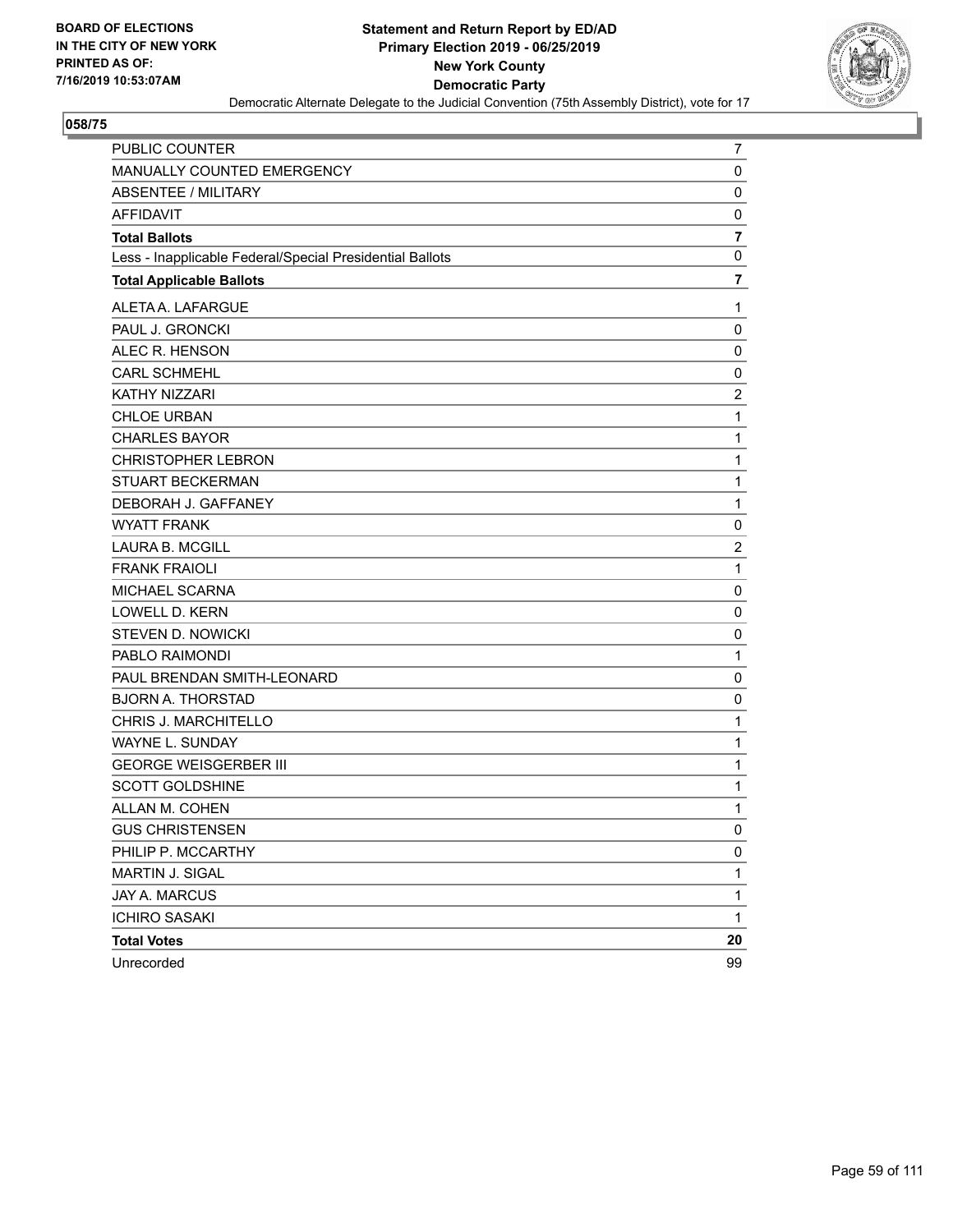

| <b>PUBLIC COUNTER</b>                                    | 21          |
|----------------------------------------------------------|-------------|
| MANUALLY COUNTED EMERGENCY                               | 0           |
| ABSENTEE / MILITARY                                      | 3           |
| <b>AFFIDAVIT</b>                                         | $\mathbf 0$ |
| <b>Total Ballots</b>                                     | 24          |
| Less - Inapplicable Federal/Special Presidential Ballots | 0           |
| <b>Total Applicable Ballots</b>                          | 24          |
| ALETA A. LAFARGUE                                        | 16          |
| PAUL J. GRONCKI                                          | 14          |
| ALEC R. HENSON                                           | 14          |
| <b>CARL SCHMEHL</b>                                      | 13          |
| <b>KATHY NIZZARI</b>                                     | 16          |
| <b>CHLOE URBAN</b>                                       | 16          |
| <b>CHARLES BAYOR</b>                                     | 11          |
| <b>CHRISTOPHER LEBRON</b>                                | 15          |
| <b>STUART BECKERMAN</b>                                  | 14          |
| DEBORAH J. GAFFANEY                                      | 15          |
| <b>WYATT FRANK</b>                                       | 13          |
| <b>LAURA B. MCGILL</b>                                   | 14          |
| <b>FRANK FRAIOLI</b>                                     | 12          |
| <b>MICHAEL SCARNA</b>                                    | 16          |
| LOWELL D. KERN                                           | 12          |
| <b>STEVEN D. NOWICKI</b>                                 | 11          |
| PABLO RAIMONDI                                           | 6           |
| PAUL BRENDAN SMITH-LEONARD                               | 3           |
| <b>BJORN A. THORSTAD</b>                                 | 5           |
| CHRIS J. MARCHITELLO                                     | 6           |
| WAYNE L. SUNDAY                                          | 8           |
| <b>GEORGE WEISGERBER III</b>                             | 4           |
| <b>SCOTT GOLDSHINE</b>                                   | 6           |
| ALLAN M. COHEN                                           | 7           |
| <b>GUS CHRISTENSEN</b>                                   | 6           |
| PHILIP P. MCCARTHY                                       | 6           |
| MARTIN J. SIGAL                                          | 6           |
| JAY A. MARCUS                                            | 8           |
| <b>ICHIRO SASAKI</b>                                     | 6           |
| KENNETH J. MARTINEAU (WRITE-IN)                          | 1           |
| <b>Total Votes</b>                                       | 300         |
| Unrecorded                                               | 108         |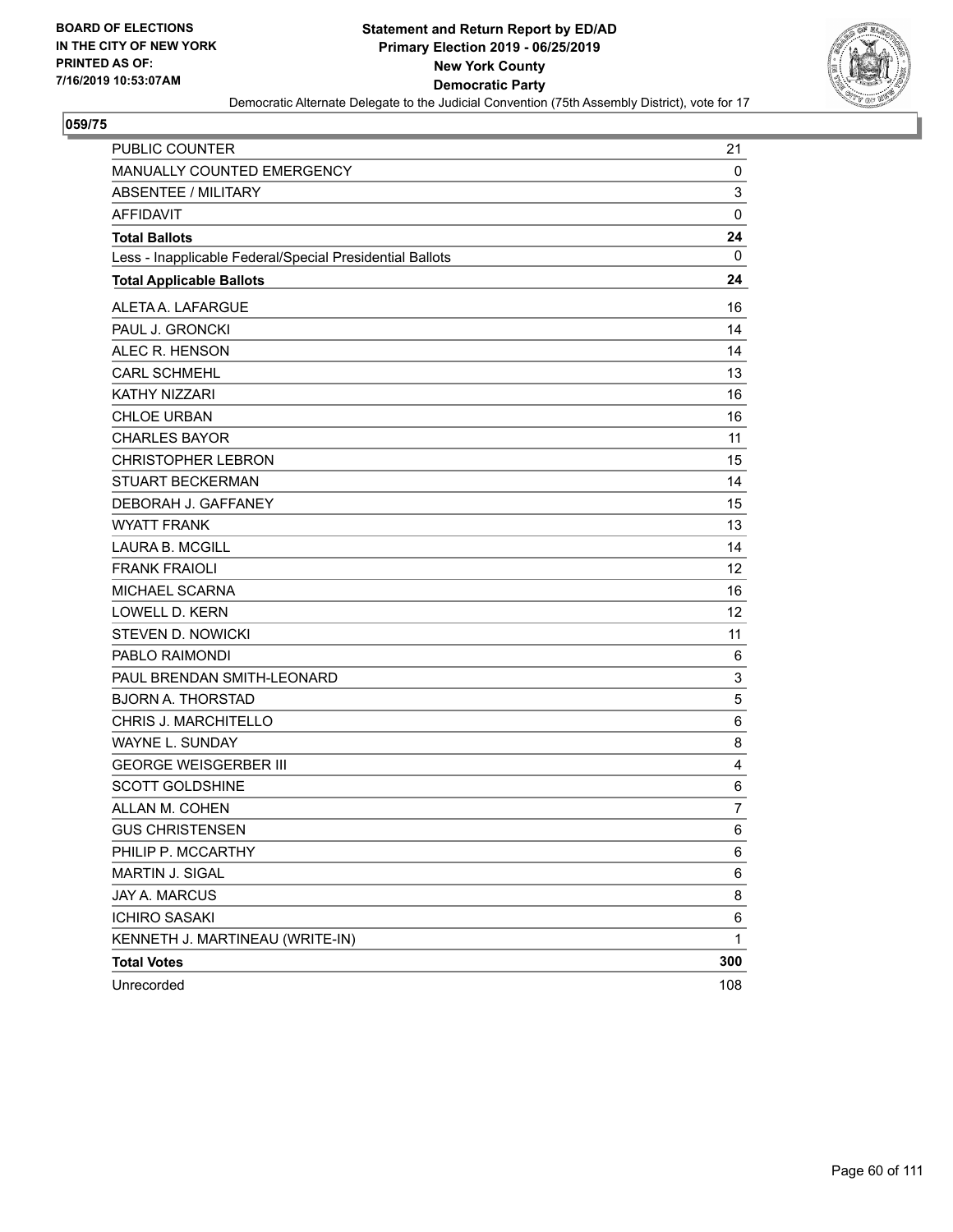

| <b>PUBLIC COUNTER</b>                                    | 0           |
|----------------------------------------------------------|-------------|
| MANUALLY COUNTED EMERGENCY                               | $\mathbf 0$ |
| <b>ABSENTEE / MILITARY</b>                               | 0           |
| <b>AFFIDAVIT</b>                                         | 0           |
| <b>Total Ballots</b>                                     | 0           |
| Less - Inapplicable Federal/Special Presidential Ballots | $\mathbf 0$ |
| <b>Total Applicable Ballots</b>                          | $\mathbf 0$ |
| ALETA A. LAFARGUE                                        | 0           |
| PAUL J. GRONCKI                                          | $\mathbf 0$ |
| ALEC R. HENSON                                           | 0           |
| <b>CARL SCHMEHL</b>                                      | 0           |
| KATHY NIZZARI                                            | 0           |
| <b>CHLOE URBAN</b>                                       | 0           |
| <b>CHARLES BAYOR</b>                                     | 0           |
| <b>CHRISTOPHER LEBRON</b>                                | $\mathbf 0$ |
| <b>STUART BECKERMAN</b>                                  | 0           |
| DEBORAH J. GAFFANEY                                      | 0           |
| <b>WYATT FRANK</b>                                       | 0           |
| LAURA B. MCGILL                                          | 0           |
| <b>FRANK FRAIOLI</b>                                     | 0           |
| <b>MICHAEL SCARNA</b>                                    | $\mathbf 0$ |
| <b>LOWELL D. KERN</b>                                    | 0           |
| <b>STEVEN D. NOWICKI</b>                                 | 0           |
| PABLO RAIMONDI                                           | 0           |
| PAUL BRENDAN SMITH-LEONARD                               | 0           |
| <b>BJORN A. THORSTAD</b>                                 | 0           |
| CHRIS J. MARCHITELLO                                     | $\mathbf 0$ |
| WAYNE L. SUNDAY                                          | 0           |
| <b>GEORGE WEISGERBER III</b>                             | 0           |
| <b>SCOTT GOLDSHINE</b>                                   | 0           |
| ALLAN M. COHEN                                           | $\mathbf 0$ |
| <b>GUS CHRISTENSEN</b>                                   | 0           |
| PHILIP P. MCCARTHY                                       | 0           |
| <b>MARTIN J. SIGAL</b>                                   | 0           |
| JAY A. MARCUS                                            | 0           |
| <b>ICHIRO SASAKI</b>                                     | 0           |
| <b>Total Votes</b>                                       | 0           |
| 061/75 COMBINED into: 060/75                             |             |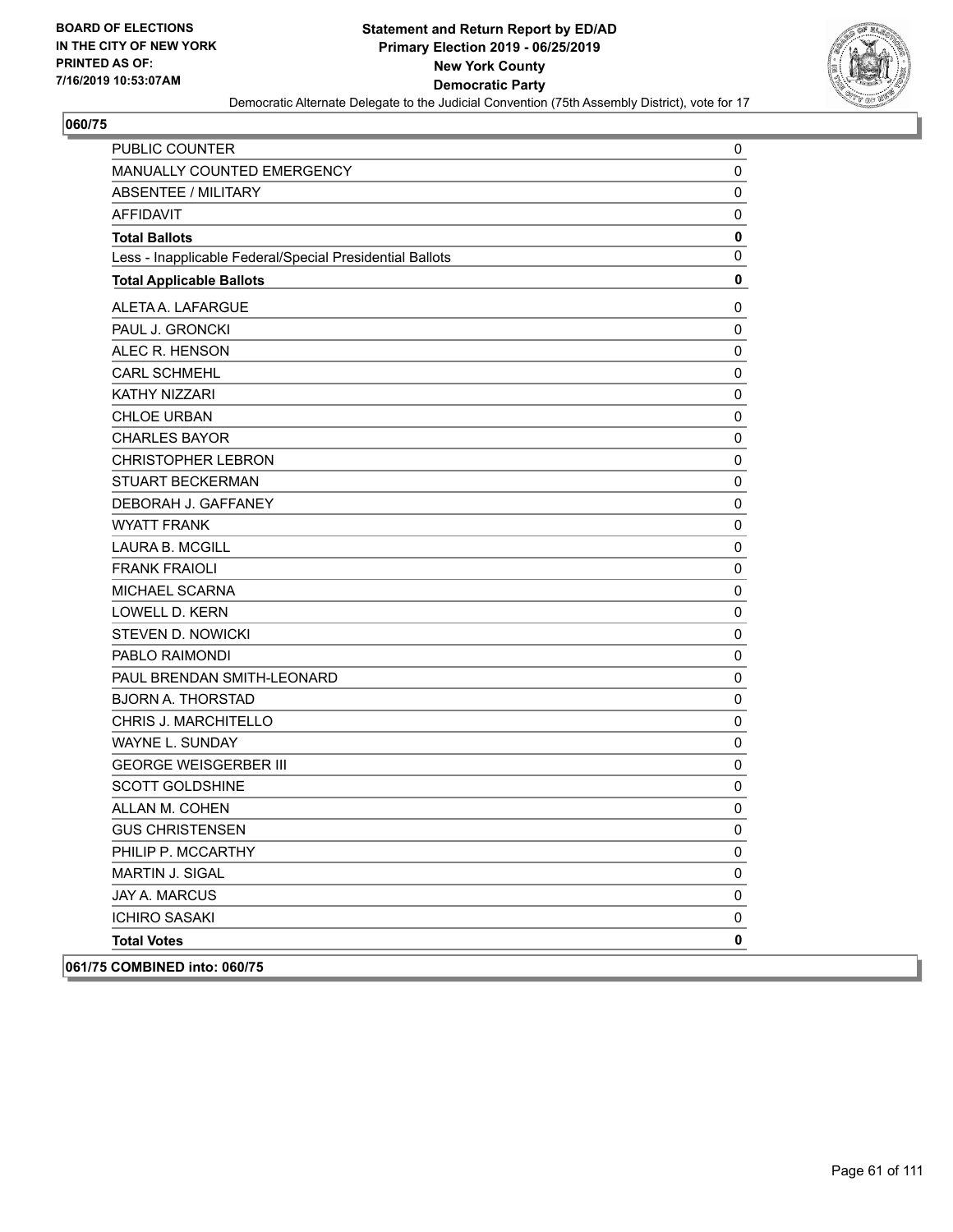

| <b>PUBLIC COUNTER</b>                                    | 14               |
|----------------------------------------------------------|------------------|
| MANUALLY COUNTED EMERGENCY                               | 0                |
| <b>ABSENTEE / MILITARY</b>                               | 2                |
| <b>AFFIDAVIT</b>                                         | $\pmb{0}$        |
| <b>Total Ballots</b>                                     | 16               |
| Less - Inapplicable Federal/Special Presidential Ballots | 0                |
| <b>Total Applicable Ballots</b>                          | 16               |
| ALETA A. LAFARGUE                                        | 8                |
| PAUL J. GRONCKI                                          | 6                |
| ALEC R. HENSON                                           | $\overline{7}$   |
| <b>CARL SCHMEHL</b>                                      | 5                |
| KATHY NIZZARI                                            | $\overline{7}$   |
| <b>CHLOE URBAN</b>                                       | 9                |
| <b>CHARLES BAYOR</b>                                     | 8                |
| <b>CHRISTOPHER LEBRON</b>                                | 8                |
| <b>STUART BECKERMAN</b>                                  | $\overline{7}$   |
| DEBORAH J. GAFFANEY                                      | 8                |
| <b>WYATT FRANK</b>                                       | 6                |
| <b>LAURA B. MCGILL</b>                                   | $\boldsymbol{9}$ |
| <b>FRANK FRAIOLI</b>                                     | 6                |
| MICHAEL SCARNA                                           | 5                |
| <b>LOWELL D. KERN</b>                                    | 8                |
| <b>STEVEN D. NOWICKI</b>                                 | 8                |
| PABLO RAIMONDI                                           | 8                |
| PAUL BRENDAN SMITH-LEONARD                               | $\overline{7}$   |
| <b>BJORN A. THORSTAD</b>                                 | 7                |
| CHRIS J. MARCHITELLO                                     | 6                |
| <b>WAYNE L. SUNDAY</b>                                   | $\overline{7}$   |
| <b>GEORGE WEISGERBER III</b>                             | 7                |
| <b>SCOTT GOLDSHINE</b>                                   | 6                |
| ALLAN M. COHEN                                           | 7                |
| <b>GUS CHRISTENSEN</b>                                   | 8                |
| PHILIP P. MCCARTHY                                       | 8                |
| MARTIN J. SIGAL                                          | 6                |
| JAY A. MARCUS                                            | 7                |
| <b>ICHIRO SASAKI</b>                                     | $\overline{7}$   |
| MATTHEW BOND (WRITE-IN)                                  | $\mathbf{1}$     |
| <b>Total Votes</b>                                       | 207              |
| Unrecorded                                               | 65               |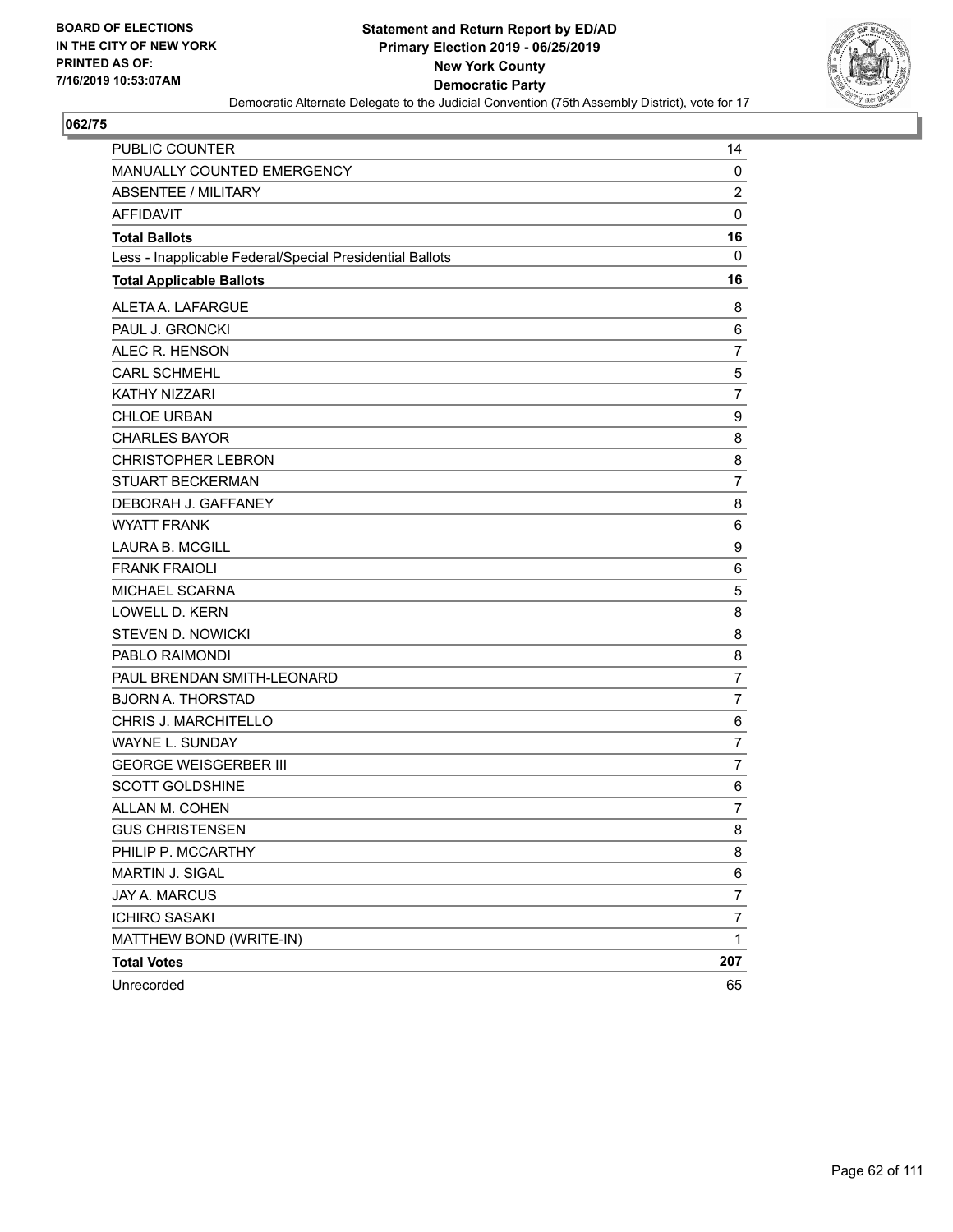

| PUBLIC COUNTER                                           | 17                        |
|----------------------------------------------------------|---------------------------|
| MANUALLY COUNTED EMERGENCY                               | 0                         |
| <b>ABSENTEE / MILITARY</b>                               | 3                         |
| <b>AFFIDAVIT</b>                                         | 0                         |
| <b>Total Ballots</b>                                     | 20                        |
| Less - Inapplicable Federal/Special Presidential Ballots | 0                         |
| <b>Total Applicable Ballots</b>                          | 20                        |
| ALETA A. LAFARGUE                                        | 5                         |
| PAUL J. GRONCKI                                          | $\overline{7}$            |
| ALEC R. HENSON                                           | 4                         |
| <b>CARL SCHMEHL</b>                                      | 6                         |
| KATHY NIZZARI                                            | 8                         |
| <b>CHLOE URBAN</b>                                       | 6                         |
| <b>CHARLES BAYOR</b>                                     | 6                         |
| <b>CHRISTOPHER LEBRON</b>                                | 5                         |
| <b>STUART BECKERMAN</b>                                  | $\mathbf 5$               |
| DEBORAH J. GAFFANEY                                      | 7                         |
| <b>WYATT FRANK</b>                                       | 5                         |
| <b>LAURA B. MCGILL</b>                                   | 6                         |
| <b>FRANK FRAIOLI</b>                                     | 8                         |
| MICHAEL SCARNA                                           | 5                         |
| <b>LOWELL D. KERN</b>                                    | 6                         |
| <b>STEVEN D. NOWICKI</b>                                 | 4                         |
| PABLO RAIMONDI                                           | $\overline{4}$            |
| PAUL BRENDAN SMITH-LEONARD                               | $\ensuremath{\mathsf{3}}$ |
| <b>BJORN A. THORSTAD</b>                                 | 3                         |
| CHRIS J. MARCHITELLO                                     | 5                         |
| WAYNE L. SUNDAY                                          | 4                         |
| <b>GEORGE WEISGERBER III</b>                             | 5                         |
| <b>SCOTT GOLDSHINE</b>                                   | $\overline{4}$            |
| ALLAN M. COHEN                                           | 5                         |
| <b>GUS CHRISTENSEN</b>                                   | 3                         |
| PHILIP P. MCCARTHY                                       | 4                         |
| MARTIN J. SIGAL                                          | 4                         |
| JAY A. MARCUS                                            | $\,$ 5 $\,$               |
| <b>ICHIRO SASAKI</b>                                     | 8                         |
| <b>Total Votes</b>                                       | 150                       |
| Unrecorded                                               | 190                       |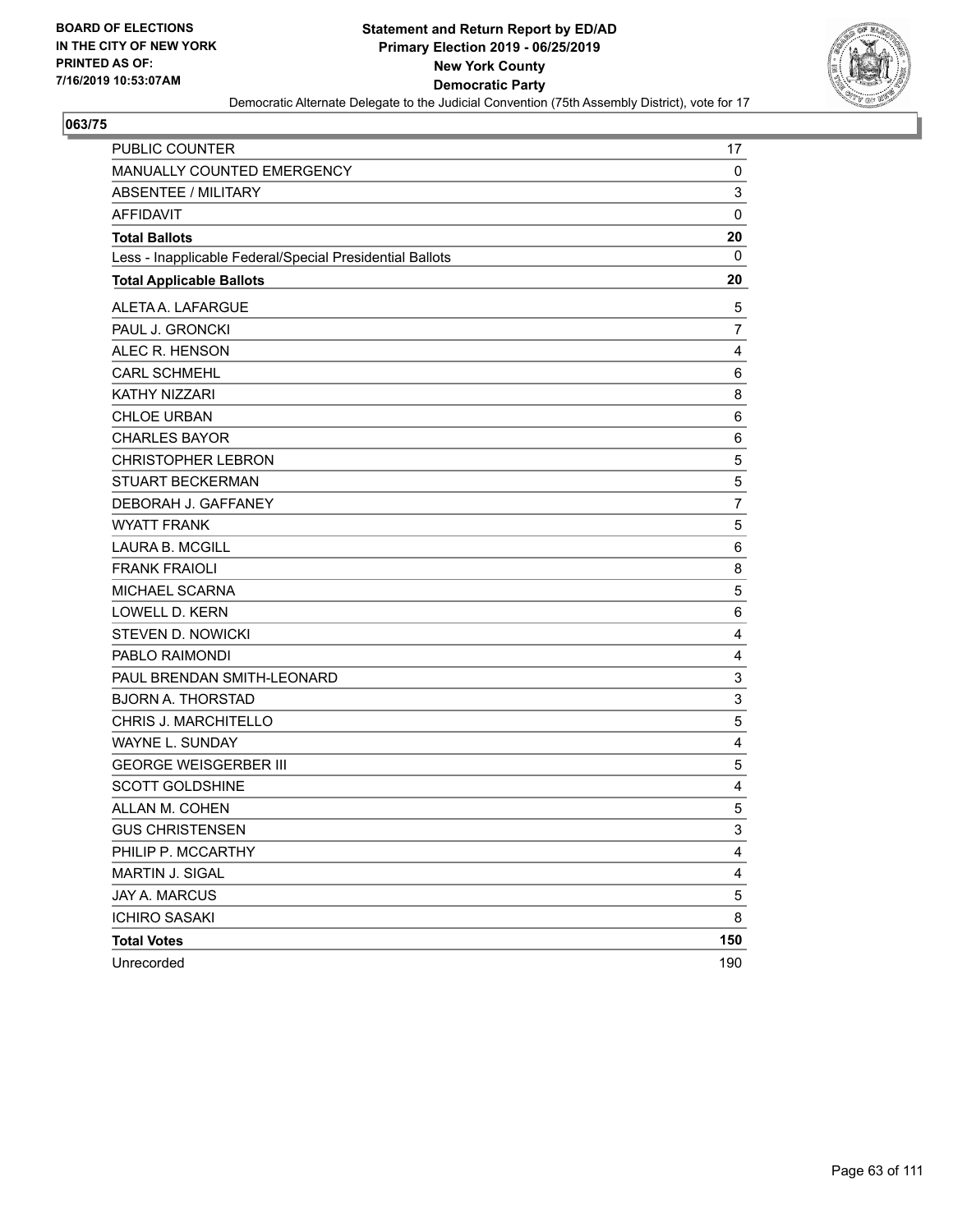

| PUBLIC COUNTER                                           | 7                         |
|----------------------------------------------------------|---------------------------|
| MANUALLY COUNTED EMERGENCY                               | 0                         |
| <b>ABSENTEE / MILITARY</b>                               | 3                         |
| <b>AFFIDAVIT</b>                                         | $\mathbf 0$               |
| <b>Total Ballots</b>                                     | 10                        |
| Less - Inapplicable Federal/Special Presidential Ballots | 0                         |
| <b>Total Applicable Ballots</b>                          | 10                        |
| ALETA A. LAFARGUE                                        | 6                         |
| PAUL J. GRONCKI                                          | 5                         |
| ALEC R. HENSON                                           | 6                         |
| <b>CARL SCHMEHL</b>                                      | 4                         |
| <b>KATHY NIZZARI</b>                                     | 8                         |
| <b>CHLOE URBAN</b>                                       | 6                         |
| <b>CHARLES BAYOR</b>                                     | 3                         |
| <b>CHRISTOPHER LEBRON</b>                                | 6                         |
| <b>STUART BECKERMAN</b>                                  | 5                         |
| DEBORAH J. GAFFANEY                                      | 5                         |
| <b>WYATT FRANK</b>                                       | 5                         |
| <b>LAURA B. MCGILL</b>                                   | 5                         |
| <b>FRANK FRAIOLI</b>                                     | 5                         |
| MICHAEL SCARNA                                           | 5                         |
| LOWELL D. KERN                                           | 6                         |
| <b>STEVEN D. NOWICKI</b>                                 | 6                         |
| PABLO RAIMONDI                                           | 4                         |
| PAUL BRENDAN SMITH-LEONARD                               | $\overline{c}$            |
| <b>BJORN A. THORSTAD</b>                                 | $\mathbf{1}$              |
| CHRIS J. MARCHITELLO                                     | $\overline{c}$            |
| WAYNE L. SUNDAY                                          | 3                         |
| <b>GEORGE WEISGERBER III</b>                             | $\mathbf{1}$              |
| <b>SCOTT GOLDSHINE</b>                                   | $\ensuremath{\mathsf{3}}$ |
| ALLAN M. COHEN                                           | 4                         |
| <b>GUS CHRISTENSEN</b>                                   | $\overline{2}$            |
| PHILIP P. MCCARTHY                                       | $\overline{\mathbf{c}}$   |
| MARTIN J. SIGAL                                          | $\overline{\mathbf{c}}$   |
| <b>JAY A. MARCUS</b>                                     | $\overline{\mathbf{4}}$   |
| <b>ICHIRO SASAKI</b>                                     | $\overline{2}$            |
| <b>Total Votes</b>                                       | 118                       |
| Unrecorded                                               | 52                        |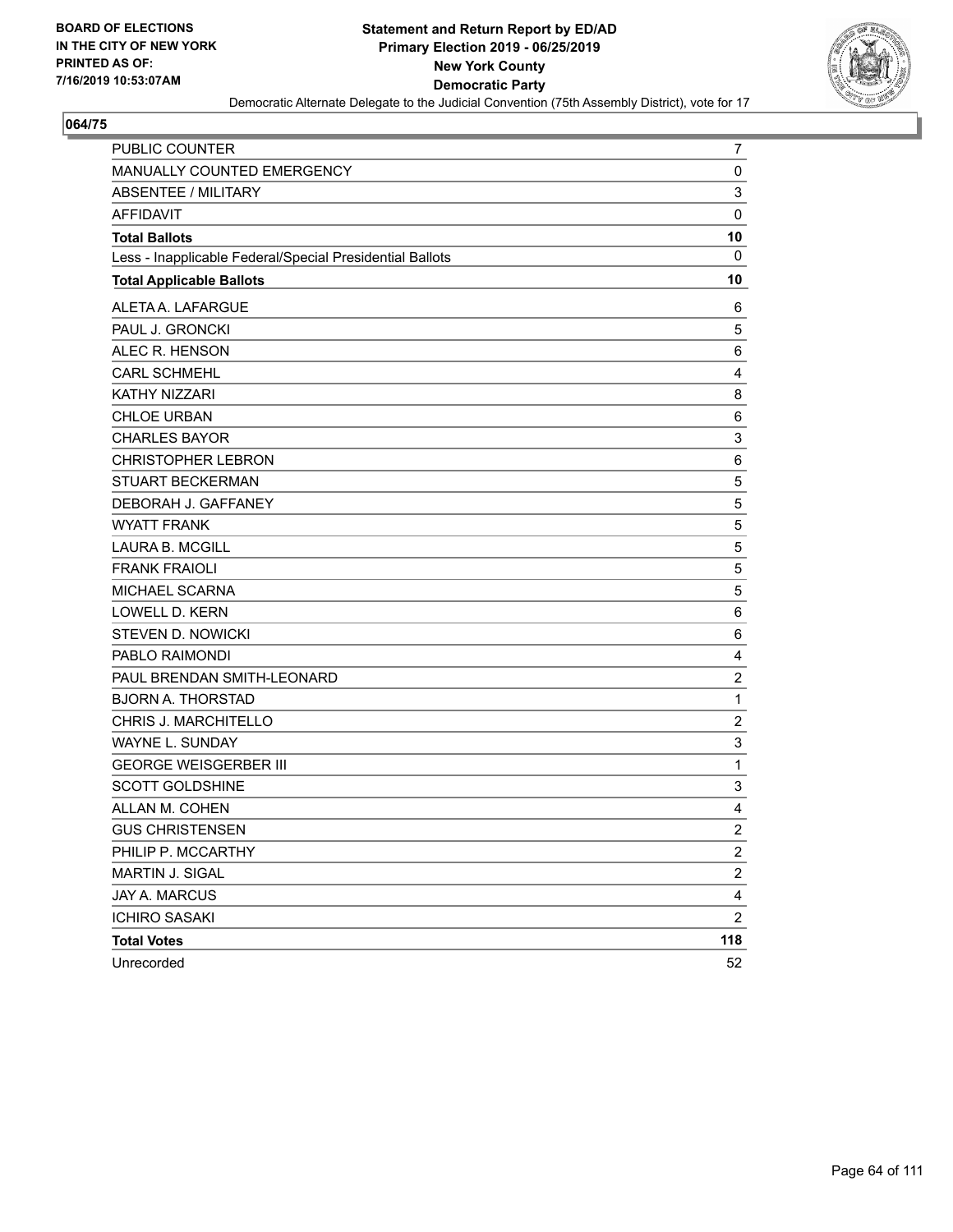

| PUBLIC COUNTER                                           | 0           |
|----------------------------------------------------------|-------------|
| MANUALLY COUNTED EMERGENCY                               | 0           |
| ABSENTEE / MILITARY                                      | 0           |
| <b>AFFIDAVIT</b>                                         | 0           |
| <b>Total Ballots</b>                                     | $\mathbf 0$ |
| Less - Inapplicable Federal/Special Presidential Ballots | $\mathbf 0$ |
| <b>Total Applicable Ballots</b>                          | 0           |
| ALETA A. LAFARGUE                                        | 0           |
| PAUL J. GRONCKI                                          | $\mathbf 0$ |
| ALEC R. HENSON                                           | 0           |
| <b>CARL SCHMEHL</b>                                      | 0           |
| <b>KATHY NIZZARI</b>                                     | 0           |
| <b>CHLOE URBAN</b>                                       | 0           |
| <b>CHARLES BAYOR</b>                                     | 0           |
| <b>CHRISTOPHER LEBRON</b>                                | 0           |
| STUART BECKERMAN                                         | 0           |
| DEBORAH J. GAFFANEY                                      | 0           |
| <b>WYATT FRANK</b>                                       | 0           |
| <b>LAURA B. MCGILL</b>                                   | 0           |
| <b>FRANK FRAIOLI</b>                                     | 0           |
| MICHAEL SCARNA                                           | 0           |
| <b>LOWELL D. KERN</b>                                    | 0           |
| <b>STEVEN D. NOWICKI</b>                                 | 0           |
| PABLO RAIMONDI                                           | 0           |
| PAUL BRENDAN SMITH-LEONARD                               | 0           |
| <b>BJORN A. THORSTAD</b>                                 | 0           |
| CHRIS J. MARCHITELLO                                     | 0           |
| WAYNE L. SUNDAY                                          | 0           |
| <b>GEORGE WEISGERBER III</b>                             | 0           |
| <b>SCOTT GOLDSHINE</b>                                   | 0           |
| ALLAN M. COHEN                                           | $\mathbf 0$ |
| <b>GUS CHRISTENSEN</b>                                   | 0           |
| PHILIP P. MCCARTHY                                       | 0           |
| MARTIN J. SIGAL                                          | 0           |
| JAY A. MARCUS                                            | 0           |
| <b>ICHIRO SASAKI</b>                                     | 0           |
| <b>Total Votes</b>                                       | 0           |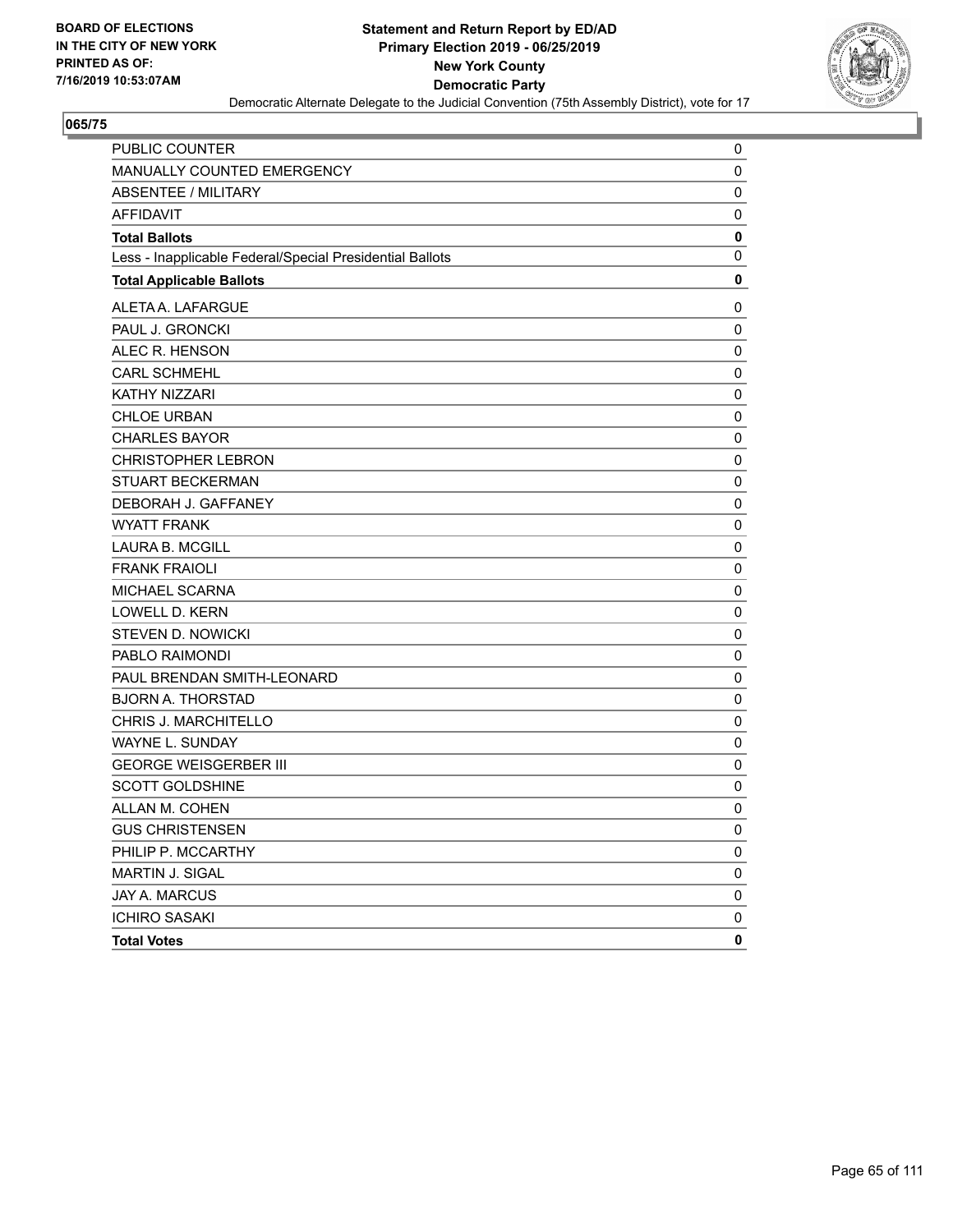

| <b>PUBLIC COUNTER</b>                                    | 5                         |
|----------------------------------------------------------|---------------------------|
| MANUALLY COUNTED EMERGENCY                               | $\mathbf 0$               |
| <b>ABSENTEE / MILITARY</b>                               | $\mathbf 0$               |
| <b>AFFIDAVIT</b>                                         | 0                         |
| <b>Total Ballots</b>                                     | 5                         |
| Less - Inapplicable Federal/Special Presidential Ballots | $\mathbf 0$               |
| <b>Total Applicable Ballots</b>                          | 5                         |
| ALETA A. LAFARGUE                                        | 1                         |
| PAUL J. GRONCKI                                          | $\mathbf{1}$              |
| ALEC R. HENSON                                           | $\mathbf{1}$              |
| <b>CARL SCHMEHL</b>                                      | $\mathbf{1}$              |
| KATHY NIZZARI                                            | $\overline{c}$            |
| <b>CHLOE URBAN</b>                                       | $\overline{2}$            |
| <b>CHARLES BAYOR</b>                                     | $\pmb{0}$                 |
| <b>CHRISTOPHER LEBRON</b>                                | $\overline{2}$            |
| STUART BECKERMAN                                         | $\mathbf 0$               |
| DEBORAH J. GAFFANEY                                      | $\overline{c}$            |
| <b>WYATT FRANK</b>                                       | $\pmb{0}$                 |
| <b>LAURA B. MCGILL</b>                                   | $\overline{c}$            |
| <b>FRANK FRAIOLI</b>                                     | $\mathbf{1}$              |
| MICHAEL SCARNA                                           | $\mathbf{1}$              |
| <b>LOWELL D. KERN</b>                                    | 0                         |
| <b>STEVEN D. NOWICKI</b>                                 | $\boldsymbol{2}$          |
| PABLO RAIMONDI                                           | $\overline{c}$            |
| PAUL BRENDAN SMITH-LEONARD                               | $\mathbf 1$               |
| <b>BJORN A. THORSTAD</b>                                 | $\boldsymbol{2}$          |
| CHRIS J. MARCHITELLO                                     | $\overline{2}$            |
| WAYNE L. SUNDAY                                          | $\overline{2}$            |
| <b>GEORGE WEISGERBER III</b>                             | $\boldsymbol{2}$          |
| <b>SCOTT GOLDSHINE</b>                                   | $\mathsf 3$               |
| ALLAN M. COHEN                                           | 3                         |
| <b>GUS CHRISTENSEN</b>                                   | 3                         |
| PHILIP P. MCCARTHY                                       | $\overline{c}$            |
| <b>MARTIN J. SIGAL</b>                                   | $\ensuremath{\mathsf{3}}$ |
| <b>JAY A. MARCUS</b>                                     | $\boldsymbol{2}$          |
| <b>ICHIRO SASAKI</b>                                     | $\overline{2}$            |
| <b>Total Votes</b>                                       | 47                        |
| Unrecorded                                               | 38                        |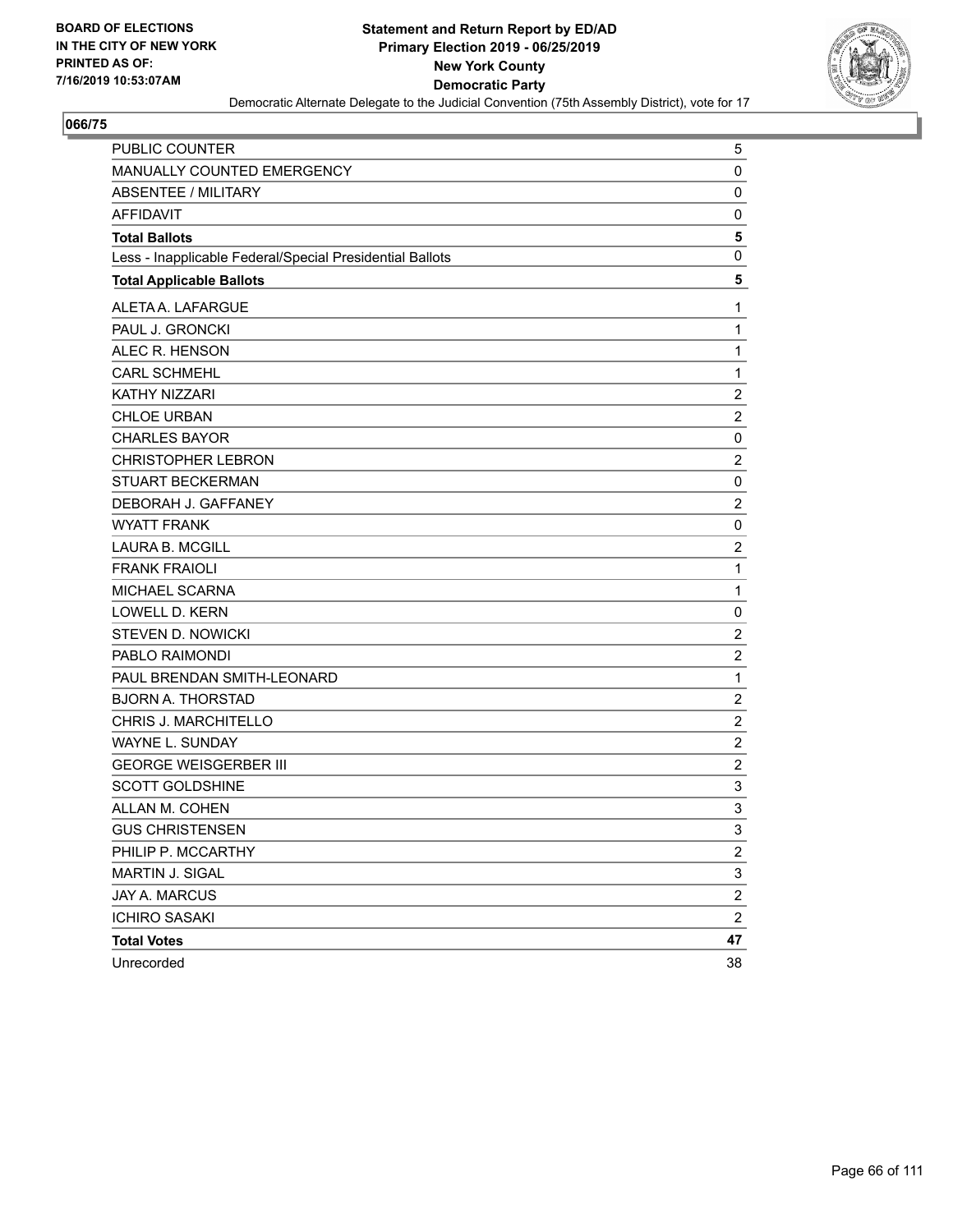

| PUBLIC COUNTER                                           | 10                      |
|----------------------------------------------------------|-------------------------|
| MANUALLY COUNTED EMERGENCY                               | 0                       |
| ABSENTEE / MILITARY                                      | 0                       |
| <b>AFFIDAVIT</b>                                         | $\mathbf 0$             |
| <b>Total Ballots</b>                                     | 10                      |
| Less - Inapplicable Federal/Special Presidential Ballots | 0                       |
| <b>Total Applicable Ballots</b>                          | 10                      |
| ALETA A. LAFARGUE                                        | 8                       |
| PAUL J. GRONCKI                                          | 5                       |
| ALEC R. HENSON                                           | 6                       |
| <b>CARL SCHMEHL</b>                                      | 5                       |
| KATHY NIZZARI                                            | $\mathbf 5$             |
| <b>CHLOE URBAN</b>                                       | 5                       |
| <b>CHARLES BAYOR</b>                                     | 6                       |
| <b>CHRISTOPHER LEBRON</b>                                | 6                       |
| <b>STUART BECKERMAN</b>                                  | 6                       |
| DEBORAH J. GAFFANEY                                      | 6                       |
| <b>WYATT FRANK</b>                                       | $\sqrt{5}$              |
| <b>LAURA B. MCGILL</b>                                   | $\overline{7}$          |
| <b>FRANK FRAIOLI</b>                                     | 5                       |
| MICHAEL SCARNA                                           | 8                       |
| LOWELL D. KERN                                           | 6                       |
| <b>STEVEN D. NOWICKI</b>                                 | 5                       |
| PABLO RAIMONDI                                           | $\mathsf 3$             |
| PAUL BRENDAN SMITH-LEONARD                               | 0                       |
| <b>BJORN A. THORSTAD</b>                                 | 0                       |
| CHRIS J. MARCHITELLO                                     | 0                       |
| WAYNE L. SUNDAY                                          | $\overline{c}$          |
| <b>GEORGE WEISGERBER III</b>                             | 0                       |
| <b>SCOTT GOLDSHINE</b>                                   | $\overline{\mathbf{c}}$ |
| ALLAN M. COHEN                                           | 1                       |
| <b>GUS CHRISTENSEN</b>                                   | $\pmb{0}$               |
| PHILIP P. MCCARTHY                                       | 0                       |
| MARTIN J. SIGAL                                          | 1                       |
| JAY A. MARCUS                                            | 1                       |
| <b>ICHIRO SASAKI</b>                                     | 0                       |
| DONALD J. TRUMP (WRITE-IN)                               | 1                       |
| UNCOUNTED WRITE-IN PER STATUTE (WRITE-IN)                | $\overline{2}$          |
| <b>Total Votes</b>                                       | 107                     |
| Unrecorded                                               | 63                      |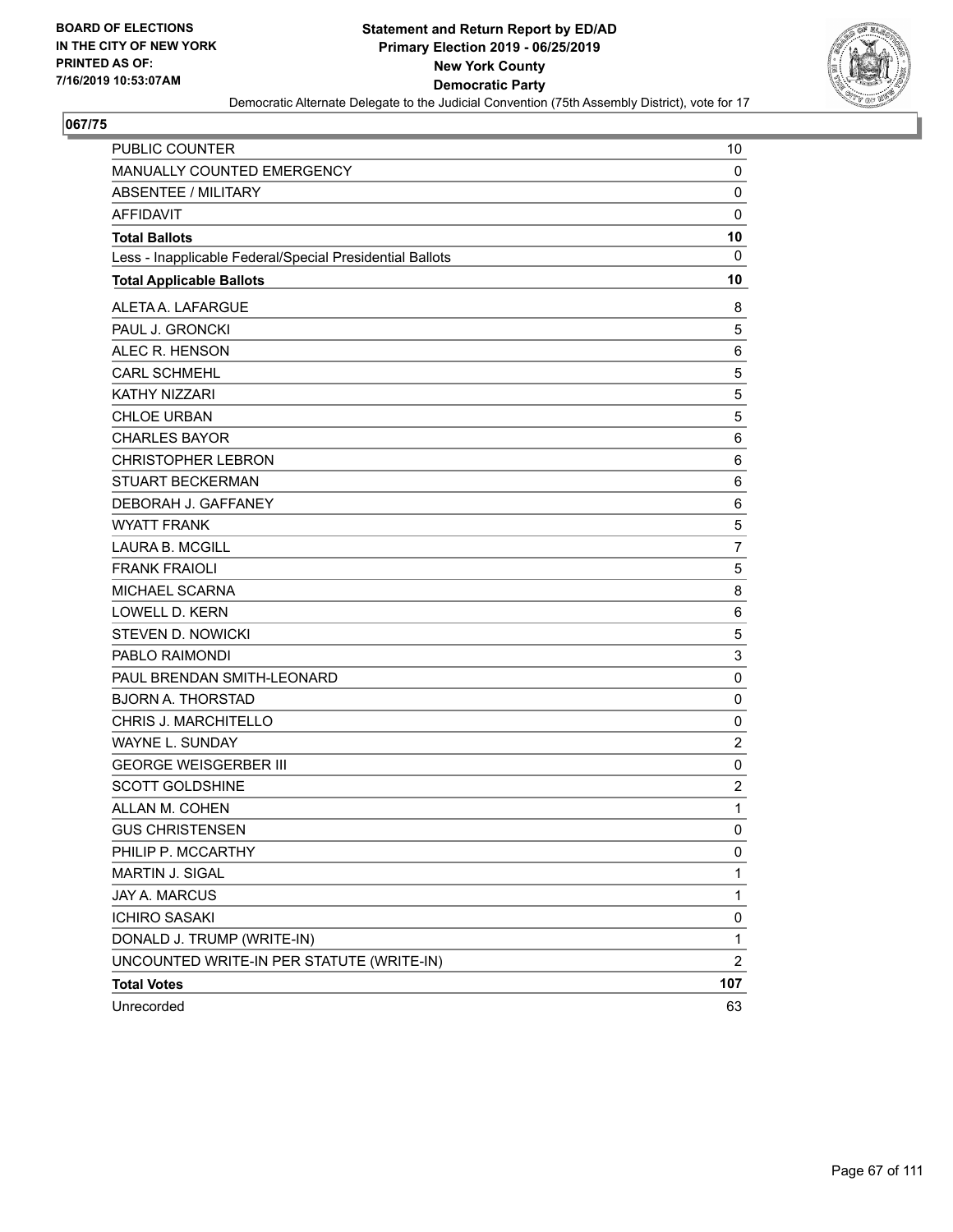

| <b>PUBLIC COUNTER</b>                                    | 6                         |
|----------------------------------------------------------|---------------------------|
| MANUALLY COUNTED EMERGENCY                               | 0                         |
| <b>ABSENTEE / MILITARY</b>                               | 0                         |
| <b>AFFIDAVIT</b>                                         | 0                         |
| <b>Total Ballots</b>                                     | 6                         |
| Less - Inapplicable Federal/Special Presidential Ballots | 0                         |
| <b>Total Applicable Ballots</b>                          | 6                         |
| ALETA A. LAFARGUE                                        | 4                         |
| PAUL J. GRONCKI                                          | $\ensuremath{\mathsf{3}}$ |
| ALEC R. HENSON                                           | 3                         |
| <b>CARL SCHMEHL</b>                                      | $\ensuremath{\mathsf{3}}$ |
| <b>KATHY NIZZARI</b>                                     | 4                         |
| <b>CHLOE URBAN</b>                                       | 4                         |
| <b>CHARLES BAYOR</b>                                     | $\boldsymbol{2}$          |
| <b>CHRISTOPHER LEBRON</b>                                | $\ensuremath{\mathsf{3}}$ |
| <b>STUART BECKERMAN</b>                                  | $\overline{c}$            |
| DEBORAH J. GAFFANEY                                      | $\ensuremath{\mathsf{3}}$ |
| <b>WYATT FRANK</b>                                       | $\overline{2}$            |
| <b>LAURA B. MCGILL</b>                                   | $\mathsf 3$               |
| <b>FRANK FRAIOLI</b>                                     | $\ensuremath{\mathsf{3}}$ |
| MICHAEL SCARNA                                           | $\overline{c}$            |
| <b>LOWELL D. KERN</b>                                    | $\mathbf{3}$              |
| <b>STEVEN D. NOWICKI</b>                                 | 3                         |
| PABLO RAIMONDI                                           | $\ensuremath{\mathsf{3}}$ |
| PAUL BRENDAN SMITH-LEONARD                               | $\pmb{0}$                 |
| <b>BJORN A. THORSTAD</b>                                 | 0                         |
| CHRIS J. MARCHITELLO                                     | 1                         |
| WAYNE L. SUNDAY                                          | 1                         |
| <b>GEORGE WEISGERBER III</b>                             | $\mathbf 1$               |
| <b>SCOTT GOLDSHINE</b>                                   | 0                         |
| ALLAN M. COHEN                                           | 1                         |
| <b>GUS CHRISTENSEN</b>                                   | 0                         |
| PHILIP P. MCCARTHY                                       | 1                         |
| MARTIN J. SIGAL                                          | 0                         |
| <b>JAY A. MARCUS</b>                                     | 0                         |
| <b>ICHIRO SASAKI</b>                                     | $\overline{c}$            |
| <b>Total Votes</b>                                       | 57                        |
| Unrecorded                                               | 45                        |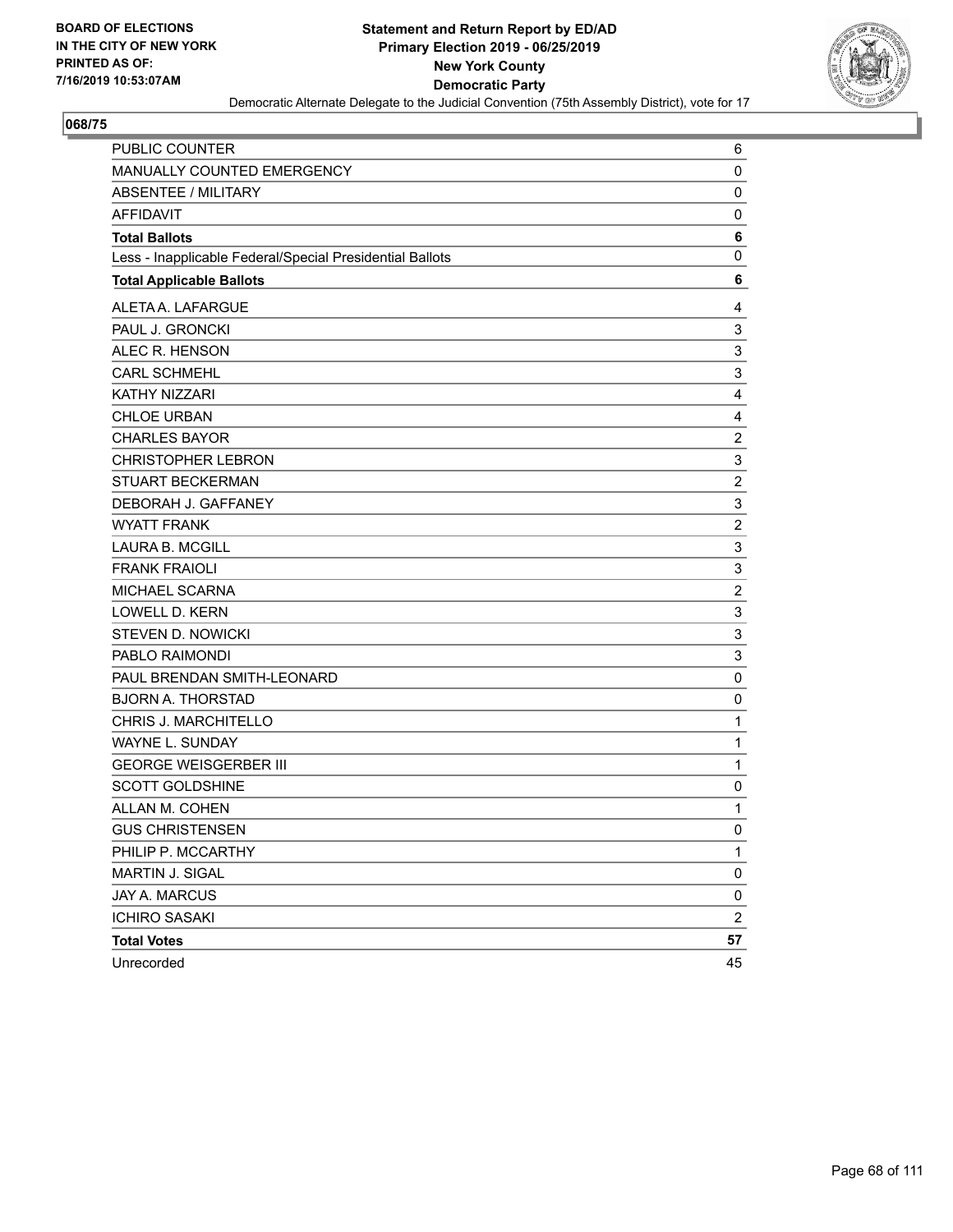

| PUBLIC COUNTER                                           | $\overline{2}$            |
|----------------------------------------------------------|---------------------------|
| MANUALLY COUNTED EMERGENCY                               | 0                         |
| <b>ABSENTEE / MILITARY</b>                               | 1                         |
| <b>AFFIDAVIT</b>                                         | 0                         |
| <b>Total Ballots</b>                                     | 3                         |
| Less - Inapplicable Federal/Special Presidential Ballots | 0                         |
| <b>Total Applicable Ballots</b>                          | 3                         |
| ALETA A. LAFARGUE                                        | $\overline{c}$            |
| PAUL J. GRONCKI                                          | 3                         |
| ALEC R. HENSON                                           | $\overline{c}$            |
| <b>CARL SCHMEHL</b>                                      | $\ensuremath{\mathsf{3}}$ |
| KATHY NIZZARI                                            | $\sqrt{2}$                |
| <b>CHLOE URBAN</b>                                       | $\boldsymbol{2}$          |
| <b>CHARLES BAYOR</b>                                     | $\overline{2}$            |
| <b>CHRISTOPHER LEBRON</b>                                | $\boldsymbol{2}$          |
| <b>STUART BECKERMAN</b>                                  | $\overline{c}$            |
| DEBORAH J. GAFFANEY                                      | $\overline{2}$            |
| <b>WYATT FRANK</b>                                       | $\sqrt{2}$                |
| <b>LAURA B. MCGILL</b>                                   | 3                         |
| <b>FRANK FRAIOLI</b>                                     | $\overline{2}$            |
| MICHAEL SCARNA                                           | $\overline{c}$            |
| LOWELL D. KERN                                           | $\overline{c}$            |
| STEVEN D. NOWICKI                                        | $\overline{2}$            |
| PABLO RAIMONDI                                           | $\mathbf 0$               |
| PAUL BRENDAN SMITH-LEONARD                               | $\pmb{0}$                 |
| <b>BJORN A. THORSTAD</b>                                 | 0                         |
| CHRIS J. MARCHITELLO                                     | 0                         |
| WAYNE L. SUNDAY                                          | 0                         |
| <b>GEORGE WEISGERBER III</b>                             | 1                         |
| <b>SCOTT GOLDSHINE</b>                                   | 0                         |
| ALLAN M. COHEN                                           | 0                         |
| <b>GUS CHRISTENSEN</b>                                   | $\mathbf 0$               |
| PHILIP P. MCCARTHY                                       | 1                         |
| MARTIN J. SIGAL                                          | $\pmb{0}$                 |
| JAY A. MARCUS                                            | 1                         |
| <b>ICHIRO SASAKI</b>                                     | $\mathbf 0$               |
| <b>Total Votes</b>                                       | 38                        |
| Unrecorded                                               | 13                        |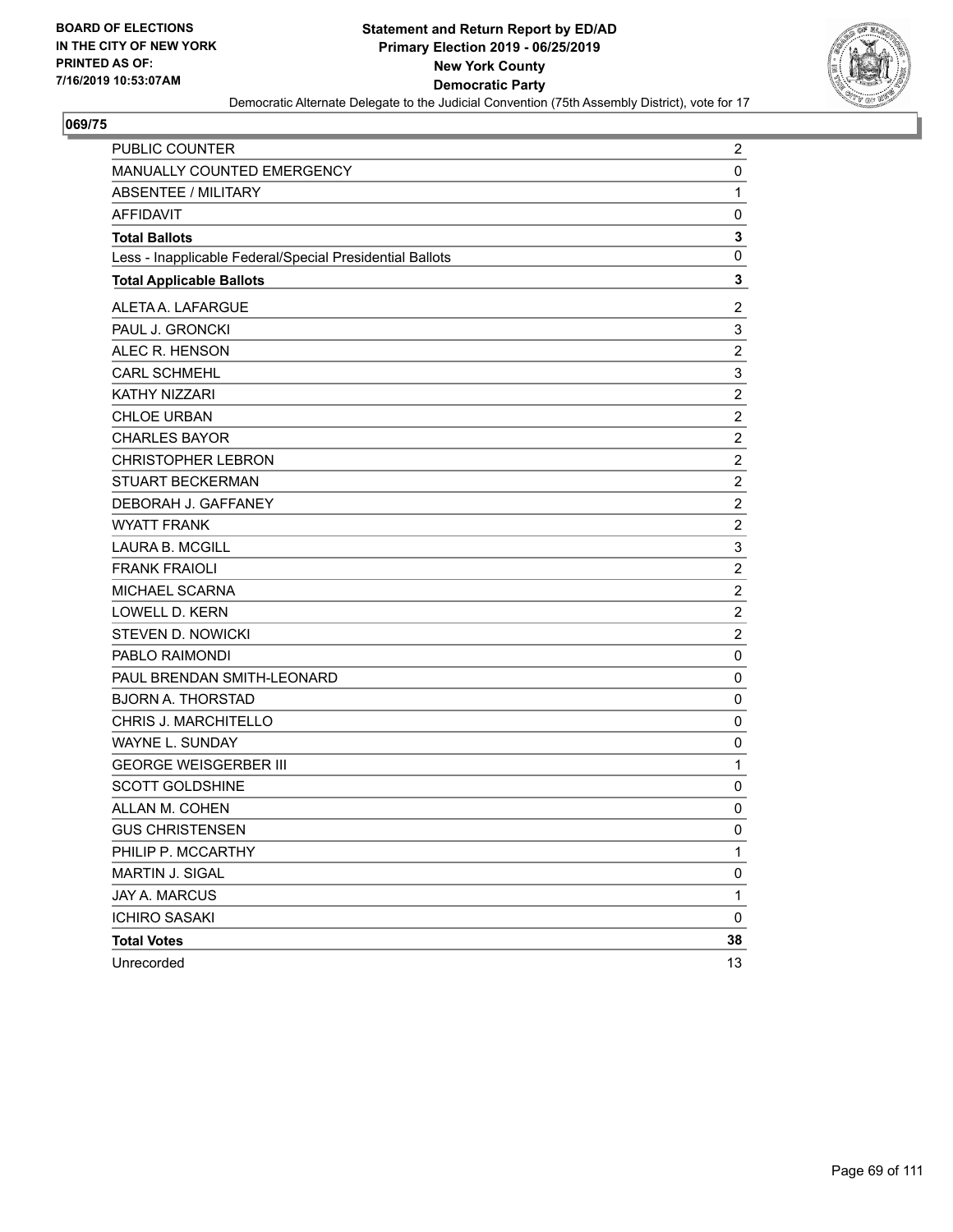

| PUBLIC COUNTER                                           | 28             |
|----------------------------------------------------------|----------------|
| MANUALLY COUNTED EMERGENCY                               | 0              |
| <b>ABSENTEE / MILITARY</b>                               | 1              |
| <b>AFFIDAVIT</b>                                         | $\mathbf 0$    |
| <b>Total Ballots</b>                                     | 29             |
| Less - Inapplicable Federal/Special Presidential Ballots | 0              |
| <b>Total Applicable Ballots</b>                          | 29             |
| ALETA A. LAFARGUE                                        | 18             |
| PAUL J. GRONCKI                                          | 15             |
| ALEC R. HENSON                                           | 15             |
| <b>CARL SCHMEHL</b>                                      | 16             |
| <b>KATHY NIZZARI</b>                                     | 18             |
| <b>CHLOE URBAN</b>                                       | 18             |
| <b>CHARLES BAYOR</b>                                     | 17             |
| <b>CHRISTOPHER LEBRON</b>                                | 17             |
| <b>STUART BECKERMAN</b>                                  | 16             |
| DEBORAH J. GAFFANEY                                      | 18             |
| <b>WYATT FRANK</b>                                       | 19             |
| <b>LAURA B. MCGILL</b>                                   | 17             |
| <b>FRANK FRAIOLI</b>                                     | 17             |
| MICHAEL SCARNA                                           | 18             |
| <b>LOWELL D. KERN</b>                                    | 17             |
| <b>STEVEN D. NOWICKI</b>                                 | 20             |
| PABLO RAIMONDI                                           | 6              |
| PAUL BRENDAN SMITH-LEONARD                               | 6              |
| <b>BJORN A. THORSTAD</b>                                 | 6              |
| CHRIS J. MARCHITELLO                                     | 4              |
| <b>WAYNE L. SUNDAY</b>                                   | $\overline{7}$ |
| <b>GEORGE WEISGERBER III</b>                             | 5              |
| <b>SCOTT GOLDSHINE</b>                                   | 6              |
| ALLAN M. COHEN                                           | 4              |
| <b>GUS CHRISTENSEN</b>                                   | 7              |
| PHILIP P. MCCARTHY                                       | 6              |
| MARTIN J. SIGAL                                          | 6              |
| JAY A. MARCUS                                            | 7              |
| <b>ICHIRO SASAKI</b>                                     | 6              |
| JACOB KERN (WRITE-IN)                                    | 1              |
| <b>Total Votes</b>                                       | 353            |
| Unrecorded                                               | 140            |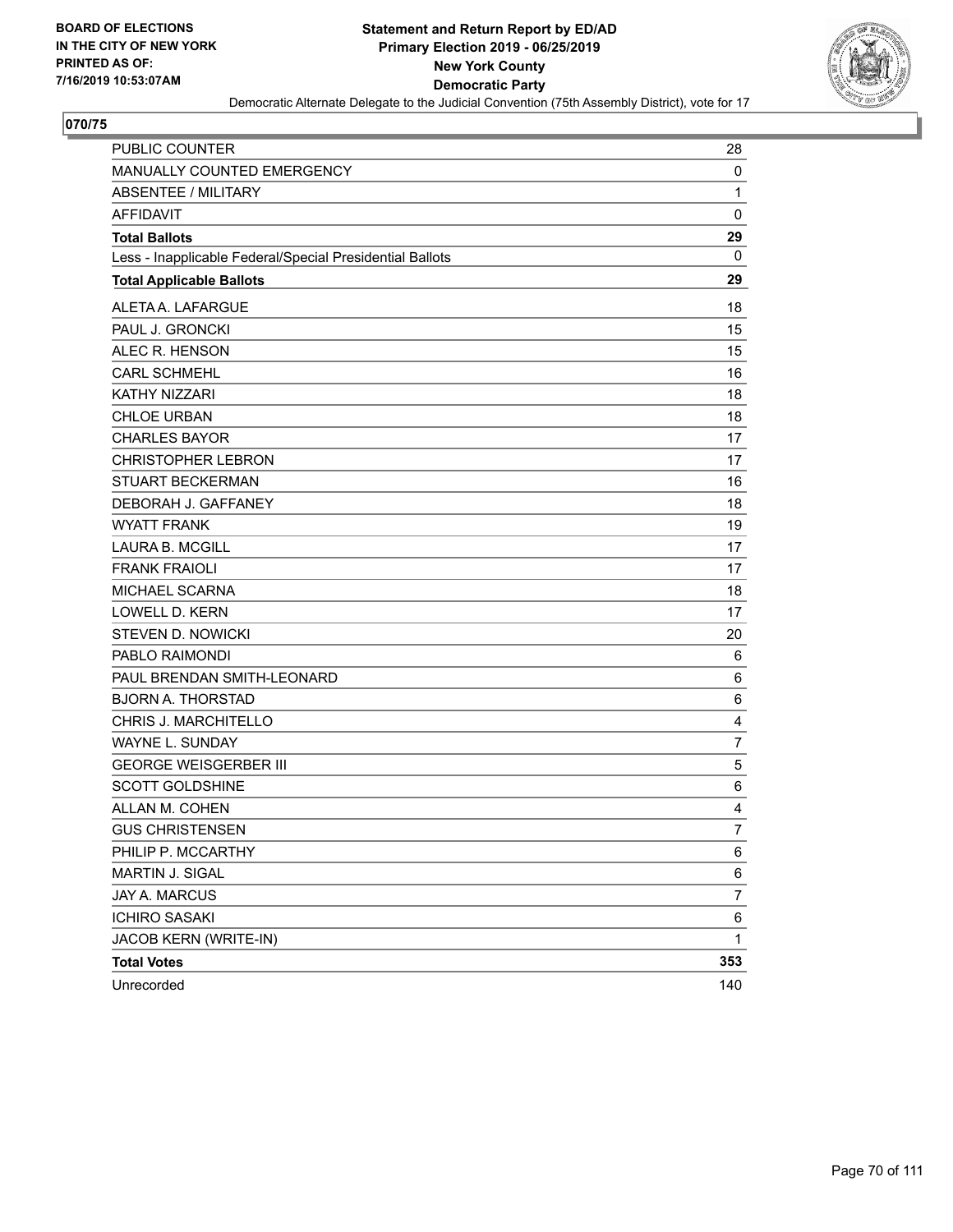

| <b>PUBLIC COUNTER</b>                                    | 183         |
|----------------------------------------------------------|-------------|
| MANUALLY COUNTED EMERGENCY                               | 0           |
| ABSENTEE / MILITARY                                      | 3           |
| <b>AFFIDAVIT</b>                                         | $\mathbf 0$ |
| <b>Total Ballots</b>                                     | 186         |
| Less - Inapplicable Federal/Special Presidential Ballots | 0           |
| <b>Total Applicable Ballots</b>                          | 186         |
| ALETA A. LAFARGUE                                        | 143         |
| PAUL J. GRONCKI                                          | 118         |
| ALEC R. HENSON                                           | 116         |
| <b>CARL SCHMEHL</b>                                      | 116         |
| <b>KATHY NIZZARI</b>                                     | 125         |
| <b>CHLOE URBAN</b>                                       | 124         |
| <b>CHARLES BAYOR</b>                                     | 121         |
| <b>CHRISTOPHER LEBRON</b>                                | 120         |
| <b>STUART BECKERMAN</b>                                  | 117         |
| DEBORAH J. GAFFANEY                                      | 129         |
| <b>WYATT FRANK</b>                                       | 116         |
| <b>LAURA B. MCGILL</b>                                   | 127         |
| <b>FRANK FRAIOLI</b>                                     | 118         |
| MICHAEL SCARNA                                           | 121         |
| <b>LOWELL D. KERN</b>                                    | 119         |
| <b>STEVEN D. NOWICKI</b>                                 | 123         |
| PABLO RAIMONDI                                           | 29          |
| PAUL BRENDAN SMITH-LEONARD                               | 27          |
| <b>BJORN A. THORSTAD</b>                                 | 20          |
| CHRIS J. MARCHITELLO                                     | 25          |
| <b>WAYNE L. SUNDAY</b>                                   | 24          |
| <b>GEORGE WEISGERBER III</b>                             | 25          |
| <b>SCOTT GOLDSHINE</b>                                   | 20          |
| ALLAN M. COHEN                                           | 28          |
| <b>GUS CHRISTENSEN</b>                                   | 24          |
| PHILIP P. MCCARTHY                                       | 25          |
| MARTIN J. SIGAL                                          | 25          |
| JAY A. MARCUS                                            | 26          |
| <b>ICHIRO SASAKI</b>                                     | 35          |
| JACOB KERN (WRITE-IN)                                    | 1           |
| MARK STEVEN ROBINSON (WRITE-IN)                          | 1           |
| <b>Total Votes</b>                                       | 2,288       |
| Unrecorded                                               | 874         |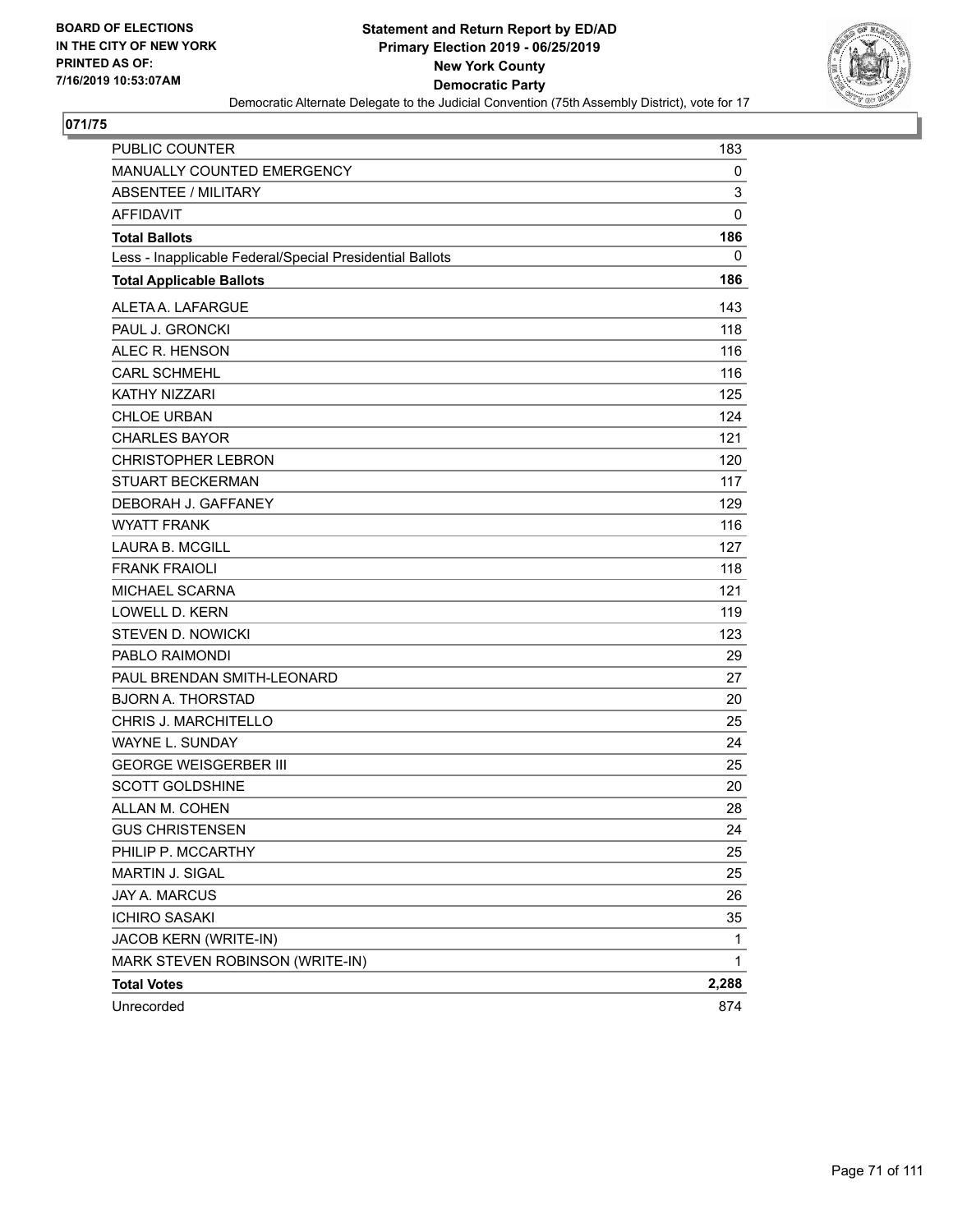

| <b>PUBLIC COUNTER</b>                                    | 217            |
|----------------------------------------------------------|----------------|
| MANUALLY COUNTED EMERGENCY                               | 0              |
| ABSENTEE / MILITARY                                      | $\overline{2}$ |
| <b>AFFIDAVIT</b>                                         | $\mathbf{1}$   |
| <b>Total Ballots</b>                                     | 220            |
| Less - Inapplicable Federal/Special Presidential Ballots | 0              |
| <b>Total Applicable Ballots</b>                          | 220            |
| ALETA A. LAFARGUE                                        | 156            |
| PAUL J. GRONCKI                                          | 120            |
| ALEC R. HENSON                                           | 119            |
| <b>CARL SCHMEHL</b>                                      | 117            |
| KATHY NIZZARI                                            | 138            |
| <b>CHLOE URBAN</b>                                       | 128            |
| <b>CHARLES BAYOR</b>                                     | 118            |
| <b>CHRISTOPHER LEBRON</b>                                | 120            |
| <b>STUART BECKERMAN</b>                                  | 111            |
| DEBORAH J. GAFFANEY                                      | 133            |
| <b>WYATT FRANK</b>                                       | 110            |
| <b>LAURA B. MCGILL</b>                                   | 141            |
| <b>FRANK FRAIOLI</b>                                     | 119            |
| MICHAEL SCARNA                                           | 115            |
| <b>LOWELL D. KERN</b>                                    | 111            |
| <b>STEVEN D. NOWICKI</b>                                 | 124            |
| PABLO RAIMONDI                                           | 58             |
| PAUL BRENDAN SMITH-LEONARD                               | 31             |
| <b>BJORN A. THORSTAD</b>                                 | 46             |
| CHRIS J. MARCHITELLO                                     | 42             |
| <b>WAYNE L. SUNDAY</b>                                   | 43             |
| <b>GEORGE WEISGERBER III</b>                             | 36             |
| <b>SCOTT GOLDSHINE</b>                                   | 45             |
| ALLAN M. COHEN                                           | 50             |
| <b>GUS CHRISTENSEN</b>                                   | 37             |
| PHILIP P. MCCARTHY                                       | 47             |
| MARTIN J. SIGAL                                          | 40             |
| JAY A. MARCUS                                            | 49             |
| <b>ICHIRO SASAKI</b>                                     | 59             |
| LEE CHEW (WRITE-IN)                                      | 1              |
| ROBERT W. FIRTH (WRITE-IN)                               | 1              |
| UNATTRIBUTABLE WRITE-IN (WRITE-IN)                       | $\overline{7}$ |
| <b>Total Votes</b>                                       | 2,572          |
| Unrecorded                                               | 1,168          |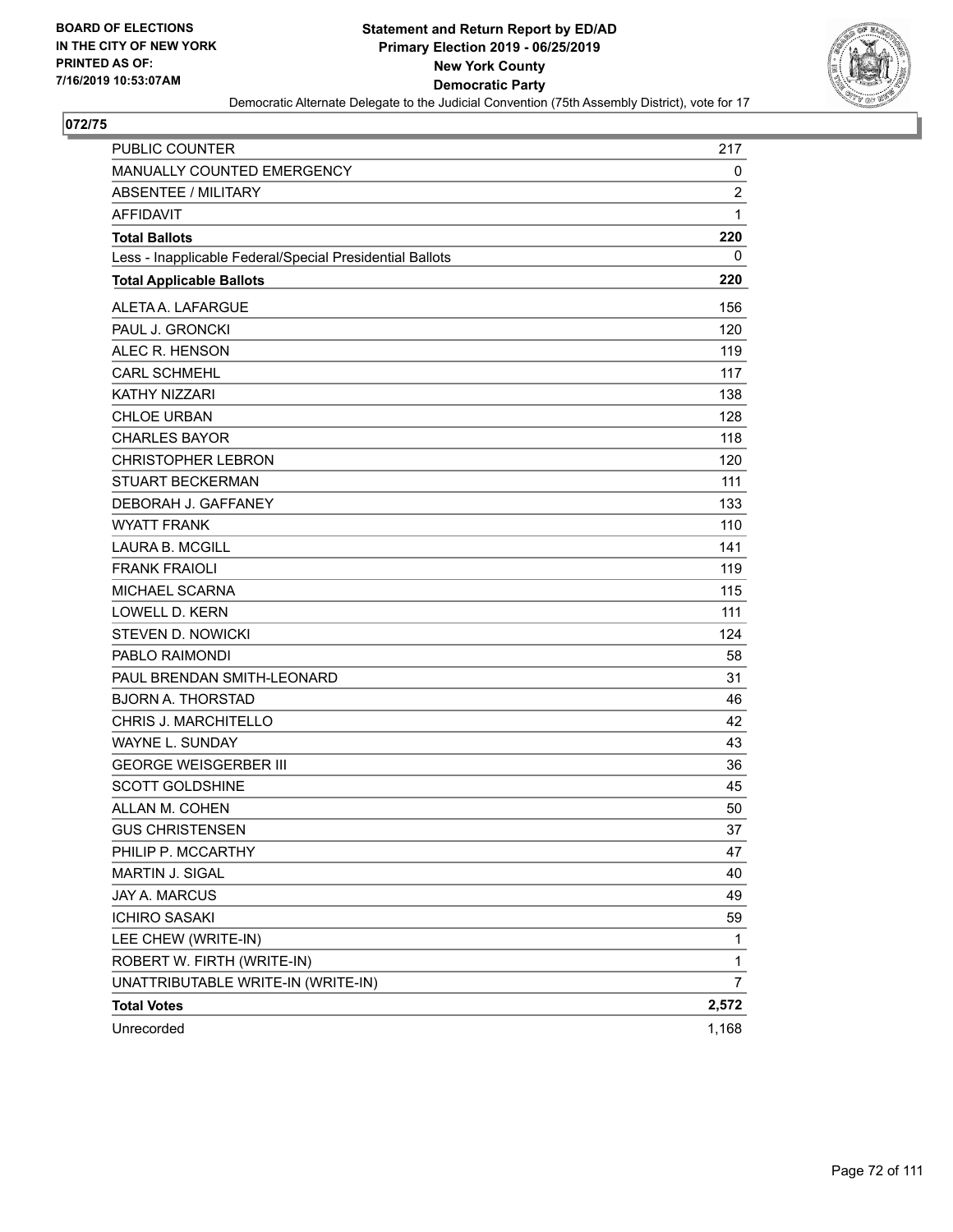

| <b>PUBLIC COUNTER</b>                                    | 20                        |
|----------------------------------------------------------|---------------------------|
| MANUALLY COUNTED EMERGENCY                               | 0                         |
| ABSENTEE / MILITARY                                      | 3                         |
| <b>AFFIDAVIT</b>                                         | 0                         |
| <b>Total Ballots</b>                                     | 23                        |
| Less - Inapplicable Federal/Special Presidential Ballots | 0                         |
| <b>Total Applicable Ballots</b>                          | 23                        |
| ALETA A. LAFARGUE                                        | 12                        |
| PAUL J. GRONCKI                                          | 10                        |
| ALEC R. HENSON                                           | 11                        |
| <b>CARL SCHMEHL</b>                                      | 11                        |
| KATHY NIZZARI                                            | 12                        |
| <b>CHLOE URBAN</b>                                       | 10                        |
| <b>CHARLES BAYOR</b>                                     | 9                         |
| <b>CHRISTOPHER LEBRON</b>                                | 11                        |
| <b>STUART BECKERMAN</b>                                  | 7                         |
| DEBORAH J. GAFFANEY                                      | 12                        |
| <b>WYATT FRANK</b>                                       | 8                         |
| <b>LAURA B. MCGILL</b>                                   | 12                        |
| <b>FRANK FRAIOLI</b>                                     | 10                        |
| MICHAEL SCARNA                                           | 11                        |
| LOWELL D. KERN                                           | 8                         |
| <b>STEVEN D. NOWICKI</b>                                 | 10                        |
| PABLO RAIMONDI                                           | $\overline{c}$            |
| PAUL BRENDAN SMITH-LEONARD                               | $\overline{c}$            |
| <b>BJORN A. THORSTAD</b>                                 | 5                         |
| CHRIS J. MARCHITELLO                                     | $\overline{\mathbf{c}}$   |
| WAYNE L. SUNDAY                                          | 3                         |
| <b>GEORGE WEISGERBER III</b>                             | 3                         |
| <b>SCOTT GOLDSHINE</b>                                   | $\ensuremath{\mathsf{3}}$ |
| ALLAN M. COHEN                                           | 4                         |
| <b>GUS CHRISTENSEN</b>                                   | 4                         |
| PHILIP P. MCCARTHY                                       | 2                         |
| MARTIN J. SIGAL                                          | 3                         |
| JAY A. MARCUS                                            | $\overline{c}$            |
| <b>ICHIRO SASAKI</b>                                     | 4                         |
| NAOMI JONES (WRITE-IN)                                   | 1                         |
| UNATTRIBUTABLE WRITE-IN (WRITE-IN)                       | 17                        |
| <b>Total Votes</b>                                       | 221                       |
| Unrecorded                                               | 170                       |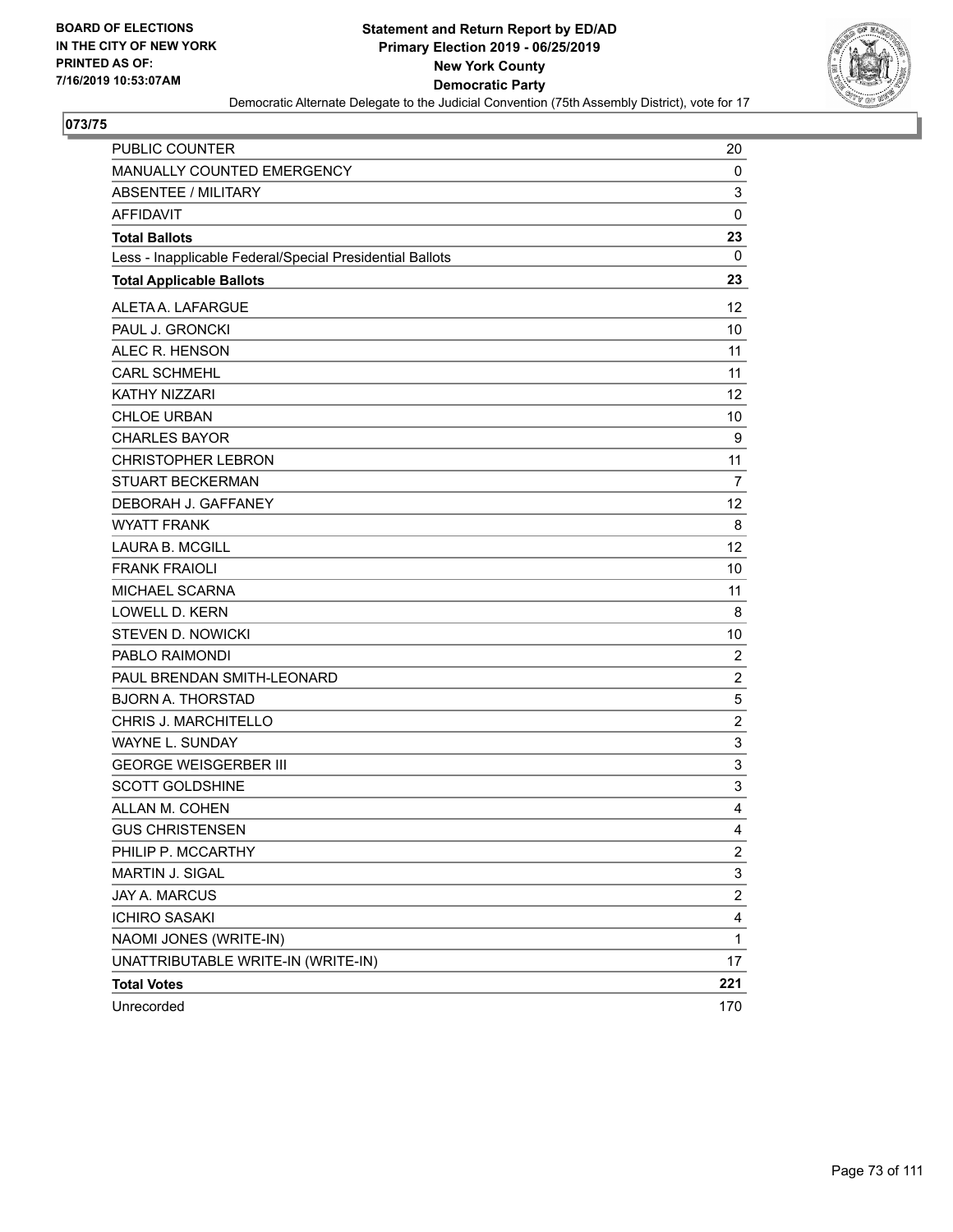

| PUBLIC COUNTER                                           | 14             |
|----------------------------------------------------------|----------------|
| MANUALLY COUNTED EMERGENCY                               | 0              |
| <b>ABSENTEE / MILITARY</b>                               | 6              |
| <b>AFFIDAVIT</b>                                         | $\mathbf 0$    |
| <b>Total Ballots</b>                                     | 20             |
| Less - Inapplicable Federal/Special Presidential Ballots | 0              |
| <b>Total Applicable Ballots</b>                          | 20             |
| ALETA A. LAFARGUE                                        | 13             |
| PAUL J. GRONCKI                                          | 8              |
| ALEC R. HENSON                                           | 9              |
| <b>CARL SCHMEHL</b>                                      | 8              |
| KATHY NIZZARI                                            | 10             |
| <b>CHLOE URBAN</b>                                       | 9              |
| <b>CHARLES BAYOR</b>                                     | 8              |
| <b>CHRISTOPHER LEBRON</b>                                | 10             |
| <b>STUART BECKERMAN</b>                                  | 10             |
| DEBORAH J. GAFFANEY                                      | 12             |
| <b>WYATT FRANK</b>                                       | 8              |
| <b>LAURA B. MCGILL</b>                                   | 9              |
| <b>FRANK FRAIOLI</b>                                     | 9              |
| MICHAEL SCARNA                                           | 7              |
| <b>LOWELL D. KERN</b>                                    | 8              |
| <b>STEVEN D. NOWICKI</b>                                 | 9              |
| PABLO RAIMONDI                                           | 3              |
| PAUL BRENDAN SMITH-LEONARD                               | 5              |
| <b>BJORN A. THORSTAD</b>                                 | 5              |
| CHRIS J. MARCHITELLO                                     | 3              |
| WAYNE L. SUNDAY                                          | 5              |
| <b>GEORGE WEISGERBER III</b>                             | 4              |
| <b>SCOTT GOLDSHINE</b>                                   | 4              |
| ALLAN M. COHEN                                           | 3              |
| <b>GUS CHRISTENSEN</b>                                   | 3              |
| PHILIP P. MCCARTHY                                       | $\overline{c}$ |
| MARTIN J. SIGAL                                          | $\overline{c}$ |
| JAY A. MARCUS                                            | 5              |
| <b>ICHIRO SASAKI</b>                                     | 4              |
| JACOB KERN (WRITE-IN)                                    | $\mathbf{1}$   |
| <b>Total Votes</b>                                       | 196            |
| Unrecorded                                               | 144            |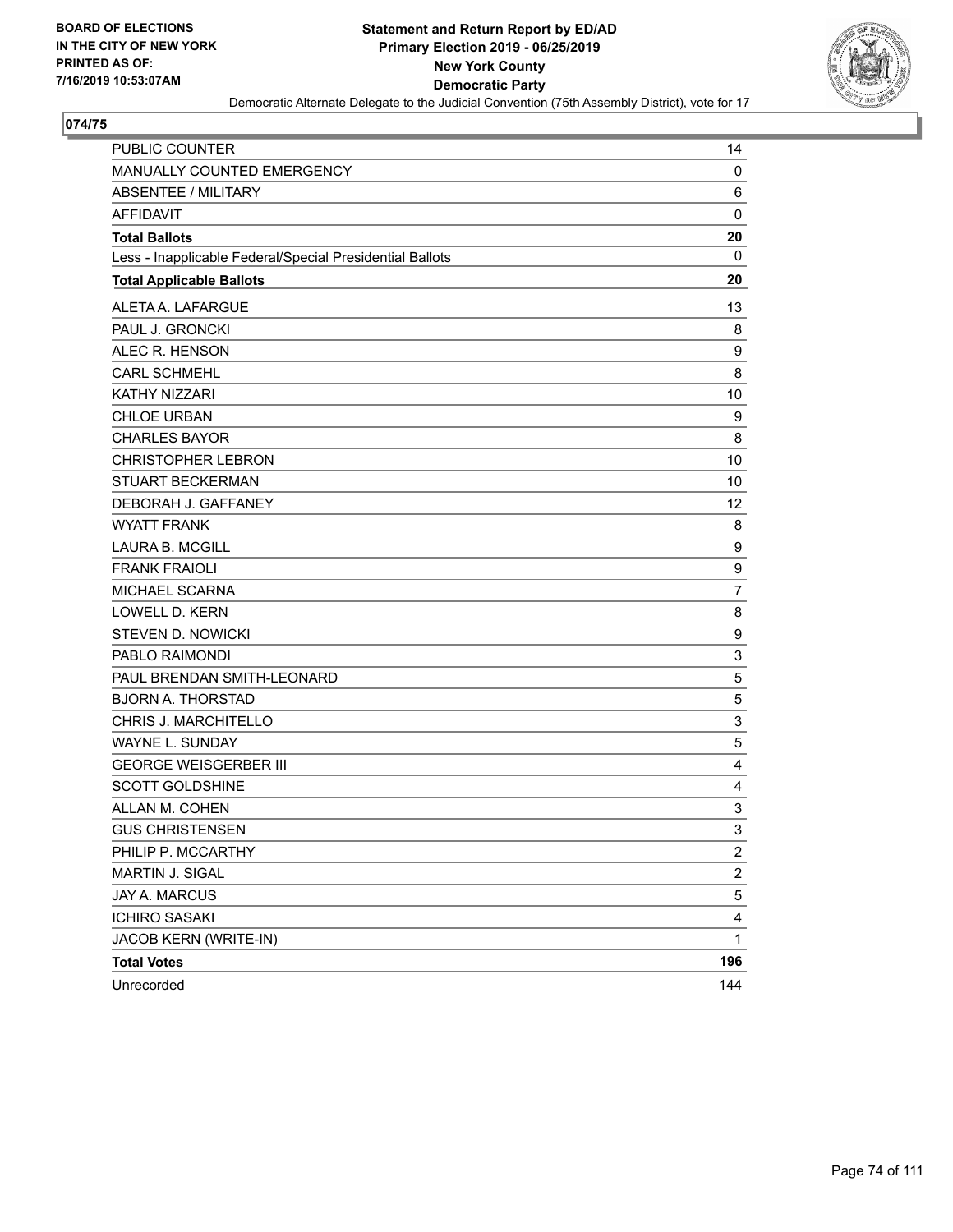

| PUBLIC COUNTER                                           | 18                        |
|----------------------------------------------------------|---------------------------|
| MANUALLY COUNTED EMERGENCY                               | 0                         |
| ABSENTEE / MILITARY                                      | 1                         |
| <b>AFFIDAVIT</b>                                         | $\mathbf 0$               |
| <b>Total Ballots</b>                                     | 19                        |
| Less - Inapplicable Federal/Special Presidential Ballots | 0                         |
| <b>Total Applicable Ballots</b>                          | 19                        |
| ALETA A. LAFARGUE                                        | 11                        |
| PAUL J. GRONCKI                                          | 10                        |
| ALEC R. HENSON                                           | 10                        |
| <b>CARL SCHMEHL</b>                                      | 9                         |
| <b>KATHY NIZZARI</b>                                     | 10                        |
| <b>CHLOE URBAN</b>                                       | 10                        |
| <b>CHARLES BAYOR</b>                                     | 12                        |
| <b>CHRISTOPHER LEBRON</b>                                | 11                        |
| <b>STUART BECKERMAN</b>                                  | 10                        |
| DEBORAH J. GAFFANEY                                      | 10                        |
| <b>WYATT FRANK</b>                                       | 9                         |
| <b>LAURA B. MCGILL</b>                                   | 11                        |
| <b>FRANK FRAIOLI</b>                                     | 10                        |
| <b>MICHAEL SCARNA</b>                                    | 10                        |
| <b>LOWELL D. KERN</b>                                    | 9                         |
| <b>STEVEN D. NOWICKI</b>                                 | 11                        |
| PABLO RAIMONDI                                           | $\,$ 5 $\,$               |
| PAUL BRENDAN SMITH-LEONARD                               | 3                         |
| <b>BJORN A. THORSTAD</b>                                 | 3                         |
| CHRIS J. MARCHITELLO                                     | 6                         |
| WAYNE L. SUNDAY                                          | $\overline{c}$            |
| <b>GEORGE WEISGERBER III</b>                             | $\ensuremath{\mathsf{3}}$ |
| <b>SCOTT GOLDSHINE</b>                                   | 3                         |
| ALLAN M. COHEN                                           | 3                         |
| <b>GUS CHRISTENSEN</b>                                   | 3                         |
| PHILIP P. MCCARTHY                                       | 5                         |
| MARTIN J. SIGAL                                          | 4                         |
| <b>JAY A. MARCUS</b>                                     | $\mathbf 5$               |
| <b>ICHIRO SASAKI</b>                                     | 4                         |
| <b>Total Votes</b>                                       | 212                       |
| Unrecorded                                               | 111                       |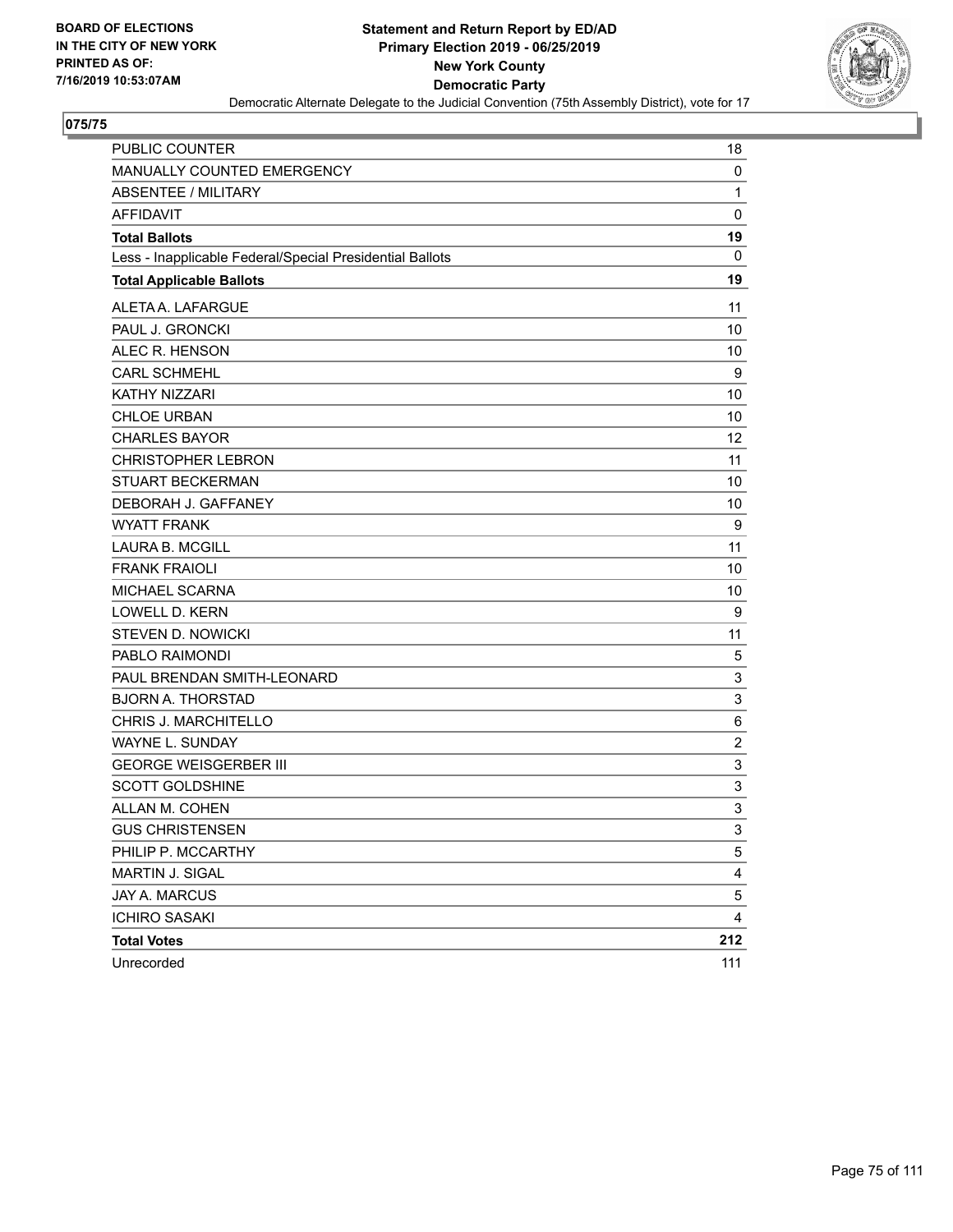

| PUBLIC COUNTER                                           | 9                         |
|----------------------------------------------------------|---------------------------|
| MANUALLY COUNTED EMERGENCY                               | 0                         |
| <b>ABSENTEE / MILITARY</b>                               | 1                         |
| <b>AFFIDAVIT</b>                                         | $\pmb{0}$                 |
| <b>Total Ballots</b>                                     | 10                        |
| Less - Inapplicable Federal/Special Presidential Ballots | 0                         |
| <b>Total Applicable Ballots</b>                          | 10                        |
| ALETA A. LAFARGUE                                        | 1                         |
| PAUL J. GRONCKI                                          | 3                         |
| ALEC R. HENSON                                           | $\mathbf{3}$              |
| <b>CARL SCHMEHL</b>                                      | 4                         |
| KATHY NIZZARI                                            | $\sqrt{2}$                |
| <b>CHLOE URBAN</b>                                       | $\ensuremath{\mathsf{3}}$ |
| <b>CHARLES BAYOR</b>                                     | $\boldsymbol{2}$          |
| <b>CHRISTOPHER LEBRON</b>                                | $\overline{c}$            |
| <b>STUART BECKERMAN</b>                                  | $\ensuremath{\mathsf{3}}$ |
| DEBORAH J. GAFFANEY                                      | $\boldsymbol{2}$          |
| <b>WYATT FRANK</b>                                       | $\overline{c}$            |
| <b>LAURA B. MCGILL</b>                                   | $\mathsf 3$               |
| <b>FRANK FRAIOLI</b>                                     | 3                         |
| MICHAEL SCARNA                                           | $\mathsf 3$               |
| <b>LOWELL D. KERN</b>                                    | $\mathsf 3$               |
| <b>STEVEN D. NOWICKI</b>                                 | 3                         |
| PABLO RAIMONDI                                           | 5                         |
| PAUL BRENDAN SMITH-LEONARD                               | $\overline{4}$            |
| <b>BJORN A. THORSTAD</b>                                 | $\overline{\mathbf{c}}$   |
| CHRIS J. MARCHITELLO                                     | 4                         |
| WAYNE L. SUNDAY                                          | 5                         |
| <b>GEORGE WEISGERBER III</b>                             | 4                         |
| <b>SCOTT GOLDSHINE</b>                                   | 4                         |
| ALLAN M. COHEN                                           | $\overline{c}$            |
| <b>GUS CHRISTENSEN</b>                                   | 1                         |
| PHILIP P. MCCARTHY                                       | $\overline{4}$            |
| MARTIN J. SIGAL                                          | 4                         |
| JAY A. MARCUS                                            | 4                         |
| <b>ICHIRO SASAKI</b>                                     | 4                         |
| <b>Total Votes</b>                                       | 89                        |
| Unrecorded                                               | 81                        |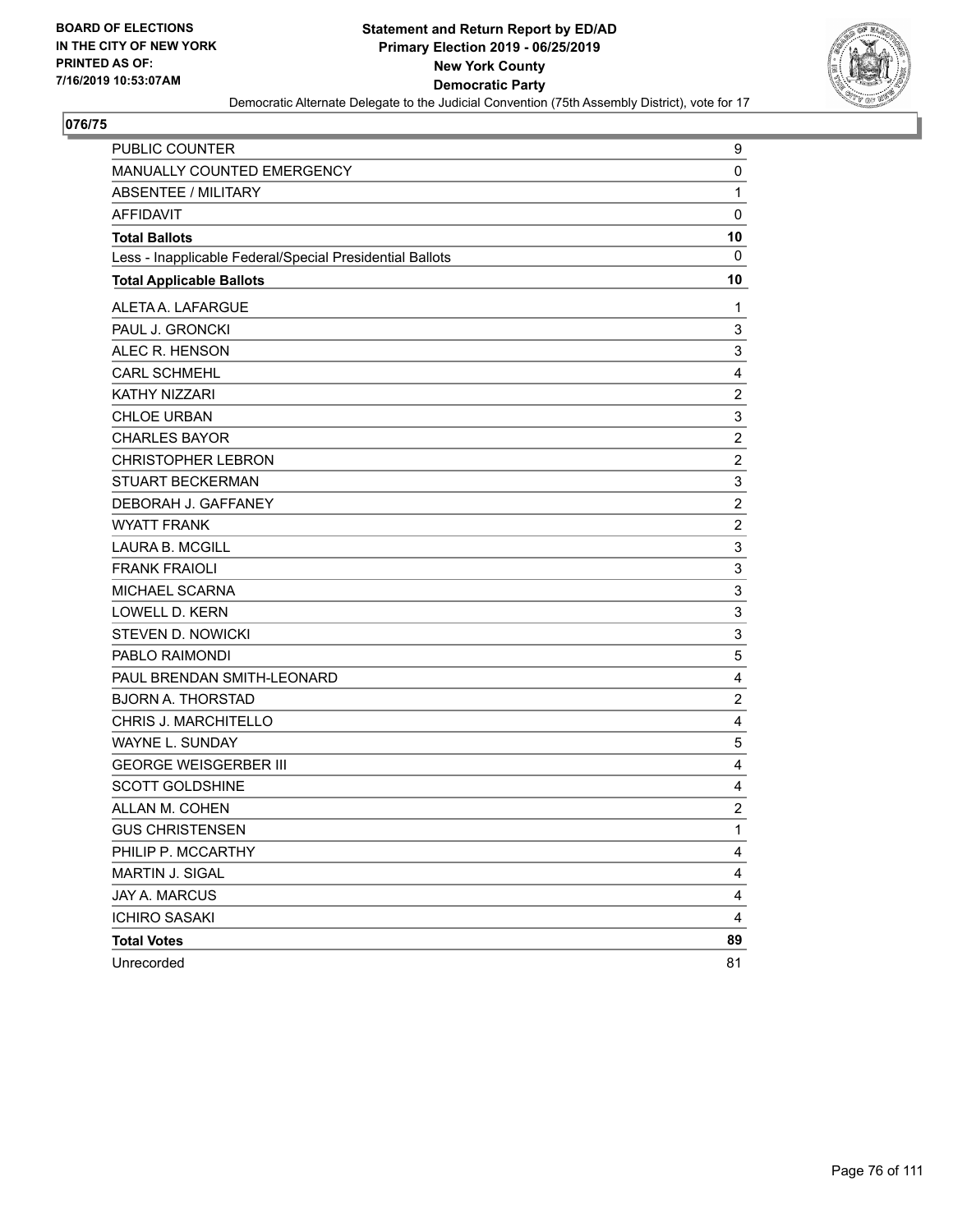

| <b>PUBLIC COUNTER</b>                                    | 14             |
|----------------------------------------------------------|----------------|
| MANUALLY COUNTED EMERGENCY                               | 0              |
| <b>ABSENTEE / MILITARY</b>                               | 3              |
| <b>AFFIDAVIT</b>                                         | $\mathbf{1}$   |
| <b>Total Ballots</b>                                     | 18             |
| Less - Inapplicable Federal/Special Presidential Ballots | 0              |
| <b>Total Applicable Ballots</b>                          | 18             |
| ALETA A. LAFARGUE                                        | 10             |
| PAUL J. GRONCKI                                          | $\overline{7}$ |
| ALEC R. HENSON                                           | 6              |
| <b>CARL SCHMEHL</b>                                      | 7              |
| KATHY NIZZARI                                            | 8              |
| <b>CHLOE URBAN</b>                                       | $\overline{7}$ |
| <b>CHARLES BAYOR</b>                                     | 9              |
| <b>CHRISTOPHER LEBRON</b>                                | 8              |
| <b>STUART BECKERMAN</b>                                  | $\overline{7}$ |
| DEBORAH J. GAFFANEY                                      | 11             |
| <b>WYATT FRANK</b>                                       | 5              |
| <b>LAURA B. MCGILL</b>                                   | 10             |
| <b>FRANK FRAIOLI</b>                                     | 6              |
| MICHAEL SCARNA                                           | 6              |
| <b>LOWELL D. KERN</b>                                    | $\overline{7}$ |
| <b>STEVEN D. NOWICKI</b>                                 | 8              |
| PABLO RAIMONDI                                           | 6              |
| PAUL BRENDAN SMITH-LEONARD                               | $\overline{2}$ |
| <b>BJORN A. THORSTAD</b>                                 | 4              |
| CHRIS J. MARCHITELLO                                     | $\overline{c}$ |
| <b>WAYNE L. SUNDAY</b>                                   | 5              |
| <b>GEORGE WEISGERBER III</b>                             | 1              |
| <b>SCOTT GOLDSHINE</b>                                   | 4              |
| ALLAN M. COHEN                                           | 4              |
| <b>GUS CHRISTENSEN</b>                                   | $\overline{c}$ |
| PHILIP P. MCCARTHY                                       | 3              |
| MARTIN J. SIGAL                                          | 3              |
| JAY A. MARCUS                                            | $\mathbf 5$    |
| <b>ICHIRO SASAKI</b>                                     | 5              |
| <b>Total Votes</b>                                       | 168            |
| Unrecorded                                               | 138            |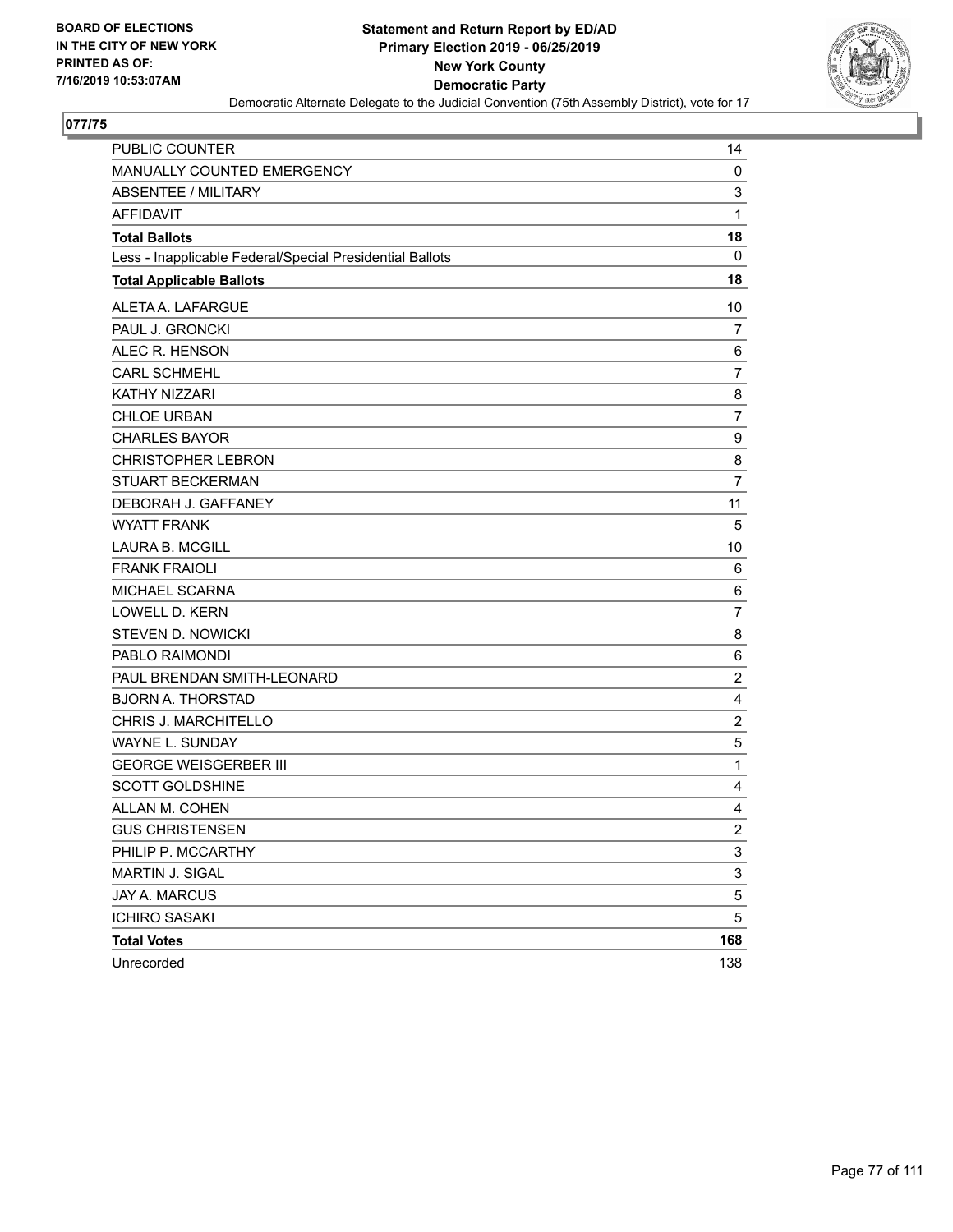

| PUBLIC COUNTER                                           | 21               |
|----------------------------------------------------------|------------------|
| MANUALLY COUNTED EMERGENCY                               | 0                |
| <b>ABSENTEE / MILITARY</b>                               | $\mathbf{1}$     |
| <b>AFFIDAVIT</b>                                         | $\mathbf 0$      |
| <b>Total Ballots</b>                                     | 22               |
| Less - Inapplicable Federal/Special Presidential Ballots | 0                |
| <b>Total Applicable Ballots</b>                          | 22               |
| ALETA A. LAFARGUE                                        | 14               |
| PAUL J. GRONCKI                                          | 9                |
| ALEC R. HENSON                                           | 8                |
| <b>CARL SCHMEHL</b>                                      | $\overline{7}$   |
| KATHY NIZZARI                                            | 13               |
| <b>CHLOE URBAN</b>                                       | 13               |
| <b>CHARLES BAYOR</b>                                     | 7                |
| <b>CHRISTOPHER LEBRON</b>                                | 8                |
| <b>STUART BECKERMAN</b>                                  | 8                |
| DEBORAH J. GAFFANEY                                      | 14               |
| <b>WYATT FRANK</b>                                       | 6                |
| <b>LAURA B. MCGILL</b>                                   | 15               |
| <b>FRANK FRAIOLI</b>                                     | 9                |
| MICHAEL SCARNA                                           | 9                |
| <b>LOWELL D. KERN</b>                                    | 11               |
| <b>STEVEN D. NOWICKI</b>                                 | 10               |
| PABLO RAIMONDI                                           | 7                |
| PAUL BRENDAN SMITH-LEONARD                               | 5                |
| <b>BJORN A. THORSTAD</b>                                 | $\overline{7}$   |
| CHRIS J. MARCHITELLO                                     | 7                |
| WAYNE L. SUNDAY                                          | 7                |
| <b>GEORGE WEISGERBER III</b>                             | 6                |
| <b>SCOTT GOLDSHINE</b>                                   | 6                |
| ALLAN M. COHEN                                           | $\overline{7}$   |
| <b>GUS CHRISTENSEN</b>                                   | 8                |
| PHILIP P. MCCARTHY                                       | 7                |
| MARTIN J. SIGAL                                          | $\boldsymbol{7}$ |
| JAY A. MARCUS                                            | $\overline{7}$   |
| <b>ICHIRO SASAKI</b>                                     | 8                |
| <b>Total Votes</b>                                       | 250              |
| Unrecorded                                               | 124              |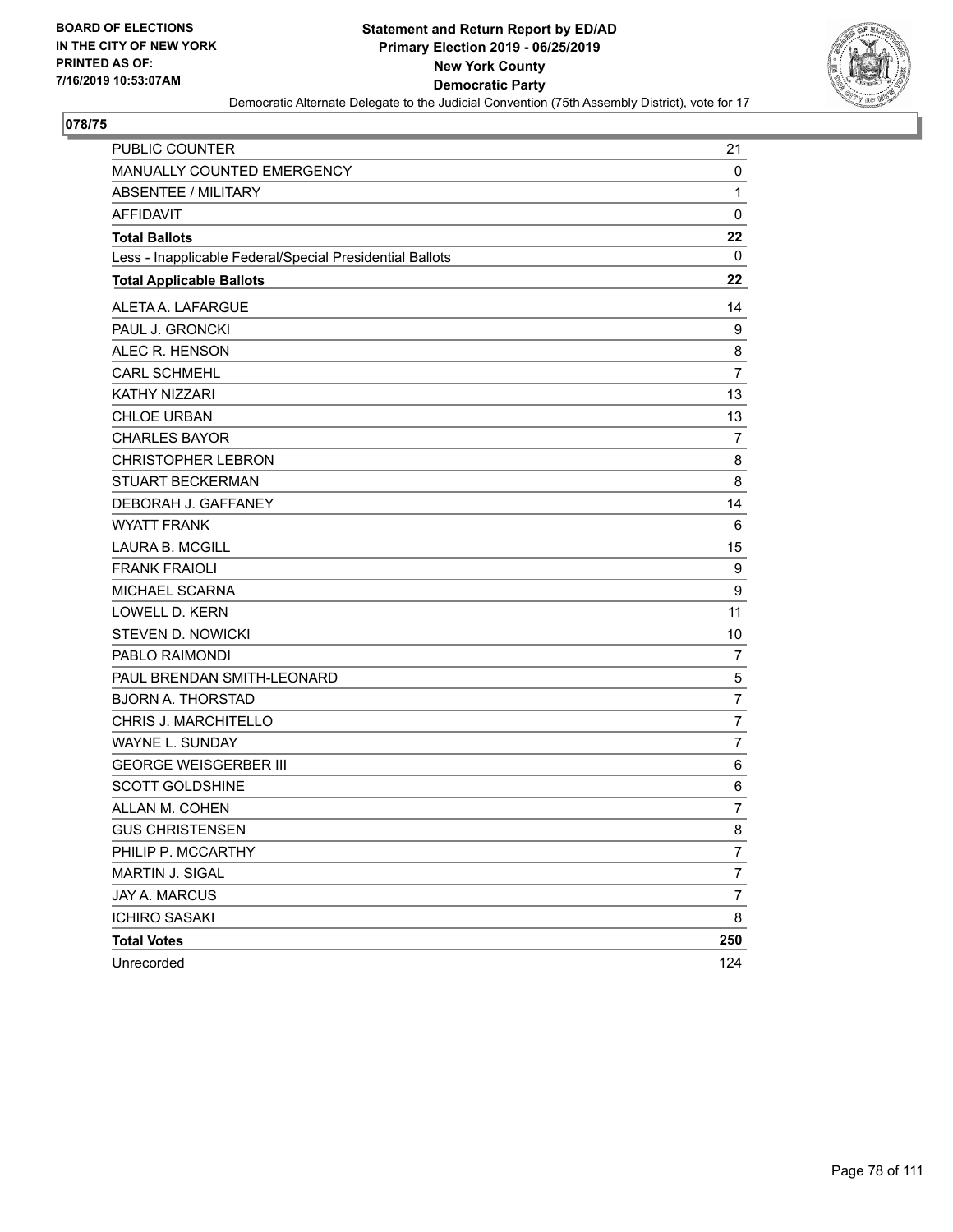

| PUBLIC COUNTER                                           | 19                        |
|----------------------------------------------------------|---------------------------|
| MANUALLY COUNTED EMERGENCY                               | 0                         |
| <b>ABSENTEE / MILITARY</b>                               | 3                         |
| <b>AFFIDAVIT</b>                                         | $\mathbf 0$               |
| <b>Total Ballots</b>                                     | 22                        |
| Less - Inapplicable Federal/Special Presidential Ballots | 0                         |
| <b>Total Applicable Ballots</b>                          | 22                        |
| ALETA A. LAFARGUE                                        | 16                        |
| PAUL J. GRONCKI                                          | 12                        |
| ALEC R. HENSON                                           | 13                        |
| <b>CARL SCHMEHL</b>                                      | 11                        |
| KATHY NIZZARI                                            | 18                        |
| <b>CHLOE URBAN</b>                                       | 17                        |
| <b>CHARLES BAYOR</b>                                     | 11                        |
| <b>CHRISTOPHER LEBRON</b>                                | 13                        |
| <b>STUART BECKERMAN</b>                                  | 11                        |
| DEBORAH J. GAFFANEY                                      | 17                        |
| <b>WYATT FRANK</b>                                       | 11                        |
| <b>LAURA B. MCGILL</b>                                   | 19                        |
| <b>FRANK FRAIOLI</b>                                     | 11                        |
| MICHAEL SCARNA                                           | 11                        |
| <b>LOWELL D. KERN</b>                                    | 12                        |
| <b>STEVEN D. NOWICKI</b>                                 | 12                        |
| PABLO RAIMONDI                                           | $\overline{7}$            |
| PAUL BRENDAN SMITH-LEONARD                               | 5                         |
| <b>BJORN A. THORSTAD</b>                                 | $\overline{7}$            |
| CHRIS J. MARCHITELLO                                     | $\,$ 5 $\,$               |
| WAYNE L. SUNDAY                                          | 6                         |
| <b>GEORGE WEISGERBER III</b>                             | 4                         |
| <b>SCOTT GOLDSHINE</b>                                   | 4                         |
| ALLAN M. COHEN                                           | 7                         |
| <b>GUS CHRISTENSEN</b>                                   | 4                         |
| PHILIP P. MCCARTHY                                       | 6                         |
| MARTIN J. SIGAL                                          | $\overline{\mathbf{c}}$   |
| JAY A. MARCUS                                            | $\ensuremath{\mathsf{3}}$ |
| <b>ICHIRO SASAKI</b>                                     | 6                         |
| JACOB KERN (WRITE-IN)                                    | 1                         |
| <b>Total Votes</b>                                       | 282                       |
| Unrecorded                                               | 92                        |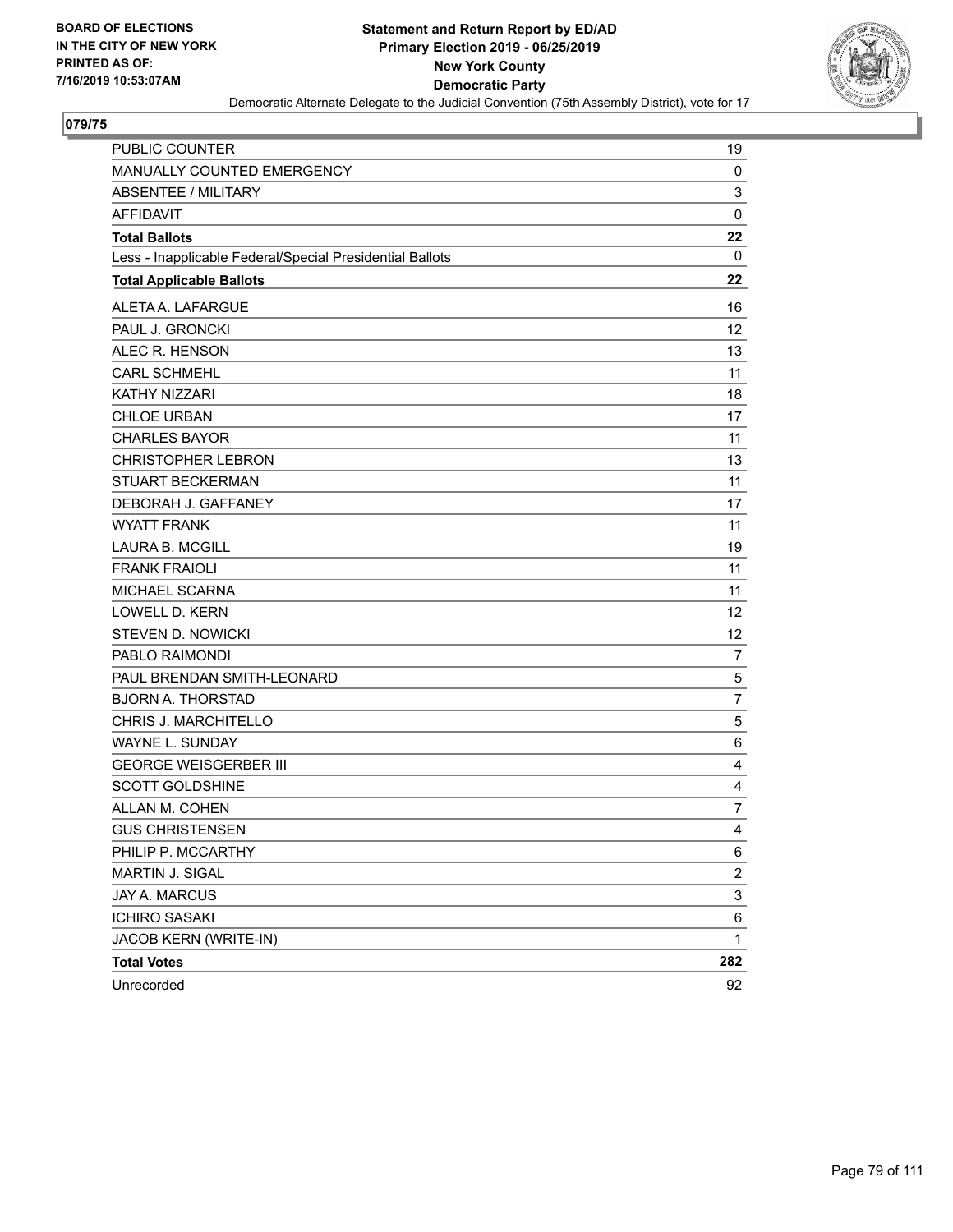

| PUBLIC COUNTER                                           | 21           |
|----------------------------------------------------------|--------------|
| MANUALLY COUNTED EMERGENCY                               | 0            |
| <b>ABSENTEE / MILITARY</b>                               | $\mathbf{1}$ |
| <b>AFFIDAVIT</b>                                         | $\mathbf 0$  |
| <b>Total Ballots</b>                                     | 22           |
| Less - Inapplicable Federal/Special Presidential Ballots | 0            |
| <b>Total Applicable Ballots</b>                          | 22           |
| ALETA A. LAFARGUE                                        | 15           |
| PAUL J. GRONCKI                                          | 11           |
| ALEC R. HENSON                                           | 10           |
| <b>CARL SCHMEHL</b>                                      | 11           |
| <b>KATHY NIZZARI</b>                                     | 14           |
| <b>CHLOE URBAN</b>                                       | 15           |
| <b>CHARLES BAYOR</b>                                     | 9            |
| <b>CHRISTOPHER LEBRON</b>                                | 11           |
| <b>STUART BECKERMAN</b>                                  | 10           |
| DEBORAH J. GAFFANEY                                      | 14           |
| <b>WYATT FRANK</b>                                       | 8            |
| <b>LAURA B. MCGILL</b>                                   | 15           |
| <b>FRANK FRAIOLI</b>                                     | 12           |
| MICHAEL SCARNA                                           | 10           |
| <b>LOWELL D. KERN</b>                                    | 11           |
| <b>STEVEN D. NOWICKI</b>                                 | 11           |
| PABLO RAIMONDI                                           | 11           |
| PAUL BRENDAN SMITH-LEONARD                               | 6            |
| <b>BJORN A. THORSTAD</b>                                 | 7            |
| CHRIS J. MARCHITELLO                                     | 6            |
| <b>WAYNE L. SUNDAY</b>                                   | 6            |
| <b>GEORGE WEISGERBER III</b>                             | 5            |
| <b>SCOTT GOLDSHINE</b>                                   | 7            |
| ALLAN M. COHEN                                           | 9            |
| <b>GUS CHRISTENSEN</b>                                   | 5            |
| PHILIP P. MCCARTHY                                       | 9            |
| MARTIN J. SIGAL                                          | 8            |
| JAY A. MARCUS                                            | 10           |
| <b>ICHIRO SASAKI</b>                                     | 10           |
| JACOB KERN (WRITE-IN)                                    | $\mathbf 1$  |
| <b>Total Votes</b>                                       | 287          |
| Unrecorded                                               | 87           |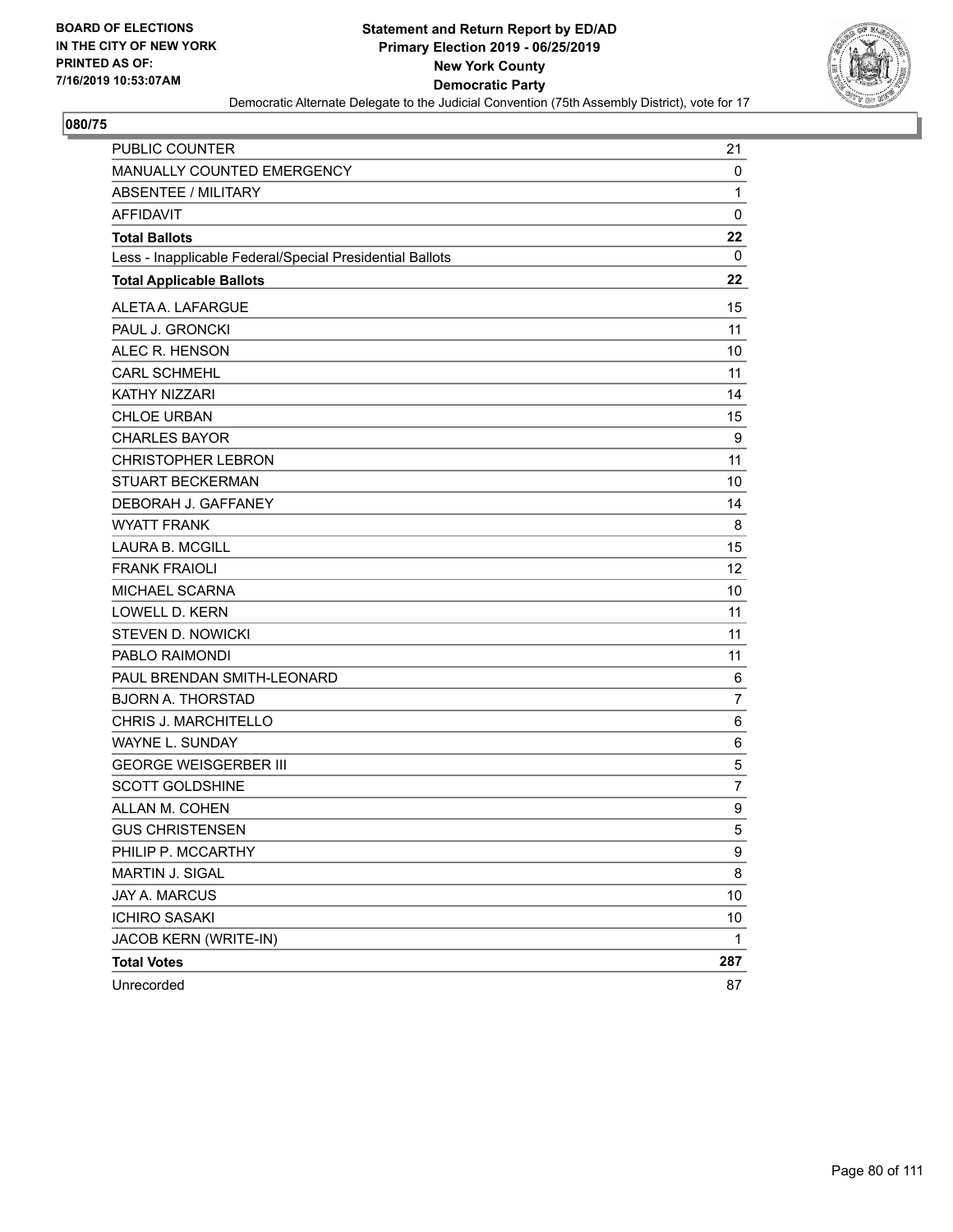

| PUBLIC COUNTER                                           | 5           |
|----------------------------------------------------------|-------------|
| MANUALLY COUNTED EMERGENCY                               | 0           |
| ABSENTEE / MILITARY                                      | 1           |
| <b>AFFIDAVIT</b>                                         | 0           |
| <b>Total Ballots</b>                                     | 6           |
| Less - Inapplicable Federal/Special Presidential Ballots | 0           |
| <b>Total Applicable Ballots</b>                          | 6           |
| ALETA A. LAFARGUE                                        | 5           |
| PAUL J. GRONCKI                                          | 4           |
| ALEC R. HENSON                                           | 4           |
| <b>CARL SCHMEHL</b>                                      | 4           |
| KATHY NIZZARI                                            | 6           |
| <b>CHLOE URBAN</b>                                       | 4           |
| <b>CHARLES BAYOR</b>                                     | 4           |
| <b>CHRISTOPHER LEBRON</b>                                | 4           |
| <b>STUART BECKERMAN</b>                                  | 4           |
| DEBORAH J. GAFFANEY                                      | 5           |
| <b>WYATT FRANK</b>                                       | 4           |
| <b>LAURA B. MCGILL</b>                                   | 4           |
| <b>FRANK FRAIOLI</b>                                     | 4           |
| MICHAEL SCARNA                                           | 4           |
| <b>LOWELL D. KERN</b>                                    | 4           |
| <b>STEVEN D. NOWICKI</b>                                 | 4           |
| PABLO RAIMONDI                                           | $\mathbf 1$ |
| PAUL BRENDAN SMITH-LEONARD                               | $\pmb{0}$   |
| <b>BJORN A. THORSTAD</b>                                 | 0           |
| CHRIS J. MARCHITELLO                                     | $\mathbf 0$ |
| <b>WAYNE L. SUNDAY</b>                                   | 0           |
| <b>GEORGE WEISGERBER III</b>                             | 1           |
| <b>SCOTT GOLDSHINE</b>                                   | $\mathbf 0$ |
| ALLAN M. COHEN                                           | $\mathbf 0$ |
| <b>GUS CHRISTENSEN</b>                                   | 0           |
| PHILIP P. MCCARTHY                                       | 0           |
| MARTIN J. SIGAL                                          | $\pmb{0}$   |
| JAY A. MARCUS                                            | 0           |
| <b>ICHIRO SASAKI</b>                                     | $\mathbf 0$ |
| <b>Total Votes</b>                                       | 70          |
| Unrecorded                                               | 32          |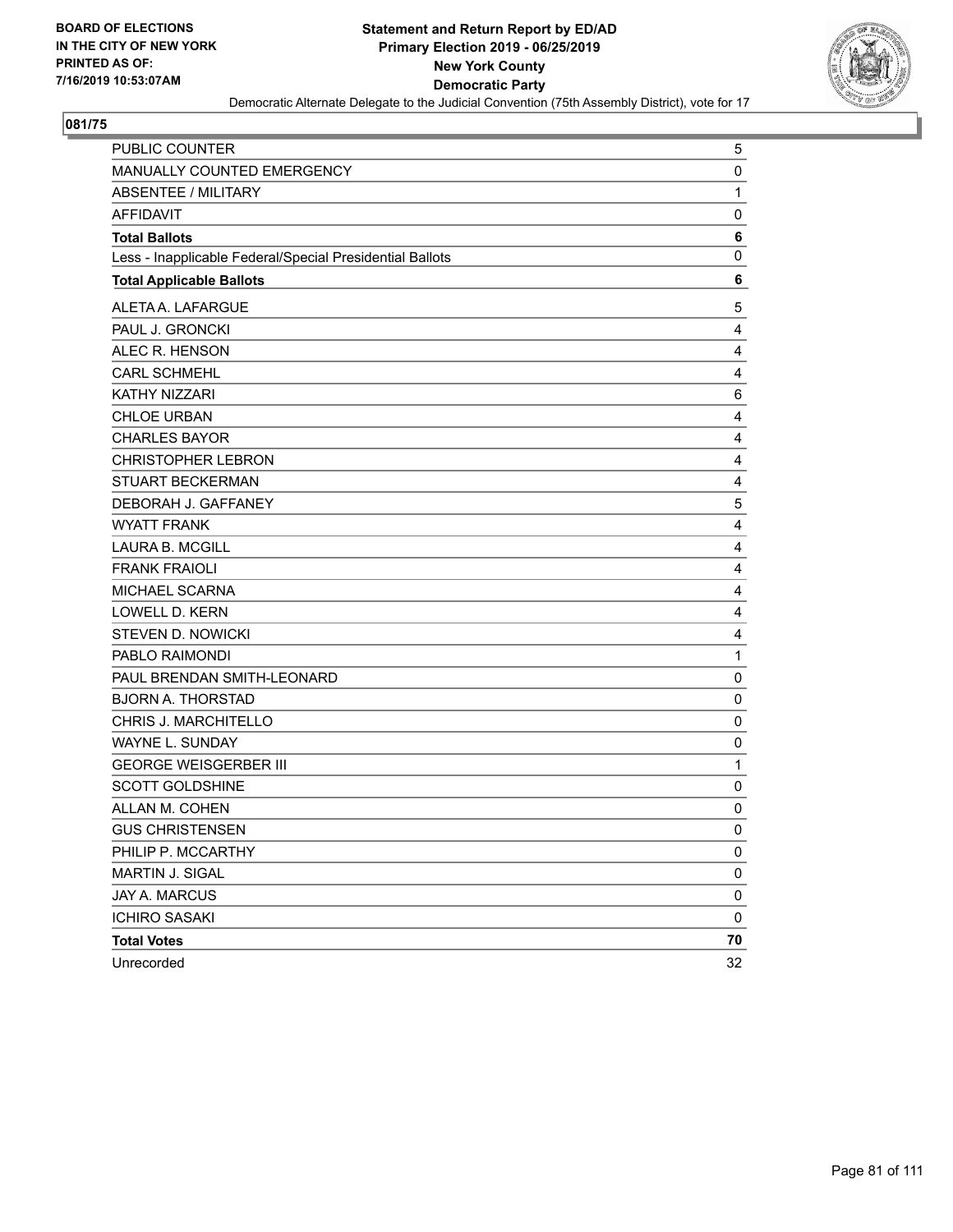

| PUBLIC COUNTER                                           | 13                        |
|----------------------------------------------------------|---------------------------|
| MANUALLY COUNTED EMERGENCY                               | 0                         |
| <b>ABSENTEE / MILITARY</b>                               | $\overline{c}$            |
| <b>AFFIDAVIT</b>                                         | $\mathbf 0$               |
| <b>Total Ballots</b>                                     | 15                        |
| Less - Inapplicable Federal/Special Presidential Ballots | 0                         |
| <b>Total Applicable Ballots</b>                          | 15                        |
| ALETA A. LAFARGUE                                        | 9                         |
| PAUL J. GRONCKI                                          | 9                         |
| ALEC R. HENSON                                           | 8                         |
| <b>CARL SCHMEHL</b>                                      | 8                         |
| <b>KATHY NIZZARI</b>                                     | 10                        |
| <b>CHLOE URBAN</b>                                       | 9                         |
| <b>CHARLES BAYOR</b>                                     | 8                         |
| <b>CHRISTOPHER LEBRON</b>                                | 9                         |
| <b>STUART BECKERMAN</b>                                  | 8                         |
| DEBORAH J. GAFFANEY                                      | 8                         |
| <b>WYATT FRANK</b>                                       | 8                         |
| <b>LAURA B. MCGILL</b>                                   | 8                         |
| <b>FRANK FRAIOLI</b>                                     | $\overline{7}$            |
| MICHAEL SCARNA                                           | 8                         |
| <b>LOWELL D. KERN</b>                                    | 8                         |
| <b>STEVEN D. NOWICKI</b>                                 | 8                         |
| PABLO RAIMONDI                                           | $\overline{2}$            |
| PAUL BRENDAN SMITH-LEONARD                               | $\overline{c}$            |
| <b>BJORN A. THORSTAD</b>                                 | $\ensuremath{\mathsf{3}}$ |
| CHRIS J. MARCHITELLO                                     | $\overline{c}$            |
| WAYNE L. SUNDAY                                          | $\ensuremath{\mathsf{3}}$ |
| <b>GEORGE WEISGERBER III</b>                             | $\boldsymbol{2}$          |
| <b>SCOTT GOLDSHINE</b>                                   | $\ensuremath{\mathsf{3}}$ |
| ALLAN M. COHEN                                           | $\overline{c}$            |
| <b>GUS CHRISTENSEN</b>                                   | $\overline{2}$            |
| PHILIP P. MCCARTHY                                       | $\overline{c}$            |
| MARTIN J. SIGAL                                          | $\overline{\mathbf{c}}$   |
| JAY A. MARCUS                                            | $\mathbf 1$               |
| <b>ICHIRO SASAKI</b>                                     | 4                         |
| <b>Total Votes</b>                                       | 163                       |
| Unrecorded                                               | 92                        |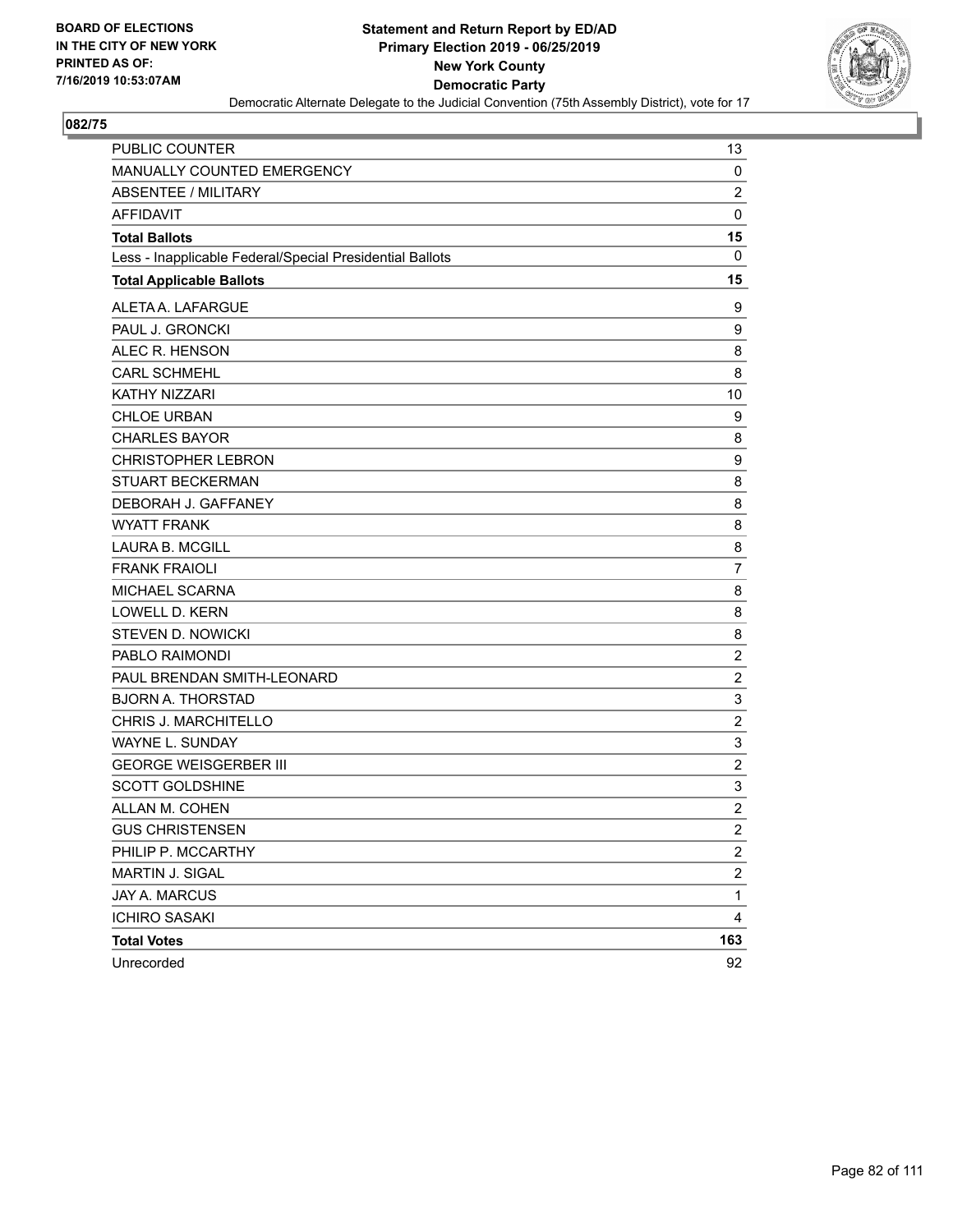

| PUBLIC COUNTER                                           | 26          |
|----------------------------------------------------------|-------------|
| MANUALLY COUNTED EMERGENCY                               | 0           |
| <b>ABSENTEE / MILITARY</b>                               | $\mathbf 0$ |
| <b>AFFIDAVIT</b>                                         | $\mathbf 0$ |
| <b>Total Ballots</b>                                     | 26          |
| Less - Inapplicable Federal/Special Presidential Ballots | 0           |
| <b>Total Applicable Ballots</b>                          | 26          |
| ALETA A. LAFARGUE                                        | 13          |
| PAUL J. GRONCKI                                          | 13          |
| ALEC R. HENSON                                           | 12          |
| <b>CARL SCHMEHL</b>                                      | 13          |
| <b>KATHY NIZZARI</b>                                     | 15          |
| <b>CHLOE URBAN</b>                                       | 16          |
| <b>CHARLES BAYOR</b>                                     | 9           |
| <b>CHRISTOPHER LEBRON</b>                                | 12          |
| <b>STUART BECKERMAN</b>                                  | 11          |
| DEBORAH J. GAFFANEY                                      | 16          |
| <b>WYATT FRANK</b>                                       | 12          |
| <b>LAURA B. MCGILL</b>                                   | 16          |
| <b>FRANK FRAIOLI</b>                                     | 10          |
| MICHAEL SCARNA                                           | 14          |
| <b>LOWELL D. KERN</b>                                    | 11          |
| <b>STEVEN D. NOWICKI</b>                                 | 13          |
| PABLO RAIMONDI                                           | 12          |
| PAUL BRENDAN SMITH-LEONARD                               | 8           |
| <b>BJORN A. THORSTAD</b>                                 | 11          |
| CHRIS J. MARCHITELLO                                     | 8           |
| <b>WAYNE L. SUNDAY</b>                                   | 9           |
| <b>GEORGE WEISGERBER III</b>                             | 8           |
| <b>SCOTT GOLDSHINE</b>                                   | 8           |
| ALLAN M. COHEN                                           | 9           |
| <b>GUS CHRISTENSEN</b>                                   | 4           |
| PHILIP P. MCCARTHY                                       | 11          |
| MARTIN J. SIGAL                                          | 9           |
| <b>JAY A. MARCUS</b>                                     | 10          |
| <b>ICHIRO SASAKI</b>                                     | 11          |
| UNATTRIBUTABLE WRITE-IN (WRITE-IN)                       | $\mathbf 1$ |
| <b>Total Votes</b>                                       | 325         |
| Unrecorded                                               | 117         |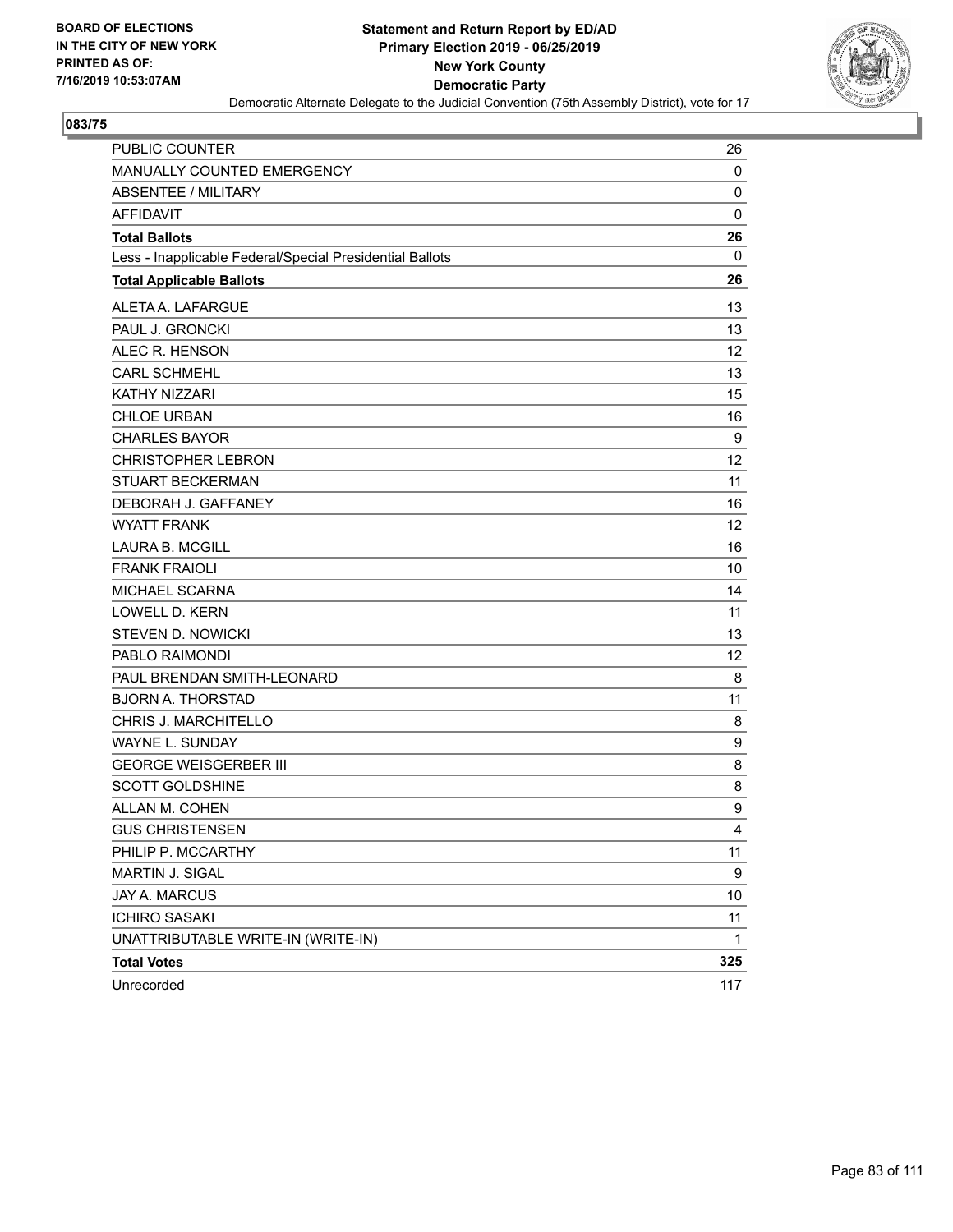

| PUBLIC COUNTER                                           | 15                      |
|----------------------------------------------------------|-------------------------|
| MANUALLY COUNTED EMERGENCY                               | 0                       |
| <b>ABSENTEE / MILITARY</b>                               | 1                       |
| <b>AFFIDAVIT</b>                                         | $\mathbf 0$             |
| <b>Total Ballots</b>                                     | 16                      |
| Less - Inapplicable Federal/Special Presidential Ballots | 0                       |
| <b>Total Applicable Ballots</b>                          | 16                      |
| ALETA A. LAFARGUE                                        | 6                       |
| PAUL J. GRONCKI                                          | 7                       |
| ALEC R. HENSON                                           | 6                       |
| <b>CARL SCHMEHL</b>                                      | 6                       |
| <b>KATHY NIZZARI</b>                                     | 6                       |
| <b>CHLOE URBAN</b>                                       | 7                       |
| <b>CHARLES BAYOR</b>                                     | $\sqrt{5}$              |
| <b>CHRISTOPHER LEBRON</b>                                | 5                       |
| <b>STUART BECKERMAN</b>                                  | 6                       |
| DEBORAH J. GAFFANEY                                      | 6                       |
| <b>WYATT FRANK</b>                                       | 5                       |
| <b>LAURA B. MCGILL</b>                                   | 6                       |
| <b>FRANK FRAIOLI</b>                                     | 6                       |
| MICHAEL SCARNA                                           | 6                       |
| <b>LOWELL D. KERN</b>                                    | 4                       |
| <b>STEVEN D. NOWICKI</b>                                 | 6                       |
| PABLO RAIMONDI                                           | 6                       |
| PAUL BRENDAN SMITH-LEONARD                               | 3                       |
| <b>BJORN A. THORSTAD</b>                                 | 4                       |
| CHRIS J. MARCHITELLO                                     | 4                       |
| WAYNE L. SUNDAY                                          | 4                       |
| <b>GEORGE WEISGERBER III</b>                             | 4                       |
| <b>SCOTT GOLDSHINE</b>                                   | $\,$ 5 $\,$             |
| ALLAN M. COHEN                                           | 3                       |
| <b>GUS CHRISTENSEN</b>                                   | 4                       |
| PHILIP P. MCCARTHY                                       | 4                       |
| MARTIN J. SIGAL                                          | 5                       |
| <b>JAY A. MARCUS</b>                                     | $\overline{\mathbf{4}}$ |
| <b>ICHIRO SASAKI</b>                                     | 5                       |
| <b>Total Votes</b>                                       | 148                     |
| Unrecorded                                               | 124                     |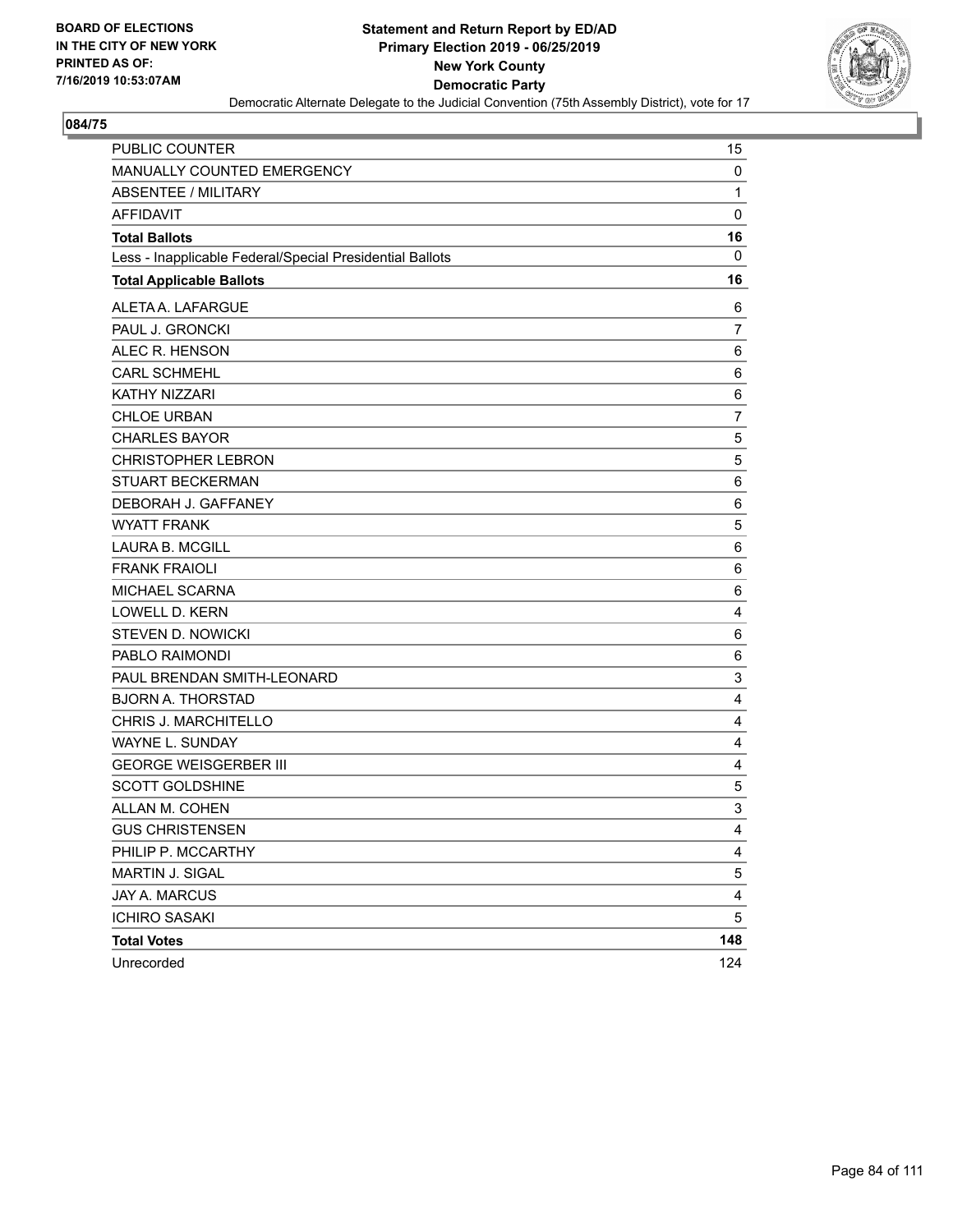

| <b>PUBLIC COUNTER</b>                                    | 10             |
|----------------------------------------------------------|----------------|
| MANUALLY COUNTED EMERGENCY                               | 0              |
| <b>ABSENTEE / MILITARY</b>                               | 1              |
| <b>AFFIDAVIT</b>                                         | $\mathbf 0$    |
| <b>Total Ballots</b>                                     | 11             |
| Less - Inapplicable Federal/Special Presidential Ballots | 0              |
| <b>Total Applicable Ballots</b>                          | 11             |
| ALETA A. LAFARGUE                                        | 9              |
| PAUL J. GRONCKI                                          | 8              |
| ALEC R. HENSON                                           | 8              |
| <b>CARL SCHMEHL</b>                                      | 8              |
| KATHY NIZZARI                                            | 8              |
| <b>CHLOE URBAN</b>                                       | 8              |
| <b>CHARLES BAYOR</b>                                     | 8              |
| <b>CHRISTOPHER LEBRON</b>                                | 10             |
| <b>STUART BECKERMAN</b>                                  | 7              |
| DEBORAH J. GAFFANEY                                      | 8              |
| <b>WYATT FRANK</b>                                       | 7              |
| <b>LAURA B. MCGILL</b>                                   | 8              |
| <b>FRANK FRAIOLI</b>                                     | $\overline{7}$ |
| MICHAEL SCARNA                                           | 9              |
| <b>LOWELL D. KERN</b>                                    | $\overline{7}$ |
| <b>STEVEN D. NOWICKI</b>                                 | 8              |
| PABLO RAIMONDI                                           | 4              |
| PAUL BRENDAN SMITH-LEONARD                               | $\mathbf{1}$   |
| <b>BJORN A. THORSTAD</b>                                 | 1              |
| CHRIS J. MARCHITELLO                                     | 0              |
| WAYNE L. SUNDAY                                          | $\mathbf{1}$   |
| <b>GEORGE WEISGERBER III</b>                             | 0              |
| <b>SCOTT GOLDSHINE</b>                                   | 1              |
| ALLAN M. COHEN                                           | $\mathbf 0$    |
| <b>GUS CHRISTENSEN</b>                                   | 1              |
| PHILIP P. MCCARTHY                                       | 0              |
| MARTIN J. SIGAL                                          | 0              |
| <b>JAY A. MARCUS</b>                                     | $\overline{2}$ |
| <b>ICHIRO SASAKI</b>                                     | $\overline{c}$ |
| <b>Total Votes</b>                                       | 141            |
| Unrecorded                                               | 46             |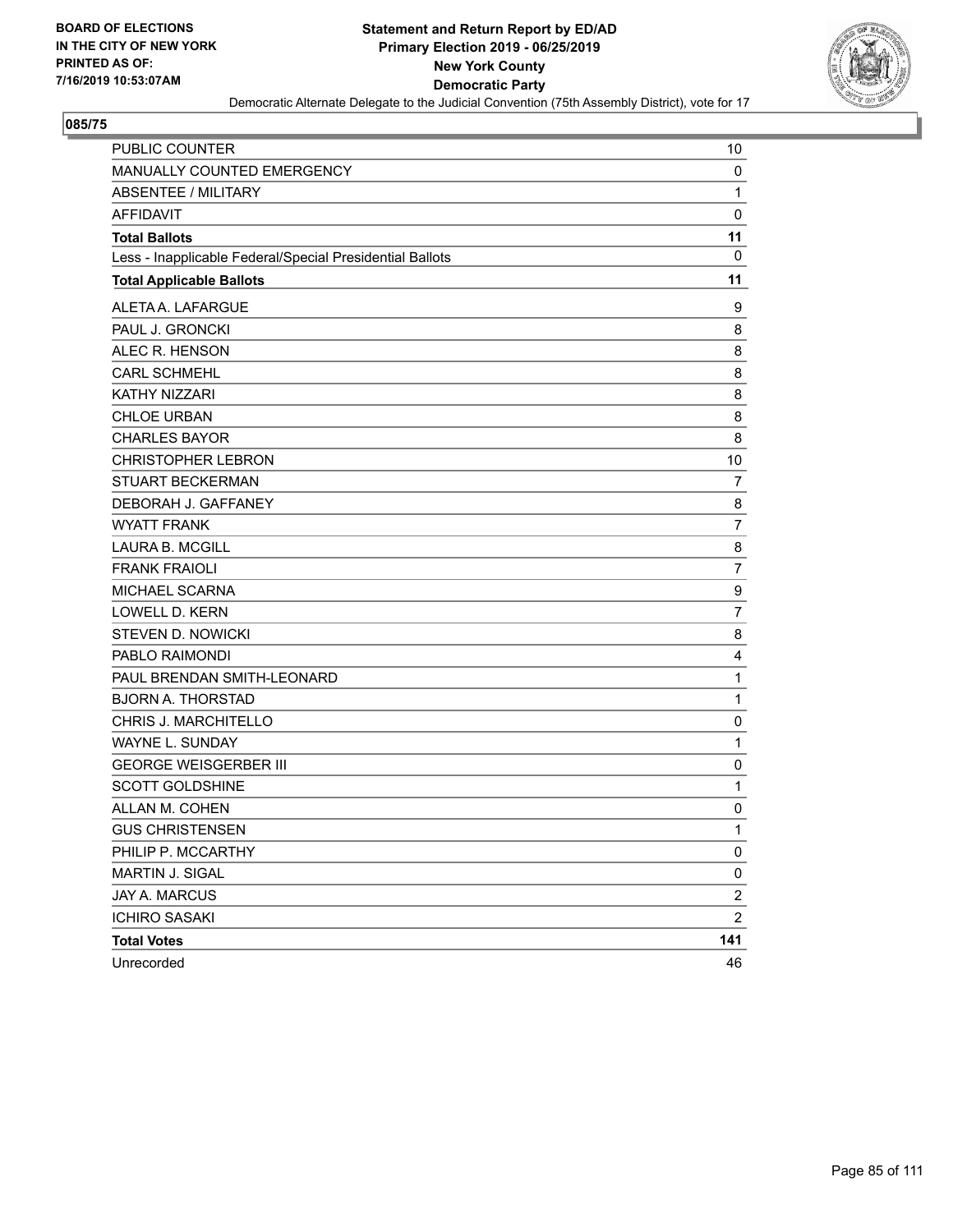

| PUBLIC COUNTER                                           | 0           |
|----------------------------------------------------------|-------------|
| MANUALLY COUNTED EMERGENCY                               | 0           |
| ABSENTEE / MILITARY                                      | 0           |
| <b>AFFIDAVIT</b>                                         | 0           |
| <b>Total Ballots</b>                                     | $\mathbf 0$ |
| Less - Inapplicable Federal/Special Presidential Ballots | $\mathbf 0$ |
| <b>Total Applicable Ballots</b>                          | 0           |
| ALETA A. LAFARGUE                                        | 0           |
| PAUL J. GRONCKI                                          | $\mathbf 0$ |
| ALEC R. HENSON                                           | 0           |
| <b>CARL SCHMEHL</b>                                      | 0           |
| <b>KATHY NIZZARI</b>                                     | 0           |
| <b>CHLOE URBAN</b>                                       | 0           |
| <b>CHARLES BAYOR</b>                                     | 0           |
| <b>CHRISTOPHER LEBRON</b>                                | 0           |
| STUART BECKERMAN                                         | 0           |
| DEBORAH J. GAFFANEY                                      | 0           |
| <b>WYATT FRANK</b>                                       | 0           |
| <b>LAURA B. MCGILL</b>                                   | 0           |
| <b>FRANK FRAIOLI</b>                                     | 0           |
| MICHAEL SCARNA                                           | 0           |
| <b>LOWELL D. KERN</b>                                    | 0           |
| <b>STEVEN D. NOWICKI</b>                                 | 0           |
| PABLO RAIMONDI                                           | 0           |
| PAUL BRENDAN SMITH-LEONARD                               | 0           |
| <b>BJORN A. THORSTAD</b>                                 | 0           |
| CHRIS J. MARCHITELLO                                     | 0           |
| WAYNE L. SUNDAY                                          | 0           |
| <b>GEORGE WEISGERBER III</b>                             | 0           |
| <b>SCOTT GOLDSHINE</b>                                   | 0           |
| ALLAN M. COHEN                                           | $\mathbf 0$ |
| <b>GUS CHRISTENSEN</b>                                   | 0           |
| PHILIP P. MCCARTHY                                       | 0           |
| MARTIN J. SIGAL                                          | 0           |
| JAY A. MARCUS                                            | 0           |
| <b>ICHIRO SASAKI</b>                                     | 0           |
| <b>Total Votes</b>                                       | 0           |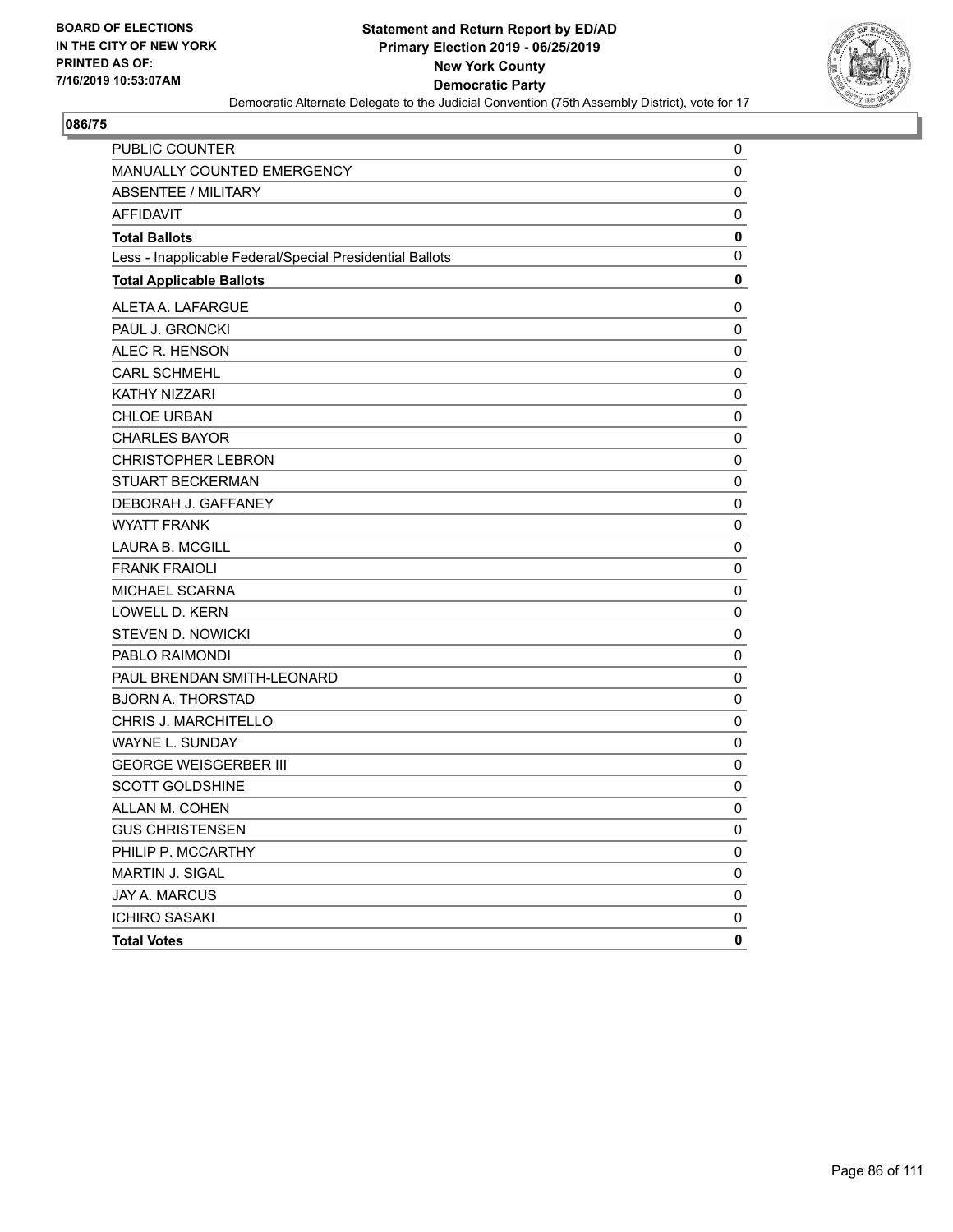

| <b>PUBLIC COUNTER</b>                                    | 14                        |
|----------------------------------------------------------|---------------------------|
| MANUALLY COUNTED EMERGENCY                               | 0                         |
| <b>ABSENTEE / MILITARY</b>                               | 1                         |
| <b>AFFIDAVIT</b>                                         | $\pmb{0}$                 |
| <b>Total Ballots</b>                                     | 15                        |
| Less - Inapplicable Federal/Special Presidential Ballots | 0                         |
| <b>Total Applicable Ballots</b>                          | 15                        |
| ALETA A. LAFARGUE                                        | 8                         |
| PAUL J. GRONCKI                                          | 8                         |
| ALEC R. HENSON                                           | $\overline{7}$            |
| <b>CARL SCHMEHL</b>                                      | 7                         |
| KATHY NIZZARI                                            | 9                         |
| <b>CHLOE URBAN</b>                                       | 8                         |
| <b>CHARLES BAYOR</b>                                     | 6                         |
| <b>CHRISTOPHER LEBRON</b>                                | 8                         |
| <b>STUART BECKERMAN</b>                                  | 6                         |
| DEBORAH J. GAFFANEY                                      | 10                        |
| <b>WYATT FRANK</b>                                       | 6                         |
| <b>LAURA B. MCGILL</b>                                   | 10                        |
| <b>FRANK FRAIOLI</b>                                     | 6                         |
| MICHAEL SCARNA                                           | 5                         |
| <b>LOWELL D. KERN</b>                                    | $\overline{7}$            |
| <b>STEVEN D. NOWICKI</b>                                 | 6                         |
| PABLO RAIMONDI                                           | 3                         |
| PAUL BRENDAN SMITH-LEONARD                               | $\overline{2}$            |
| <b>BJORN A. THORSTAD</b>                                 | 7                         |
| CHRIS J. MARCHITELLO                                     | 4                         |
| WAYNE L. SUNDAY                                          | $\ensuremath{\mathsf{3}}$ |
| <b>GEORGE WEISGERBER III</b>                             | 3                         |
| <b>SCOTT GOLDSHINE</b>                                   | 3                         |
| ALLAN M. COHEN                                           | 4                         |
| <b>GUS CHRISTENSEN</b>                                   | 3                         |
| PHILIP P. MCCARTHY                                       | 3                         |
| MARTIN J. SIGAL                                          | 3                         |
| JAY A. MARCUS                                            | 4                         |
| <b>ICHIRO SASAKI</b>                                     | 6                         |
| <b>Total Votes</b>                                       | 165                       |
| Unrecorded                                               | 90                        |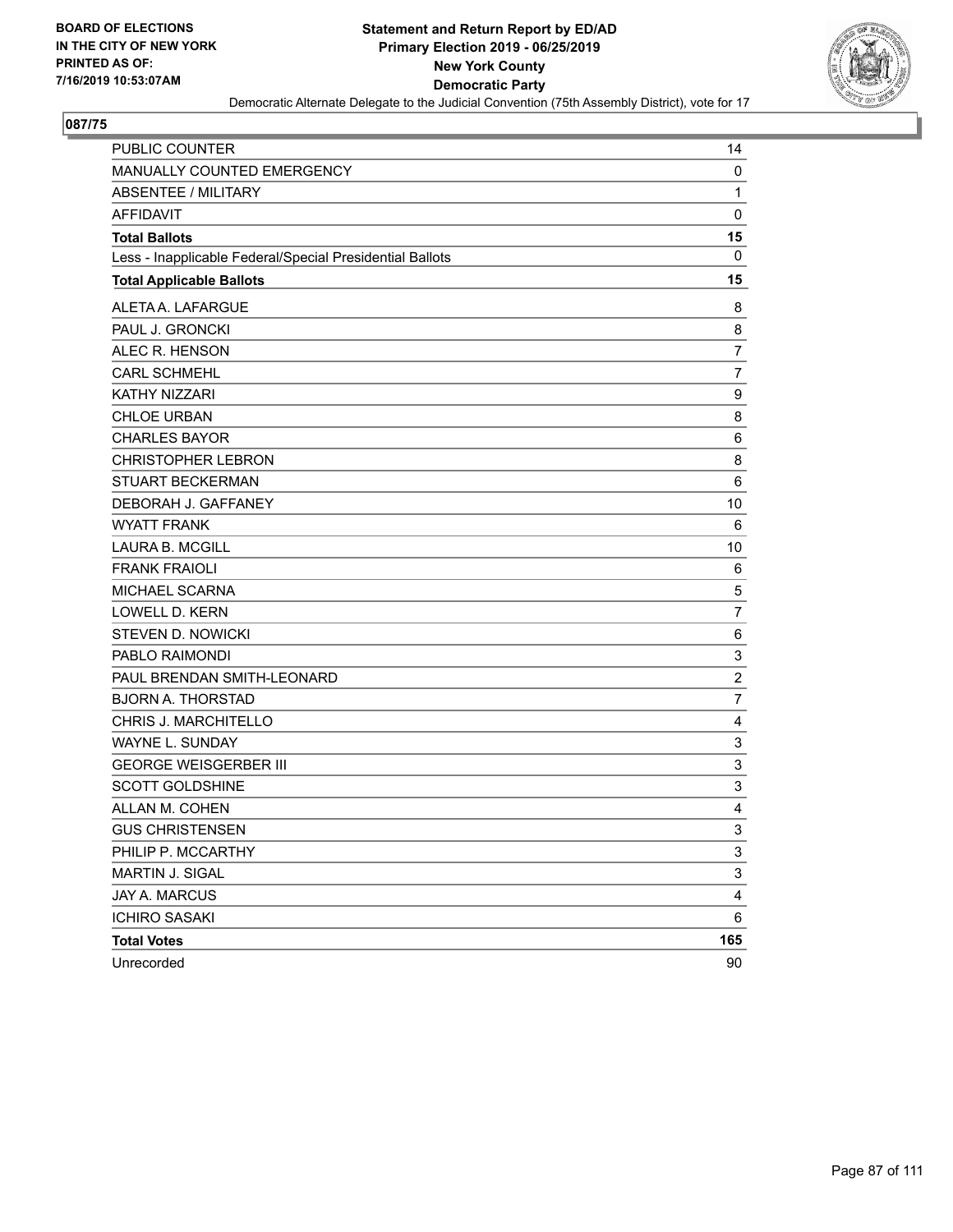

| <b>PUBLIC COUNTER</b>                                    | 11                      |
|----------------------------------------------------------|-------------------------|
| MANUALLY COUNTED EMERGENCY                               | 0                       |
| <b>ABSENTEE / MILITARY</b>                               | $\mathsf 3$             |
| <b>AFFIDAVIT</b>                                         | $\mathbf 0$             |
| <b>Total Ballots</b>                                     | 14                      |
| Less - Inapplicable Federal/Special Presidential Ballots | 0                       |
| <b>Total Applicable Ballots</b>                          | 14                      |
| ALETA A. LAFARGUE                                        | 5                       |
| PAUL J. GRONCKI                                          | 1                       |
| ALEC R. HENSON                                           | 1                       |
| <b>CARL SCHMEHL</b>                                      | $\overline{\mathbf{c}}$ |
| <b>KATHY NIZZARI</b>                                     | 4                       |
| <b>CHLOE URBAN</b>                                       | 4                       |
| <b>CHARLES BAYOR</b>                                     | $\boldsymbol{2}$        |
| <b>CHRISTOPHER LEBRON</b>                                | 1                       |
| <b>STUART BECKERMAN</b>                                  | $\overline{c}$          |
| DEBORAH J. GAFFANEY                                      | 4                       |
| <b>WYATT FRANK</b>                                       | $\sqrt{2}$              |
| <b>LAURA B. MCGILL</b>                                   | 5                       |
| <b>FRANK FRAIOLI</b>                                     | $\mathbf{1}$            |
| MICHAEL SCARNA                                           | 1                       |
| <b>LOWELL D. KERN</b>                                    | $\overline{c}$          |
| <b>STEVEN D. NOWICKI</b>                                 | $\mathbf 1$             |
| PABLO RAIMONDI                                           | $\overline{2}$          |
| PAUL BRENDAN SMITH-LEONARD                               | 0                       |
| <b>BJORN A. THORSTAD</b>                                 | $\mathbf 1$             |
| CHRIS J. MARCHITELLO                                     | 1                       |
| WAYNE L. SUNDAY                                          | 1                       |
| <b>GEORGE WEISGERBER III</b>                             | $\overline{\mathbf{c}}$ |
| <b>SCOTT GOLDSHINE</b>                                   | $\overline{2}$          |
| ALLAN M. COHEN                                           | $\overline{c}$          |
| <b>GUS CHRISTENSEN</b>                                   | 1                       |
| PHILIP P. MCCARTHY                                       | $\mathbf{1}$            |
| MARTIN J. SIGAL                                          | $\overline{\mathbf{c}}$ |
| JAY A. MARCUS                                            | $\mathbf 1$             |
| <b>ICHIRO SASAKI</b>                                     | 4                       |
| <b>Total Votes</b>                                       | 58                      |
| Unrecorded                                               | 180                     |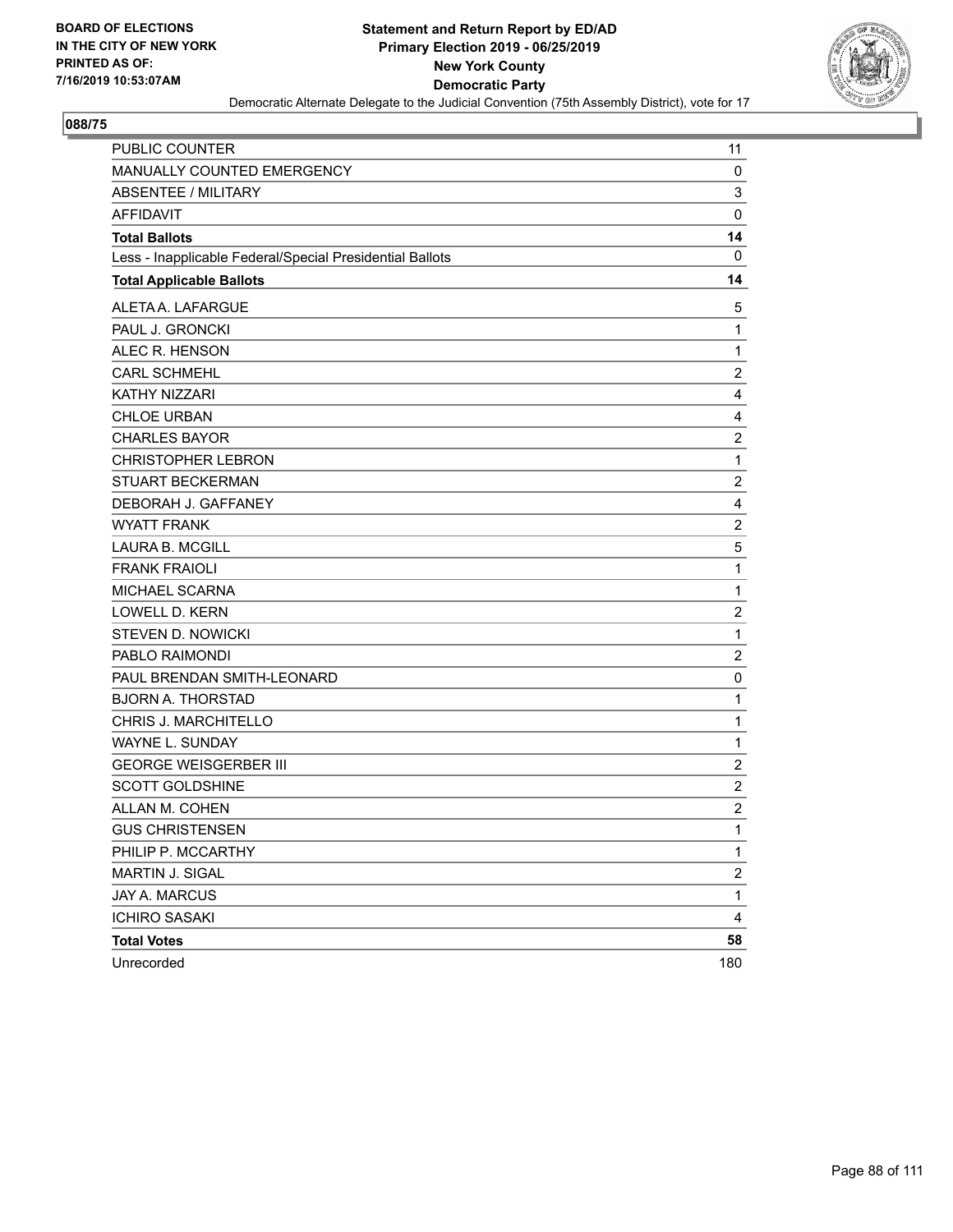

| PUBLIC COUNTER                                           | 5                         |
|----------------------------------------------------------|---------------------------|
| MANUALLY COUNTED EMERGENCY                               | 0                         |
| <b>ABSENTEE / MILITARY</b>                               | $\overline{2}$            |
| <b>AFFIDAVIT</b>                                         | 0                         |
| <b>Total Ballots</b>                                     | $\overline{\mathbf{r}}$   |
| Less - Inapplicable Federal/Special Presidential Ballots | $\mathbf 0$               |
| <b>Total Applicable Ballots</b>                          | 7                         |
| ALETA A. LAFARGUE                                        | 5                         |
| PAUL J. GRONCKI                                          | $\overline{c}$            |
| ALEC R. HENSON                                           | $\mathsf 3$               |
| <b>CARL SCHMEHL</b>                                      | $\overline{c}$            |
| KATHY NIZZARI                                            | 3                         |
| <b>CHLOE URBAN</b>                                       | $\mathsf 3$               |
| <b>CHARLES BAYOR</b>                                     | $\ensuremath{\mathsf{3}}$ |
| <b>CHRISTOPHER LEBRON</b>                                | $\overline{c}$            |
| <b>STUART BECKERMAN</b>                                  | 5                         |
| DEBORAH J. GAFFANEY                                      | 4                         |
| <b>WYATT FRANK</b>                                       | 4                         |
| <b>LAURA B. MCGILL</b>                                   | 6                         |
| <b>FRANK FRAIOLI</b>                                     | $\overline{\mathbf{c}}$   |
| MICHAEL SCARNA                                           | 3                         |
| <b>LOWELL D. KERN</b>                                    | $\mathsf 3$               |
| <b>STEVEN D. NOWICKI</b>                                 | 3                         |
| PABLO RAIMONDI                                           | $\mathsf 3$               |
| PAUL BRENDAN SMITH-LEONARD                               | 0                         |
| <b>BJORN A. THORSTAD</b>                                 | 1                         |
| CHRIS J. MARCHITELLO                                     | $\mathbf{1}$              |
| <b>WAYNE L. SUNDAY</b>                                   | 0                         |
| <b>GEORGE WEISGERBER III</b>                             | 1                         |
| <b>SCOTT GOLDSHINE</b>                                   | $\mathbf 1$               |
| ALLAN M. COHEN                                           | $\overline{c}$            |
| <b>GUS CHRISTENSEN</b>                                   | 0                         |
| PHILIP P. MCCARTHY                                       | $\mathbf{1}$              |
| MARTIN J. SIGAL                                          | $\overline{\mathbf{c}}$   |
| JAY A. MARCUS                                            | $\overline{\mathbf{c}}$   |
| <b>ICHIRO SASAKI</b>                                     | 3                         |
| <b>Total Votes</b>                                       | 70                        |
| Unrecorded                                               | 49                        |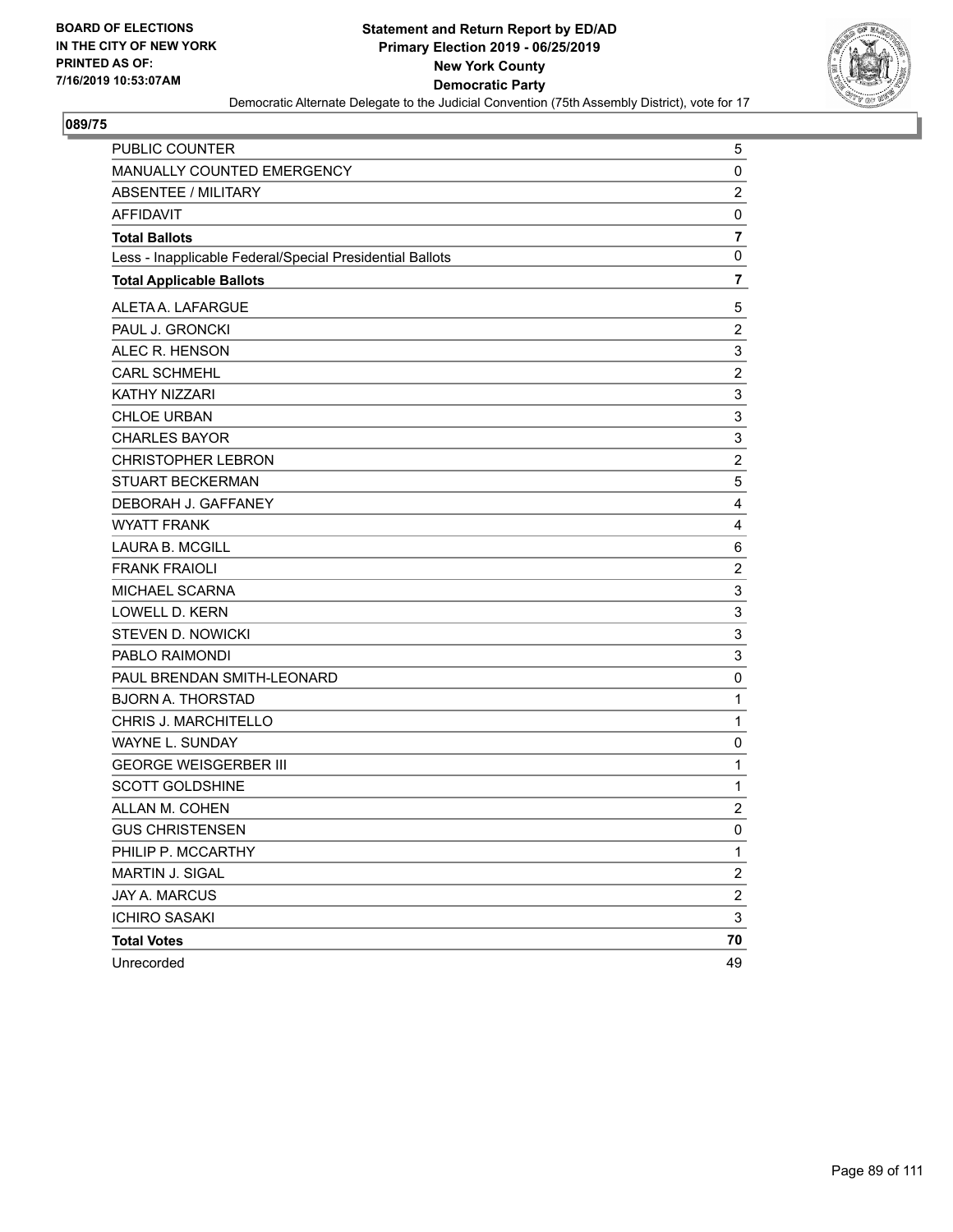

| PUBLIC COUNTER                                           | 7                         |
|----------------------------------------------------------|---------------------------|
| MANUALLY COUNTED EMERGENCY                               | 0                         |
| ABSENTEE / MILITARY                                      | $\mathbf{1}$              |
| <b>AFFIDAVIT</b>                                         | 0                         |
| <b>Total Ballots</b>                                     | 8                         |
| Less - Inapplicable Federal/Special Presidential Ballots | $\mathbf 0$               |
| <b>Total Applicable Ballots</b>                          | 8                         |
| ALETA A. LAFARGUE                                        | 0                         |
| PAUL J. GRONCKI                                          | 0                         |
| ALEC R. HENSON                                           | $\mathbf 0$               |
| <b>CARL SCHMEHL</b>                                      | $\pmb{0}$                 |
| KATHY NIZZARI                                            | 0                         |
| <b>CHLOE URBAN</b>                                       | $\mathbf 0$               |
| <b>CHARLES BAYOR</b>                                     | 0                         |
| <b>CHRISTOPHER LEBRON</b>                                | 0                         |
| <b>STUART BECKERMAN</b>                                  | $\mathbf{1}$              |
| DEBORAH J. GAFFANEY                                      | 0                         |
| <b>WYATT FRANK</b>                                       | 1                         |
| <b>LAURA B. MCGILL</b>                                   | $\mathbf{1}$              |
| <b>FRANK FRAIOLI</b>                                     | 0                         |
| MICHAEL SCARNA                                           | 0                         |
| <b>LOWELL D. KERN</b>                                    | $\mathbf{1}$              |
| <b>STEVEN D. NOWICKI</b>                                 | 1                         |
| PABLO RAIMONDI                                           | 3                         |
| PAUL BRENDAN SMITH-LEONARD                               | 3                         |
| <b>BJORN A. THORSTAD</b>                                 | $\sqrt{3}$                |
| CHRIS J. MARCHITELLO                                     | 3                         |
| WAYNE L. SUNDAY                                          | 3                         |
| <b>GEORGE WEISGERBER III</b>                             | $\sqrt{3}$                |
| <b>SCOTT GOLDSHINE</b>                                   | 4                         |
| ALLAN M. COHEN                                           | 4                         |
| <b>GUS CHRISTENSEN</b>                                   | 3                         |
| PHILIP P. MCCARTHY                                       | 3                         |
| MARTIN J. SIGAL                                          | 5                         |
| <b>JAY A. MARCUS</b>                                     | $\ensuremath{\mathsf{3}}$ |
| <b>ICHIRO SASAKI</b>                                     | 4                         |
| <b>Total Votes</b>                                       | 49                        |
| Unrecorded                                               | 87                        |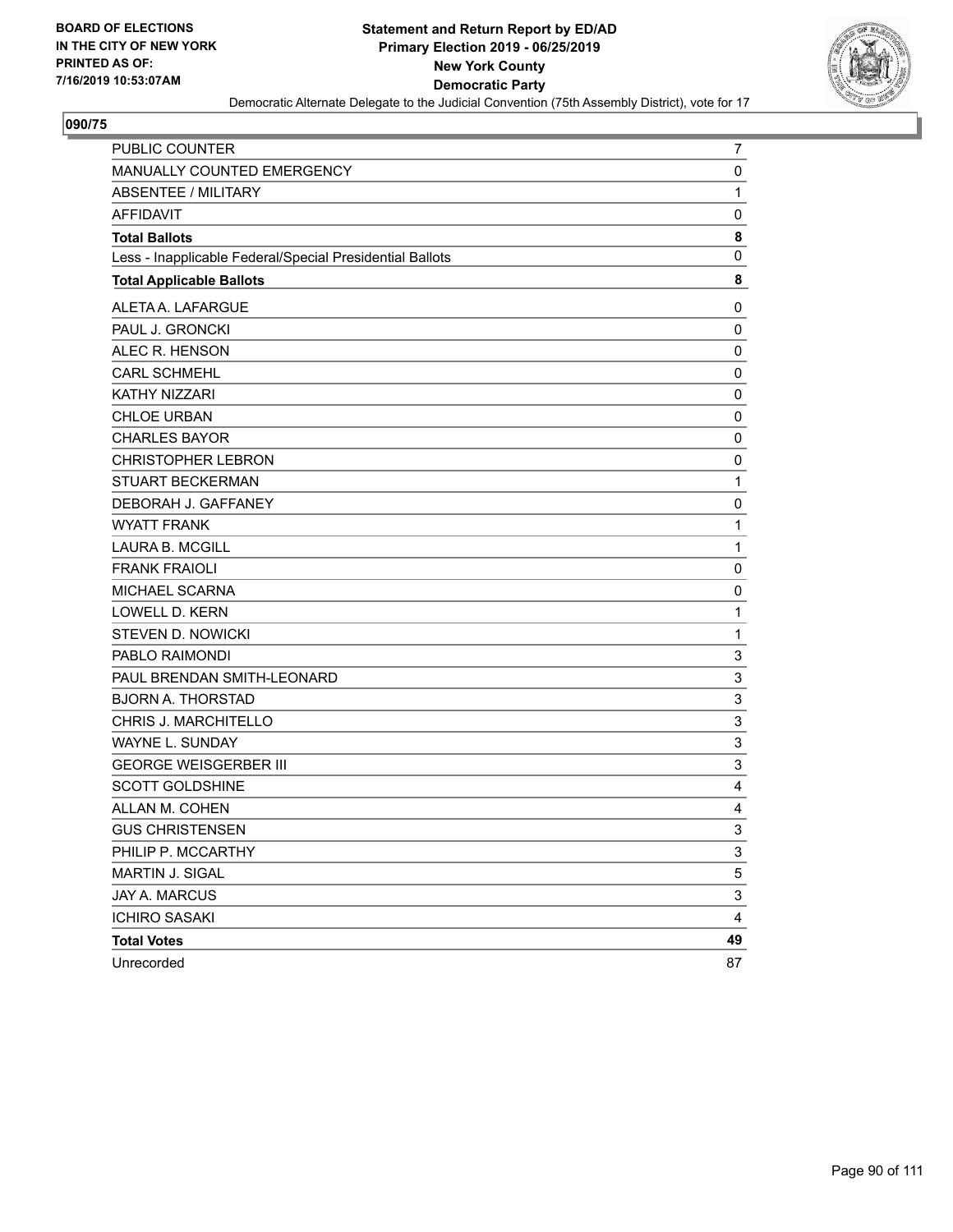

| PUBLIC COUNTER                                           | 5                         |
|----------------------------------------------------------|---------------------------|
| MANUALLY COUNTED EMERGENCY                               | $\pmb{0}$                 |
| ABSENTEE / MILITARY                                      | $\mathsf 3$               |
| <b>AFFIDAVIT</b>                                         | 0                         |
| <b>Total Ballots</b>                                     | 8                         |
| Less - Inapplicable Federal/Special Presidential Ballots | 0                         |
| <b>Total Applicable Ballots</b>                          | 8                         |
| ALETA A. LAFARGUE                                        | 4                         |
| PAUL J. GRONCKI                                          | 1                         |
| ALEC R. HENSON                                           | $\mathbf{1}$              |
| <b>CARL SCHMEHL</b>                                      | 3                         |
| KATHY NIZZARI                                            | 4                         |
| <b>CHLOE URBAN</b>                                       | 5                         |
| <b>CHARLES BAYOR</b>                                     | $\mathbf 1$               |
| <b>CHRISTOPHER LEBRON</b>                                | 4                         |
| <b>STUART BECKERMAN</b>                                  | $\ensuremath{\mathsf{3}}$ |
| DEBORAH J. GAFFANEY                                      | 4                         |
| <b>WYATT FRANK</b>                                       | $\boldsymbol{2}$          |
| <b>LAURA B. MCGILL</b>                                   | $\overline{2}$            |
| <b>FRANK FRAIOLI</b>                                     | 4                         |
| MICHAEL SCARNA                                           | $\mathbf{1}$              |
| <b>LOWELL D. KERN</b>                                    | $\overline{2}$            |
| <b>STEVEN D. NOWICKI</b>                                 | $\overline{\mathbf{c}}$   |
| PABLO RAIMONDI                                           | $\boldsymbol{2}$          |
| PAUL BRENDAN SMITH-LEONARD                               | $\mathsf 3$               |
| <b>BJORN A. THORSTAD</b>                                 | $\overline{c}$            |
| CHRIS J. MARCHITELLO                                     | 3                         |
| WAYNE L. SUNDAY                                          | $\overline{2}$            |
| <b>GEORGE WEISGERBER III</b>                             | $\overline{\mathbf{c}}$   |
| <b>SCOTT GOLDSHINE</b>                                   | 3                         |
| ALLAN M. COHEN                                           | $\overline{2}$            |
| <b>GUS CHRISTENSEN</b>                                   | 3                         |
| PHILIP P. MCCARTHY                                       | $\mathbf{1}$              |
| MARTIN J. SIGAL                                          | $\pmb{0}$                 |
| JAY A. MARCUS                                            | 0                         |
| <b>ICHIRO SASAKI</b>                                     | $\overline{2}$            |
| <b>Total Votes</b>                                       | 68                        |
| Unrecorded                                               | 68                        |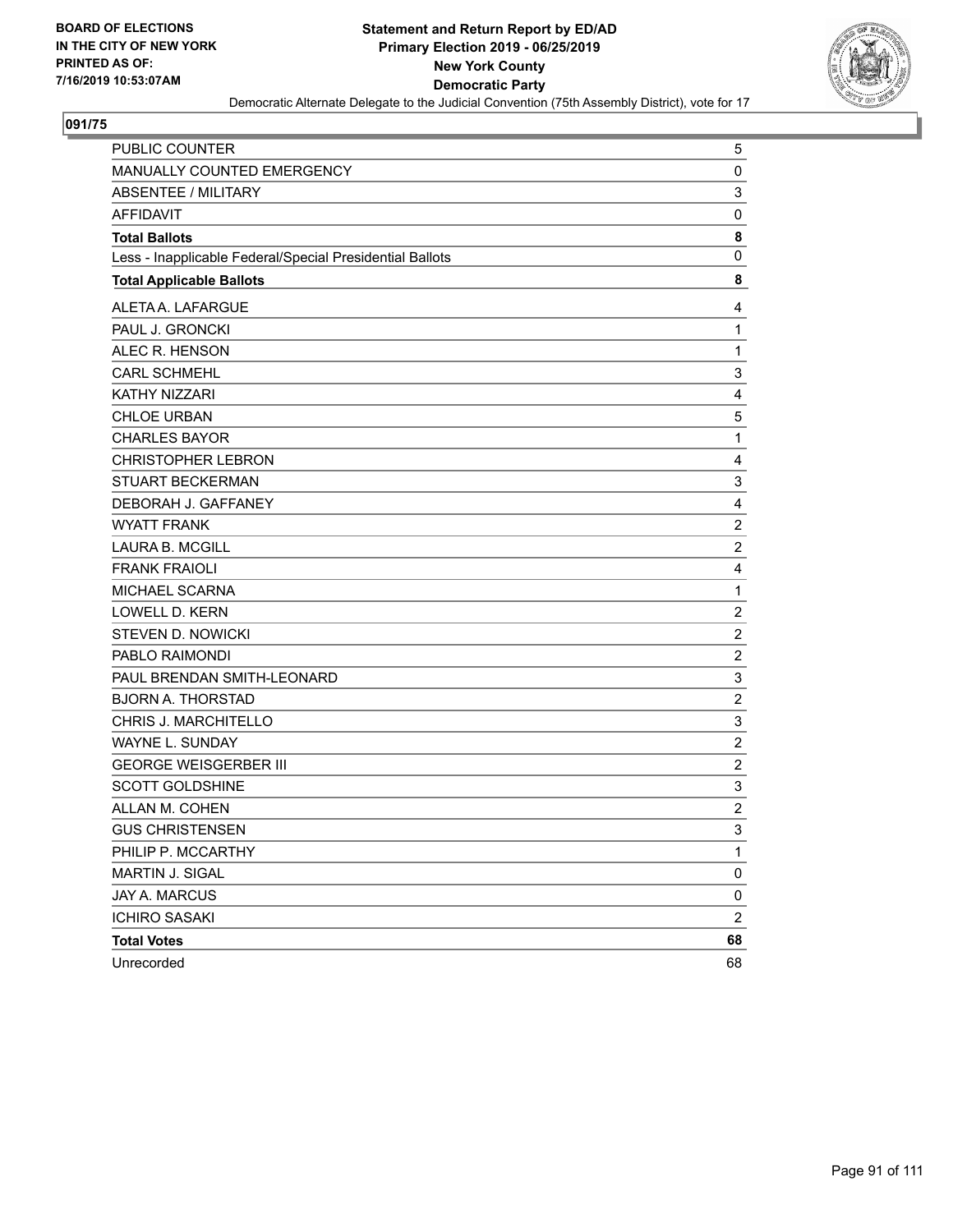

| PUBLIC COUNTER                                           | 10                      |
|----------------------------------------------------------|-------------------------|
| MANUALLY COUNTED EMERGENCY                               | 0                       |
| <b>ABSENTEE / MILITARY</b>                               | $\mathbf 0$             |
| <b>AFFIDAVIT</b>                                         | $\mathbf 0$             |
| <b>Total Ballots</b>                                     | 10                      |
| Less - Inapplicable Federal/Special Presidential Ballots | 0                       |
| <b>Total Applicable Ballots</b>                          | 10                      |
| ALETA A. LAFARGUE                                        | 4                       |
| PAUL J. GRONCKI                                          | 5                       |
| ALEC R. HENSON                                           | 5                       |
| <b>CARL SCHMEHL</b>                                      | 4                       |
| KATHY NIZZARI                                            | 4                       |
| <b>CHLOE URBAN</b>                                       | 5                       |
| <b>CHARLES BAYOR</b>                                     | 5                       |
| <b>CHRISTOPHER LEBRON</b>                                | 5                       |
| <b>STUART BECKERMAN</b>                                  | 5                       |
| DEBORAH J. GAFFANEY                                      | 6                       |
| <b>WYATT FRANK</b>                                       | 5                       |
| <b>LAURA B. MCGILL</b>                                   | 6                       |
| <b>FRANK FRAIOLI</b>                                     | 4                       |
| MICHAEL SCARNA                                           | 5                       |
| <b>LOWELL D. KERN</b>                                    | 6                       |
| <b>STEVEN D. NOWICKI</b>                                 | 5                       |
| PABLO RAIMONDI                                           | $\overline{\mathbf{c}}$ |
| PAUL BRENDAN SMITH-LEONARD                               | $\overline{c}$          |
| <b>BJORN A. THORSTAD</b>                                 | $\overline{c}$          |
| CHRIS J. MARCHITELLO                                     | $\mathbf{1}$            |
| WAYNE L. SUNDAY                                          | $\overline{\mathbf{c}}$ |
| <b>GEORGE WEISGERBER III</b>                             | 4                       |
| <b>SCOTT GOLDSHINE</b>                                   | 3                       |
| ALLAN M. COHEN                                           | 4                       |
| <b>GUS CHRISTENSEN</b>                                   | $\mathfrak{p}$          |
| PHILIP P. MCCARTHY                                       | $\overline{c}$          |
| MARTIN J. SIGAL                                          | 3                       |
| JAY A. MARCUS                                            | $\overline{c}$          |
| <b>ICHIRO SASAKI</b>                                     | 3                       |
| <b>Total Votes</b>                                       | 111                     |
| Unrecorded                                               | 59                      |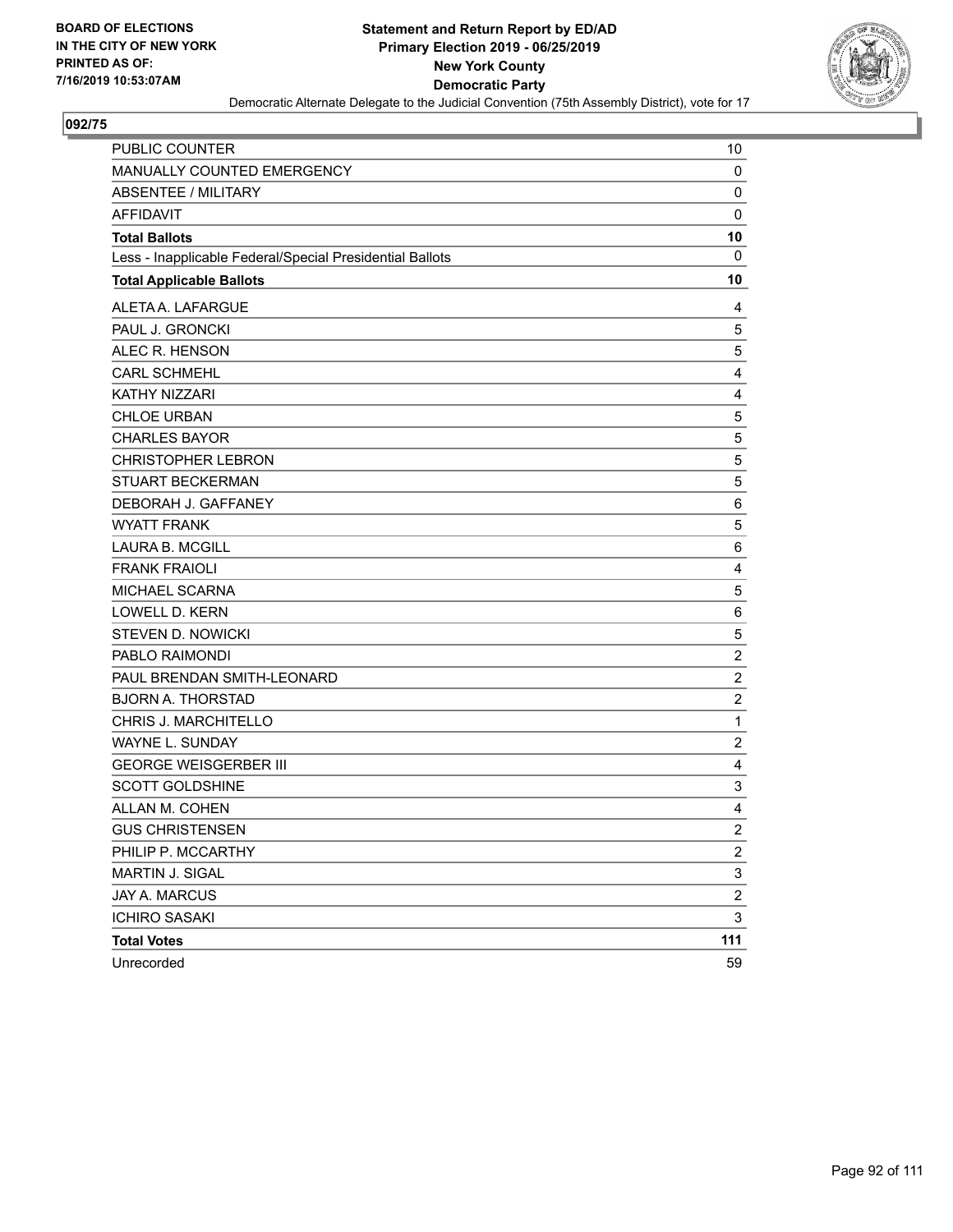

| <b>PUBLIC COUNTER</b>                                    | 0           |
|----------------------------------------------------------|-------------|
| MANUALLY COUNTED EMERGENCY                               | 0           |
| <b>ABSENTEE / MILITARY</b>                               | 0           |
| <b>AFFIDAVIT</b>                                         | 0           |
| <b>Total Ballots</b>                                     | 0           |
| Less - Inapplicable Federal/Special Presidential Ballots | 0           |
| <b>Total Applicable Ballots</b>                          | $\mathbf 0$ |
| ALETA A. LAFARGUE                                        | 0           |
| PAUL J. GRONCKI                                          | 0           |
| ALEC R. HENSON                                           | 0           |
| <b>CARL SCHMEHL</b>                                      | 0           |
| <b>KATHY NIZZARI</b>                                     | 0           |
| <b>CHLOE URBAN</b>                                       | 0           |
| <b>CHARLES BAYOR</b>                                     | 0           |
| <b>CHRISTOPHER LEBRON</b>                                | 0           |
| <b>STUART BECKERMAN</b>                                  | 0           |
| DEBORAH J. GAFFANEY                                      | 0           |
| <b>WYATT FRANK</b>                                       | 0           |
| <b>LAURA B. MCGILL</b>                                   | 0           |
| <b>FRANK FRAIOLI</b>                                     | 0           |
| MICHAEL SCARNA                                           | 0           |
| <b>LOWELL D. KERN</b>                                    | 0           |
| <b>STEVEN D. NOWICKI</b>                                 | 0           |
| PABLO RAIMONDI                                           | 0           |
| PAUL BRENDAN SMITH-LEONARD                               | 0           |
| <b>BJORN A. THORSTAD</b>                                 | 0           |
| CHRIS J. MARCHITELLO                                     | 0           |
| WAYNE L. SUNDAY                                          | 0           |
| <b>GEORGE WEISGERBER III</b>                             | 0           |
| <b>SCOTT GOLDSHINE</b>                                   | 0           |
| ALLAN M. COHEN                                           | $\mathbf 0$ |
| <b>GUS CHRISTENSEN</b>                                   | 0           |
| PHILIP P. MCCARTHY                                       | 0           |
| MARTIN J. SIGAL                                          | 0           |
| JAY A. MARCUS                                            | $\pmb{0}$   |
| <b>ICHIRO SASAKI</b>                                     | 0           |
| <b>Total Votes</b>                                       | 0           |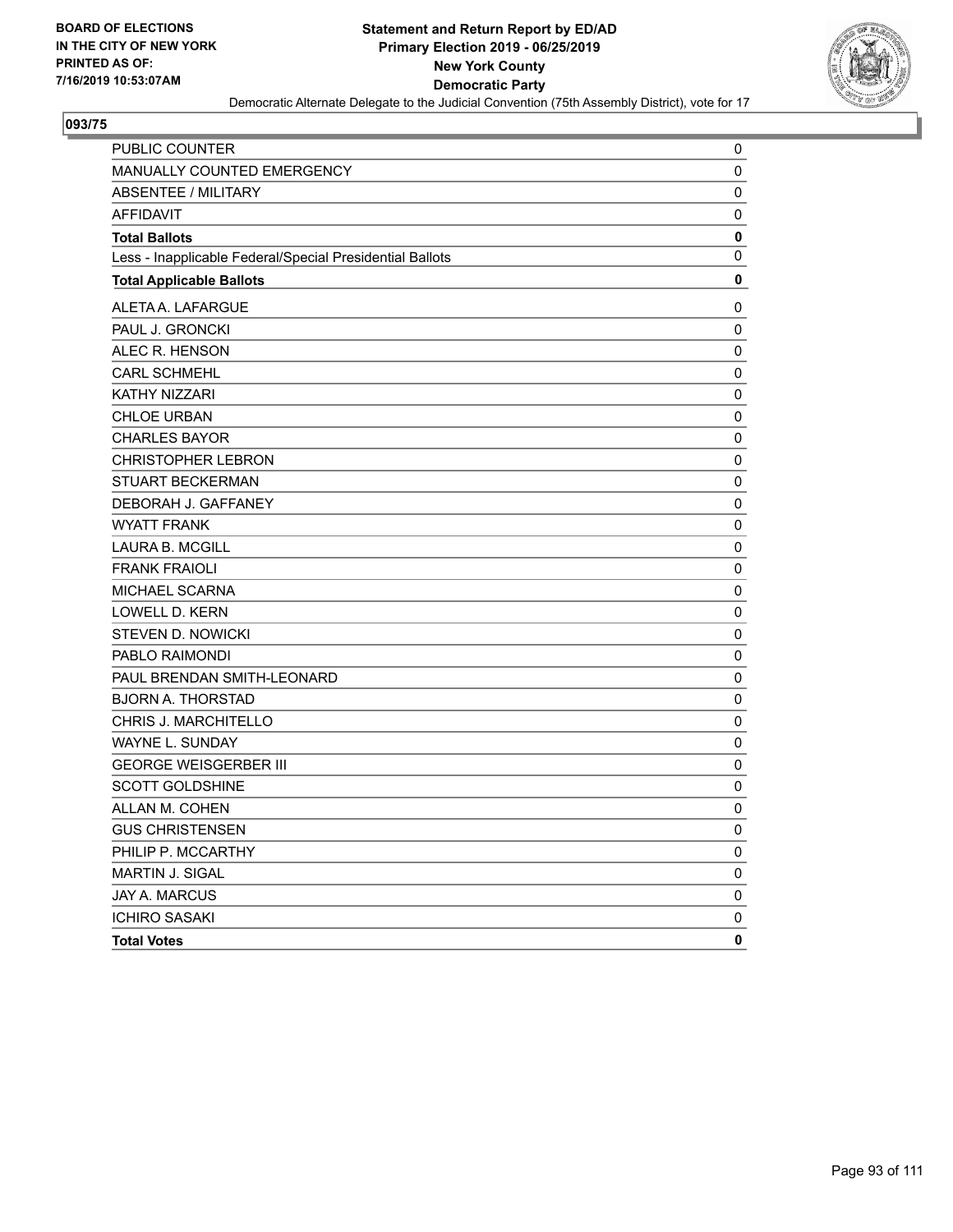

| PUBLIC COUNTER                                           | 8                         |
|----------------------------------------------------------|---------------------------|
| MANUALLY COUNTED EMERGENCY                               | 0                         |
| <b>ABSENTEE / MILITARY</b>                               | 1                         |
| <b>AFFIDAVIT</b>                                         | 0                         |
| <b>Total Ballots</b>                                     | 9                         |
| Less - Inapplicable Federal/Special Presidential Ballots | 0                         |
| <b>Total Applicable Ballots</b>                          | 9                         |
| ALETA A. LAFARGUE                                        | 7                         |
| PAUL J. GRONCKI                                          | 6                         |
| ALEC R. HENSON                                           | 5                         |
| <b>CARL SCHMEHL</b>                                      | 6                         |
| KATHY NIZZARI                                            | $\overline{7}$            |
| <b>CHLOE URBAN</b>                                       | 8                         |
| <b>CHARLES BAYOR</b>                                     | 4                         |
| <b>CHRISTOPHER LEBRON</b>                                | 8                         |
| <b>STUART BECKERMAN</b>                                  | 6                         |
| DEBORAH J. GAFFANEY                                      | 7                         |
| <b>WYATT FRANK</b>                                       | $\mathbf 5$               |
| <b>LAURA B. MCGILL</b>                                   | $\overline{7}$            |
| <b>FRANK FRAIOLI</b>                                     | 6                         |
| MICHAEL SCARNA                                           | 6                         |
| <b>LOWELL D. KERN</b>                                    | 6                         |
| STEVEN D. NOWICKI                                        | 5                         |
| PABLO RAIMONDI                                           | $\mathbf 5$               |
| PAUL BRENDAN SMITH-LEONARD                               | 5                         |
| <b>BJORN A. THORSTAD</b>                                 | 4                         |
| CHRIS J. MARCHITELLO                                     | 4                         |
| WAYNE L. SUNDAY                                          | $\overline{c}$            |
| <b>GEORGE WEISGERBER III</b>                             | 4                         |
| <b>SCOTT GOLDSHINE</b>                                   | $\ensuremath{\mathsf{3}}$ |
| ALLAN M. COHEN                                           | 4                         |
| <b>GUS CHRISTENSEN</b>                                   | $\overline{2}$            |
| PHILIP P. MCCARTHY                                       | $\mathbf{3}$              |
| MARTIN J. SIGAL                                          | 3                         |
| JAY A. MARCUS                                            | 4                         |
| <b>ICHIRO SASAKI</b>                                     | 4                         |
| <b>Total Votes</b>                                       | 146                       |
| Unrecorded                                               | $\overline{7}$            |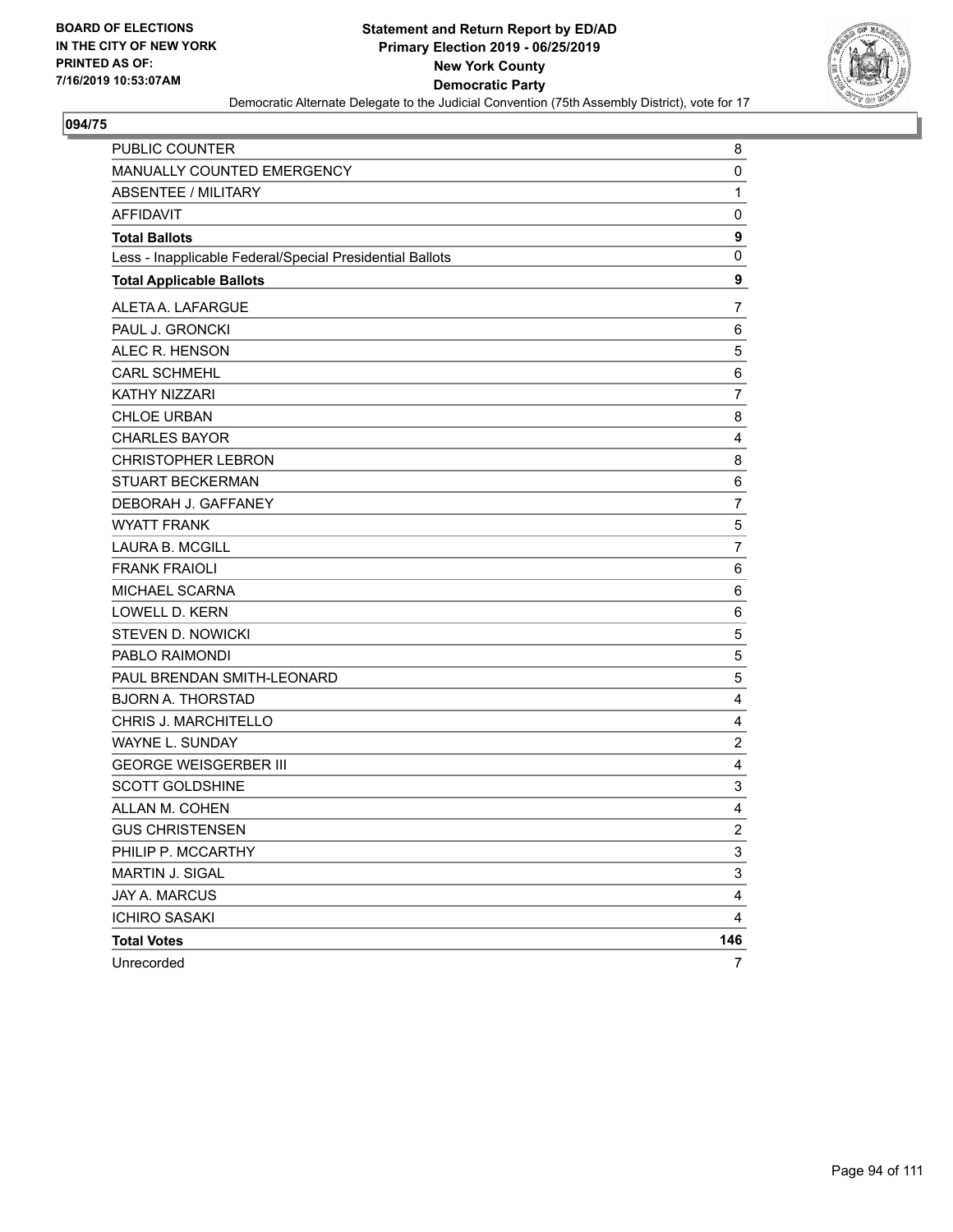

| PUBLIC COUNTER                                           | 48             |
|----------------------------------------------------------|----------------|
| MANUALLY COUNTED EMERGENCY                               | 0              |
| ABSENTEE / MILITARY                                      | $\overline{2}$ |
| <b>AFFIDAVIT</b>                                         | 1              |
| <b>Total Ballots</b>                                     | 51             |
| Less - Inapplicable Federal/Special Presidential Ballots | 0              |
| <b>Total Applicable Ballots</b>                          | 51             |
| ALETA A. LAFARGUE                                        | 20             |
| PAUL J. GRONCKI                                          | 11             |
| ALEC R. HENSON                                           | 14             |
| <b>CARL SCHMEHL</b>                                      | 17             |
| <b>KATHY NIZZARI</b>                                     | 22             |
| <b>CHLOE URBAN</b>                                       | 19             |
| <b>CHARLES BAYOR</b>                                     | 13             |
| <b>CHRISTOPHER LEBRON</b>                                | 13             |
| <b>STUART BECKERMAN</b>                                  | 19             |
| DEBORAH J. GAFFANEY                                      | 25             |
| <b>WYATT FRANK</b>                                       | 15             |
| <b>LAURA B. MCGILL</b>                                   | 23             |
| <b>FRANK FRAIOLI</b>                                     | 10             |
| MICHAEL SCARNA                                           | 11             |
| <b>LOWELL D. KERN</b>                                    | 15             |
| <b>STEVEN D. NOWICKI</b>                                 | 12             |
| PABLO RAIMONDI                                           | 13             |
| PAUL BRENDAN SMITH-LEONARD                               | 8              |
| <b>BJORN A. THORSTAD</b>                                 | 13             |
| CHRIS J. MARCHITELLO                                     | 9              |
| <b>WAYNE L. SUNDAY</b>                                   | 6              |
| <b>GEORGE WEISGERBER III</b>                             | 10             |
| <b>SCOTT GOLDSHINE</b>                                   | 14             |
| ALLAN M. COHEN                                           | 16             |
| <b>GUS CHRISTENSEN</b>                                   | 8              |
| PHILIP P. MCCARTHY                                       | 14             |
| MARTIN J. SIGAL                                          | 13             |
| <b>JAY A. MARCUS</b>                                     | 16             |
| <b>ICHIRO SASAKI</b>                                     | 15             |
| TAMIKA D. PAYNE (WRITE-IN)                               | 1              |
| <b>Total Votes</b>                                       | 415            |
| Unrecorded                                               | 452            |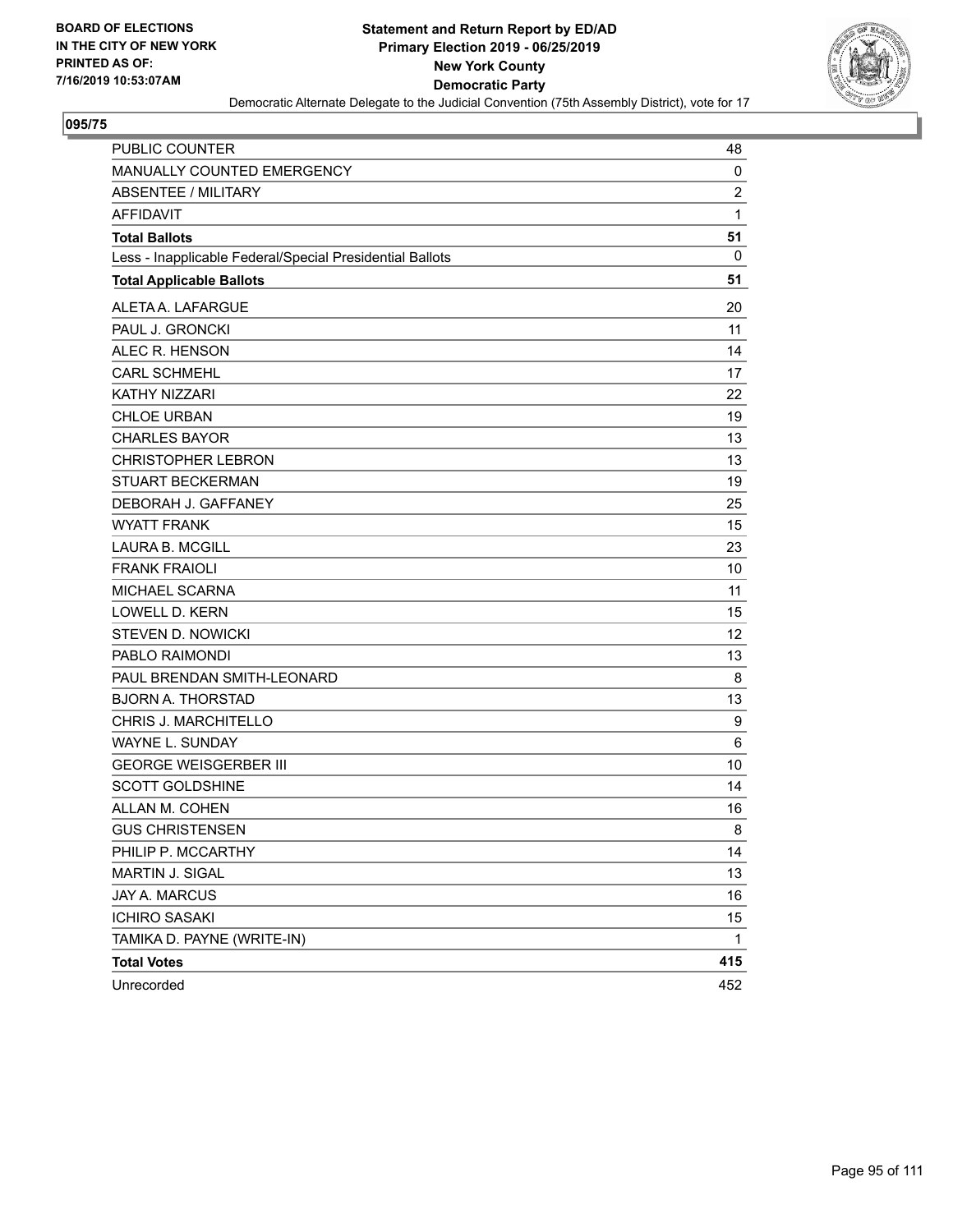

| PUBLIC COUNTER                                           | 11                      |
|----------------------------------------------------------|-------------------------|
| MANUALLY COUNTED EMERGENCY                               | 0                       |
| <b>ABSENTEE / MILITARY</b>                               | 3                       |
| <b>AFFIDAVIT</b>                                         | $\mathbf 0$             |
| <b>Total Ballots</b>                                     | 14                      |
| Less - Inapplicable Federal/Special Presidential Ballots | 0                       |
| <b>Total Applicable Ballots</b>                          | 14                      |
| ALETA A. LAFARGUE                                        | 6                       |
| PAUL J. GRONCKI                                          | 4                       |
| ALEC R. HENSON                                           | 4                       |
| <b>CARL SCHMEHL</b>                                      | $\,$ 5 $\,$             |
| KATHY NIZZARI                                            | 6                       |
| <b>CHLOE URBAN</b>                                       | 6                       |
| <b>CHARLES BAYOR</b>                                     | 4                       |
| <b>CHRISTOPHER LEBRON</b>                                | 5                       |
| <b>STUART BECKERMAN</b>                                  | $\overline{4}$          |
| DEBORAH J. GAFFANEY                                      | 6                       |
| <b>WYATT FRANK</b>                                       | 3                       |
| <b>LAURA B. MCGILL</b>                                   | 5                       |
| <b>FRANK FRAIOLI</b>                                     | 5                       |
| MICHAEL SCARNA                                           | 3                       |
| <b>LOWELL D. KERN</b>                                    | $\overline{\mathbf{4}}$ |
| <b>STEVEN D. NOWICKI</b>                                 | 3                       |
| PABLO RAIMONDI                                           | 3                       |
| PAUL BRENDAN SMITH-LEONARD                               | $\overline{c}$          |
| <b>BJORN A. THORSTAD</b>                                 | $\mathsf 3$             |
| CHRIS J. MARCHITELLO                                     | $\overline{c}$          |
| WAYNE L. SUNDAY                                          | $\overline{c}$          |
| <b>GEORGE WEISGERBER III</b>                             | 4                       |
| <b>SCOTT GOLDSHINE</b>                                   | 3                       |
| ALLAN M. COHEN                                           | $\overline{4}$          |
| <b>GUS CHRISTENSEN</b>                                   | 3                       |
| PHILIP P. MCCARTHY                                       | $\overline{\mathbf{c}}$ |
| MARTIN J. SIGAL                                          | $\overline{4}$          |
| <b>JAY A. MARCUS</b>                                     | $\boldsymbol{2}$        |
| <b>ICHIRO SASAKI</b>                                     | $\overline{c}$          |
| <b>Total Votes</b>                                       | 109                     |
| Unrecorded                                               | 129                     |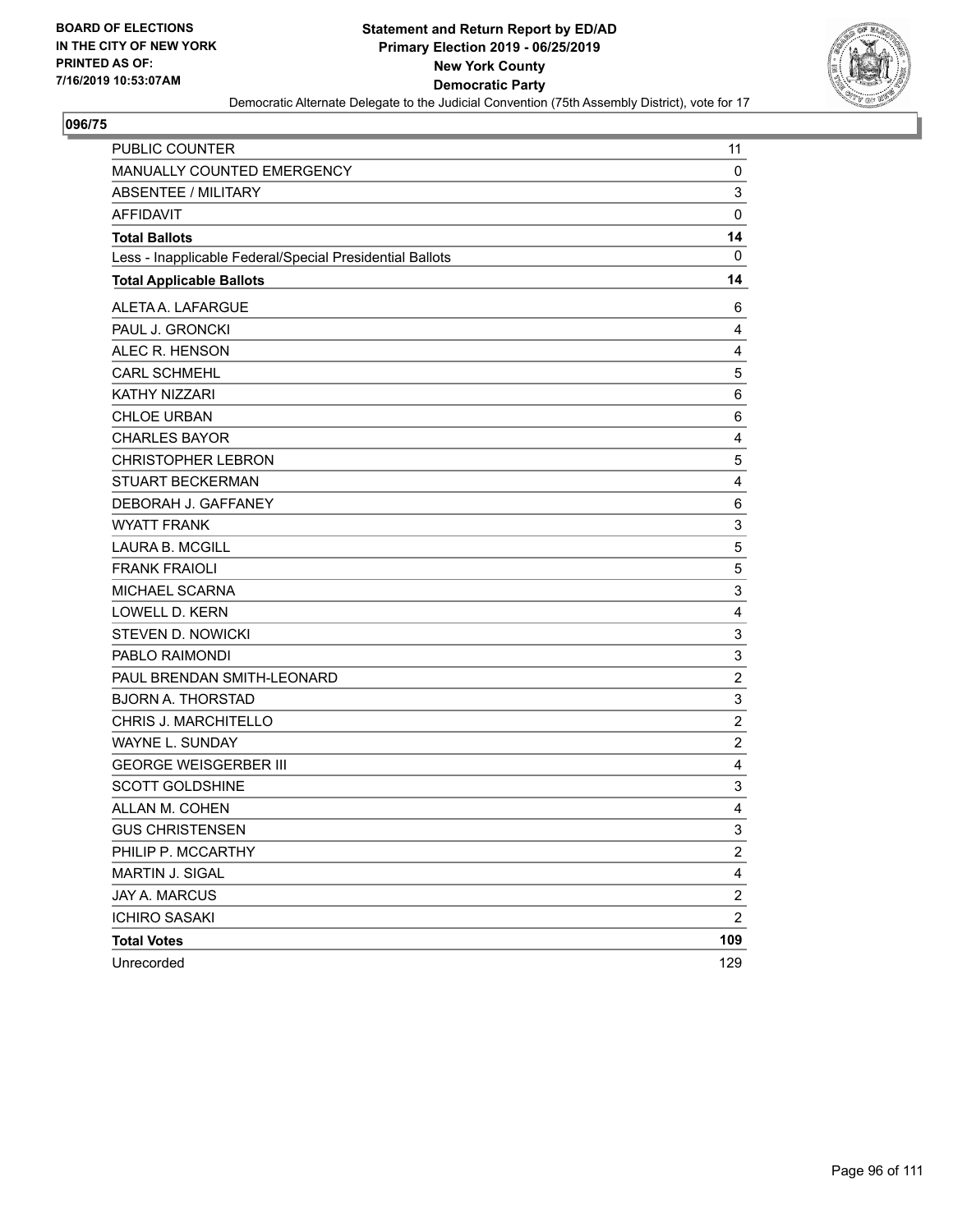

| <b>PUBLIC COUNTER</b>                                    | 8                         |
|----------------------------------------------------------|---------------------------|
| MANUALLY COUNTED EMERGENCY                               | $\mathbf 0$               |
| <b>ABSENTEE / MILITARY</b>                               | 4                         |
| <b>AFFIDAVIT</b>                                         | $\mathbf 0$               |
| <b>Total Ballots</b>                                     | 12                        |
| Less - Inapplicable Federal/Special Presidential Ballots | 0                         |
| <b>Total Applicable Ballots</b>                          | 12                        |
| ALETA A. LAFARGUE                                        | 7                         |
| PAUL J. GRONCKI                                          | $\overline{7}$            |
| ALEC R. HENSON                                           | 7                         |
| <b>CARL SCHMEHL</b>                                      | 6                         |
| KATHY NIZZARI                                            | $\overline{7}$            |
| <b>CHLOE URBAN</b>                                       | 6                         |
| <b>CHARLES BAYOR</b>                                     | 5                         |
| <b>CHRISTOPHER LEBRON</b>                                | 5                         |
| STUART BECKERMAN                                         | 5                         |
| DEBORAH J. GAFFANEY                                      | $\overline{7}$            |
| <b>WYATT FRANK</b>                                       | 5                         |
| <b>LAURA B. MCGILL</b>                                   | 8                         |
| <b>FRANK FRAIOLI</b>                                     | $\overline{4}$            |
| <b>MICHAEL SCARNA</b>                                    | 4                         |
| <b>LOWELL D. KERN</b>                                    | 6                         |
| <b>STEVEN D. NOWICKI</b>                                 | $\overline{7}$            |
| PABLO RAIMONDI                                           | 4                         |
| PAUL BRENDAN SMITH-LEONARD                               | 3                         |
| <b>BJORN A. THORSTAD</b>                                 | $\ensuremath{\mathsf{3}}$ |
| CHRIS J. MARCHITELLO                                     | $\mathsf 3$               |
| WAYNE L. SUNDAY                                          | 3                         |
| <b>GEORGE WEISGERBER III</b>                             | $\boldsymbol{2}$          |
| <b>SCOTT GOLDSHINE</b>                                   | 5                         |
| ALLAN M. COHEN                                           | 4                         |
| <b>GUS CHRISTENSEN</b>                                   | 3                         |
| PHILIP P. MCCARTHY                                       | $\overline{c}$            |
| MARTIN J. SIGAL                                          | $\overline{\mathbf{r}}$   |
| <b>JAY A. MARCUS</b>                                     | $\overline{4}$            |
| <b>ICHIRO SASAKI</b>                                     | $\overline{2}$            |
| <b>Total Votes</b>                                       | 138                       |
| Unrecorded                                               | 66                        |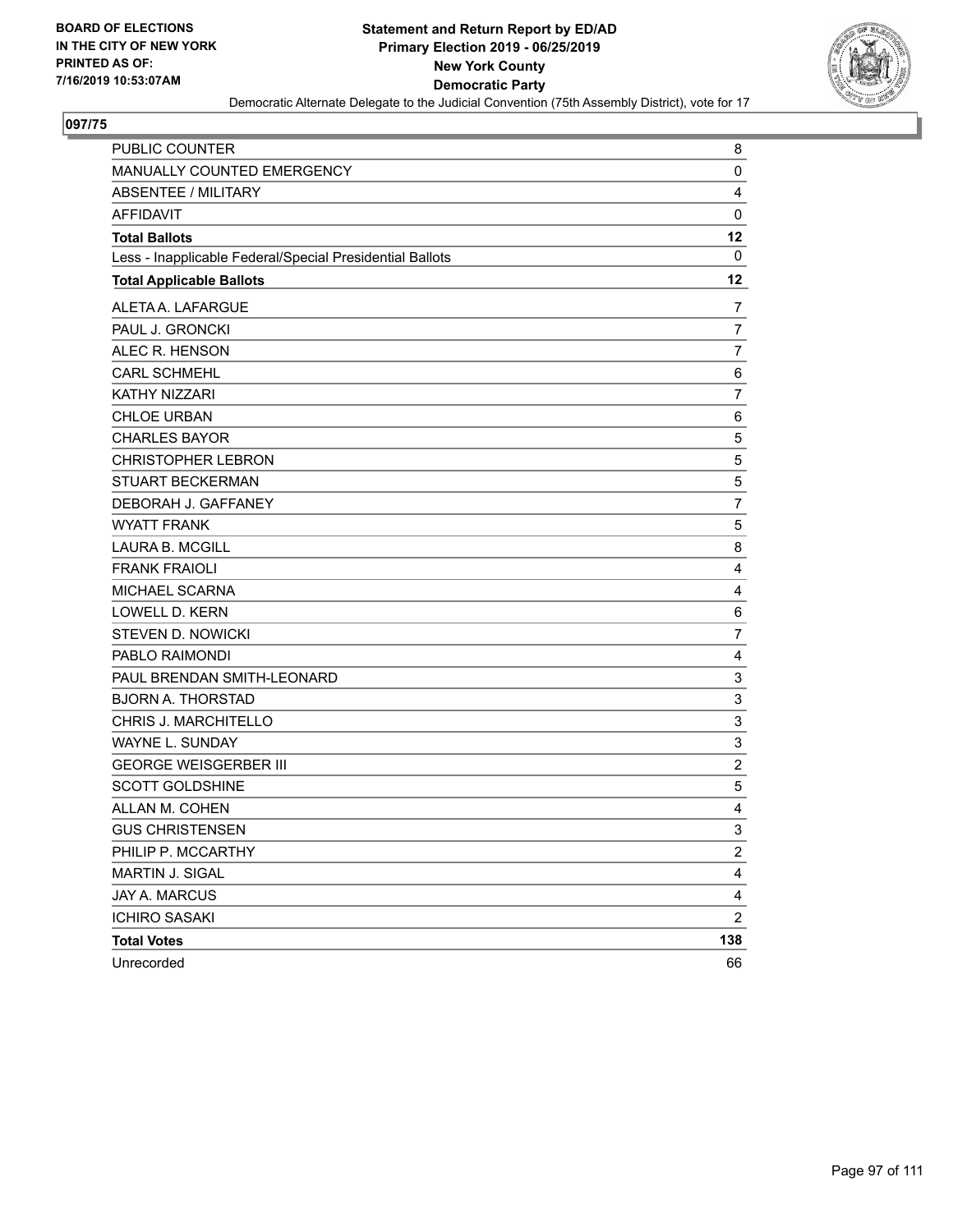

| PUBLIC COUNTER                                           | 3                       |
|----------------------------------------------------------|-------------------------|
| MANUALLY COUNTED EMERGENCY                               | 0                       |
| <b>ABSENTEE / MILITARY</b>                               | 1                       |
| <b>AFFIDAVIT</b>                                         | 0                       |
| <b>Total Ballots</b>                                     | 4                       |
| Less - Inapplicable Federal/Special Presidential Ballots | 0                       |
| <b>Total Applicable Ballots</b>                          | 4                       |
| ALETA A. LAFARGUE                                        | $\boldsymbol{2}$        |
| PAUL J. GRONCKI                                          | 3                       |
| ALEC R. HENSON                                           | $\overline{c}$          |
| <b>CARL SCHMEHL</b>                                      | 3                       |
| <b>KATHY NIZZARI</b>                                     | $\overline{2}$          |
| <b>CHLOE URBAN</b>                                       | $\overline{c}$          |
| <b>CHARLES BAYOR</b>                                     | $\boldsymbol{2}$        |
| <b>CHRISTOPHER LEBRON</b>                                | $\overline{c}$          |
| <b>STUART BECKERMAN</b>                                  | 3                       |
| DEBORAH J. GAFFANEY                                      | $\sqrt{2}$              |
| <b>WYATT FRANK</b>                                       | $\overline{c}$          |
| <b>LAURA B. MCGILL</b>                                   | $\overline{c}$          |
| <b>FRANK FRAIOLI</b>                                     | $\mathbf{1}$            |
| MICHAEL SCARNA                                           | $\overline{2}$          |
| <b>LOWELL D. KERN</b>                                    | $\overline{c}$          |
| <b>STEVEN D. NOWICKI</b>                                 | $\sqrt{2}$              |
| PABLO RAIMONDI                                           | $\mathbf 1$             |
| PAUL BRENDAN SMITH-LEONARD                               | 0                       |
| <b>BJORN A. THORSTAD</b>                                 | 0                       |
| CHRIS J. MARCHITELLO                                     | 1                       |
| WAYNE L. SUNDAY                                          | $\overline{\mathbf{c}}$ |
| <b>GEORGE WEISGERBER III</b>                             | $\mathbf 1$             |
| SCOTT GOLDSHINE                                          | 1                       |
| ALLAN M. COHEN                                           | 1                       |
| <b>GUS CHRISTENSEN</b>                                   | 1                       |
| PHILIP P. MCCARTHY                                       | 1                       |
| MARTIN J. SIGAL                                          | $\overline{\mathbf{c}}$ |
| <b>JAY A. MARCUS</b>                                     | $\mathbf 1$             |
| <b>ICHIRO SASAKI</b>                                     | $\overline{c}$          |
| <b>Total Votes</b>                                       | 48                      |
| Unrecorded                                               | 20                      |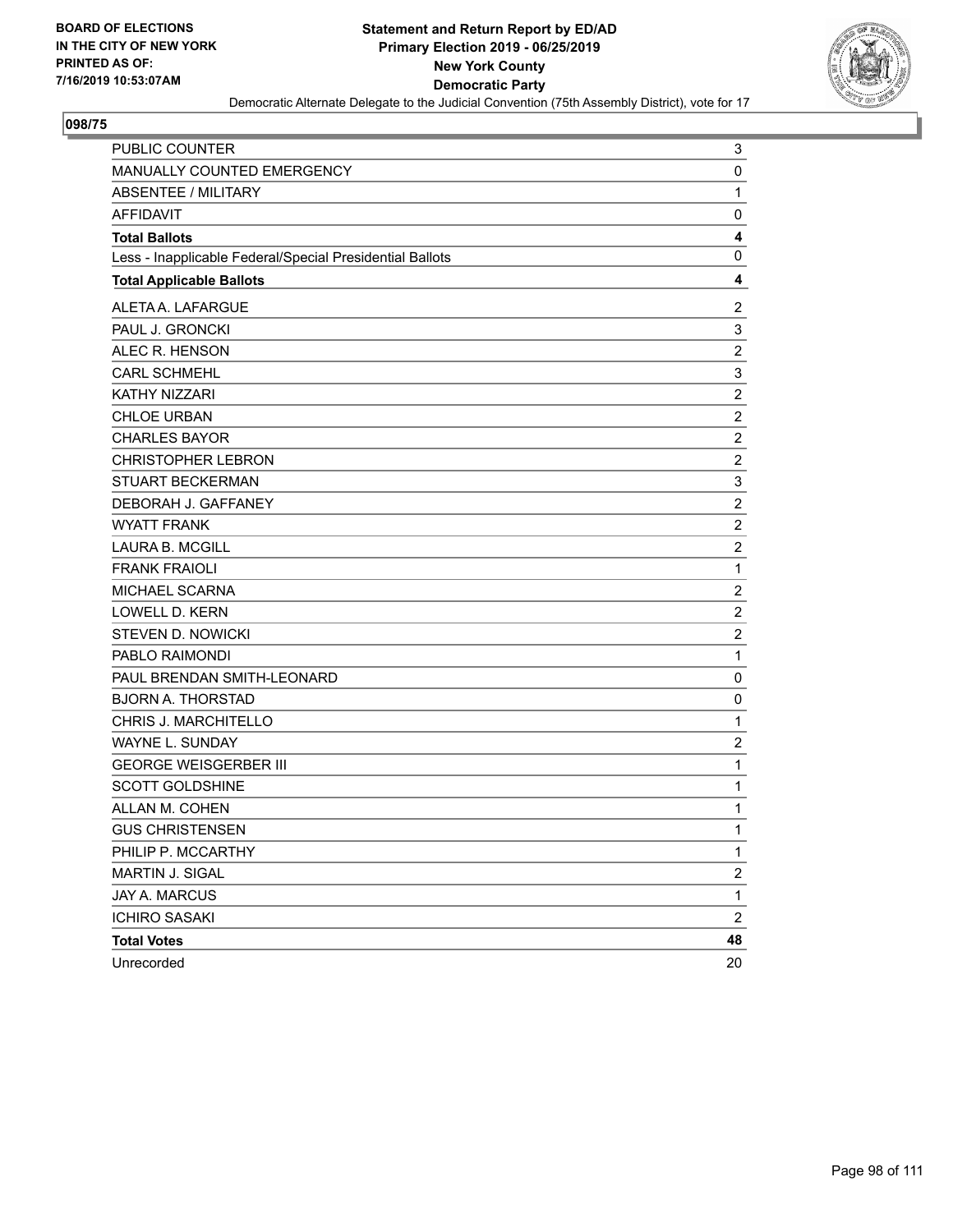

| PUBLIC COUNTER                                           | 7                         |
|----------------------------------------------------------|---------------------------|
| MANUALLY COUNTED EMERGENCY                               | 0                         |
| <b>ABSENTEE / MILITARY</b>                               | $\overline{c}$            |
| <b>AFFIDAVIT</b>                                         | 0                         |
| <b>Total Ballots</b>                                     | 9                         |
| Less - Inapplicable Federal/Special Presidential Ballots | 0                         |
| <b>Total Applicable Ballots</b>                          | 9                         |
| ALETA A. LAFARGUE                                        | 3                         |
| PAUL J. GRONCKI                                          | 3                         |
| ALEC R. HENSON                                           | $\overline{c}$            |
| <b>CARL SCHMEHL</b>                                      | $\overline{c}$            |
| <b>KATHY NIZZARI</b>                                     | $\ensuremath{\mathsf{3}}$ |
| <b>CHLOE URBAN</b>                                       | $\mathsf 3$               |
| <b>CHARLES BAYOR</b>                                     | $\boldsymbol{2}$          |
| <b>CHRISTOPHER LEBRON</b>                                | 4                         |
| <b>STUART BECKERMAN</b>                                  | $\mathbf{3}$              |
| DEBORAH J. GAFFANEY                                      | $\ensuremath{\mathsf{3}}$ |
| <b>WYATT FRANK</b>                                       | $\overline{c}$            |
| <b>LAURA B. MCGILL</b>                                   | 4                         |
| <b>FRANK FRAIOLI</b>                                     | 3                         |
| MICHAEL SCARNA                                           | $\ensuremath{\mathsf{3}}$ |
| LOWELL D. KERN                                           | $\overline{c}$            |
| <b>STEVEN D. NOWICKI</b>                                 | $\ensuremath{\mathsf{3}}$ |
| PABLO RAIMONDI                                           | 4                         |
| PAUL BRENDAN SMITH-LEONARD                               | $\mathsf 3$               |
| <b>BJORN A. THORSTAD</b>                                 | $\sqrt{5}$                |
| CHRIS J. MARCHITELLO                                     | 4                         |
| WAYNE L. SUNDAY                                          | 4                         |
| <b>GEORGE WEISGERBER III</b>                             | 4                         |
| <b>SCOTT GOLDSHINE</b>                                   | 4                         |
| ALLAN M. COHEN                                           | 4                         |
| <b>GUS CHRISTENSEN</b>                                   | 4                         |
| PHILIP P. MCCARTHY                                       | 3                         |
| MARTIN J. SIGAL                                          | $\overline{4}$            |
| <b>JAY A. MARCUS</b>                                     | $\mathbf 5$               |
| <b>ICHIRO SASAKI</b>                                     | 5                         |
| <b>Total Votes</b>                                       | 98                        |
| Unrecorded                                               | 55                        |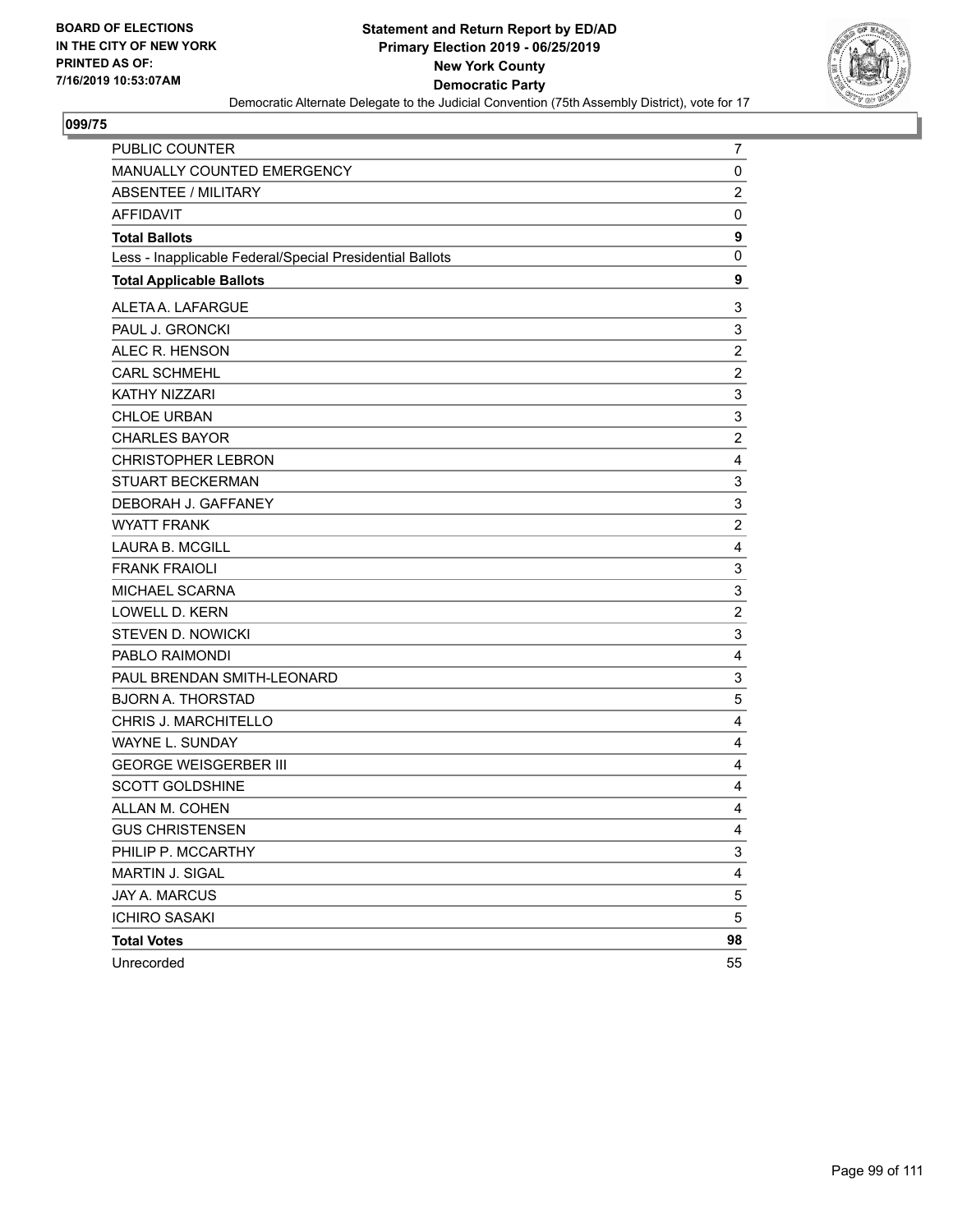

| <b>PUBLIC COUNTER</b>                                    | 13             |
|----------------------------------------------------------|----------------|
| MANUALLY COUNTED EMERGENCY                               | 0              |
| ABSENTEE / MILITARY                                      | 1              |
| <b>AFFIDAVIT</b>                                         | $\mathbf 0$    |
| <b>Total Ballots</b>                                     | 14             |
| Less - Inapplicable Federal/Special Presidential Ballots | 0              |
| <b>Total Applicable Ballots</b>                          | 14             |
| ALETA A. LAFARGUE                                        | 6              |
| PAUL J. GRONCKI                                          | 5              |
| ALEC R. HENSON                                           | 5              |
| <b>CARL SCHMEHL</b>                                      | 6              |
| <b>KATHY NIZZARI</b>                                     | 6              |
| <b>CHLOE URBAN</b>                                       | 6              |
| <b>CHARLES BAYOR</b>                                     | 4              |
| <b>CHRISTOPHER LEBRON</b>                                | 4              |
| <b>STUART BECKERMAN</b>                                  | 4              |
| DEBORAH J. GAFFANEY                                      | 5              |
| <b>WYATT FRANK</b>                                       | 5              |
| <b>LAURA B. MCGILL</b>                                   | $\,6$          |
| <b>FRANK FRAIOLI</b>                                     | 5              |
| MICHAEL SCARNA                                           | 5              |
| <b>LOWELL D. KERN</b>                                    | 4              |
| STEVEN D. NOWICKI                                        | 6              |
| PABLO RAIMONDI                                           | 9              |
| PAUL BRENDAN SMITH-LEONARD                               | 5              |
| <b>BJORN A. THORSTAD</b>                                 | $\overline{7}$ |
| CHRIS J. MARCHITELLO                                     | 5              |
| WAYNE L. SUNDAY                                          | $\,6$          |
| <b>GEORGE WEISGERBER III</b>                             | $\overline{7}$ |
| <b>SCOTT GOLDSHINE</b>                                   | 7              |
| ALLAN M. COHEN                                           | 6              |
| <b>GUS CHRISTENSEN</b>                                   | 7              |
| PHILIP P. MCCARTHY                                       | 6              |
| <b>MARTIN J. SIGAL</b>                                   | 5              |
| JAY A. MARCUS                                            | 6              |
| <b>ICHIRO SASAKI</b>                                     | $\overline{7}$ |
| <b>Total Votes</b>                                       | 165            |
| Unrecorded                                               | 73             |
| 101/75 COMBINED into: 060/75                             |                |
| 102/75 COMBINED into: 060/75                             |                |
| 103/75 COMBINED into: 104/75                             |                |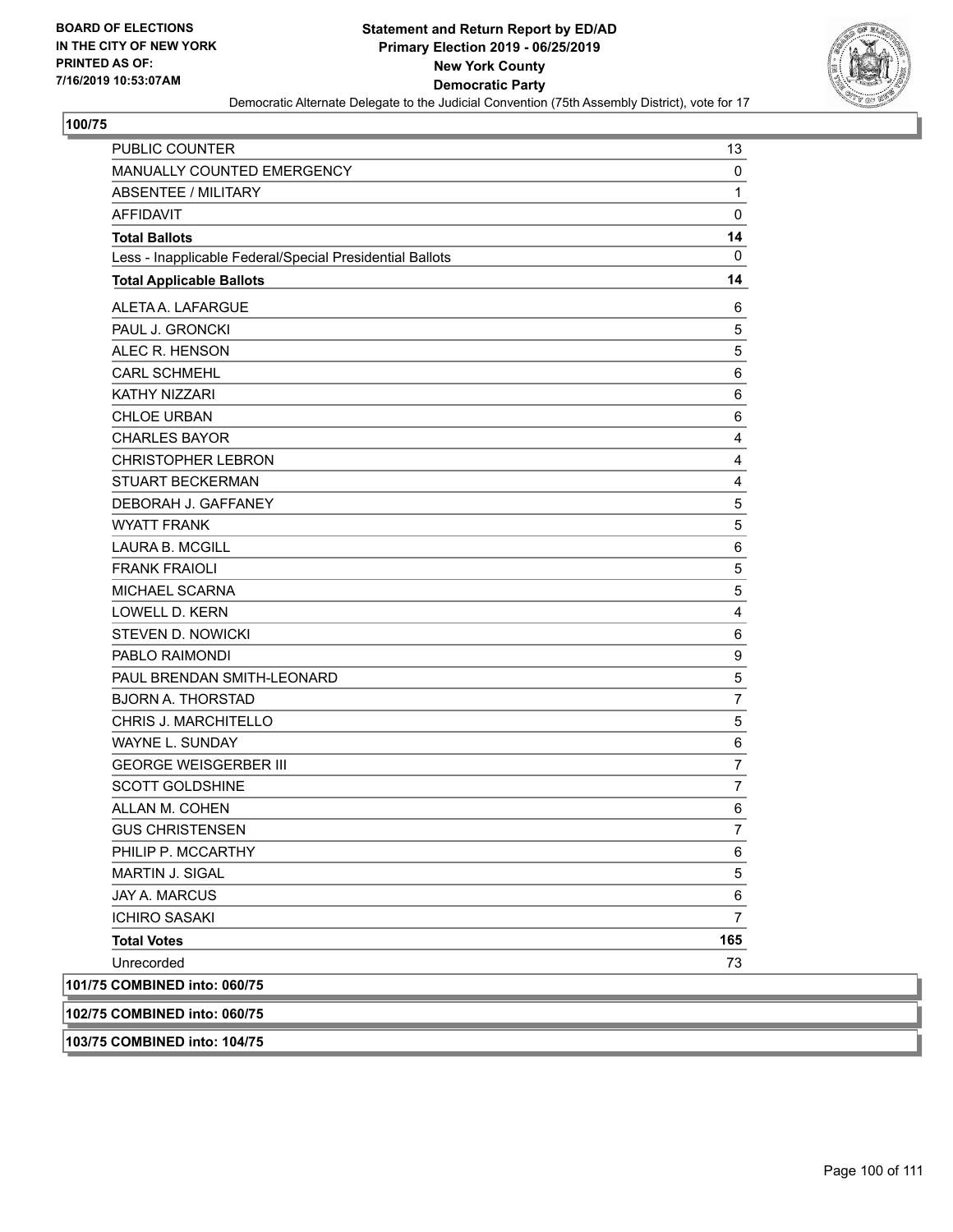

| PUBLIC COUNTER                                           | 0           |
|----------------------------------------------------------|-------------|
| MANUALLY COUNTED EMERGENCY                               | 0           |
| <b>ABSENTEE / MILITARY</b>                               | 0           |
| <b>AFFIDAVIT</b>                                         | 0           |
| <b>Total Ballots</b>                                     | 0<br>0      |
| Less - Inapplicable Federal/Special Presidential Ballots |             |
| <b>Total Applicable Ballots</b>                          | 0           |
| ALETA A. LAFARGUE                                        | 0           |
| PAUL J. GRONCKI                                          | $\mathbf 0$ |
| ALEC R. HENSON                                           | 0           |
| <b>CARL SCHMEHL</b>                                      | 0           |
| <b>KATHY NIZZARI</b>                                     | 0           |
| <b>CHLOE URBAN</b>                                       | 0           |
| <b>CHARLES BAYOR</b>                                     | 0           |
| <b>CHRISTOPHER LEBRON</b>                                | 0           |
| <b>STUART BECKERMAN</b>                                  | 0           |
| DEBORAH J. GAFFANEY                                      | 0           |
| <b>WYATT FRANK</b>                                       | 0           |
| LAURA B. MCGILL                                          | 0           |
| <b>FRANK FRAIOLI</b>                                     | 0           |
| MICHAEL SCARNA                                           | 0           |
| <b>LOWELL D. KERN</b>                                    | 0           |
| STEVEN D. NOWICKI                                        | 0           |
| PABLO RAIMONDI                                           | 0           |
| PAUL BRENDAN SMITH-LEONARD                               | 0           |
| <b>BJORN A. THORSTAD</b>                                 | 0           |
| CHRIS J. MARCHITELLO                                     | 0           |
| WAYNE L. SUNDAY                                          | 0           |
| <b>GEORGE WEISGERBER III</b>                             | 0           |
| <b>SCOTT GOLDSHINE</b>                                   | 0           |
| ALLAN M. COHEN                                           | 0           |
| <b>GUS CHRISTENSEN</b>                                   | 0           |
| PHILIP P. MCCARTHY                                       | 0           |
| <b>MARTIN J. SIGAL</b>                                   | 0           |
| JAY A. MARCUS                                            | 0           |
| <b>ICHIRO SASAKI</b>                                     | 0           |
| <b>Total Votes</b>                                       | 0           |
| 105/75 COMBINED into: 104/75                             |             |
|                                                          |             |

**106/75 COMBINED into: 104/75**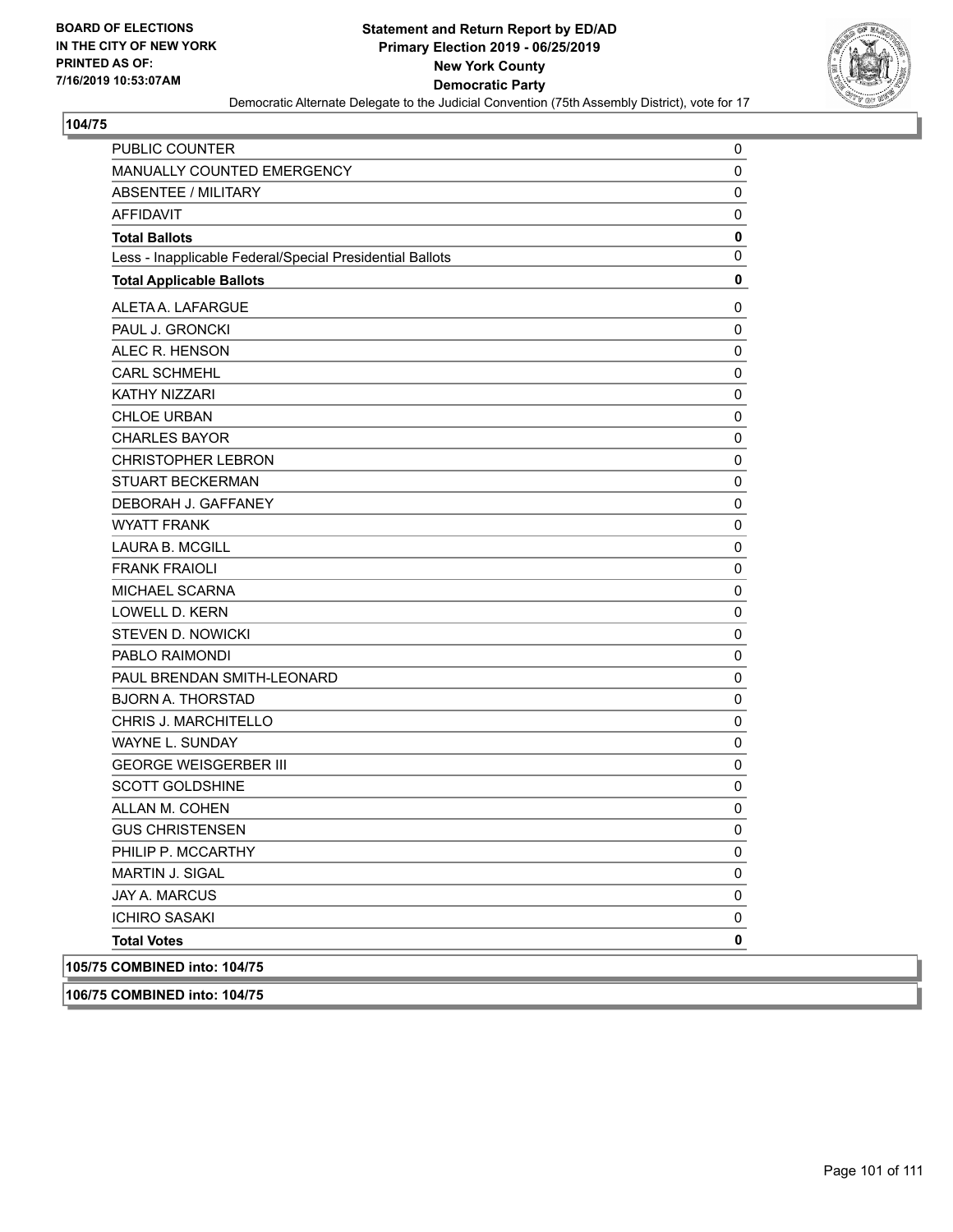

| <b>PUBLIC COUNTER</b>                                    | 11                      |
|----------------------------------------------------------|-------------------------|
| MANUALLY COUNTED EMERGENCY                               | 0                       |
| <b>ABSENTEE / MILITARY</b>                               | $\mathbf{1}$            |
| <b>AFFIDAVIT</b>                                         | $\mathbf 0$             |
| <b>Total Ballots</b>                                     | 12                      |
| Less - Inapplicable Federal/Special Presidential Ballots | 0                       |
| <b>Total Applicable Ballots</b>                          | 12                      |
| ALETA A. LAFARGUE                                        | 8                       |
| PAUL J. GRONCKI                                          | 8                       |
| ALEC R. HENSON                                           | 9                       |
| <b>CARL SCHMEHL</b>                                      | 9                       |
| KATHY NIZZARI                                            | 8                       |
| <b>CHLOE URBAN</b>                                       | 9                       |
| <b>CHARLES BAYOR</b>                                     | 9                       |
| <b>CHRISTOPHER LEBRON</b>                                | 9                       |
| <b>STUART BECKERMAN</b>                                  | 8                       |
| DEBORAH J. GAFFANEY                                      | 9                       |
| <b>WYATT FRANK</b>                                       | 9                       |
| <b>LAURA B. MCGILL</b>                                   | 8                       |
| <b>FRANK FRAIOLI</b>                                     | 8                       |
| MICHAEL SCARNA                                           | 9                       |
| <b>LOWELL D. KERN</b>                                    | 8                       |
| <b>STEVEN D. NOWICKI</b>                                 | 9                       |
| PABLO RAIMONDI                                           | $\overline{\mathbf{c}}$ |
| PAUL BRENDAN SMITH-LEONARD                               | 1                       |
| <b>BJORN A. THORSTAD</b>                                 | $\overline{c}$          |
| CHRIS J. MARCHITELLO                                     | 1                       |
| WAYNE L. SUNDAY                                          | $\overline{c}$          |
| <b>GEORGE WEISGERBER III</b>                             | 1                       |
| <b>SCOTT GOLDSHINE</b>                                   | $\overline{\mathbf{c}}$ |
| ALLAN M. COHEN                                           | $\mathbf{1}$            |
| <b>GUS CHRISTENSEN</b>                                   | $\mathfrak{p}$          |
| PHILIP P. MCCARTHY                                       | 1                       |
| MARTIN J. SIGAL                                          | $\mathbf{1}$            |
| <b>JAY A. MARCUS</b>                                     | $\boldsymbol{2}$        |
| <b>ICHIRO SASAKI</b>                                     | $\overline{c}$          |
| <b>Total Votes</b>                                       | 157                     |
| Unrecorded                                               | 47                      |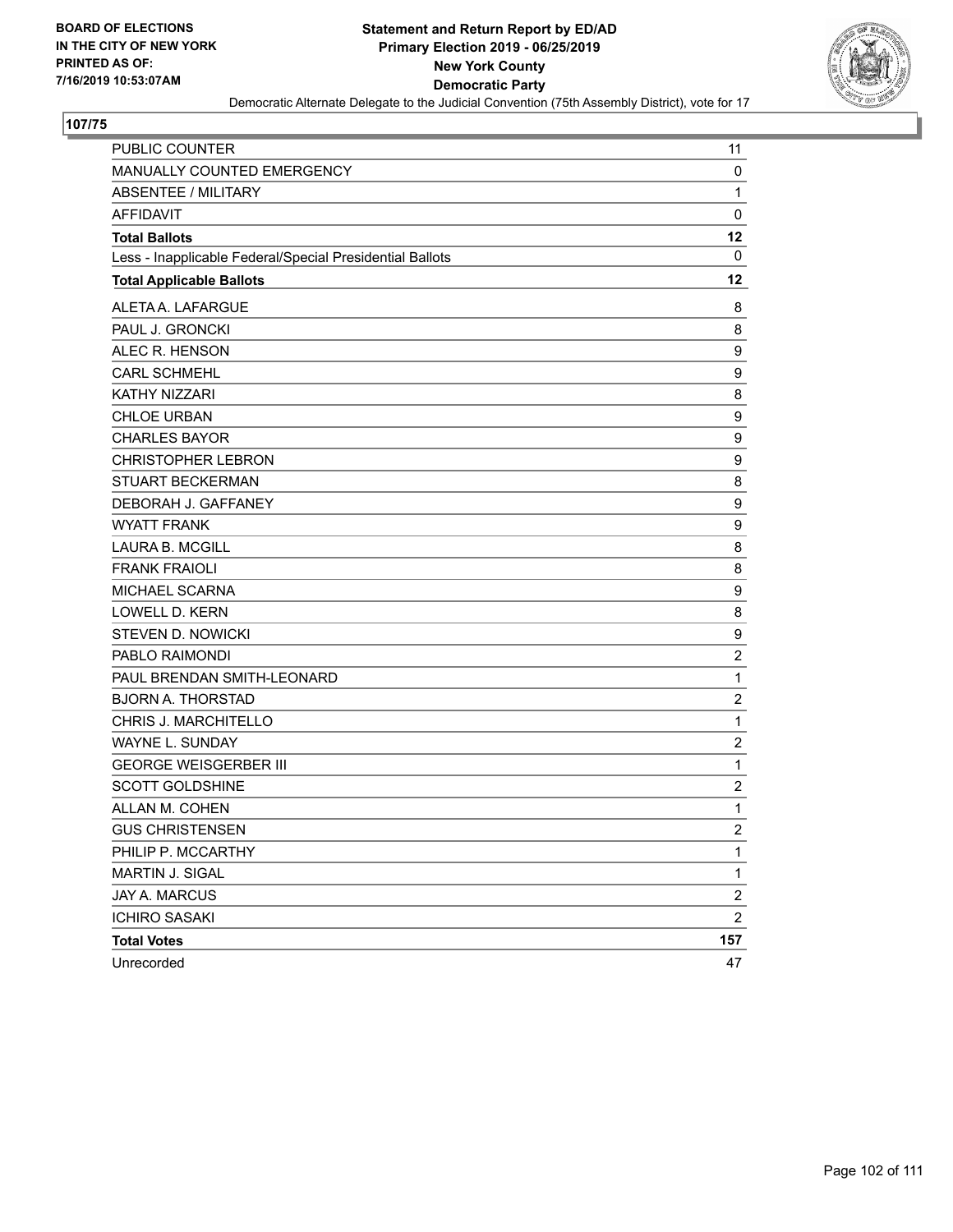

| <b>PUBLIC COUNTER</b>                                    | 35             |
|----------------------------------------------------------|----------------|
| MANUALLY COUNTED EMERGENCY                               | 0              |
| <b>ABSENTEE / MILITARY</b>                               | 1              |
| <b>AFFIDAVIT</b>                                         | $\mathbf 0$    |
| <b>Total Ballots</b>                                     | 36             |
| Less - Inapplicable Federal/Special Presidential Ballots | 0              |
| <b>Total Applicable Ballots</b>                          | 36             |
| ALETA A. LAFARGUE                                        | 15             |
| PAUL J. GRONCKI                                          | 12             |
| ALEC R. HENSON                                           | 13             |
| <b>CARL SCHMEHL</b>                                      | 13             |
| KATHY NIZZARI                                            | 16             |
| <b>CHLOE URBAN</b>                                       | 15             |
| <b>CHARLES BAYOR</b>                                     | 13             |
| <b>CHRISTOPHER LEBRON</b>                                | 12             |
| <b>STUART BECKERMAN</b>                                  | 13             |
| DEBORAH J. GAFFANEY                                      | 16             |
| <b>WYATT FRANK</b>                                       | 10             |
| <b>LAURA B. MCGILL</b>                                   | 17             |
| <b>FRANK FRAIOLI</b>                                     | 12             |
| MICHAEL SCARNA                                           | 13             |
| <b>LOWELL D. KERN</b>                                    | 11             |
| <b>STEVEN D. NOWICKI</b>                                 | 14             |
| PABLO RAIMONDI                                           | 9              |
| PAUL BRENDAN SMITH-LEONARD                               | $\overline{4}$ |
| <b>BJORN A. THORSTAD</b>                                 | 4              |
| CHRIS J. MARCHITELLO                                     | 6              |
| WAYNE L. SUNDAY                                          | 6              |
| <b>GEORGE WEISGERBER III</b>                             | $\overline{2}$ |
| <b>SCOTT GOLDSHINE</b>                                   | 8              |
| ALLAN M. COHEN                                           | $\overline{c}$ |
| <b>GUS CHRISTENSEN</b>                                   | 4              |
| PHILIP P. MCCARTHY                                       | 4              |
| MARTIN J. SIGAL                                          | 3              |
| JAY A. MARCUS                                            | 5              |
| <b>ICHIRO SASAKI</b>                                     | 9              |
| <b>Total Votes</b>                                       | 281            |
| Unrecorded                                               | 331            |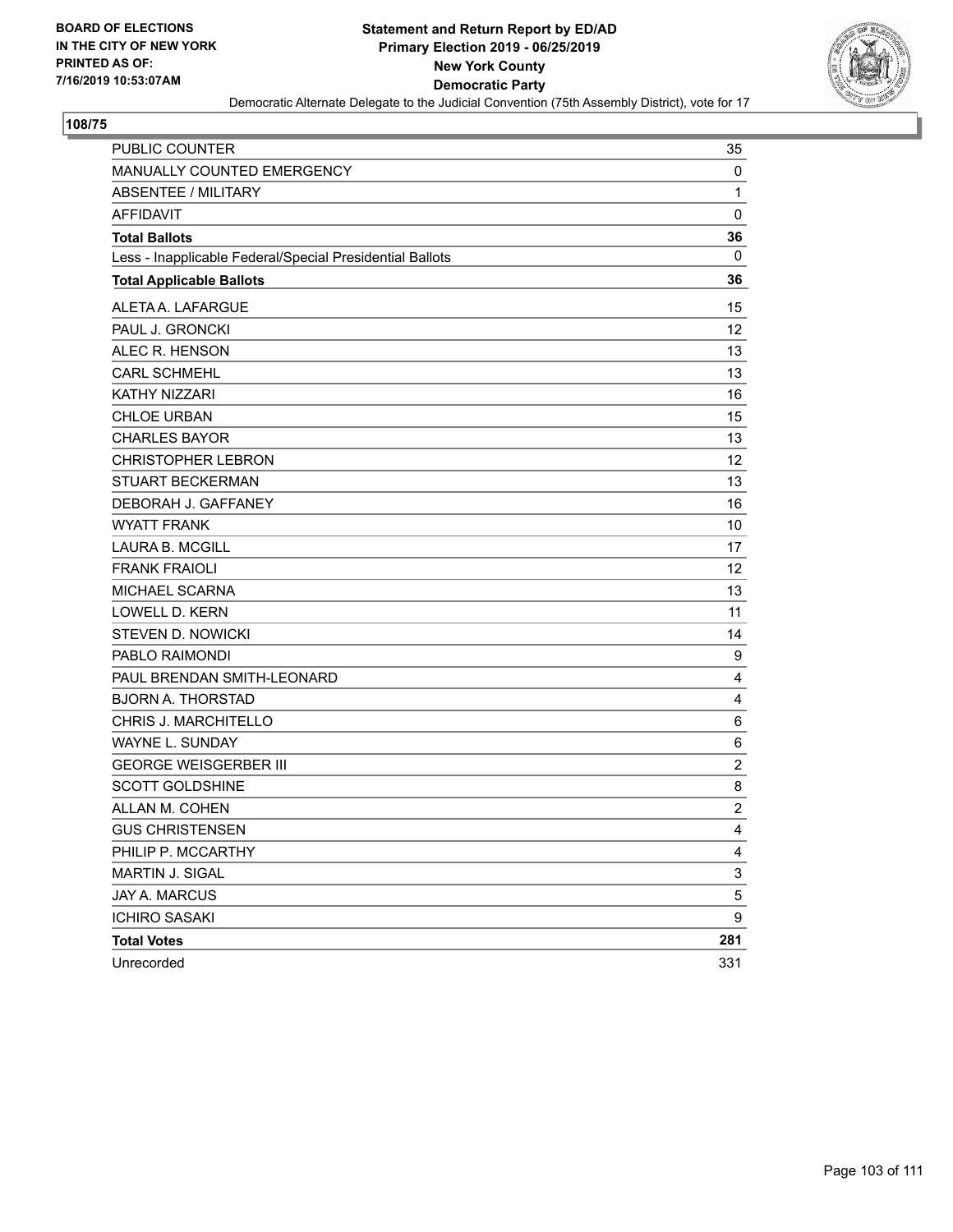

| <b>PUBLIC COUNTER</b>                                    | 14                        |
|----------------------------------------------------------|---------------------------|
| MANUALLY COUNTED EMERGENCY                               | 0                         |
| ABSENTEE / MILITARY                                      | 0                         |
| <b>AFFIDAVIT</b>                                         | $\mathbf 0$               |
| <b>Total Ballots</b>                                     | 14                        |
| Less - Inapplicable Federal/Special Presidential Ballots | 0                         |
| <b>Total Applicable Ballots</b>                          | 14                        |
| ALETA A. LAFARGUE                                        | 4                         |
| PAUL J. GRONCKI                                          | 3                         |
| ALEC R. HENSON                                           | 3                         |
| <b>CARL SCHMEHL</b>                                      | $\ensuremath{\mathsf{3}}$ |
| <b>KATHY NIZZARI</b>                                     | 3                         |
| <b>CHLOE URBAN</b>                                       | $\overline{\mathbf{4}}$   |
| <b>CHARLES BAYOR</b>                                     | $\mathbf 5$               |
| <b>CHRISTOPHER LEBRON</b>                                | 3                         |
| <b>STUART BECKERMAN</b>                                  | 3                         |
| DEBORAH J. GAFFANEY                                      | $\mathbf 5$               |
| <b>WYATT FRANK</b>                                       | $\overline{2}$            |
| <b>LAURA B. MCGILL</b>                                   | 5                         |
| <b>FRANK FRAIOLI</b>                                     | $\ensuremath{\mathsf{3}}$ |
| MICHAEL SCARNA                                           | $\overline{c}$            |
| LOWELL D. KERN                                           | 5                         |
| <b>STEVEN D. NOWICKI</b>                                 | 3                         |
| PABLO RAIMONDI                                           | 6                         |
| PAUL BRENDAN SMITH-LEONARD                               | 4                         |
| <b>BJORN A. THORSTAD</b>                                 | 4                         |
| CHRIS J. MARCHITELLO                                     | 4                         |
| WAYNE L. SUNDAY                                          | 4                         |
| <b>GEORGE WEISGERBER III</b>                             | $\overline{7}$            |
| SCOTT GOLDSHINE                                          | 6                         |
| ALLAN M. COHEN                                           | 6                         |
| <b>GUS CHRISTENSEN</b>                                   | 4                         |
| PHILIP P. MCCARTHY                                       | 4                         |
| MARTIN J. SIGAL                                          | $\overline{\mathbf{4}}$   |
| JAY A. MARCUS                                            | $\mathbf 5$               |
| <b>ICHIRO SASAKI</b>                                     | 5                         |
| <b>Total Votes</b>                                       | 119                       |
| Unrecorded                                               | 119                       |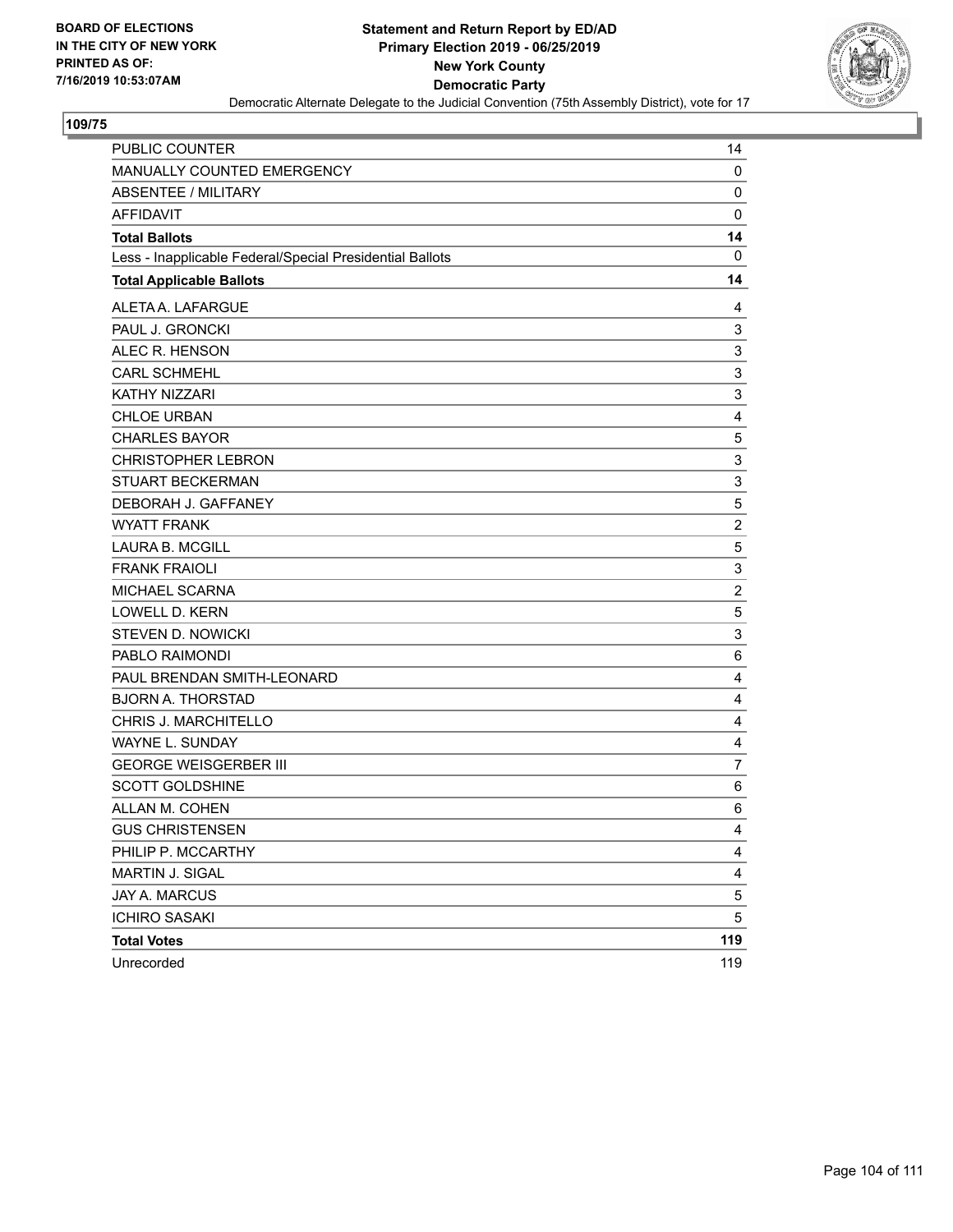

| PUBLIC COUNTER                                           | 26             |
|----------------------------------------------------------|----------------|
| MANUALLY COUNTED EMERGENCY                               | 0              |
| ABSENTEE / MILITARY                                      | 1              |
| <b>AFFIDAVIT</b>                                         | $\mathbf 0$    |
| <b>Total Ballots</b>                                     | 27             |
| Less - Inapplicable Federal/Special Presidential Ballots | 0              |
| <b>Total Applicable Ballots</b>                          | 27             |
| ALETA A. LAFARGUE                                        | 13             |
| PAUL J. GRONCKI                                          | 15             |
| ALEC R. HENSON                                           | 13             |
| <b>CARL SCHMEHL</b>                                      | 11             |
| <b>KATHY NIZZARI</b>                                     | 14             |
| <b>CHLOE URBAN</b>                                       | 16             |
| <b>CHARLES BAYOR</b>                                     | 13             |
| <b>CHRISTOPHER LEBRON</b>                                | 14             |
| <b>STUART BECKERMAN</b>                                  | 12             |
| DEBORAH J. GAFFANEY                                      | 16             |
| <b>WYATT FRANK</b>                                       | 13             |
| <b>LAURA B. MCGILL</b>                                   | 13             |
| <b>FRANK FRAIOLI</b>                                     | 12             |
| MICHAEL SCARNA                                           | 13             |
| <b>LOWELL D. KERN</b>                                    | 15             |
| <b>STEVEN D. NOWICKI</b>                                 | 16             |
| PABLO RAIMONDI                                           | 5              |
| PAUL BRENDAN SMITH-LEONARD                               | 4              |
| <b>BJORN A. THORSTAD</b>                                 | 8              |
| CHRIS J. MARCHITELLO                                     | 7              |
| <b>WAYNE L. SUNDAY</b>                                   | 5              |
| <b>GEORGE WEISGERBER III</b>                             | 4              |
| <b>SCOTT GOLDSHINE</b>                                   | 7              |
| ALLAN M. COHEN                                           | 8              |
| <b>GUS CHRISTENSEN</b>                                   | 7              |
| PHILIP P. MCCARTHY                                       | $\overline{4}$ |
| MARTIN J. SIGAL                                          | 5              |
| JAY A. MARCUS                                            | 6              |
| <b>ICHIRO SASAKI</b>                                     | 6              |
| <b>Total Votes</b>                                       | 295            |
| Unrecorded                                               | 164            |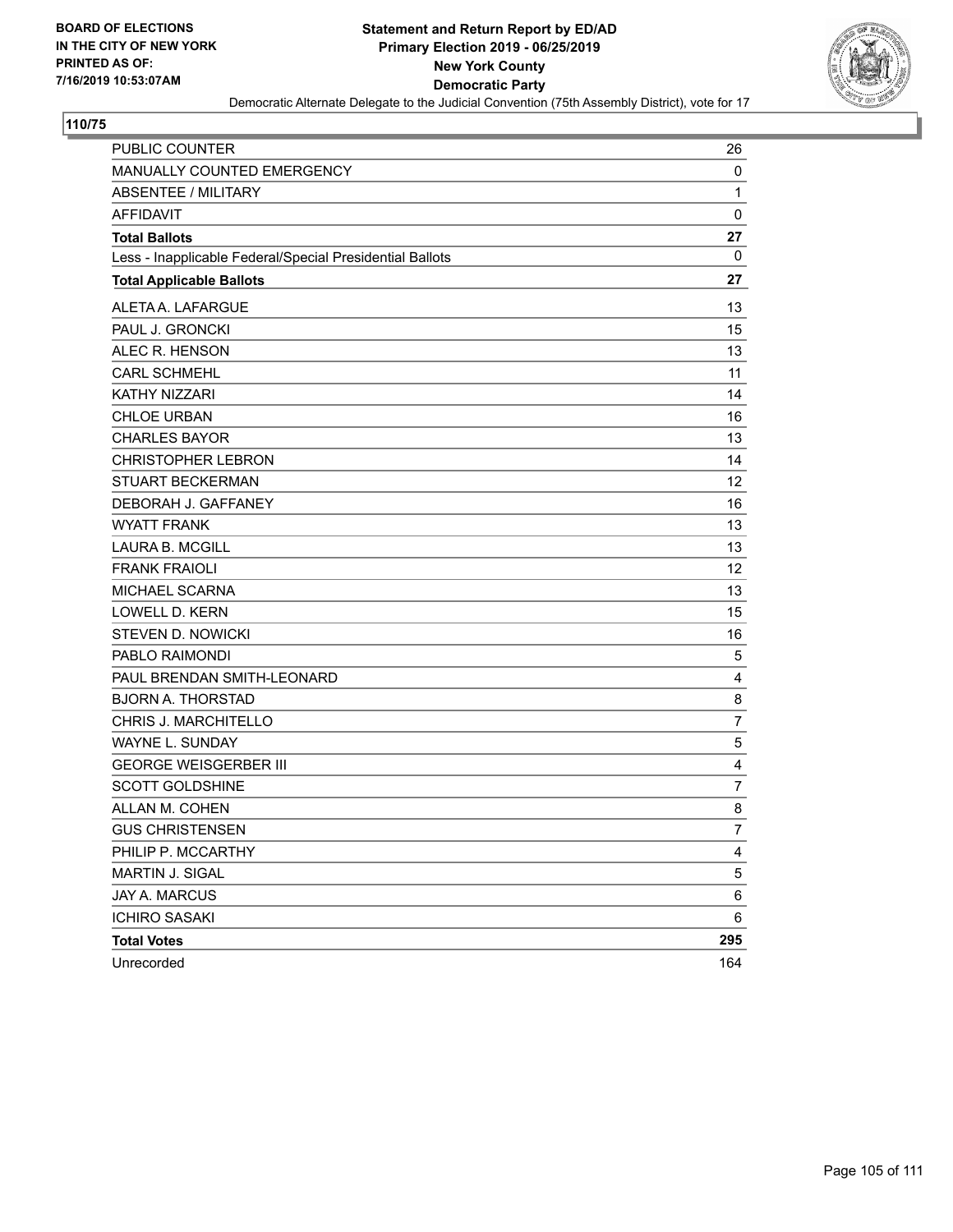

| <b>PUBLIC COUNTER</b>                                    | 23               |
|----------------------------------------------------------|------------------|
| MANUALLY COUNTED EMERGENCY                               | $\mathbf 0$      |
| ABSENTEE / MILITARY                                      | 3                |
| <b>AFFIDAVIT</b>                                         | $\mathbf 0$      |
| <b>Total Ballots</b>                                     | 26               |
| Less - Inapplicable Federal/Special Presidential Ballots | 0                |
| <b>Total Applicable Ballots</b>                          | 26               |
| ALETA A. LAFARGUE                                        | 10               |
| PAUL J. GRONCKI                                          | $\overline{7}$   |
| ALEC R. HENSON                                           | 9                |
| <b>CARL SCHMEHL</b>                                      | $\overline{7}$   |
| KATHY NIZZARI                                            | 10               |
| <b>CHLOE URBAN</b>                                       | 9                |
| <b>CHARLES BAYOR</b>                                     | 8                |
| <b>CHRISTOPHER LEBRON</b>                                | $\overline{7}$   |
| <b>STUART BECKERMAN</b>                                  | 6                |
| DEBORAH J. GAFFANEY                                      | 9                |
| <b>WYATT FRANK</b>                                       | 4                |
| <b>LAURA B. MCGILL</b>                                   | $\boldsymbol{9}$ |
| <b>FRANK FRAIOLI</b>                                     | 6                |
| MICHAEL SCARNA                                           | $\overline{7}$   |
| <b>LOWELL D. KERN</b>                                    | 8                |
| <b>STEVEN D. NOWICKI</b>                                 | 8                |
| PABLO RAIMONDI                                           | $\overline{7}$   |
| PAUL BRENDAN SMITH-LEONARD                               | 9                |
| <b>BJORN A. THORSTAD</b>                                 | 10               |
| CHRIS J. MARCHITELLO                                     | 4                |
| <b>WAYNE L. SUNDAY</b>                                   | 6                |
| <b>GEORGE WEISGERBER III</b>                             | 4                |
| <b>SCOTT GOLDSHINE</b>                                   | 6                |
| ALLAN M. COHEN                                           | 8                |
| <b>GUS CHRISTENSEN</b>                                   | 6                |
| PHILIP P. MCCARTHY                                       | 6                |
| MARTIN J. SIGAL                                          | 5                |
| JAY A. MARCUS                                            | 7                |
| <b>ICHIRO SASAKI</b>                                     | 10               |
| TI-HUA CHANG (WRITE-IN)                                  | 1                |
| <b>Total Votes</b>                                       | 213              |
| Unrecorded                                               | 229              |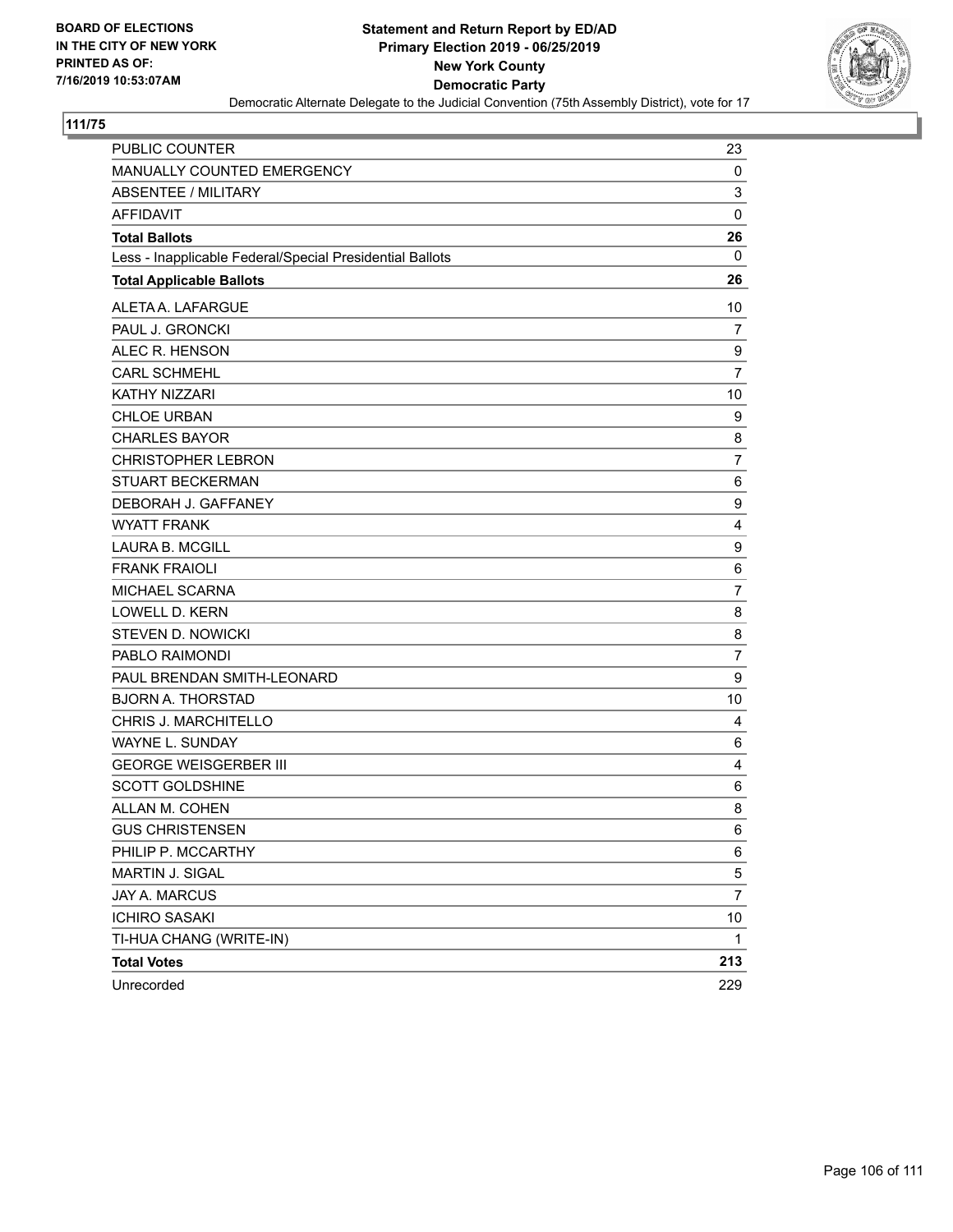

| PUBLIC COUNTER                                           | 133   |
|----------------------------------------------------------|-------|
| MANUALLY COUNTED EMERGENCY                               | 0     |
| ABSENTEE / MILITARY                                      | 5     |
| <b>AFFIDAVIT</b>                                         | 0     |
| <b>Total Ballots</b>                                     | 138   |
| Less - Inapplicable Federal/Special Presidential Ballots | 0     |
| <b>Total Applicable Ballots</b>                          | 138   |
| ALETA A. LAFARGUE                                        | 70    |
| PAUL J. GRONCKI                                          | 68    |
| ALEC R. HENSON                                           | 63    |
| <b>CARL SCHMEHL</b>                                      | 66    |
| <b>KATHY NIZZARI</b>                                     | 70    |
| <b>CHLOE URBAN</b>                                       | 69    |
| <b>CHARLES BAYOR</b>                                     | 67    |
| <b>CHRISTOPHER LEBRON</b>                                | 64    |
| <b>STUART BECKERMAN</b>                                  | 64    |
| DEBORAH J. GAFFANEY                                      | 71    |
| <b>WYATT FRANK</b>                                       | 62    |
| <b>LAURA B. MCGILL</b>                                   | 70    |
| <b>FRANK FRAIOLI</b>                                     | 64    |
| <b>MICHAEL SCARNA</b>                                    | 61    |
| <b>LOWELL D. KERN</b>                                    | 63    |
| <b>STEVEN D. NOWICKI</b>                                 | 67    |
| PABLO RAIMONDI                                           | 22    |
| PAUL BRENDAN SMITH-LEONARD                               | 17    |
| <b>BJORN A. THORSTAD</b>                                 | 19    |
| CHRIS J. MARCHITELLO                                     | 20    |
| WAYNE L. SUNDAY                                          | 17    |
| <b>GEORGE WEISGERBER III</b>                             | 19    |
| <b>SCOTT GOLDSHINE</b>                                   | 23    |
| ALLAN M. COHEN                                           | 25    |
| <b>GUS CHRISTENSEN</b>                                   | 15    |
| PHILIP P. MCCARTHY                                       | 17    |
| MARTIN J. SIGAL                                          | 18    |
| JAY A. MARCUS                                            | 22    |
| <b>ICHIRO SASAKI</b>                                     | 21    |
| MICHAEL MEYERS (WRITE-IN)                                | 1     |
| <b>Total Votes</b>                                       | 1,315 |
| Unrecorded                                               | 1,031 |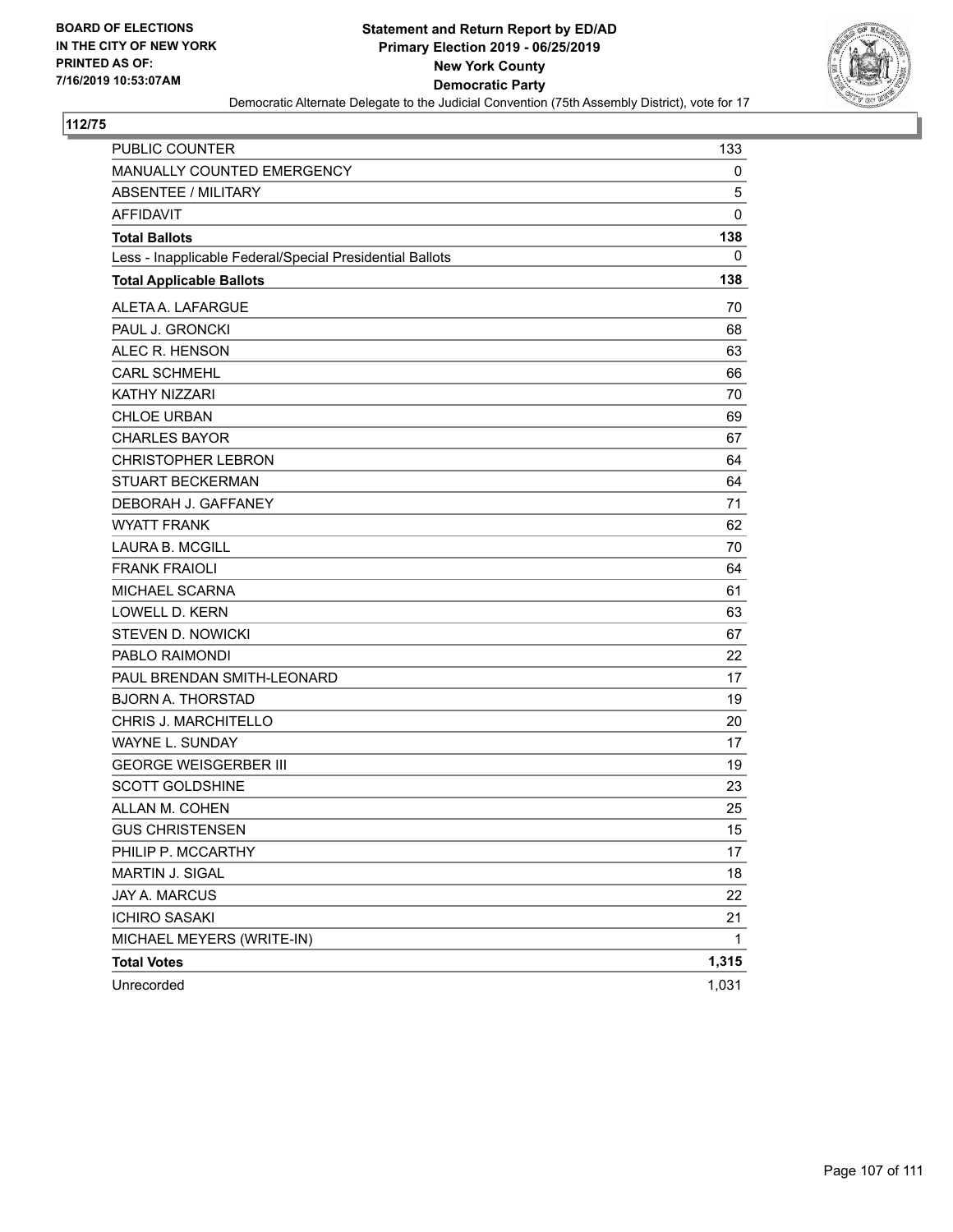

| PUBLIC COUNTER                                           | 39  |
|----------------------------------------------------------|-----|
| MANUALLY COUNTED EMERGENCY                               | 0   |
| <b>ABSENTEE / MILITARY</b>                               | 4   |
| <b>AFFIDAVIT</b>                                         | 0   |
| <b>Total Ballots</b>                                     | 43  |
| Less - Inapplicable Federal/Special Presidential Ballots | 0   |
| <b>Total Applicable Ballots</b>                          | 43  |
| ALETA A. LAFARGUE                                        | 23  |
| PAUL J. GRONCKI                                          | 18  |
| ALEC R. HENSON                                           | 16  |
| <b>CARL SCHMEHL</b>                                      | 16  |
| <b>KATHY NIZZARI</b>                                     | 23  |
| <b>CHLOE URBAN</b>                                       | 22  |
| <b>CHARLES BAYOR</b>                                     | 14  |
| <b>CHRISTOPHER LEBRON</b>                                | 14  |
| <b>STUART BECKERMAN</b>                                  | 15  |
| DEBORAH J. GAFFANEY                                      | 22  |
| <b>WYATT FRANK</b>                                       | 15  |
| <b>LAURA B. MCGILL</b>                                   | 23  |
| <b>FRANK FRAIOLI</b>                                     | 15  |
| <b>MICHAEL SCARNA</b>                                    | 17  |
| <b>LOWELL D. KERN</b>                                    | 15  |
| <b>STEVEN D. NOWICKI</b>                                 | 14  |
| PABLO RAIMONDI                                           | 12  |
| PAUL BRENDAN SMITH-LEONARD                               | 10  |
| <b>BJORN A. THORSTAD</b>                                 | 13  |
| CHRIS J. MARCHITELLO                                     | 11  |
| WAYNE L. SUNDAY                                          | 10  |
| <b>GEORGE WEISGERBER III</b>                             | 12  |
| <b>SCOTT GOLDSHINE</b>                                   | 10  |
| ALLAN M. COHEN                                           | 11  |
| <b>GUS CHRISTENSEN</b>                                   | 13  |
| PHILIP P. MCCARTHY                                       | 9   |
| MARTIN J. SIGAL                                          | 11  |
| JAY A. MARCUS                                            | 11  |
| <b>ICHIRO SASAKI</b>                                     | 16  |
| <b>Total Votes</b>                                       | 431 |
| Unrecorded                                               | 300 |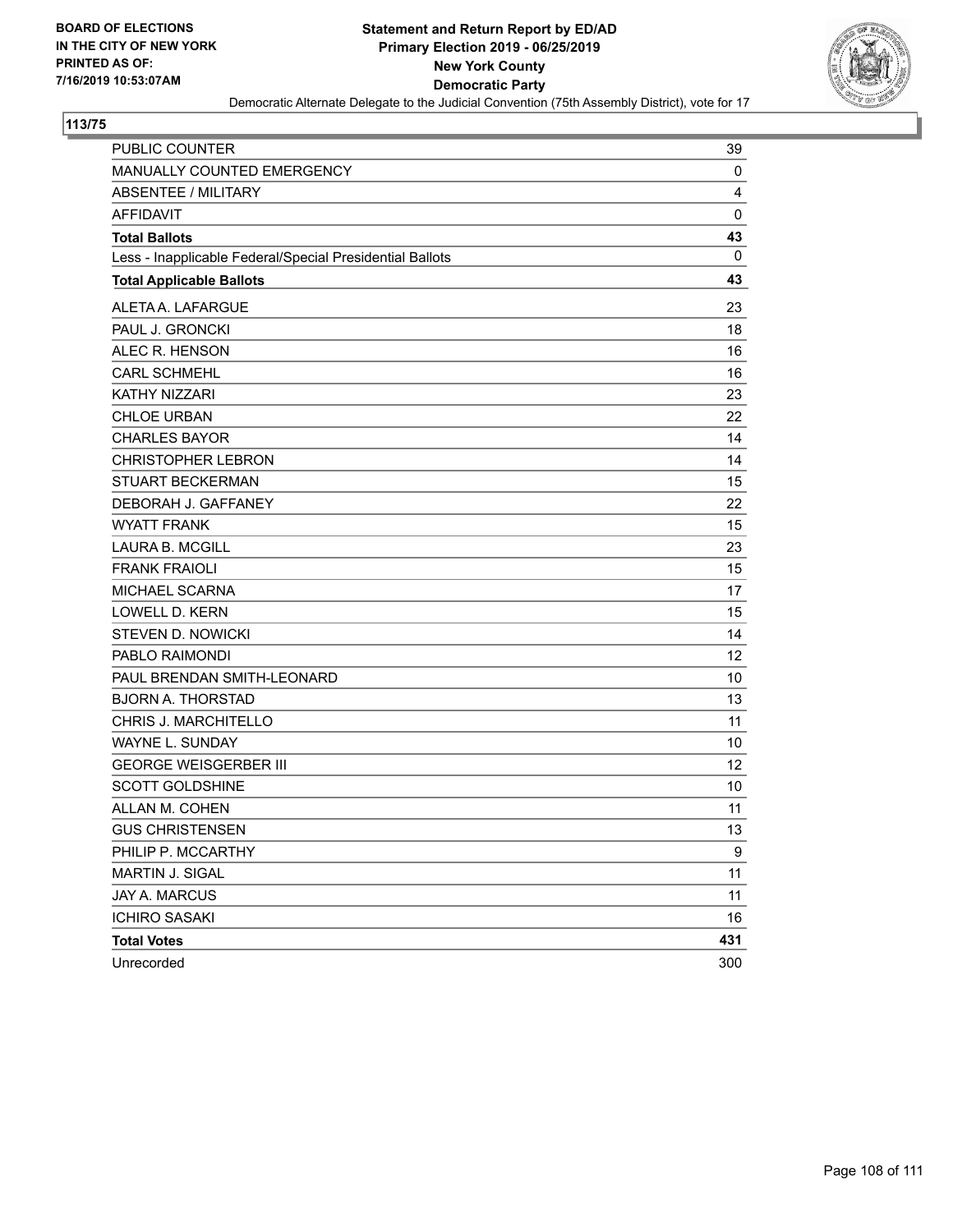

## **114/75**

| <b>PUBLIC COUNTER</b>                                    | 123   |
|----------------------------------------------------------|-------|
| MANUALLY COUNTED EMERGENCY                               | 0     |
| <b>ABSENTEE / MILITARY</b>                               | 6     |
| <b>AFFIDAVIT</b>                                         | 0     |
| <b>Total Ballots</b>                                     | 129   |
| Less - Inapplicable Federal/Special Presidential Ballots | 0     |
| <b>Total Applicable Ballots</b>                          | 129   |
| ALETA A. LAFARGUE                                        | 46    |
| PAUL J. GRONCKI                                          | 39    |
| ALEC R. HENSON                                           | 36    |
| <b>CARL SCHMEHL</b>                                      | 40    |
| KATHY NIZZARI                                            | 50    |
| <b>CHLOE URBAN</b>                                       | 50    |
| <b>CHARLES BAYOR</b>                                     | 43    |
| <b>CHRISTOPHER LEBRON</b>                                | 45    |
| <b>STUART BECKERMAN</b>                                  | 43    |
| DEBORAH J. GAFFANEY                                      | 53    |
| <b>WYATT FRANK</b>                                       | 39    |
| <b>LAURA B. MCGILL</b>                                   | 51    |
| <b>FRANK FRAIOLI</b>                                     | 38    |
| <b>MICHAEL SCARNA</b>                                    | 40    |
| LOWELL D. KERN                                           | 35    |
| <b>STEVEN D. NOWICKI</b>                                 | 39    |
| PABLO RAIMONDI                                           | 24    |
| PAUL BRENDAN SMITH-LEONARD                               | 25    |
| <b>BJORN A. THORSTAD</b>                                 | 19    |
| CHRIS J. MARCHITELLO                                     | 17    |
| <b>WAYNE L. SUNDAY</b>                                   | 22    |
| <b>GEORGE WEISGERBER III</b>                             | 19    |
| <b>SCOTT GOLDSHINE</b>                                   | 26    |
| ALLAN M. COHEN                                           | 28    |
| <b>GUS CHRISTENSEN</b>                                   | 18    |
| PHILIP P. MCCARTHY                                       | 23    |
| MARTIN J. SIGAL                                          | 20    |
| JAY A. MARCUS                                            | 26    |
| <b>ICHIRO SASAKI</b>                                     | 24    |
| <b>Total Votes</b>                                       | 978   |
| Unrecorded                                               | 1,215 |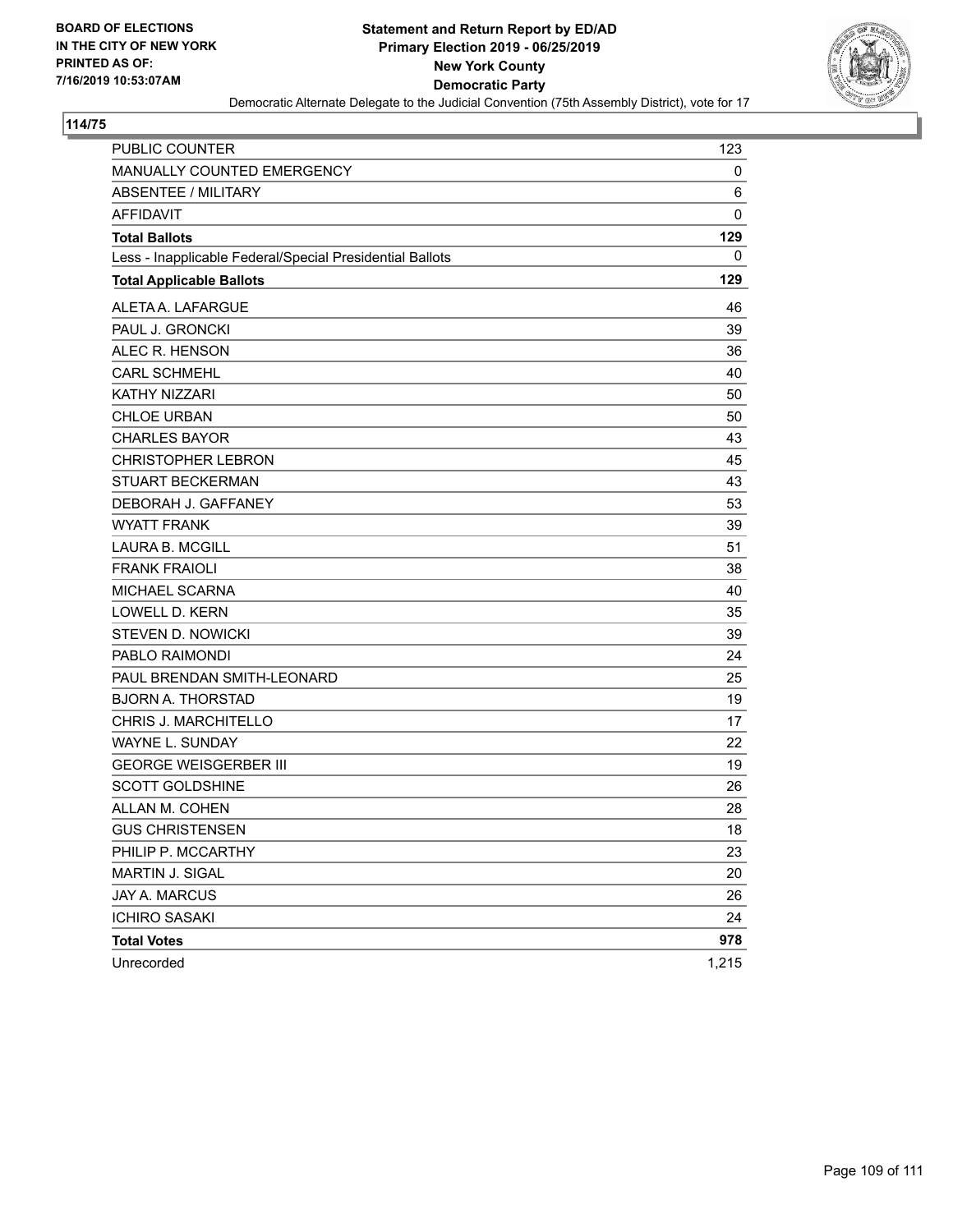

## **115/75**

| <b>PUBLIC COUNTER</b>                                    | 33             |
|----------------------------------------------------------|----------------|
| MANUALLY COUNTED EMERGENCY                               | 0              |
| <b>ABSENTEE / MILITARY</b>                               | $\overline{c}$ |
| <b>AFFIDAVIT</b>                                         | 0              |
| <b>Total Ballots</b>                                     | 35             |
| Less - Inapplicable Federal/Special Presidential Ballots | 0              |
| <b>Total Applicable Ballots</b>                          | 35             |
| ALETA A. LAFARGUE                                        | 27             |
| PAUL J. GRONCKI                                          | 24             |
| ALEC R. HENSON                                           | 25             |
| <b>CARL SCHMEHL</b>                                      | 20             |
| KATHY NIZZARI                                            | 24             |
| <b>CHLOE URBAN</b>                                       | 24             |
| <b>CHARLES BAYOR</b>                                     | 24             |
| <b>CHRISTOPHER LEBRON</b>                                | 26             |
| <b>STUART BECKERMAN</b>                                  | 22             |
| DEBORAH J. GAFFANEY                                      | 25             |
| <b>WYATT FRANK</b>                                       | 24             |
| <b>LAURA B. MCGILL</b>                                   | 24             |
| <b>FRANK FRAIOLI</b>                                     | 25             |
| MICHAEL SCARNA                                           | 21             |
| LOWELL D. KERN                                           | 25             |
| <b>STEVEN D. NOWICKI</b>                                 | 25             |
| PABLO RAIMONDI                                           | 11             |
| PAUL BRENDAN SMITH-LEONARD                               | 4              |
| <b>BJORN A. THORSTAD</b>                                 | 4              |
| CHRIS J. MARCHITELLO                                     | 6              |
| WAYNE L. SUNDAY                                          | $\overline{7}$ |
| <b>GEORGE WEISGERBER III</b>                             | 3              |
| <b>SCOTT GOLDSHINE</b>                                   | 6              |
| ALLAN M. COHEN                                           | 4              |
| <b>GUS CHRISTENSEN</b>                                   | 5              |
| PHILIP P. MCCARTHY                                       | 6              |
| MARTIN J. SIGAL                                          | 7              |
| JAY A. MARCUS                                            | 6              |
| <b>ICHIRO SASAKI</b>                                     | 8              |
| JACOB KERN (WRITE-IN)                                    | 1              |
| <b>Total Votes</b>                                       | 463            |
| Unrecorded                                               | 132            |